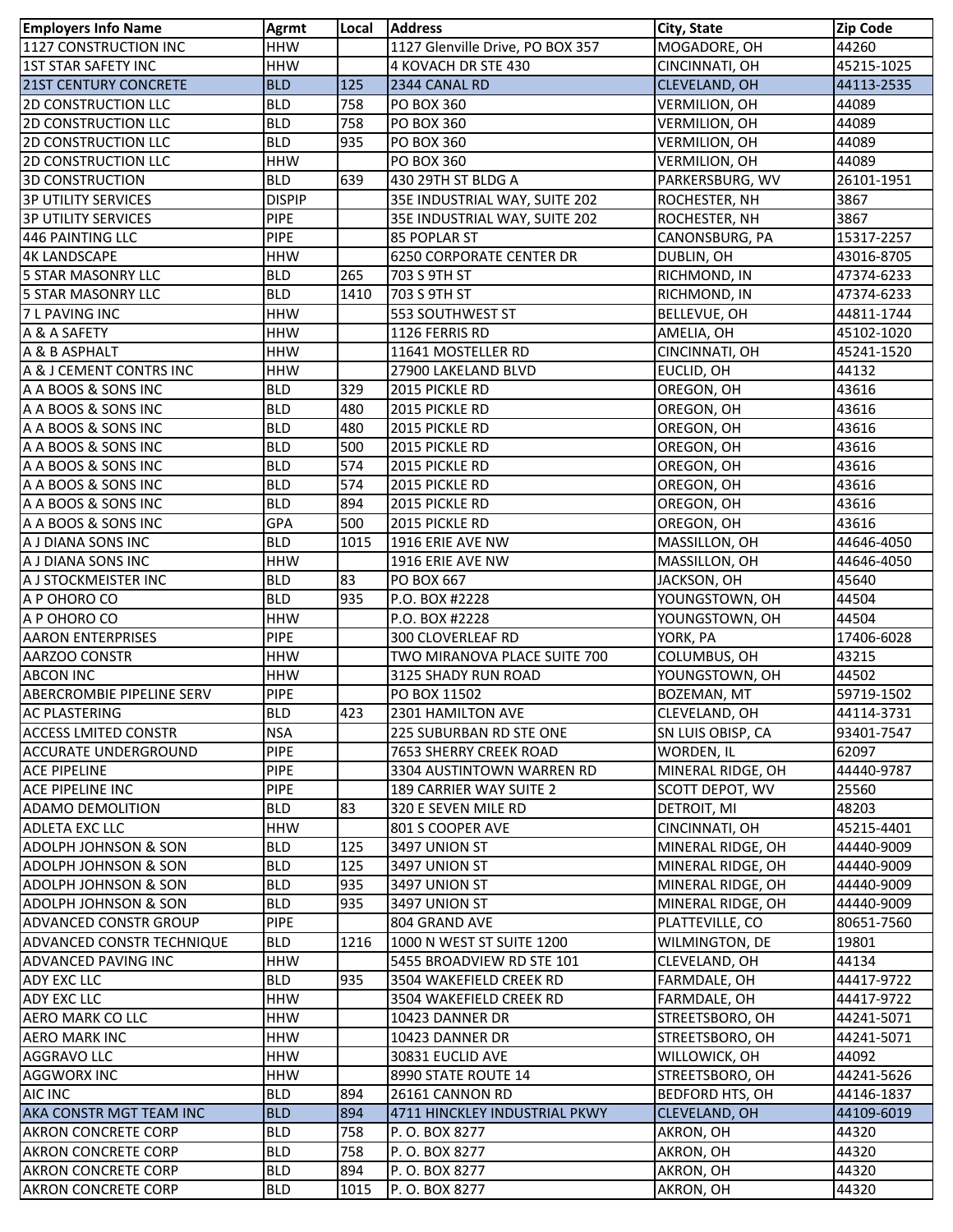| <b>ALAN STONE CO</b>                | <b>HHW</b>  |      | 5519 SUITE A STATE ROUTE 339 | VINCENT, OH               | 45784                    |
|-------------------------------------|-------------|------|------------------------------|---------------------------|--------------------------|
| ALEX DOWNIE & SONS CO               | <b>BLD</b>  | 125  | <b>19 WEST HEIGHTS AVE</b>   | YOUNGSTOWN, OH            | 44509                    |
| ALEX DOWNIE & SONS CO               | <b>BLD</b>  | 125  | 19 WEST HEIGHTS AVE          | YOUNGSTOWN, OH            | 44509                    |
| ALEX DOWNIE & SONS CO               | <b>BLD</b>  | 935  | 19 WEST HEIGHTS AVE          | YOUNGSTOWN, OH            | 44509                    |
| ALEX DOWNIE & SONS CO               | <b>BLD</b>  | 935  | <b>19 WEST HEIGHTS AVE</b>   | YOUNGSTOWN, OH            | 44509                    |
| <b>ALLAN EDWARDS CONSTR</b>         | <b>PIPE</b> |      | 6468 N YALE AVE              | TULSA, OK                 | 74117                    |
| <b>ALLARD EXC LLC</b>               | <b>HHW</b>  |      | 8336 BENNETT SCHOOL HOUSE RD | SOUTH WEBSTER, OH         | 45682-9029               |
| ALLEN REFRACTORIES CO               | <b>AOP</b>  | 265  | 131 SHACKELFORD ROAD         | PATASKALA, OH             | 43062                    |
| ALLEN REFRACTORIES CO               | <b>AOP</b>  | 265  | 131 SHACKELFORD ROAD         | PATASKALA, OH             | 43062                    |
| ALLEN REFRACTORIES CO               | <b>AOP</b>  |      | 131 SHACKELFORD ROAD         | PATASKALA, OH             | 43062                    |
| ALLEN REFRACTORIES CO               | <b>BLD</b>  | 83   | 131 SHACKELFORD ROAD         | PATASKALA, OH             | 43062                    |
| ALLEN REFRACTORIES CO               | <b>BLD</b>  | 134  | 131 SHACKELFORD ROAD         | PATASKALA, OH             | 43062                    |
| ALLEN REFRACTORIES CO               | <b>BLD</b>  | 423  | 131 SHACKELFORD ROAD         | PATASKALA, OH             | 43062                    |
| ALLEN REFRACTORIES CO               | <b>BLD</b>  | 480  | 131 SHACKELFORD ROAD         | PATASKALA, OH             | 43062                    |
| ALLEN REFRACTORIES CO               | <b>BLD</b>  | 809  | 131 SHACKELFORD ROAD         | PATASKALA, OH             | 43062                    |
| ALLEN REFRACTORIES CO               | <b>BLD</b>  | 894  | 131 SHACKELFORD ROAD         | PATASKALA, OH             | 43062                    |
| ALLEN REFRACTORIES CO               | <b>BLD</b>  | 935  | 131 SHACKELFORD ROAD         | PATASKALA, OH             | 43062                    |
| ALLEN REFRACTORIES CO               | <b>BLD</b>  | 935  | 131 SHACKELFORD ROAD         | PATASKALA, OH             | 43062                    |
| <b>ALLEN REFRACTORIES CO</b>        | <b>BLD</b>  | 1015 | <b>131 SHACKELFORD ROAD</b>  | PATASKALA, OH             | 43062                    |
| ALLEN REFRACTORIES CO               | <b>BLD</b>  | 1216 | 131 SHACKELFORD ROAD         | PATASKALA, OH             | 43062                    |
| <b>ALLEN REFRACTORIES CO</b>        | <b>NMA</b>  | 534  | <b>131 SHACKELFORD ROAD</b>  | PATASKALA, OH             | 43062                    |
| ALLSCAPES RESTORATION LLC           | <b>BLD</b>  | 935  | 9293 OLDE 8 RD               | NORTHFIELD, OH            | 44067-2013               |
| <b>ALLSCAPES RESTORATION LLC</b>    | <b>HHW</b>  |      | 9293 OLDE 8 RD               | NORTHFIELD, OH            | 44067-2013               |
| <b>ALLSITE CONSTR</b>               | <b>HHW</b>  |      | 4150 FOSKETT RD              | MEDINA, OH                | 44256-9053               |
| <b>ALTERCON CONSTR</b>              | <b>BLD</b>  | 329  | P.O. BOX 292                 | WAPAKONETA, OH            | 45895                    |
| <b>ALTERCON CONSTR</b>              | <b>BLD</b>  | 423  | P.O. BOX 292                 | WAPAKONETA, OH            | 45895                    |
| <b>ALTERCON CONSTR</b>              | <b>BLD</b>  | 500  | P.O. BOX 292                 | WAPAKONETA, OH            | 45895                    |
| <b>ALTERCON CONSTR</b>              | <b>BLD</b>  | 574  | P.O. BOX 292                 | WAPAKONETA, OH            | 45895                    |
| <b>ALTERCON CONSTR</b>              | <b>BLD</b>  | 1410 | P.O. BOX 292                 | WAPAKONETA, OH            | 45895                    |
| <b>ALTERCON CONSTR</b>              | <b>HHW</b>  |      | P.O. BOX 292                 | WAPAKONETA, OH            | 45895                    |
| <b>ALTMAN CO</b>                    | <b>BLD</b>  | 423  | 1251 FAIRWOOD AVE            | COLUMBUS, OH              | 43206                    |
| AMAAZZ CONSTR OHIO                  | <b>HHW</b>  |      | TWO MIRANOVA PLACE SUITE 700 | COLUMBUS, OH              | 43215                    |
| <b>AMBOY CONTRACTORS LLC</b>        | <b>HHW</b>  |      | PO BOX H                     | METAMORA, OH              | 43540-0207               |
| AMERICAN ABATEMENT                  | <b>BLD</b>  | 758  | 15401 CHATFIELD AVE          | CLEVELAND, OH             | 44111-4309               |
| <b>AMERICAN ABATEMENT</b>           | <b>BLD</b>  | 894  | 15401 CHATFIELD AVE          | CLEVELAND, OH             | 44111-4309               |
| <b>AMERICAN BARRICADE</b>           | <b>HHW</b>  |      | <b>PO BOX 202</b>            | DALTON, OH                | 44618                    |
| AMERICAN ENVIRONMENTAL              | <b>NMA</b>  | 83   | 3600 BRECKSVILLE RD STE 100  | RICHFIELD, OH             | 44286-9669               |
| AMERICAN FACADE RESTORATI           | <b>MAS</b>  | 265  | 2395 ALEXANDRIA PIKE         | SOUTHGATE, KY             | 41071-3261               |
| AMERICAN FACADE RESTORATI           | <b>MAS</b>  | 265  | 2395 ALEXANDRIA PIKE         | SOUTHGATE, KY             | 41071-3261               |
| AMERICAN FENCE CO                   | <b>PIPE</b> |      | 750 FAIRMONT AVE             | FAIRMONT, WV              | 26554-5136               |
| <b>AMERICAN NATIONAL SERVICE</b>    | <b>BLD</b>  | 500  | 475 N WILLIAMSON BLVD        | DAYTONA BEACH, FL         | 32114-7101               |
| AMERICAN REFRACTORY CO              | <b>BLD</b>  | 83   | 103 MARTIN DR                | MOUNT HOPE, WV            | 25880-1509               |
| AMERICAN REFRACTORY CO              | <b>BLD</b>  | 423  | 103 MARTIN DR                | MOUNT HOPE, WV            | 25880-1509               |
| <b>AMERICAN REFRACTORY CO</b>       | <b>BLD</b>  | 809  | 103 MARTIN DR                | MOUNT HOPE, WV            | 25880-1509               |
| <b>AMERICAN REFRACTORY CO</b>       | <b>HHW</b>  |      | 103 MARTIN DR                | MOUNT HOPE, WV            | 25880-1509               |
| AMERICAN ROADWAY LOGISTIC           | <b>HHW</b>  |      | 2661 BARBER RD               | NORTON, OH                | 44203-1056               |
| AMERICON INDUST SERV                | <b>BLD</b>  | 125  | 3651 LEHARPS DR              | YOUNGSTOWN, OH            | 44515-1437               |
| AMERICON INDUST SERV                | <b>BLD</b>  | 935  | 3651 LEHARPS DR              | YOUNGSTOWN, OH            | 44515-1437               |
| AMERICONCRETE EABUILDER             | <b>HHW</b>  |      | 11216 LEXINGTON CT           | N ROYALTON, OH            | 44133-2996               |
| AMERICUT CORING & SAWING            | BLD         | 758  | 365 HELEN DR                 | <b>VERMILION, OH</b>      | 44089-2503               |
| <b>AMERICUT CORING &amp; SAWING</b> | <b>BLD</b>  | 758  | 365 HELEN DR                 | VERMILION, OH             | 44089-2503               |
| AMERICUT CORING & SAWING            | <b>HHW</b>  |      | 365 HELEN DR                 | VERMILION, OH             | 44089-2503               |
| AMR CONTRACTING INC                 | <b>BLD</b>  | 500  | 16363 COUNTY ROAD 4-1        | METAMORA, OH              | 43540                    |
| <b>AMROC CONSTR</b>                 | <b>HHW</b>  |      | 3210 SCRANTON RD             | CLEVELAND, OH             | 44109-1656               |
| AMS CONSTR INC                      | <b>PIPE</b> |      | 10670 LOVELAND MADEIRA RD    | LOVELAND, OH              | 45140-8964               |
| <b>AMS CONSTR INC</b>               | UTI         |      | 10670 LOVELAND MADEIRA RD    | LOVELAND, OH              | 45140-8964               |
| ANDERS CONCRETE INC                 | <b>BLD</b>  | 894  | 1213 ABERTH DR               | AKRON, OH                 | 44320                    |
| <b>ANDERZACK PITZEN CON</b>         | OCA/LRD     |      | 424 E. MAIN STREET           | METAMORA, OH              | 43540                    |
| <b>ANDIS LLC</b>                    | <b>HHW</b>  |      | 7897 TIPPENHAUER RD          | <b>HIGHLAND HGTS, KY</b>  | 41076-8834               |
| <b>ANDIS LLC</b>                    | <b>PIPE</b> |      | 7897 TIPPENHAUER RD          | <b>HIGHLAND HGTS, KY</b>  |                          |
| <b>ANDYS EXC &amp; SEWER</b>        | <b>HHW</b>  |      | 220 N KING RD                | HOLLAND, OH               | 41076-8834<br>43528-9535 |
| ANTHONY ALLEGA CEM CONT             |             |      | 4501 WILLOW PARKWAY          |                           |                          |
|                                     | <b>HHW</b>  |      |                              | <b>CUYAHOGA HTS, OHIO</b> | 44125                    |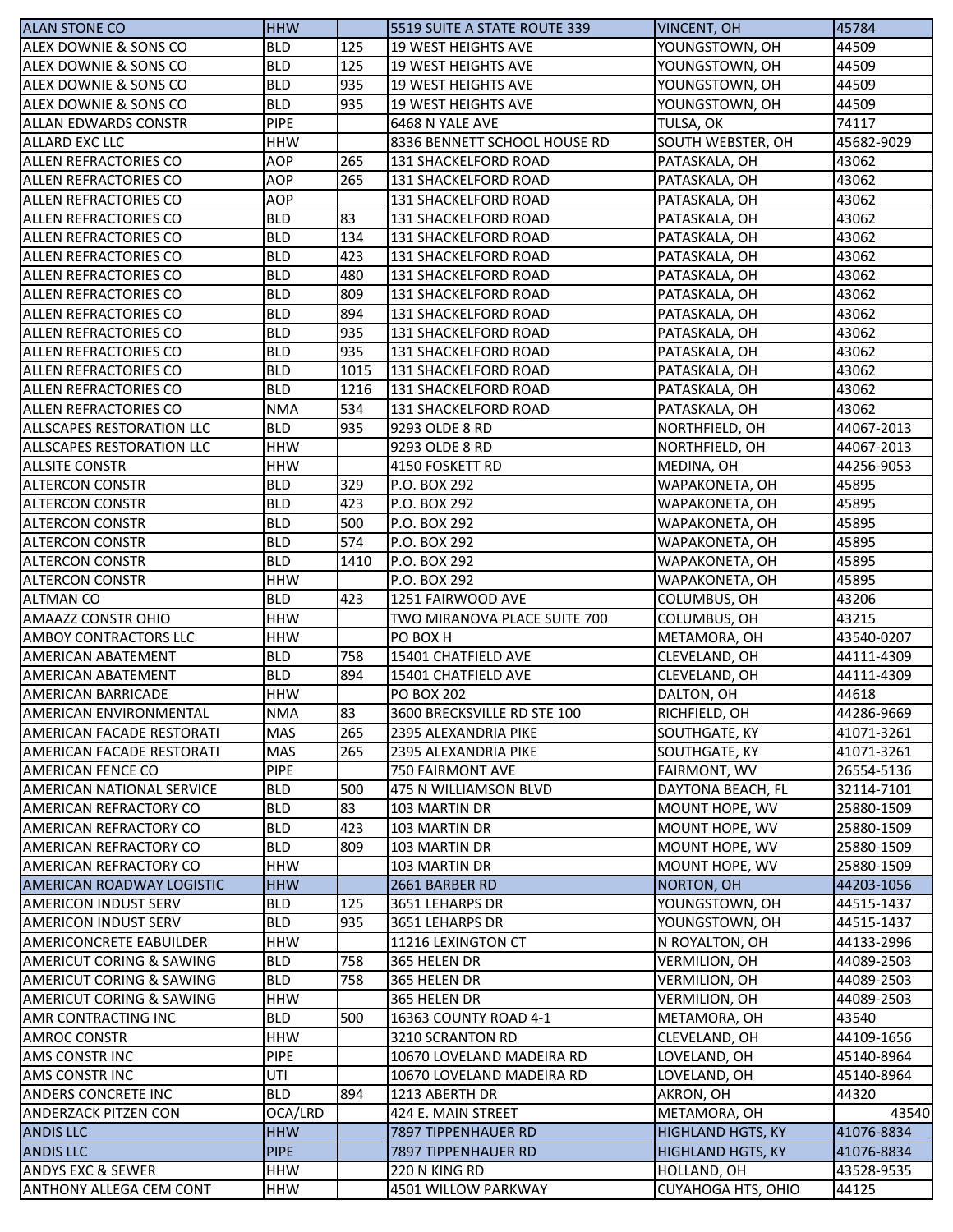| <b>APBN INC</b>                          | <b>HHW</b>                 |      | <b>PO BOX 637</b>            | CAMPBELL, OH          | 44405-0637 |
|------------------------------------------|----------------------------|------|------------------------------|-----------------------|------------|
| <b>APEX PIPELINE SERVICES</b>            | <b>PIPE</b>                |      | <b>PO BOX 580</b>            | NITRO, WV             | 25143-0580 |
| <b>APPALACHIAN PIPELINE</b>              | <b>DISPIP</b>              |      | 170-D EAST MAIN STREET #280  | HENDERSONVLLE, TN     | 37075      |
| <b>APPALACHIAN PIPELINE</b>              | <b>PIPE</b>                |      | 170-D EAST MAIN STREET #280  | HENDERSONVLLE, TN     | 37075      |
| <b>APPELLATION CONSTR SERVIC</b>         | <b>PIPE</b>                |      | 999 N LOYALSOCK AVE STE C    | MONTOURSVILLE, PA     | 17754-1005 |
| <b>APPELLATION PRE FAB LLC</b>           | <b>PIPE</b>                |      |                              |                       |            |
| <b>APS CONSTR CO</b>                     | <b>HHW</b>                 |      | 2914 NORRIS AVE              | PARMA, OH             | 44134-3914 |
| <b>ARCHITECTURAL INTERIORS</b>           | <b>BLD</b>                 | 894  | <b>2401 TRANE AVENUE</b>     | CLEVELAND, OH         | 44113      |
| <b>ARISTEO CONSTR</b>                    | <b>BLD</b>                 | 423  | 12811 FARMINGTON ROAD        | LIVONIA, MI           | 48150      |
| <b>ARISTEO CONSTR</b>                    | <b>BLD</b>                 | 935  | 12811 FARMINGTON ROAD        | LIVONIA, MI           | 48150      |
| <b>ARISTEO CONSTR</b>                    | <b>NMA</b>                 | 329  | 12811 FARMINGTON ROAD        | LIVONIA, MI           | 48150      |
| <b>ARISTEO CONSTR</b>                    | <b>NMA</b>                 | 1410 | 12811 FARMINGTON ROAD        | LIVONIA, MI           | 48150      |
| <b>ARISTEO INSTALLATION</b>              | <b>BLD</b>                 | 935  | 12811 FARMINGTON RD          | LIVONIA, MI           | 48150-1607 |
| <b>ARISTEO INSTALLATION</b>              | <b>BLD</b>                 | 935  | 12811 FARMINGTON RD          | LIVONIA, MI           | 48150-1607 |
| <b>ARMORMAX CONSTR INC</b>               | <b>BLD</b>                 | 125  | <b>PO BOX 1542</b>           | NEW CASTLE, PA        | 16103-1542 |
| <b>ARMORMAX CONSTR INC</b>               | <b>BLD</b>                 | 134  | <b>PO BOX 1542</b>           | NEW CASTLE, PA        | 16103-1542 |
| <b>ARMORMAX CONSTR INC</b>               | <b>BLD</b>                 | 329  | <b>PO BOX 1542</b>           | NEW CASTLE, PA        | 16103-1542 |
| <b>ARMORMAX CONSTR INC</b>               | <b>BLD</b>                 | 480  | <b>PO BOX 1542</b>           | NEW CASTLE, PA        | 16103-1542 |
| <b>ARMORMAX CONSTRINC</b>                | <b>BLD</b>                 | 500  | <b>PO BOX 1542</b>           | NEW CASTLE, PA        | 16103-1542 |
| <b>ARMORMAX CONSTR INC</b>               | <b>BLD</b>                 | 809  | PO BOX 1542                  | NEW CASTLE, PA        | 16103-1542 |
| <b>ARMORMAX CONSTRINC</b>                | <b>BLD</b>                 | 1015 | PO BOX 1542                  | NEW CASTLE, PA        | 16103-1542 |
| <b>ARMORMAX CONSTR INC</b>               | <b>BLD</b>                 | 1216 | <b>PO BOX 1542</b>           | NEW CASTLE, PA        | 16103-1542 |
| ARMORMAX CONSTR INC                      | <b>BLD</b>                 | 1410 | <b>PO BOX 1542</b>           | NEW CASTLE, PA        | 16103-1542 |
| <b>ARMORMAX CONSTR INC</b>               | <b>NMA</b>                 | 935  | PO BOX 1542                  | NEW CASTLE, PA        | 16103-1542 |
| <b>ARMORMAX CONSTR INC</b>               | <b>NMA</b>                 | 935  | <b>PO BOX 1542</b>           | NEW CASTLE, PA        | 16103-1542 |
| <b>ARMSTRONG STEEL ERECTORS</b>          | <b>HHW</b>                 |      | <b>50 S FOURTH STREET</b>    | NEWARK, OH            | 43055      |
| <b>ARNOLDS CUSTOM SEEDING</b>            | <b>PIPE</b>                |      | 4626 COUNTY RD 65            | KEENESBURG, CO        | 80643      |
| <b>ARROW SNOWPLOWING</b>                 | <b>HHW</b>                 |      | 30427 RIDGE RD               | WICKLIFFE, OH         | 44092-1156 |
| <b>ASHVILLE EROSION CONTROL</b>          | <b>HHW</b>                 |      | 11791 BULEN PIERCE RD        | LOCKBOURNE, OH        | 43137-9639 |
| <b>ASSOC PIPE LINE CONT</b>              | <b>PIPE</b>                |      | <b>SUITE 100</b>             | <b>HOUSTON, TX</b>    | 77024      |
| <b>ASSOCIATED EXC INC</b>                | <b>HHW</b>                 |      | 10532 WESTBROOK RD           | <b>BROOKVILLE, OH</b> | 45309-9246 |
| <b>ASW PIPELINE LLC</b>                  | <b>DISPIP</b>              |      | 4749 N RIDGE RD E            | GENEVA, OH            | 44041-8293 |
| <b>ATHOS CONTRACTING</b>                 | <b>HHW</b>                 |      | 7207 RUSTIC OVAL             | SEVEN HILLS, OH       | 44131-4527 |
| <b>ATLANTIC PLANT MAINT INC</b>          | GPA                        | 480  | 3225 PASADENA BLVD.          | PASADENA, TX          | 77503      |
| <b>ATLAS FENCE CO</b>                    | PIPE                       |      | 817 B BEACH AVE              | MARYSVILLE, WA        | 98270      |
| <b>ATLAS GENERAL CONSTR</b>              | <b>BLD</b>                 | 83   | 326 TWIN LAKES DR            | MINERAL WELLS, WV     | 26150-6082 |
| ATLAS TRENCHLESS LLC                     | PIPE                       |      | <b>PO BOX 488</b>            | ROCKVILLE, MN         | 56369-0488 |
| AUBURNDALE CO INC                        | <b>BLD</b>                 | 265  | 510 RACE STREET              | CINCINNATI, OH        | 45202      |
| AUBURNDALE CO INC                        | <b>BLD</b>                 | 265  | 510 RACE STREET              | CINCINNATI, OH        | 45202      |
| AUTOMATIC SYSTEMS INC                    | <b>NMA</b>                 | 935  | 4348 E GRAND RIVER AVE       | HOWELL, MI            | 48843-8554 |
| <b>AVALOTIS CORP</b>                     | <b>BLD</b>                 | 134  | PO BOX 6                     | VERONA, PA            | 15147-0006 |
| <b>AXIS CIVIL CONSTR</b>                 | <b>HHW</b>                 |      | 1196 Technology Dr.          | Gahnanna, OH          | 43230-6607 |
| <b>AZCO HENNES INC</b>                   | <b>BROWN</b>               |      | P. O. BOX 567                | APPLETON, WI          | 54912      |
| <b>B &amp; B CONTRACTOR &amp; DEVELO</b> | <b>BLD</b>                 | 125  | 4531 BELMONT AVE STE A       | YOUNGSTOWN, OH        | 44505-1041 |
| B & B CONTRACTOR & DEVELO                | <b>BLD</b>                 | 125  | 4531 BELMONT AVE STE A       | YOUNGSTOWN, OH        | 44505-1041 |
| <b>B &amp; B CONTRACTOR &amp; DEVELO</b> | <b>BLD</b>                 | 894  | 4531 BELMONT AVE STE A       | YOUNGSTOWN, OH        | 44505-1041 |
| <b>B &amp; B CONTRACTOR &amp; DEVELO</b> | <b>BLD</b>                 | 935  | 4531 BELMONT AVE STE A       | YOUNGSTOWN, OH        | 44505-1041 |
| B & B WRECKING & EXC                     | <b>BLD</b>                 | 125  | 4510 EAST 71ST ST STE 6      | CLEVELAND, OH         | 44105      |
| B & B WRECKING & EXC                     | <b>BLD</b>                 | 265  | 4510 EAST 71ST ST STE 6      | CLEVELAND, OH         | 44105      |
| B & B WRECKING & EXC                     | <b>BLD</b>                 | 894  | 4510 EAST 71ST ST STE 6      | CLEVELAND, OH         | 44105      |
| B & B WRECKING & EXC                     | <b>HHW</b>                 |      | 4510 EAST 71ST ST STE 6      |                       | 44105      |
|                                          | <b>BLD</b>                 | 500  |                              | CLEVELAND, OH         | 43623-1422 |
| <b>B &amp; J CONCRETE CONSTR CO</b>      |                            |      | 5840 SECOR RD                | TOLEDO, OH            |            |
| <b>B &amp; J CONCRETE CONSTR CO</b>      | <b>HHW</b>                 |      | 5840 SECOR RD                | TOLEDO, OH            | 43623-1422 |
| <b>B &amp; N CLEARING &amp; ENVIRONM</b> | <b>PIPE</b><br><b>PIPE</b> |      | 24275 Katy Fairway Suite 500 | KATY, TX              | 77494      |
| IB & T UNDERGROUND UTILITI               |                            |      | 4555 N FM 2869               | WINNSBORO, TX         | 75494-7477 |
| <b>B MILLER EXC INC</b>                  | <b>PIPE</b>                |      | 1465 ROWLES RUN RD           | MOUNT ZION, WV        | 26151      |
| <b>BABCOCK FENCE CO</b>                  | <b>BLD</b>                 | 83   | 1261 LAUREL RIDGE RD         | LOWELL, OH            | 45744-7439 |
| <b>BABCOCK FENCE CO</b>                  | <b>BLD</b>                 | 125  | 1261 LAUREL RIDGE RD         | LOWELL, OH            | 45744-7439 |
| <b>BABCOCK FENCE CO</b>                  | <b>BLD</b>                 | 265  | 1261 LAUREL RIDGE RD         | LOWELL, OH            | 45744-7439 |
| <b>BABCOCK FENCE CO</b>                  | <b>BLD</b>                 | 265  | 1261 LAUREL RIDGE RD         | LOWELL, OH            | 45744-7439 |
| <b>BABCOCK FENCE CO</b>                  | <b>BLD</b>                 | 329  | 1261 LAUREL RIDGE RD         | LOWELL, OH            | 45744-7439 |
| <b>BABCOCK FENCE CO</b>                  | <b>BLD</b>                 | 423  | 1261 LAUREL RIDGE RD         | LOWELL, OH            | 45744-7439 |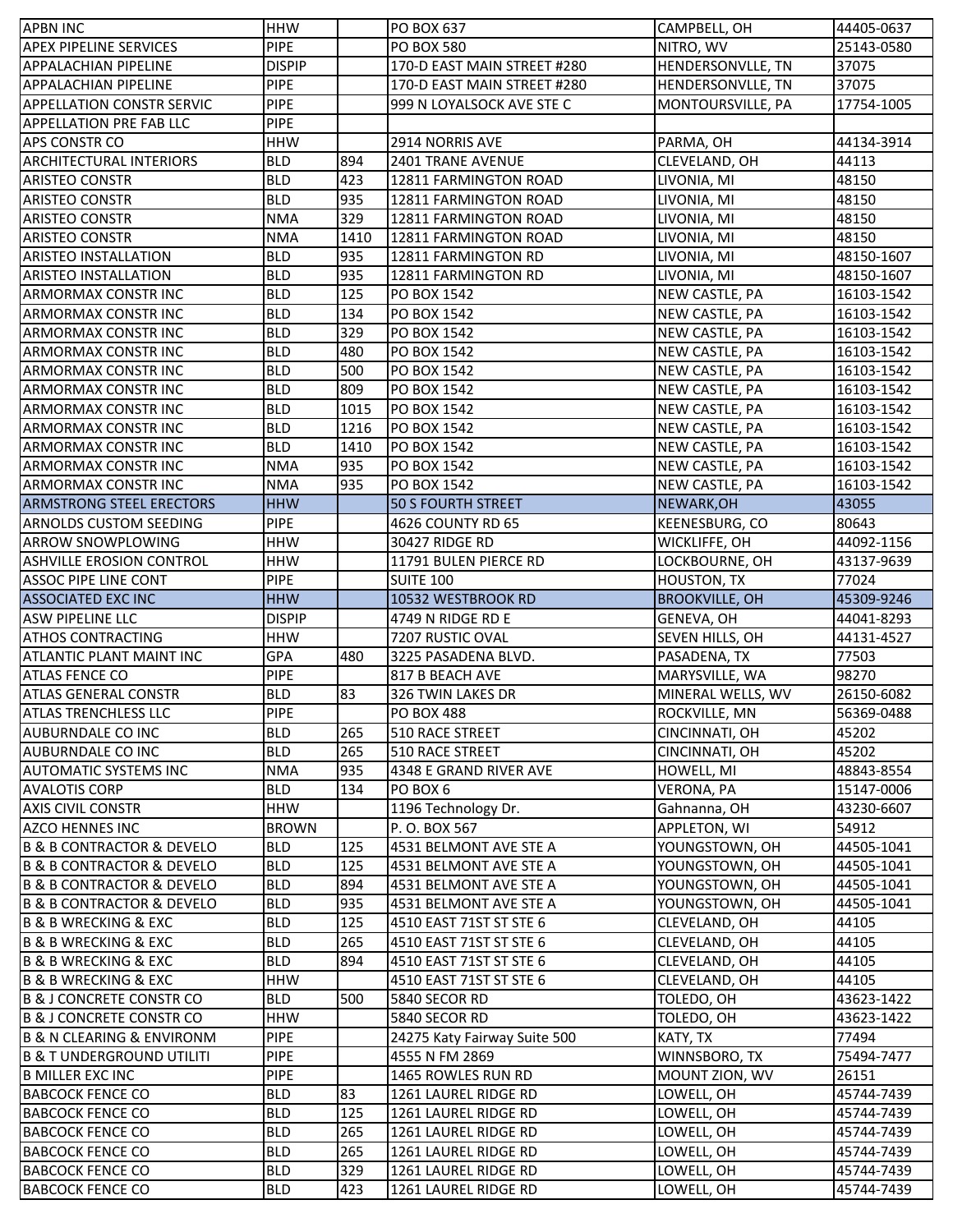| <b>BABCOCK FENCE CO</b>                                          | <b>BLD</b>               | 530         | 1261 LAUREL RIDGE RD                              | LOWELL, OH                          | 45744-7439               |
|------------------------------------------------------------------|--------------------------|-------------|---------------------------------------------------|-------------------------------------|--------------------------|
| <b>BABCOCK FENCE CO</b>                                          | <b>BLD</b>               | 534         | 1261 LAUREL RIDGE RD                              | LOWELL, OH                          | 45744-7439               |
| <b>BABCOCK FENCE CO</b>                                          | <b>BLD</b>               | 574         | 1261 LAUREL RIDGE RD                              | LOWELL, OH                          | 45744-7439               |
| <b>BABCOCK FENCE CO</b>                                          | <b>BLD</b>               | 639         | 1261 LAUREL RIDGE RD                              | LOWELL, OH                          | 45744-7439               |
| <b>BABCOCK FENCE CO</b>                                          | <b>BLD</b>               | 809         | 1261 LAUREL RIDGE RD                              | LOWELL, OH                          | 45744-7439               |
| <b>BABCOCK FENCE CO</b>                                          | <b>BLD</b>               | 935         | 1261 LAUREL RIDGE RD                              | LOWELL, OH                          | 45744-7439               |
| <b>BABCOCK FENCE CO</b>                                          | <b>BLD</b>               | 1015        | 1261 LAUREL RIDGE RD                              | LOWELL, OH                          | 45744-7439               |
| <b>BABCOCK FENCE CO</b>                                          | <b>HHW</b>               |             | 1261 LAUREL RIDGE RD                              | LOWELL, OH                          | 45744-7439               |
| <b>BABCOCK FENCE CO</b>                                          | <b>NMA</b>               | 134         | 1261 LAUREL RIDGE RD                              | LOWELL, OH                          | 45744-7439               |
| <b>BABCOCK FENCE CO</b>                                          | PIPE                     |             | 1261 LAUREL RIDGE RD                              | LOWELL, OH                          | 45744-7439               |
| <b>BABCOCK UTILITIES INC</b>                                     | <b>PIPE</b>              |             | 7637 CANAL RD                                     | <b>GASPORT, NY</b>                  | 14067                    |
| <b>BACKWOODS CONSTR INC</b>                                      | <b>BLD</b>               | 1015        | 4535 ORCHARDVIEW DR SE                            | CANTON, OH                          | 44730-9513               |
| <b>BAKER CONCRETE CONSTR</b>                                     | <b>BLD</b>               | 265         | 900 NORTH GARVER ROAD                             | MONROE, OH                          | 45050-1277               |
| <b>BAKER CONCRETE CONSTR</b>                                     | <b>BLD</b>               | 265         | 900 NORTH GARVER ROAD                             | MONROE, OH                          | 45050-1277               |
| <b>BAKER CONCRETE CONSTR</b>                                     | <b>BLD</b>               | 329         | 900 NORTH GARVER ROAD                             | MONROE, OH                          | 45050-1277               |
| <b>BAKER CONCRETE CONSTR</b>                                     | <b>BLD</b>               | 423         | 900 NORTH GARVER ROAD                             | MONROE, OH                          | 45050-1277               |
| <b>BAKER CONCRETE CONSTR</b>                                     | <b>BLD</b>               | 530         | 900 NORTH GARVER ROAD                             | MONROE, OH                          | 45050-1277               |
| <b>BAKER CONCRETE CONSTR</b>                                     | <b>BLD</b>               | 534         | 900 NORTH GARVER ROAD                             | MONROE, OH                          | 45050-1277               |
| <b>BAKER CONCRETE CONSTR</b>                                     | <b>BLD</b>               | 574         | 900 NORTH GARVER ROAD                             | MONROE, OH                          | 45050-1277               |
| <b>BAKER CONCRETE CONSTR</b>                                     | <b>BLD</b>               | 809         | 900 NORTH GARVER ROAD                             | MONROE, OH                          | 45050-1277               |
| <b>BAKER CONCRETE CONSTR</b>                                     | <b>BLD</b>               | 1410        | 900 NORTH GARVER ROAD                             | MONROE, OH                          | 45050-1277               |
| <b>BAKER CONCRETE CONSTR</b>                                     | <b>HHW</b>               |             | 900 NORTH GARVER ROAD                             | MONROE, OH                          | 45050-1277               |
| <b>BAKER SHINDLER CONT CO</b>                                    | <b>BLD</b>               | 500         | <b>PO BOX 488</b>                                 | DEFIANCE, OH                        | 43512-0488               |
| <b>BALLAST CONSTR INC</b>                                        | <b>BLD</b>               | 809         | 19501 S. MILES, STE. #2                           | WARRENSVILLE, OH                    | 44128                    |
| <b>BALLAST CONSTR INC</b>                                        | <b>HHW</b>               |             | 19501 S. MILES, STE. #2                           | WARRENSVILLE, OH                    | 44128                    |
| <b>BANSAL CONSTR INC</b>                                         | <b>HHW</b>               |             | 3271 HOMEWARD WAY                                 | FAIRFIELD, OH                       | 45014-4237               |
| <b>BARBICAS CONSTR</b>                                           | <b>BLD</b>               | 894         | 124 DARROW RD                                     | AKRON, OH                           | 44305-3835               |
| <b>BARBICAS CONSTR</b>                                           | <b>HHW</b>               |             | 124 DARROW RD                                     | AKRON, OH                           | 44305-3835               |
| <b>BARES FENCE CO LLC</b>                                        | <b>BLD</b>               | 639         | 1484 UTAH RD                                      | RAVENSWOOD, WV                      | 26164-5139               |
| <b>BARNABYS CONTRACTING LLC</b>                                  | <b>DISPIP</b>            |             | 10600 FRANKFORT RD                                | HOLLAND, OH                         | 43528-8936               |
| <b>BARRETT PAVING MATRL</b>                                      | <b>HHW</b>               |             | 3751 COMMERCE DR                                  | FRANKLIN, OH                        | 45005-5234               |
|                                                                  |                          |             |                                                   |                                     |                          |
| <b>BARRON TILE CO</b>                                            | BLD.                     | 125         |                                                   |                                     | 44509                    |
|                                                                  | <b>NMA</b>               |             |                                                   | YOUNGSTOWN, OH                      |                          |
| <b>BARTON MALOW CO</b>                                           |                          | 500         | 26500 AMERICAN DR                                 | SOUTHFIELD, MI                      | 48034-2252               |
| <b>BCC OHIO INC</b>                                              | <b>HHW</b><br><b>BLD</b> | 125         | <b>PO BOX 229</b><br>PO BOX 6059                  | NEW LONDON, OH                      | 44851-0229<br>44706-0059 |
| <b>BEAVER CONSTRUCTORS INC</b>                                   | <b>BLD</b>               | 125         |                                                   | CANTON, OH                          | 44706-0059               |
| <b>BEAVER CONSTRUCTORS INC</b>                                   |                          |             | PO BOX 6059                                       | CANTON, OH                          |                          |
| BEAVER CONSTRUCTORS INC                                          | <b>BLD</b><br><b>BLD</b> | 134         | PO BOX 6059                                       | CANTON, OH                          | 44706-0059<br>44706-0059 |
| <b>BEAVER CONSTRUCTORS INC</b>                                   |                          | 423         | PO BOX 6059                                       | CANTON, OH                          |                          |
| <b>BEAVER CONSTRUCTORS INC</b>                                   | <b>BLD</b>               | 480         | PO BOX 6059                                       | CANTON, OH                          | 44706-0059               |
| <b>BEAVER CONSTRUCTORS INC</b>                                   | <b>BLD</b>               | 530         | PO BOX 6059                                       | CANTON, OH                          | 44706-0059               |
| <b>BEAVER CONSTRUCTORS INC</b>                                   | <b>BLD</b>               | 574         | PO BOX 6059                                       | CANTON, OH                          | 44706-0059               |
| <b>BEAVER CONSTRUCTORS INC</b><br><b>BEAVER CONSTRUCTORS INC</b> | <b>BLD</b>               | 639         | PO BOX 6059<br>PO BOX 6059                        | CANTON, OH                          | 44706-0059               |
|                                                                  | <b>BLD</b>               | 809         | PO BOX 6059                                       | CANTON, OH                          | 44706-0059               |
| <b>BEAVER CONSTRUCTORS INC</b><br><b>BEAVER CONSTRUCTORS INC</b> | <b>BLD</b><br><b>BLD</b> | 894<br>1015 | PO BOX 6059                                       | CANTON, OH                          | 44706-0059               |
| <b>BEAVER CONSTRUCTORS INC</b>                                   | <b>BLD</b>               | 1216        | PO BOX 6059                                       | CANTON, OH<br>CANTON, OH            | 44706-0059<br>44706-0059 |
|                                                                  | <b>AOP</b>               | 498         | PO BOX 6059                                       | CANTON, OH                          | 44706-0059               |
| <b>BEAVER EXC CO</b>                                             |                          |             |                                                   |                                     |                          |
| <b>BEAVER EXC CO</b><br><b>BEAVER EXC CO</b>                     | <b>BLD</b><br><b>BLD</b> | 134<br>530  | PO BOX 6059<br>PO BOX 6059                        | CANTON, OH<br>CANTON, OH            | 44706-0059<br>44706-0059 |
|                                                                  |                          |             |                                                   |                                     |                          |
| <b>BEAVER EXC CO</b>                                             | <b>BLD</b>               | 894<br>1015 | PO BOX 6059                                       | CANTON, OH                          | 44706-0059               |
| <b>BEAVER EXC CO</b><br><b>BEAVER EXC CO</b>                     | <b>BLD</b><br><b>HHW</b> |             | PO BOX 6059<br>PO BOX 6059                        | CANTON, OH<br>CANTON, OH            | 44706-0059<br>44706-0059 |
|                                                                  | <b>NMA</b>               | 83          | PO BOX 6059                                       | CANTON, OH                          | 44706-0059               |
| <b>BEAVER EXC CO</b><br><b>BEAVER EXC CO</b>                     | <b>NMA</b>               | 809         | PO BOX 6059                                       |                                     | 44706-0059               |
| <b>BEAVER EXC CO</b>                                             | <b>PIPE</b>              |             | PO BOX 6059                                       | CANTON, OH                          | 44706-0059               |
|                                                                  |                          |             |                                                   | CANTON, OH                          |                          |
| <b>BEAVERDAM CONTRACTING</b><br><b>BECDIR CONSTR</b>             | <b>HHW</b><br><b>HHW</b> |             | 8300 N. DIXIE HWY.<br>15764 W AKRON CANFIELD ROAD | <b>BLUFFTON, OH</b>                 | 45817<br>44401-9785      |
| <b>BECON LLC</b>                                                 | <b>HHW</b>               |             | <b>PO BOX 203</b>                                 | BERLIN CENTER, OH                   | 44857-0203               |
|                                                                  |                          |             |                                                   | NORWALK, OH                         |                          |
| <b>BEEGHLY TREE SERVICE LLC</b>                                  | <b>PIPE</b>              |             |                                                   |                                     |                          |
| <b>BEHELER EXC INC</b><br><b>BELGRAY</b>                         | <b>HHW</b><br><b>HHW</b> |             | <b>PO BOX 338</b><br>266 E LOCUST ST              | FREDERICKTOWN, OH<br>WILMINGTON, OH | 43019-0338<br>45177-2375 |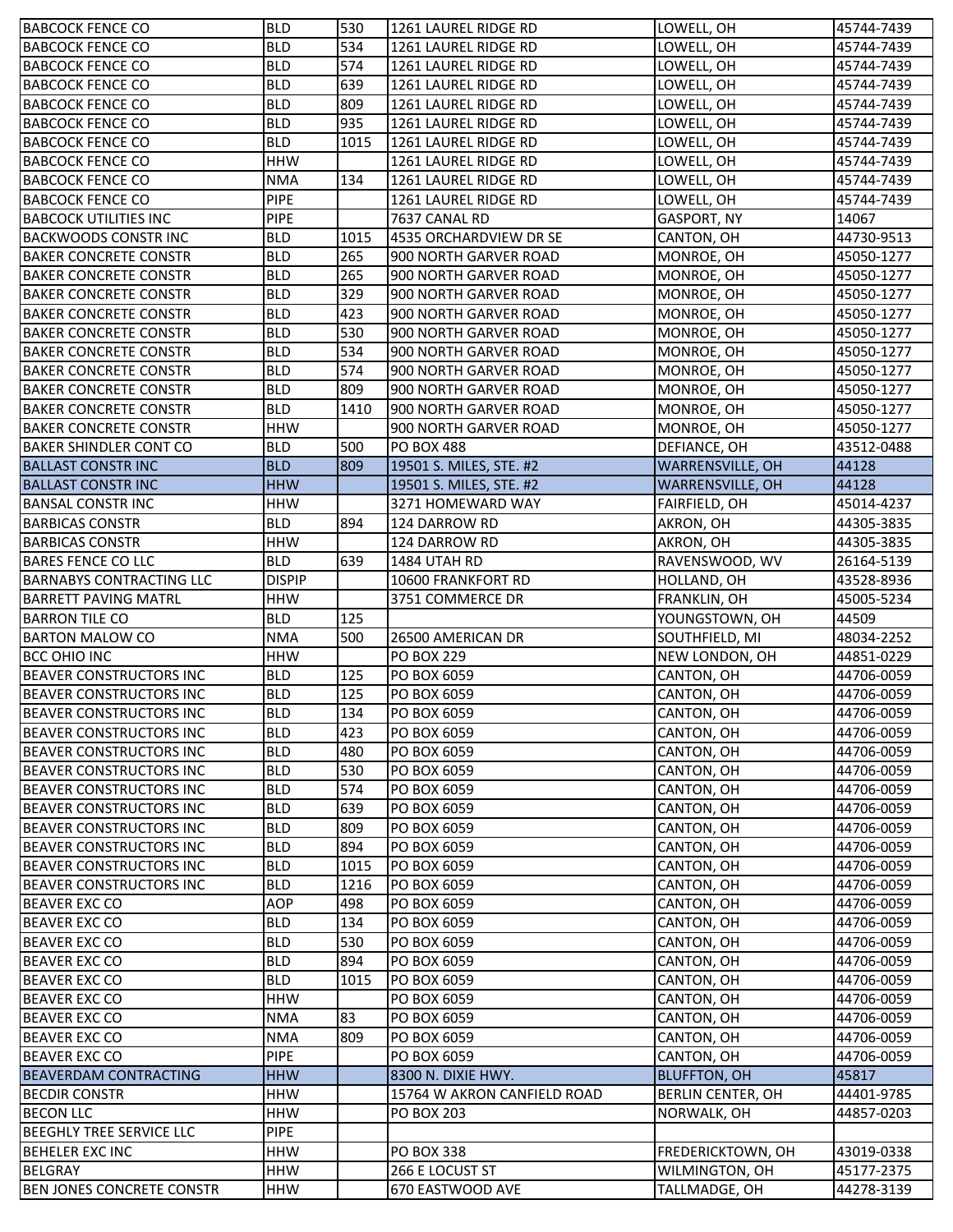| <b>BERCO PIPELINE LLC</b>                    | <b>PIPE</b>              |            | PO BOX 8                     | ROXANA, IL                 | 62084-0008     |
|----------------------------------------------|--------------------------|------------|------------------------------|----------------------------|----------------|
| <b>BERG DRYWALL</b>                          | <b>BLD</b>               | 125        | 1225 LAKEVIEW DR             | CHASKA, MN                 | 55318          |
| <b>BERGLUND CONSTR</b>                       | <b>BLD</b>               | 423        | 8410 S. SOUTH CHICAGO AVE    | CHICAGO, IL                | 60617          |
| <b>BERKEL &amp; CO CONTRACTORS</b>           | <b>BLD</b>               | 265        | P.O. BOX #335                | <b>BONNER SPRNG, KS</b>    | 66012          |
| <b>BERKEL &amp; CO CONTRACTORS</b>           | <b>BLD</b>               | 423        | P.O. BOX #335                | <b>BONNER SPRNG, KS</b>    | 66012          |
| <b>BERKEL &amp; CO CONTRACTORS</b>           | <b>BLD</b>               | 639        | P.O. BOX #335                | <b>BONNER SPRNG, KS</b>    | 66012          |
| <b>BERKEL &amp; CO CONTRACTORS</b>           | <b>BLD</b>               | 894        | P.O. BOX #335                | <b>BONNER SPRNG, KS</b>    | 66012          |
| <b>BERKEL &amp; CO CONTRACTORS</b>           | <b>BLD</b>               | 1216       | P.O. BOX #335                | <b>BONNER SPRNG, KS</b>    | 66012          |
| <b>BERKEL &amp; CO CONTRACTORS</b>           | <b>BLD</b>               | 1216       | P.O. BOX #335                | <b>BONNER SPRNG, KS</b>    | 66012          |
| <b>BERKEL &amp; CO CONTRACTORS</b>           | <b>BLD</b>               | 1410       | P.O. BOX #335                | <b>BONNER SPRNG, KS</b>    | 66012          |
| <b>BERKEL &amp; CO CONTRACTORS</b>           | <b>HHW</b>               |            | P.O. BOX #335                | <b>BONNER SPRNG, KS</b>    | 66012          |
| <b>BERT R WITTE INC</b>                      | <b>BLD</b>               | 480        | 8050 LEAVITT RD              | AMHERST, OH                | 44001-2712     |
| <b>BERT R WITTE INC</b>                      | <b>BLD</b>               | 758        | 8050 LEAVITT RD              | AMHERST, OH                | 44001-2712     |
| <b>BG TRUCKING</b>                           | <b>HHW</b>               |            | <b>PO BOX 308</b>            | <b>NORTH LIMA, OH</b>      | 44452          |
| <b>BICE &amp; SONS MASONRY</b>               | <b>BLD</b>               | 134        | <b>PO BOX 107</b>            | FRESNO, OH                 | 43824-0107     |
| <b>BICE &amp; SONS MASONRY</b>               | <b>BLD</b>               | 530        | <b>PO BOX 107</b>            | FRESNO, OH                 | 43824-0107     |
| <b>BICE MASONRY</b>                          | <b>BLD</b>               | 134        | PO BOX 107                   | FRESNO, OH                 | 43824          |
| <b>BICE MASONRY</b>                          | <b>BLD</b>               | 530        | PO BOX 107                   | FRESNO, OH                 | 43824          |
| <b>BICE MASONRY</b>                          | <b>BLD</b>               | 809        | <b>PO BOX 107</b>            | FRESNO, OH                 | 43824          |
| <b>BICE MASONRY</b>                          | <b>BLD</b>               | 894        | PO BOX 107                   | FRESNO, OH                 | 43824          |
| <b>BICE MASONRY</b>                          | <b>BLD</b>               | 1015       | <b>PO BOX 107</b>            | FRESNO, OH                 | 43824          |
| <b>BICE MASONRY</b>                          | <b>BLD</b>               | 1216       | <b>PO BOX 107</b>            | FRESNO, OH                 | 43824          |
| <b>BICE MASONRY</b>                          | <b>HHW</b>               |            | <b>PO BOX 107</b>            | FRESNO, OH                 | 43824          |
| <b>BIGINCH FABRICATORS &amp; CON</b>         | <b>PIPE</b>              |            | <b>PO BOX 99</b>             | MONTEZUMA, IN              | 47862-0099     |
| <b>BILL HAWK INC</b>                         | <b>DISPIP</b>            |            |                              |                            |                |
| <b>BILL HAWK INC</b>                         | <b>PIPE</b>              |            |                              |                            |                |
| <b>BITUMINOUS PAVING SYSTEMS</b>             | <b>HHW</b>               |            | 1595 FRANK RD                | COLUMBUS, OH               | 43223-3737     |
| <b>BLACK HORSE BRIDGE CONSTR</b>             | <b>HHW</b>               |            | 5185 WOOSTER RD W            | NORTON, OH                 | 44203-6261     |
| <b>BLANTON LANDSCAPING</b>                   | <b>HHW</b>               |            | 905 S MAIN ST                | SPRINGBORO, OH             | 45066-1505     |
| <b>BLUE FLAME PIPELINE LLC</b>               | <b>PIPE</b>              |            | P.O. BOX 57                  | SMITHBURG, WV              | 26436          |
| <b>BLUEGRASS CONC CUTTING</b>                | <b>NTLSPE</b>            |            | 107 MILDRED ST               | GREENVILLE, AL             | 36037-2430     |
|                                              |                          |            |                              |                            |                |
|                                              |                          |            |                              |                            |                |
| <b>BLUROC LLC</b>                            | <b>PIPE</b>              |            | 2 BAY RD STE 100             | HADLEY, MA                 | 01035-9511     |
| <b>BMI REFRACTORY SERVICES</b>               | AOP                      | 809        | 1404 NEWTON DR               | CHAMPAIGN, IL              | 61822          |
| <b>BMI REFRACTORY SERVICES</b>               | AOP                      | 894        | 1404 NEWTON DR               | CHAMPAIGN, IL              | 61822          |
| <b>BMI REFRACTORY SERVICES</b>               | AOP                      | 1216       | 1404 NEWTON DR               | CHAMPAIGN, IL              | 61822          |
| <b>BMI REFRACTORY SERVICES</b>               | AOP                      | 1216       | 1404 NEWTON DR               | CHAMPAIGN, IL              | 61822          |
| <b>BMI REFRACTORY SERVICES</b>               | AOP                      |            | 1404 NEWTON DR               | CHAMPAIGN, IL              | 61822          |
| <b>BMI REFRACTORY SERVICES</b>               | <b>BLD</b>               | 83         | 1404 NEWTON DR               | CHAMPAIGN, IL              | 61822          |
| <b>BMI REFRACTORY SERVICES</b>               | <b>BLD</b>               | 758        | 1404 NEWTON DR               | CHAMPAIGN, IL              | 61822          |
| <b>BMI REFRACTORY SERVICES</b>               | <b>BLD</b>               | 758        | 1404 NEWTON DR               | CHAMPAIGN, IL              | 61822          |
| <b>BMI REFRACTORY SERVICES</b>               | <b>NMA</b>               | 480        | 1404 NEWTON DR               | CHAMPAIGN, IL              | 61822          |
| <b>BMI REFRACTORY SERVICES</b>               | <b>NMA</b>               | 480        | 1404 NEWTON DR               | CHAMPAIGN, IL              | 61822          |
| <b>BMI REFRACTORY SERVICES</b>               | <b>NMA</b>               | 534        | 1404 NEWTON DR               | CHAMPAIGN, IL              | 61822          |
| <b>BMI REFRACTORY SERVICES</b>               | <b>NMA</b>               | 935        | 1404 NEWTON DR               | CHAMPAIGN, IL              | 61822          |
| <b>BMW CONSTRUCTORS INC</b>                  | <b>NMA</b>               | 1015       | PO BOX 22210                 | <b>INDIANAPOLIS, IN</b>    | 46222-0210     |
| <b>BMWC CONSTRUCTORS INC</b>                 | <b>BLD</b>               | 500        | 1740 W MICHIGAN ST           | <b>INDIANAPOLIS, IN</b>    | 46222-3855     |
| <b>BMWC CONSTRUCTORS INC</b>                 | <b>NMA</b>               | 329        | 1740 W MICHIGAN ST           | <b>INDIANAPOLIS, IN</b>    | 46222-3855     |
| <b>BMWC CONSTRUCTORS INC</b>                 | <b>NMA</b>               | 500        | 1740 W MICHIGAN ST           | <b>INDIANAPOLIS, IN</b>    | 46222-3855     |
| <b>BOB KREIMES CONSTR CO</b>                 | <b>BLD</b>               | 480        | 2711 EASTWOOD DR             | SANDUSKY, OH               | 44870-5630     |
| <b>BOCA CONSTR INC</b>                       | <b>HHW</b>               |            | 380 EASTPARK DR              | NORWALK, OH                | 44857-9500     |
| <b>BOG CONSTR</b>                            | <b>HHW</b>               |            | 8235 HUXLEY RD               | BERLIN CENTER, OH          | 44401          |
| <b>BOGNER CONSTR</b>                         | <b>BLD</b>               | 125        | P.O. BOX 887                 | WOOSTER, OH                | 44691          |
| <b>BOGNER CONSTR</b>                         | <b>BLD</b>               | 134        | P.O. BOX 887                 | WOOSTER, OH                | 44691          |
| <b>BOGNER CONSTR</b>                         | <b>BLD</b>               | 329        | P.O. BOX 887                 | WOOSTER, OH                | 44691          |
| <b>BOGNER CONSTR</b>                         | <b>BLD</b>               | 423        | P.O. BOX 887                 | WOOSTER, OH                | 44691          |
| <b>BOGNER CONSTR</b>                         | <b>BLD</b>               | 480        | P.O. BOX 887                 | WOOSTER, OH                | 44691          |
| <b>BOGNER CONSTR</b>                         | <b>BLD</b>               | 500        | P.O. BOX 887                 | WOOSTER, OH                | 44691          |
| <b>BOGNER CONSTR</b>                         | <b>BLD</b>               | 530        | P.O. BOX 887                 | WOOSTER, OH                | 44691          |
| <b>BOGNER CONSTR</b>                         | <b>BLD</b>               | 574        | P.O. BOX 887                 | WOOSTER, OH                | 44691          |
| <b>BOGNER CONSTR</b>                         | <b>BLD</b>               | 574        | P.O. BOX 887                 | WOOSTER, OH                | 44691          |
| <b>BOGNER CONSTR</b><br><b>BOGNER CONSTR</b> | <b>BLD</b><br><b>BLD</b> | 758<br>809 | P.O. BOX 887<br>P.O. BOX 887 | WOOSTER, OH<br>WOOSTER, OH | 44691<br>44691 |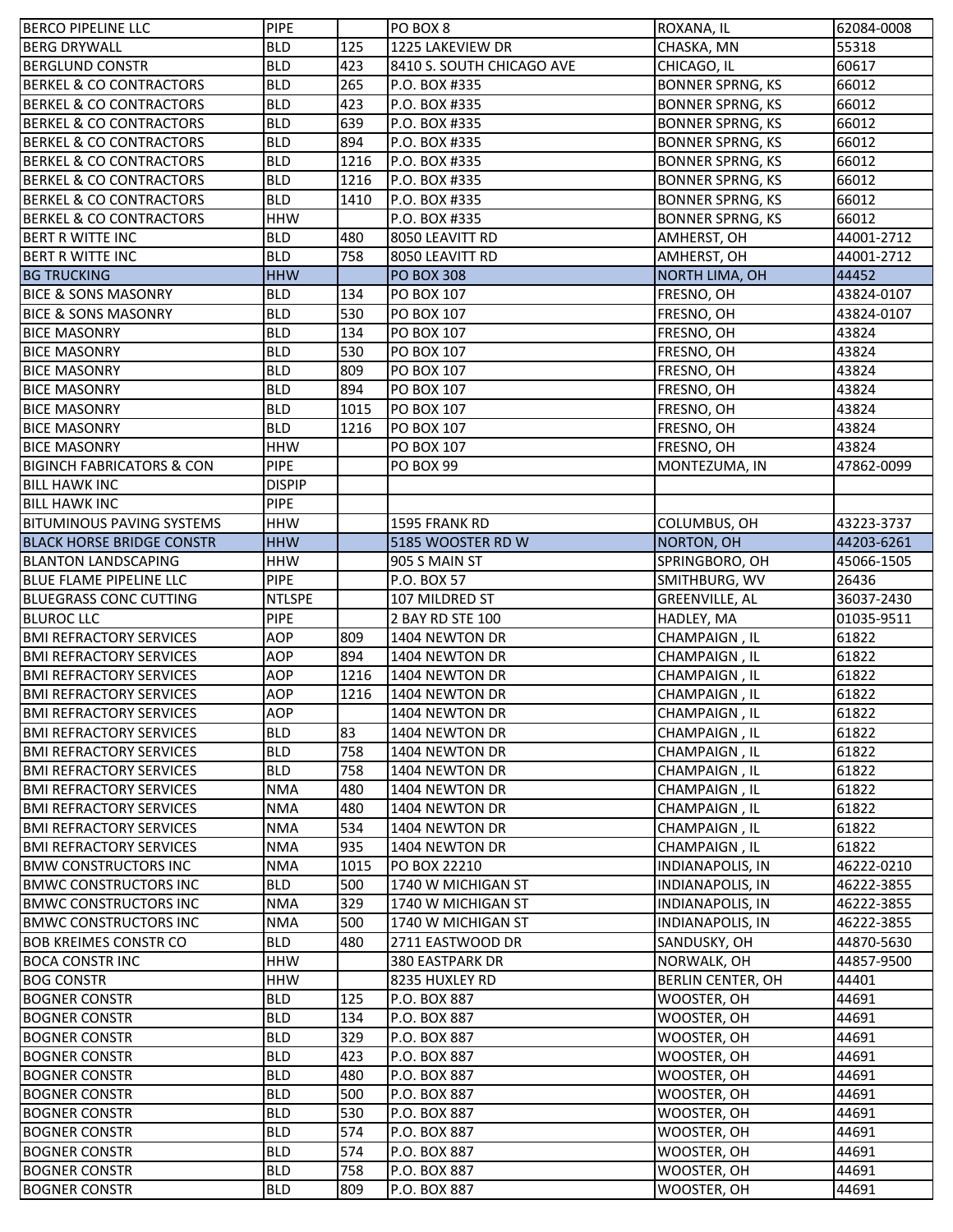| <b>BOGNER CONSTR</b>                 | <b>BLD</b>    | 894  | P.O. BOX 887                     | WOOSTER, OH             | 44691               |
|--------------------------------------|---------------|------|----------------------------------|-------------------------|---------------------|
| <b>BOGNER CONSTR</b>                 | <b>BLD</b>    | 935  | P.O. BOX 887                     | WOOSTER, OH             | 44691               |
| <b>BOGNER CONSTR</b>                 | <b>BLD</b>    | 1015 | P.O. BOX 887                     | WOOSTER, OH             | 44691               |
| <b>BOGNER CONSTR</b>                 | <b>BLD</b>    | 1216 | P.O. BOX 887                     | WOOSTER, OH             | 44691               |
| <b>BOGNER CONSTR</b>                 | <b>BLD</b>    | 1216 | P.O. BOX 887                     | WOOSTER, OH             | 44691               |
| <b>BOGNER CONSTR</b>                 | <b>HHW</b>    |      | P.O. BOX 887                     | WOOSTER, OH             | 44691               |
| <b>BOLDT CO</b>                      | <b>BLD</b>    | 423  | PO BOX 419                       | APPLETON, WI            | 54912-0419          |
| <b>BOSS UNION CONTRACTING</b>        | <b>BLD</b>    | 894  | 7825 LINCOLN ST SE               | EAST CANTON, OH         | 44730-9535          |
| <b>BOSS UNION CONTRACTING</b>        | <b>HHW</b>    |      | 7825 LINCOLN ST SE               | EAST CANTON, OH         | 44730-9535          |
| <b>BOWEN ENGINEERING CO</b>          | <b>HHW</b>    |      | PO BOX 40729                     | <b>INDIANAPOLIS, IN</b> | 46240-0729          |
| <b>BOWEN ENGINEERING CO</b>          | <b>NMA</b>    | 83   | PO BOX 40729                     | <b>INDIANAPOLIS, IN</b> | 46240-0729          |
| <b>BOWERS ASPHALT &amp; PAVING</b>   | <b>HHW</b>    |      | 26916 RIVERFORD DR               | PERRYSBURG, OH          | 43551-5456          |
| <b>BRAND SCAFFOLD PITTSBURGH</b>     | <b>BLD</b>    | 809  | 501 ROBB ST                      | MC KEES ROCKS, PA       | 15136               |
| <b>BRANDENBURG</b>                   | <b>BLD</b>    | 639  | 501 W LAKE ST STE 104            | ELMHURST, IL            | 60126-1419          |
| <b>BRANDENBURG</b>                   | <b>BLD</b>    | 894  | 501 W LAKE ST STE 104            | ELMHURST, IL            | 60126-1419          |
| <b>BRANDENBURG</b>                   | <b>BLD</b>    | 1410 | 501 W LAKE ST STE 104            | ELMHURST, IL            | 60126-1419          |
| BRANDENBURG                          | <b>NMA</b>    | 265  | 501 W LAKE ST STE 104            | ELMHURST, IL            | 60126-1419          |
| <b>BRANDENBURG</b>                   | <b>NMA</b>    | 265  | 501 W LAKE ST STE 104            | ELMHURST, IL            | 60126-1419          |
| BRANDENBURG DRAINAGE INC             | <b>PIPE</b>   |      | 2236 312TH AVE                   | MAQUOKETA, IA           | 52060-8617          |
| <b>BRANDSAFWAY INDUSTRIES LL</b>     | <b>BLD</b>    | 500  | 525 28TH ST                      | HUNTINGTON, WV          | 25702-1355          |
| <b>BRANDSAFWAY INDUSTRIES LL</b>     | <b>BLD</b>    | 1015 | 525 28TH ST                      | HUNTINGTON, WV          | 25702-1355          |
| <b>BRANDSAFWAY INDUSTRIES LL</b>     | <b>GPA</b>    | 83   | 525 28TH ST                      | HUNTINGTON, WV          | 25702-1355          |
| <b>BRANDSAFWAY INDUSTRIES LL</b>     | <b>NMA</b>    | 329  | 525 28TH ST                      | HUNTINGTON, WV          | 25702-1355          |
| <b>BRAYMAN CONSTR</b>                | <b>PIPE</b>   |      |                                  |                         |                     |
|                                      | PIPE          |      | 1000 JOHN ROEBLING WAY           | SAXONBURG, PA           | 16056-9778          |
| <b>BRAYMAN CONSTR</b>                |               |      | 1000 JOHN ROEBLING WAY           | SAXONBURG, PA           | 16056-9778          |
| <b>BRESCOL BROS INC</b>              | <b>BLD</b>    | 500  | 5923 AMERICAN RD E               | TOLEDO, OH              | 43612-3950          |
| <b>BRICK SOLUTIONS INC</b>           | <b>BLD</b>    | 935  | 4851 COREY HUNT RD               | <b>BRISTOLVILLE, OH</b> | 44402-9606          |
| <b>BRICK SOLUTIONS INC</b>           | <b>BLD</b>    | 935  | 4851 COREY HUNT RD               | <b>BRISTOLVILLE, OH</b> | 44402-9606          |
| <b>BRIDGE SPECIALISTS INC</b>        | <b>HHW</b>    |      | 860 BOARDMAN CANFIELD RD STE 203 | YOUNGSTOWN, OH          | 44512-4235          |
| <b>BRIDGE SPECIALISTS INC</b>        | <b>HHW</b>    |      | 860 BOARDMAN CANFIELD RD STE 203 | YOUNGSTOWN, OH          | 44512-4235<br>60410 |
| <b>BRIESER CONSTR CO</b>             | <b>PIPE</b>   |      | 24101 S MUNICIPAL DRIVE          |                         |                     |
|                                      |               |      |                                  | CHANNAHON, IL           |                     |
| <b>BROADWAY EXC</b>                  | <b>BLD</b>    | 1410 | 27111 WOLF RD                    | BAY VILLAGE, OH         | 44140-2253          |
| <b>BROADWAY EXC</b>                  | <b>HHW</b>    |      | 27111 WOLF RD                    | BAY VILLAGE, OH         | 44140-2253          |
| <b>BRONSTRUP CARRIERO CONSTR</b>     | <b>HHW</b>    |      | <b>PO BOX 308</b>                | HUDSON, OH              | 44236-0308          |
| <b>BROOKS CONSTR CO</b>              | <b>HHW</b>    |      | <b>PO BOX 9560</b>               | FORT WAYNE, IN          | 46899-9560          |
| <b>BROWN COUNTY ASPHALT INC</b>      | <b>HHW</b>    |      | 11254 HAMER RD                   | GEORGETOWN, OH          | 45121-8840          |
| <b>BROWN COUNTY RURAL WATER</b>      | <b>OFFICE</b> |      | 3818 US HIGHWAY 52               | RIPLEY, OH              | 45167-9725          |
| <b>BRUCE MERRILEES ELECT</b>         | <b>AOP</b>    | 809  | 930 CASS STREET                  | NEW CASTLE, PA          | 16101               |
| <b>BRUCON INC</b>                    | <b>PIPE</b>   |      | <b>301 BREADEN DR</b>            | MONROE, OH              | 45050-1428          |
| <b>BRUCON INC</b>                    | <b>UTIL</b>   |      | 301 BREADEN DR                   | MONROE, OH              | 45050-1428          |
| <b>BRYAN EXC LLC</b>                 | <b>HHW</b>    |      | <b>PO BOX 754</b>                | BRYAN, OH               | 43506-0754          |
| <b>BUCHER PATTERSON CONSTR</b>       | <b>BLD</b>    | 500  | <b>PO BOX 365</b>                | HOLLAND, OH             | 43528-0365          |
| <b>BUCKEYE ASPHALT PAVING</b>        | <b>HHW</b>    |      | 6100 N DETROIT AVE               | TOLEDO, OH              | 43612               |
| <b>BUCKEYE EXC &amp; CONSTR</b>      | <b>HHW</b>    |      | 191 STATE ROUTE 61               | NORWALK, OH             | 44857-9703          |
| <b>BUCKEYE FIELD MAINTENANCE</b>     | <b>BLD</b>    | 809  | 2351 COUNTY ROAD 22A UNIT 2      | BLOOMINGDALE, OH        | 43910-7928          |
| <b>BUCKEYE MECH CONT</b>             | <b>BLD</b>    | 639  | 2351 COUNTY RD 22A               | BLOOMINGDALE, OH        | 43910               |
| <b>BUCKEYE MECH CONT</b>             | <b>BLD</b>    | 809  | 2351 COUNTY RD 22A               | BLOOMINGDALE, OH        | 43910               |
| <b>BUCKEYE VALLEY</b>                | <b>BLD</b>    | 125  | 1057 TRUMBULL AVE STE A          | GIRARD, OH              | 44420-3489          |
| <b>BUCYRUS ROAD MATERIALS</b>        | <b>HHW</b>    |      | 1707 TIFFIN RD                   | <b>BUCYRUS, OH</b>      | 44820-1247          |
| <b>BUDS INC</b>                      | <b>HHW</b>    |      | 6260 NEWARK ROAD                 | NASHPORT, OH            | 43830-9766          |
| <b>BUNN ENTERPRISES INC</b>          | <b>HHW</b>    |      | 13589 STATE ROUTE 550            | FLEMING, OH             | 45729-5235          |
| BUR BROS MASONRY INC                 | <b>BLD</b>    | 480  | 8847 W RIDGE RD                  | ELYRIA, OH              | 44035-4548          |
| <b>BUR BROS MASONRY INC</b>          | <b>BLD</b>    | 758  | 8847 W RIDGE RD                  | ELYRIA, OH              | 44035-4548          |
| <b>BURNHAM IND CONTS</b>             | <b>NMA</b>    | 809  | 3229 BABCOCK BLVD.               | PITTSBURGH, PA          | 15237-1747          |
| <b>BURTON SCOT CONTRACTORS L</b>     | <b>HHW</b>    |      | 11330 KINSMAN RD                 | NEWBURY, OH             | 44065-9666          |
| <b>BUTCH &amp; MCCREE PAVING INC</b> | <b>BLD</b>    | 125  | P.O. BOX #272                    | HILLSVILLE, PA          | 16132               |
| <b>BUTCH &amp; MCCREE PAVING INC</b> | <b>BLD</b>    | 125  | P.O. BOX #272                    | HILLSVILLE, PA          | 16132               |
| <b>BUTCH &amp; MCCREE PAVING INC</b> | <b>BLD</b>    | 935  | P.O. BOX #272                    | HILLSVILLE, PA          | 16132               |
| <b>BUTCH &amp; MCCREE PAVING INC</b> | <b>BLD</b>    | 935  | P.O. BOX #272                    | HILLSVILLE, PA          | 16132               |
| BUTCH & MCCREE PAVING INC            | <b>HHW</b>    |      | P.O. BOX #272                    | HILLSVILLE, PA          | 16132               |
| <b>C &amp; E CONTRACTOR SERVICES</b> | <b>PIPE</b>   |      | 7808 LANAC ST                    | LANSING, MI             | 48917-9574          |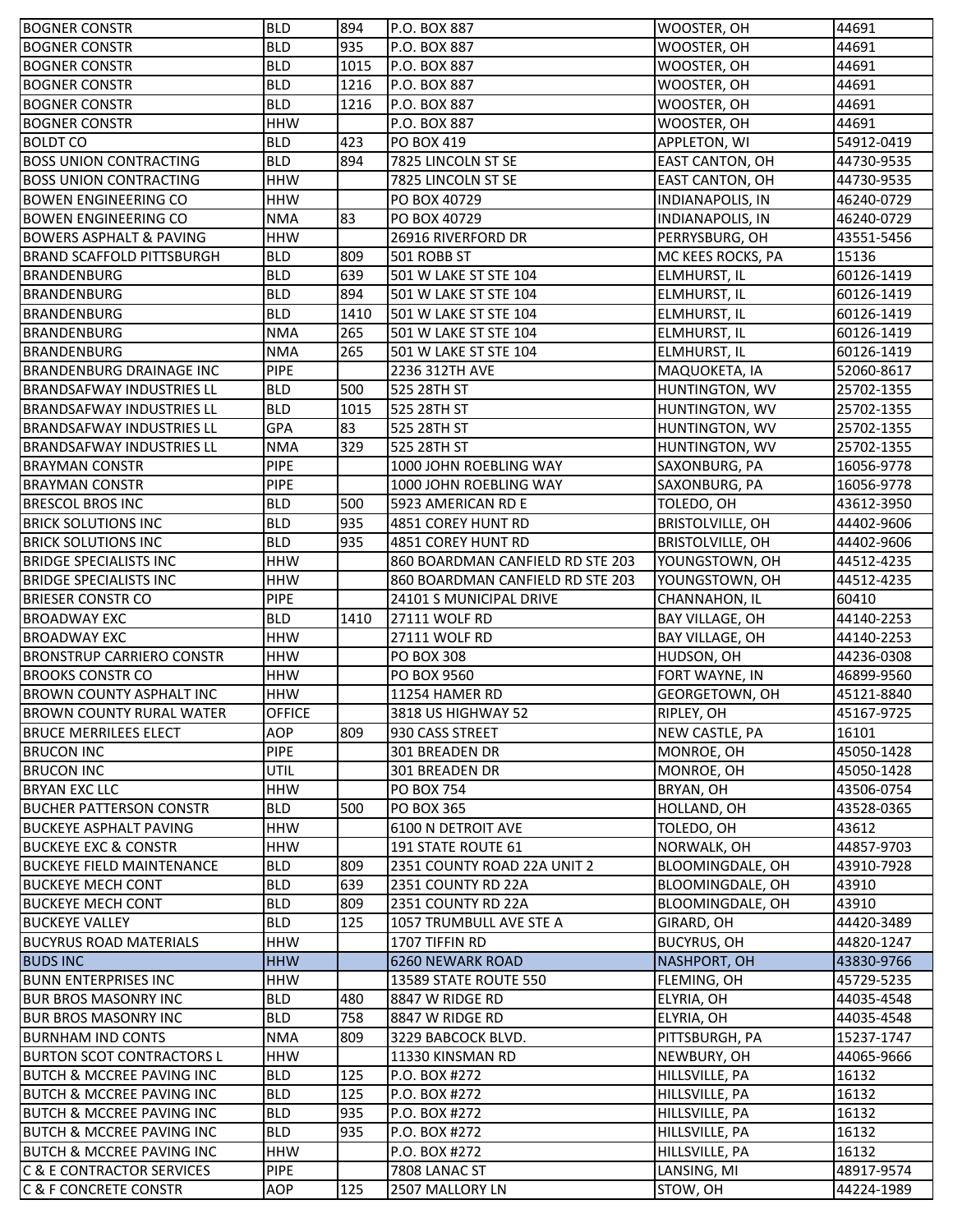| <b>C &amp; F CONCRETE CONSTR</b>                    | AOP               | 134  | 2507 MALLORY LN                     | STOW, OH                    | 44224-1989          |
|-----------------------------------------------------|-------------------|------|-------------------------------------|-----------------------------|---------------------|
| <b>C &amp; F CONCRETE CONSTR</b>                    | AOP               |      | 2507 MALLORY LN                     | STOW, OH                    | 44224-1989          |
| <b>C &amp; F CONCRETE CONSTR</b>                    | <b>BLD</b>        | 894  | 2507 MALLORY LN                     | STOW, OH                    | 44224-1989          |
| C A AGRESTA CONSTR CO                               | <b>HHW</b>        |      | 4186 GREENVALE RD                   | CLEVELAND, OH               | 44121-2839          |
| C J MAHAN CONSTR CO                                 | <b>HHW</b>        |      | 3458 LEWIS CENTRE WAY               | <b>GROVE CITY, OHIO</b>     | 43123               |
| C M PAVING & TRUCKING                               | <b>BLD</b>        | 935  | 3060 GALE DR                        | HUBBARD, OH                 | 44425-1011          |
| C R HOILES MASONRY INC                              | <b>BLD</b>        | 894  | 12369 HOOVER AVE NW                 | UNIONTOWN, OH               | 44685-7379          |
| C R HOILES MASONRY INC                              | <b>BLD</b>        | 1015 | 12369 HOOVER AVE NW                 | UNIONTOWN, OH               | 44685-7379          |
| C R MEYER & SONS CO                                 | <b>INT</b>        | 423  | P.O. BOX 2157                       | OSHKOSH, WI                 | 54903               |
| C R MEYER & SONS CO                                 | <b>INT</b>        | 534  | P.O. BOX 2157                       | OSHKOSH, WI                 | 54903               |
| C R MEYER & SONS CO                                 | <b>NTLSPE</b>     |      | P.O. BOX 2157                       | OSHKOSH, WI                 | 54903               |
| C3 BHC LLC                                          | <b>PIPE</b>       |      | 426 HORSESHOE ROAD                  | WINNFIELD, LA               | 71483               |
| <b>CAMINO CONSTRINC</b>                             | <b>HHW</b>        |      | 1548 EAST 367TH ST                  | EASTLAKE, OH                | 44095               |
| <b>CANAL CONSTR CO</b>                              | <b>HHW</b>        |      | 351 E NORTH ST                      | AKRON, OH                   | 44304-1215          |
| CAP STONE & ASSOC INC                               | <b>HHW</b>        |      | 5715 WESTBOURNE AVE                 | COLUMBUS, OH                | 43213-1449          |
| <b>CAPITOL TUNNELING INC</b>                        | <b>BLD</b>        | 639  | 2216 REFUGEE RD                     | COLUMBUS, OH                | 43207-2843          |
| <b>CAPITOL TUNNELING INC</b>                        | <b>HHW</b>        |      | 2216 REFUGEE RD                     | COLUMBUS, OH                | 43207-2843          |
| <b>CAPITOL TUNNELING INC</b>                        | <b>PIPE</b>       |      | 2216 REFUGEE RD                     | COLUMBUS, OH                | 43207-2843          |
| CAR RON ASPHALT PAVING                              | <b>HHW</b>        |      | 7615 BOND STREET                    | SOLON, OH                   | 44139               |
| <b>CARBIDE EXC</b>                                  | <b>HHW</b>        |      | 2945 BOSTON MILLS RD                | BRECKSVILLE, OH             | 44141-3856          |
| <b>CARDINAL CEMENT &amp; MASON</b>                  | <b>BLD</b>        | 894  | 1380 ORLEN AVE                      | CUYAHOGA FLS, OH            | 44221-2958          |
| <b>CARDINAL CEMENT &amp; MASON</b>                  | <b>HHW</b>        |      | 1380 ORLEN AVE                      | <b>CUYAHOGA FLS, OH</b>     | 44221-2958          |
| <b>CARDINAL ELECTRIC POWER I</b>                    | <b>HHW</b>        |      | 5984 W SOUTH RANGE RD               | SALEM, OH                   | 44460-9428          |
| <b>CARL WALKER CONSTR</b>                           | <b>BLD</b>        | 574  | 935 VISTA PARK DRIVE                | PITTSBURGH, PA              | 15205               |
| <b>CARLSON MASONRY LLC</b>                          | <b>BLD</b>        | 758  | 30900 PINEHURST DR                  | WESTLAKE, OH                | 44145-1770          |
| <b>CARSON &amp; ROBERTS</b>                         | PIPE              |      | 171 ROUTE 94 NORTH                  | LAFAYETTE, NJ               | 7848                |
| <b>CAS CONTRACTING</b>                              | <b>PIPE</b>       |      | 2035 N 1500 W                       | LINTON, IN                  | 47441-6569          |
| <b>CASPER CONSTR INC</b>                            | <b>PIPE</b>       |      | <b>PO BOX 480</b>                   | <b>GRAND RAPIDS, MN</b>     | 55744-0480          |
| <b>CAST &amp; BAKER CORP</b>                        | <b>HHW</b>        |      | 2214 WASHINGTON RD                  | CANONSBURG, PA              | 15317               |
| <b>CASTRUCTION CO</b>                               | <b>BLD</b>        | 758  | 1588 SALEM PKWY WEST                | SALEM, OH                   | 44460               |
| <b>CASTRUCTION CO</b>                               | <b>BLD</b>        | 809  | 1588 SALEM PKWY WEST                | SALEM, OH                   | 44460               |
| <b>CASTRUCTION CO</b>                               | <b>BLD</b>        | 1015 | 1588 SALEM PKWY WEST                | SALEM, OH                   | 44460               |
| <b>CATTRELL COMPANIES INC</b>                       | <b>BLD</b>        | 809  | <b>PO BOX 367</b>                   | TORONTO, OH                 | 43964-0367          |
| <b>CATTS CONSTR</b>                                 | <b>HHW</b>        |      | 21223 AURORA ROAD                   | <b>WARRENSVILLE HTS OH</b>  | 44146               |
| <b>CBC PIPELINE LLC</b>                             | <b>PIPE</b>       |      | 1059 HIGHWAY 501                    | GOLDONNA, LA                | 71031               |
| <b>CBI SERVICES LLC</b>                             | <b>GPA</b>        | 83   | 150 ROYALL ST                       | CANTON, MA                  | 2021                |
| CECO CONC CONSTR LLC                                | <b>BLD</b>        | 265  | 10100 N W AMBASSADOR                | KANSAS CITY, MO             | 64153               |
| CECO CONC CONSTR LLC                                | <b>BLD</b>        | 265  | 10100 N W AMBASSADOR                | KANSAS CITY, MO             | 64153               |
| CECO CONC CONSTR LLC                                | <b>BLD</b>        | 423  | 10100 N W AMBASSADOR                | KANSAS CITY, MO             | 64153               |
| CECO CONC CONSTR LLC                                | <b>BLD</b>        | 534  | 10100 N W AMBASSADOR                | KANSAS CITY, MO             | 64153               |
| CECO CONC CONSTR LLC                                | <b>BLD</b>        | 574  | 10100 N W AMBASSADOR                | KANSAS CITY, MO             | 64153               |
| CECO CONC CONSTR LLC                                | <b>BLD</b>        | 1216 | 10100 N W AMBASSADOR                | KANSAS CITY, MO             | 64153               |
| CECO CONC CONSTR LLC                                | <b>BLD</b>        | 1410 | 10100 N W AMBASSADOR                | KANSAS CITY, MO             | 64153               |
| CECO CONC CONSTR LLC                                | <b>HHW</b>        |      | 10100 N W AMBASSADOR                | KANSAS CITY, MO             | 64153               |
| <b>CEM BASE INC</b>                                 | <b>HHW</b>        |      | 8530 N. BOYLE PARKWAY               | TWINSBURG, OH               | 44087               |
| <b>CEMEX MGT LLC</b>                                | <b>HHW</b>        |      | 24971 ROCKWELL DR STE 1             | EUCLID, OH                  | 44117-1237          |
| CENTRAL ALLIED ENT INC                              | <b>HHW</b>        |      | P.O. BOX 80449                      | CANTON, OH                  | 44710               |
| CENTRAL INDUSTRIAL LLC                              | <b>BLD</b>        | 935  | 1330 PIEDMONT DR                    | TROY, MI                    | 48083-1917          |
| <b>CENTRAL MASONRY INC</b>                          | <b>BLD</b>        | 83   | P.O. BOX 9367                       | HUNTINGTON, WV              | 25704-2613          |
| <b>CENTRAL MASONRY INC</b>                          | <b>BLD</b>        | 423  | P.O. BOX 9367                       | HUNTINGTON, WV              | 25704-2613          |
| <b>CENTRAL MASONRY INC</b>                          | <b>BLD</b>        | 530  | P.O. BOX 9367                       | HUNTINGTON, WV              | 25704-2613          |
| <b>CENTRAL MASONRY INC</b>                          | <b>BLD</b>        | 639  | P.O. BOX 9367                       | HUNTINGTON, WV              | 25704-2613          |
| <b>CENTRAL MASONRY INC</b>                          | <b>MAS</b>        | 265  | P.O. BOX 9367                       | HUNTINGTON, WV              | 25704-2613          |
| <b>CENTRAL MASONRY INC</b>                          | <b>MAS</b>        | 265  | P.O. BOX 9367                       | HUNTINGTON, WV              | 25704-2613          |
| CG CONSTR & UTILITIES                               | AOP               |      | 6891 GERMANTOWN PIKE                | MIAMISBURG, OH              | 45342-1107          |
| CHAGRIN VALLEY PAVING INC                           | <b>HHW</b>        |      | 17290 MUNN RD                       | CHAGRIN FALLS, OH           | 44023-5417          |
| <b>CHAPMAN CORP</b>                                 |                   | 809  | 331 S MAIN ST                       | WASHINGTON, PA              | 15301-6367          |
| <b>CHAPMAN CORP</b>                                 |                   |      |                                     |                             |                     |
|                                                     | <b>BLD</b>        |      |                                     |                             |                     |
|                                                     | <b>NMA</b>        | 125  | 331 S MAIN ST                       | WASHINGTON, PA              | 15301-6367          |
| <b>CHAPMAN CORP</b>                                 | <b>NMA</b>        | 125  | 331 S MAIN ST                       | WASHINGTON, PA              | 15301-6367          |
| <b>CHAPMAN CORP</b>                                 | <b>NMA</b>        | 639  | 331 S MAIN ST                       | WASHINGTON, PA              | 15301-6367          |
| CHARDON CONCRETE INC<br><b>CHARLES AKERS CONSTR</b> | <b>HHW</b><br>HHW |      | 9398 MORGAN RD<br>4205 PUEBLO DRIVE | MONTVILLE, OH<br>LORAIN, OH | 44064-9767<br>44053 |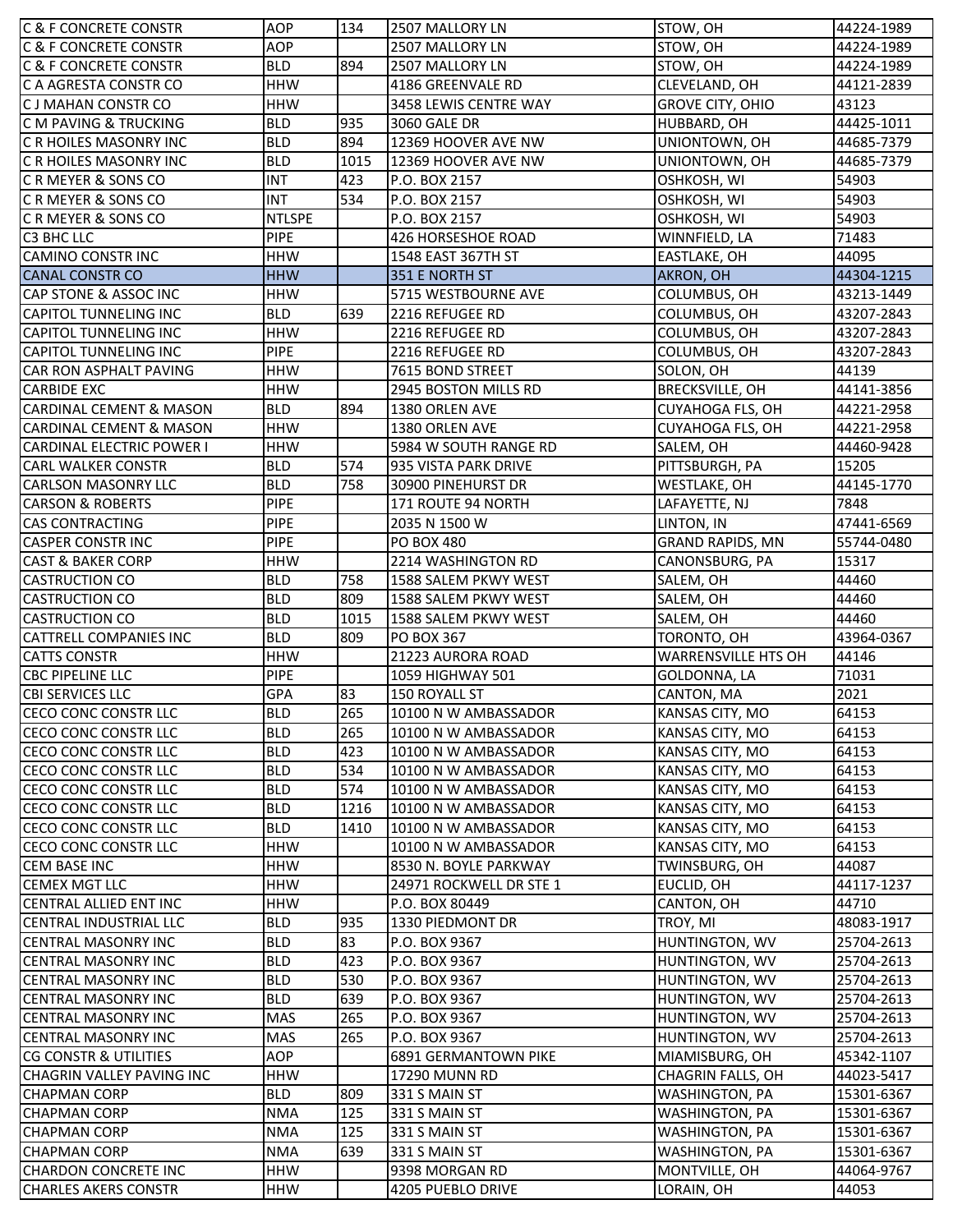| <b>CHARPS LLC</b>                   | <b>PIPE</b> |      | 453 TOWER ST NW             | CLEARBROOK, MN    | 56634-4289 |
|-------------------------------------|-------------|------|-----------------------------|-------------------|------------|
| <b>CHARPS WELDING &amp; FAB</b>     | <b>PIPE</b> |      | P.O. BOX 36                 | CLEARBROOK, MN    | 56634      |
| <b>CHEMSTEEL CONSTR CO</b>          | <b>BLD</b>  | 245  | 7850 FREEWAY CIR STE 100    | MIDDLEBRG HTS, OH | 44130-6317 |
| ICHEMSTEEL CONSTR CO                | <b>BLD</b>  | 423  | 7850 FREEWAY CIR STE 100    | MIDDLEBRG HTS, OH | 44130-6317 |
| <b>CHEMSTEEL CONSTR CO</b>          | <b>BLD</b>  | 480  | 7850 FREEWAY CIR STE 100    | MIDDLEBRG HTS, OH | 44130-6317 |
| <b>CHEMSTEEL CONSTR CO</b>          | <b>BLD</b>  | 530  | 7850 FREEWAY CIR STE 100    | MIDDLEBRG HTS, OH | 44130-6317 |
| <b>CHEMSTEEL CONSTR CO</b>          | <b>BLD</b>  | 758  | 7850 FREEWAY CIR STE 100    | MIDDLEBRG HTS, OH | 44130-6317 |
| <b>CHEMSTEEL CONSTR CO</b>          | <b>BLD</b>  | 894  | 7850 FREEWAY CIR STE 100    | MIDDLEBRG HTS, OH | 44130-6317 |
| <b>CHEMSTEEL CONSTR CO</b>          | <b>BLD</b>  | 1216 | 7850 FREEWAY CIR STE 100    | MIDDLEBRG HTS, OH | 44130-6317 |
| <b>CHEMSTEEL CONSTR CO</b>          | <b>HHW</b>  |      | 7850 FREEWAY CIR STE 100    | MIDDLEBRG HTS, OH | 44130-6317 |
| <b>CHEMSTEEL CONSTR CO</b>          | <b>NMA</b>  | 809  | 7850 FREEWAY CIR STE 100    | MIDDLEBRG HTS, OH | 44130-6317 |
| <b>CHEMSTEEL CONSTR CO</b>          | <b>NMA</b>  | 935  | 7850 FREEWAY CIR STE 100    | MIDDLEBRG HTS, OH | 44130-6317 |
| CHEMSTEEL CONSTR CO                 | <b>NMA</b>  | 935  | 7850 FREEWAY CIR STE 100    | MIDDLEBRG HTS, OH | 44130-6317 |
| <b>CHESAPEAKE CONTAINMENT</b>       | <b>MNT</b>  | 83   | 2690 SALISBURY HWY # D      | STATESVILLE, NC   | 28677-1154 |
| <b>CHESAPEAKE CONTAINMENT</b>       | <b>MNT</b>  | 1410 | 2690 SALISBURY HWY # D      | STATESVILLE, NC   | 28677-1154 |
| <b>CHESAPEAKE CONTAINMENT</b>       | <b>NMA</b>  | 809  | 2690 SALISBURY HWY # D      | STATESVILLE, NC   | 28677-1154 |
| <b>CHIEFTAIN TRUCKING</b>           | <b>BLD</b>  | 894  | 3926 VALLEY RD              | CLEVELAND, OH     | 44109-3058 |
| <b>CHIEFTAIN TRUCKING</b>           | <b>HHW</b>  |      | 3926 VALLEY RD              | CLEVELAND, OH     | 44109-3058 |
| <b>CIR INC</b>                      | <b>AOP</b>  |      | 2856 N COUNTY LINE RD       | GENEVA, OH        | 44041-9604 |
| <b>CJ DRILLING INC</b>              | <b>PIPE</b> |      | 19N041 GALLIGAN RD          | DUNDEE, IL        | 60118-9536 |
| CJ ZAK CO                           | <b>HHW</b>  |      | 3541 DEERCREEK TRAIL        | RICHFIELD, OH     | 44286      |
| ICLEAR PATH UNDERGROUND             | <b>HHW</b>  |      | 8155 RIDGE RD               | ZANESVILLE, OH    | 43701-8283 |
| ICLEAR PATH UNDERGROUND             | <b>PIPE</b> |      | 8155 RIDGE RD               | ZANESVILLE, OH    | 43701-8283 |
| <b>CLEVELAND BARRICADING</b>        | <b>HHW</b>  |      | 2608 GREAT LAKES WAY        | HINCKLEY, OH      | 44233-9590 |
| <b>CLEVELAND CEMENT CONT INC</b>    | <b>BLD</b>  | 83   | 4823 VAN EPPS RD            | CLEVELAND, OH     | 44131-1015 |
| <b>CLEVELAND CEMENT CONT INC</b>    | <b>BLD</b>  | 125  | 4823 VAN EPPS RD            | CLEVELAND, OH     | 44131-1015 |
| <b>CLEVELAND CEMENT CONT INC</b>    | <b>BLD</b>  | 125  | 4823 VAN EPPS RD            | CLEVELAND, OH     | 44131-1015 |
| <b>CLEVELAND CEMENT CONT INC</b>    | <b>BLD</b>  | 134  | 4823 VAN EPPS RD            | CLEVELAND, OH     | 44131-1015 |
| <b>CLEVELAND CEMENT CONT INC</b>    | <b>BLD</b>  | 245  | 4823 VAN EPPS RD            | CLEVELAND, OH     | 44131-1015 |
| <b>CLEVELAND CEMENT CONT INC</b>    | <b>BLD</b>  | 423  | 4823 VAN EPPS RD            | CLEVELAND, OH     | 44131-1015 |
| <b>CLEVELAND CEMENT CONT INC</b>    | <b>BLD</b>  | 500  | 4823 VAN EPPS RD            | CLEVELAND, OH     | 44131-1015 |
| <b>CLEVELAND CEMENT CONT INC</b>    | <b>BLD</b>  | 758  | 4823 VAN EPPS RD            | CLEVELAND, OH     | 44131-1015 |
| <b>CLEVELAND CEMENT CONT INC</b>    | <b>BLD</b>  | 758  | 4823 VAN EPPS RD            | CLEVELAND, OH     | 44131-1015 |
| <b>CLEVELAND CEMENT CONT INC</b>    | <b>BLD</b>  | 809  | 4823 VAN EPPS RD            | CLEVELAND, OH     | 44131-1015 |
| <b>CLEVELAND CEMENT CONT INC</b>    | <b>BLD</b>  | 894  | 4823 VAN EPPS RD            | CLEVELAND, OH     | 44131-1015 |
| <b>CLEVELAND CEMENT CONT INC</b>    | <b>BLD</b>  | 935  | 4823 VAN EPPS RD            | CLEVELAND, OH     | 44131-1015 |
| <b>CLEVELAND CEMENT CONT INC</b>    | <b>BLD</b>  | 935  | 4823 VAN EPPS RD            | CLEVELAND, OH     | 44131-1015 |
| CLEVELAND CEMENT CONT INC           | <b>BLD</b>  | 1015 | 4823 VAN EPPS RD            | CLEVELAND, OH     | 44131-1015 |
| <b>CLEVELAND CEMENT CONT INC</b>    | <b>BLD</b>  | 1216 | 4823 VAN EPPS RD            | CLEVELAND, OH     | 44131-1015 |
| <b>CLEVELAND CEMENT CONT INC</b>    | <b>BLD</b>  | 1216 | 4823 VAN EPPS RD            | CLEVELAND, OH     | 44131-1015 |
| <b>CLEVELAND CEMENT CONT INC</b>    | <b>HHW</b>  |      | 4823 VAN EPPS RD            | CLEVELAND, OH     | 44131-1015 |
| <b>CLEVELAND CONCRETE CORP</b>      | <b>HHW</b>  |      | 28499 EDGEDALE RD           | PEPPER PIKE, OH   | 44124-4705 |
| <b>CLEVELAND MARBLE MOSAIC</b>      | <b>BLD</b>  | 423  | 4595 HINCKLEY INDSTRL PKY   | CLEVELAND, OH     | 44109-6099 |
| <b>CLEVELAND MARBLE MOSAIC</b>      | <b>BLD</b>  | 894  | 4595 HINCKLEY INDSTRL PKY   | CLEVELAND, OH     | 44109-6099 |
| <b>CMC FORMING INC</b>              | <b>HHW</b>  |      |                             |                   |            |
| <b>COADY CONSTRING</b>              | <b>HHW</b>  |      | 1455 E 5TH AVE              | COLUMBUS, OH      | 43219-2459 |
| <b>CODA CARGO LLC</b>               | <b>HHW</b>  |      | 7615 MARTZ PAULIN RD        | FRANKLIN, OH      | 45005-4007 |
| <b>CODA CARGO LLC</b>               | <b>HHW</b>  |      | 7615 MARTZ PAULIN RD        | FRANKLIN, OH      | 45005-4007 |
| <b>COFANO ENERGY SERVICES LL</b>    | PIPE        |      | 3067 WOODRIDGE DR           | PITTSBURGH, PA    | 15227-1015 |
| <b>COGAR RIGHT OF WAY CLEAR</b>     | <b>PIPE</b> |      | 785 BENNETT AVE             | WEBSTER SPGS, WV  | 26288-8326 |
| <b>COLAIANNI CONSTR INC</b>         | BLD/PRO     | 639  | 2141 STATE ROUTE 150        | DILLONVALE, OH    | 43917-7889 |
| <b>COLAIANNI CONSTR INC</b>         | <b>BLD</b>  | 809  | 2141 STATE ROUTE 150        | DILLONVALE, OH    | 43917-7889 |
| <b>COLE BURTON CONTRACTORS L</b>    | <b>HHW</b>  |      | 11300 KINSMAN RD            | NEWBURY, OH       | 44065-9666 |
| <b>COLE BURTON CONTRACTORS LLC</b>  | <b>HHW</b>  |      | 11300 KINSMAN RD            | NEWBURY, OH       | 44065-9666 |
| <b>COLLIER CONSTRUCTION SERV</b>    | <b>BLD</b>  | 83   | 1661 STATE ROUTE 522 UNIT 3 | WHEELERSBURG, OH  | 45694-8120 |
| <b>COLLIER CONSTRUCTION SERV</b>    | <b>BLD</b>  | 265  | 1661 STATE ROUTE 522 UNIT 3 | WHEELERSBURG, OH  | 45694-8120 |
| <b>COLUMBUS ASPHALT PAVING</b>      | <b>HHW</b>  |      | 1196 TECHNOLOGY DR          | GAHANNA, OH       | 43230-6607 |
| <b>COMBS &amp; WEISBROD MASONRY</b> | <b>BLD</b>  | 534  | <b>P.O. BOX 8</b>           | CLEVES, OH        | 45002-0008 |
| <b>COMBS &amp; WEISBROD MASONRY</b> | <b>MAS</b>  | 265  | P.O. BOX 8                  | CLEVES, OH        | 45002-0008 |
| <b>COMMERCIAL CONTRACTNG COR</b>    | <b>INT</b>  | 480  | 4260 N ATLANTIC BLVD        | AUBURN HILLS, MI  |            |
| <b>COMMERCIAL CONTRACTNG COR</b>    | <b>INT</b>  | 500  | 4260 N ATLANTIC BLVD        | AUBURN HILLS, MI  | 48326-1578 |
|                                     |             | 894  |                             |                   | 48326-1578 |
| COMMERSCAPE                         | <b>BLD</b>  |      | 2903 BARLOW RD              | HUDSON, OH        | 44236-4143 |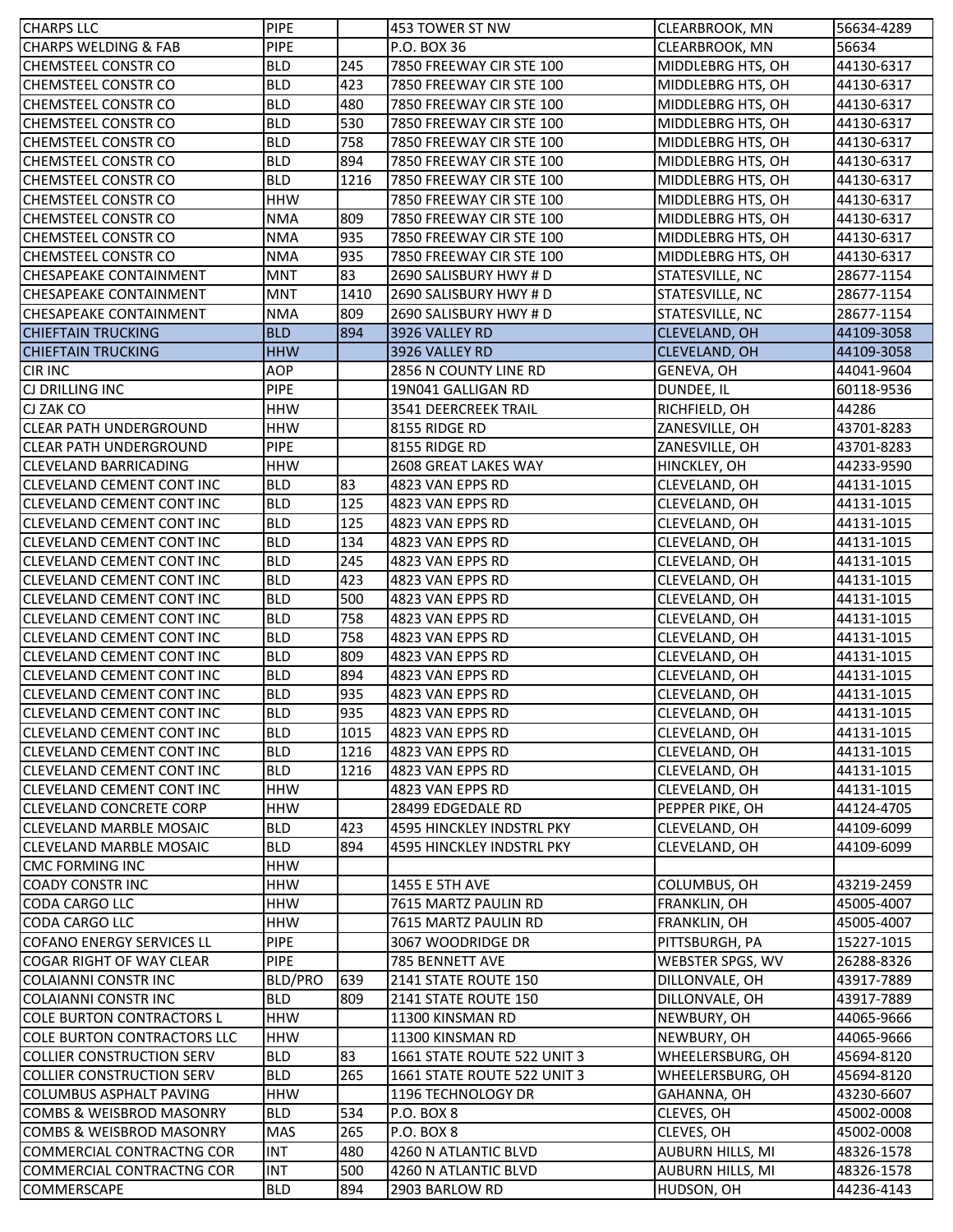| <b>COMMERSCAPE</b>                                               | <b>HHW</b>        |      | 2903 BARLOW RD                 | HUDSON, OH                   | 44236-4143               |
|------------------------------------------------------------------|-------------------|------|--------------------------------|------------------------------|--------------------------|
| <b>COMPETITIVE INTERIORS INC</b>                                 | <b>BLD</b>        | 758  | 625 ENTERPRISE PKWY            | RAVENNA, OH                  | 44266-8058               |
| <b>COMPETITIVE INTERIORS INC</b>                                 | <b>BLD</b>        | 894  | 625 ENTERPRISE PKWY            | RAVENNA, OH                  | 44266-8058               |
| <b>COMPETITIVE INTERIORS INC</b>                                 | <b>BLD</b>        | 935  | 625 ENTERPRISE PKWY            | RAVENNA, OH                  | 44266-8058               |
| <b>COMPETITIVE INTERIORS INC</b>                                 | <b>BLD</b>        | 935  | <b>625 ENTERPRISE PKWY</b>     | RAVENNA, OH                  | 44266-8058               |
| <b>COMPETITIVE INTERIORS INC</b>                                 | <b>BLD</b>        | 1015 | 625 ENTERPRISE PKWY            | RAVENNA, OH                  | 44266-8058               |
| <b>COMPLETE FENCING SERVICES</b>                                 | <b>PIPE</b>       |      | 17767 COUNTY ROAD 8            | WIGGINS, CO                  | 80654-8803               |
| <b>COMPLETE GENL CONSTR</b>                                      | <b>HHW</b>        |      | 1221 E 5TH AVE                 | COLUMBUS, OH                 | 43219                    |
| <b>COMPLETE INSTALLATION SRV</b>                                 | <b>BLD</b>        | 265  | 14670 LIBERTY CHURCH RD        | MINERVA, OH                  | 44657                    |
| <b>COMPLETE INSTALLATION SRV</b>                                 | <b>BLD</b>        | 480  | 14670 LIBERTY CHURCH RD        | MINERVA, OH                  | 44657                    |
| <b>COMPLETE INSTALLATION SRV</b>                                 | <b>BLD</b>        | 758  | 14670 LIBERTY CHURCH RD        | MINERVA, OH                  | 44657                    |
| <b>COMPLETE INSTALLATION SRV</b>                                 | <b>BLD</b>        | 935  | 14670 LIBERTY CHURCH RD        | MINERVA, OH                  | 44657                    |
| <b>COMPLETE INSTALLATION SRV</b>                                 | <b>BLD</b>        | 1216 | 14670 LIBERTY CHURCH RD        | MINERVA, OH                  | 44657                    |
| COMPLETE PIPE LINING LLC                                         | <b>HHW</b>        |      | 1367 S STATE ROAD 60           | SALEM, IN                    | 47167-7500               |
| <b>COMTE CONSTR CO</b>                                           | <b>BLD</b>        | 500  | 912 SUMMIT ST                  | TOLEDO, OH                   | 43604-1896               |
| CONCRETE CORING ENON                                             | <b>BLD</b>        | 329  | P.O. BOX 308                   | ENON, OH                     | 45323                    |
| <b>CONCRETE CORING ENON</b>                                      | <b>HHW</b>        |      | P.O. BOX 308                   | ENON, OH                     | 45323                    |
| <b>CONCRETE CORING OF CINCI</b>                                  | <b>BLD</b>        | 265  | 7210 EDINGTON DRIVE            | CINCINNATI, OH               | 45249                    |
| <b>CONCRETE CORING OF CINCI</b>                                  | <b>BLD</b>        | 534  | 7210 EDINGTON DRIVE            | CINCINNATI, OH               | 45249                    |
| <b>CONCRETE CORING OF CINCI</b>                                  | <b>HHW</b>        |      | 7210 EDINGTON DRIVE            | CINCINNATI, OH               | 45249                    |
| <b>CONCRETE CUTTING &amp; BREAKI</b>                             | <b>HHW</b>        |      | 4500 AIRWEST DR SE             | <b>GRAND RAPIDS, MI</b>      | 49512-3950               |
| CONCRETE PETES CONSTR INC                                        | <b>HHW</b>        |      | 6898 SMITH RD                  | MIDDLEBRG HTS, OH            | 44130-2672               |
| <b>CONSTR &amp; TURNAROUND</b>                                   | <b>NMA</b>        | 329  | 1900 NORTH 161ST E. AVE        | TULSA, OK                    | 74115                    |
| <b>CONTINENTAL PIPELINE</b>                                      | <b>PIPE</b>       |      | PO BOX 70                      | PATOKA, IL                   | 62875                    |
| CONTRACTING & MATERIAL CO                                        | <b>DISPIP</b>     |      | 625 WILLOWBROOK CENTER PWAY    | WILLOWBROOK, IL              | 60527                    |
| CONTRACTING & MATERIAL CO                                        | <b>PIPE</b>       |      | 625 WILLOWBROOK CENTER PWAY    | WILLOWBROOK, IL              | 60527                    |
| <b>CONTRACTORS RENTAL CORP</b>                                   | <b>PIPE</b>       |      | P.O. BOX 7305                  |                              | 25776-7305               |
|                                                                  |                   |      |                                | HUNTINGTON, WV               |                          |
| <b>COOK PAVING &amp; CONSTR</b><br><b>CORBY ENERGY SRVCS INC</b> | <b>HHW</b><br>UTI |      | 4545 SPRING RD                 | <b>BROOKLYN HEIGHTS, OH</b>  | 44131-1023<br>48112-0970 |
|                                                                  |                   | 265  | PO BOX 970                     | BELLEVILLE, MI               |                          |
| <b>CORE SLAB STRUCTURES</b>                                      | <b>BLD</b>        |      | 1030 S KITLEY AVE              | <b>INDIANAPOLIS, IN</b>      | 46203-2623               |
| <b>CORE SLAB STRUCTURES</b>                                      | <b>BLD</b>        | 1410 | 1030 S KITLEY AVE              | <b>INDIANAPOLIS, IN</b>      | 46203-2623               |
| <b>CORNERSTONE EARTHWORK</b>                                     | <b>HHW</b>        |      | <b>217 FAIRPORT NURSERY RD</b> | PAINESVILLE, OH              | 44077-4428               |
| <b>CORNERSTONE ELECT INC</b>                                     | <b>HHW</b>        |      | 14375 W. CALLA ROAD            | SALEM, OH                    | 44460                    |
| <b>CORRPRO COMPANIES INC</b>                                     | GPA               | 480  | 17988 EDISON AVE               | CHESTERFIELD, MO             | 63005-3700               |
| <b>COUSIN CONSTR</b>                                             | <b>BLD</b>        | 265  | 2930 HIGHLAND AVE              | CINCINNATI, OH               | 45212-2439               |
| <b>COUSIN CONSTR</b>                                             | <b>BLD</b>        | 265  | 2930 HIGHLAND AVE              | CINCINNATI, OH               | 45212-2439               |
| <b>COWAN MASONRY</b>                                             | <b>BLD</b>        | 809  | 1250 SAINT GEORGE ST           | E LIVERPOOL, OH              | 43920-3471               |
| CPS CONSTR GROUP INC                                             | <b>BLD</b>        | 423  | 20421 RT 19 SUITE 300          | <b>CRANBERRY TSHP, PA</b>    | 16066                    |
| CPS CONSTR GROUP INC                                             | <b>BLD</b>        | 125  | 20421 RT 19 SUITE 300          | CRANBERRY TOWNSHIP, PA 16066 |                          |
| <b>CRAIG MILLER TRUCKING LLC</b>                                 | <b>HHW</b>        |      | <b>PO BOX 431</b>              | WAYNE, OH                    | 43466-0431               |
| <b>CRAWFORD CONSTR CO INC</b>                                    | <b>BLD</b>        | 574  | P.O. BOX 148                   | GALION, OH                   | 44833                    |
| <b>CRAWFORD CONSTR CO INC</b>                                    | <b>BLD</b>        | 574  | P.O. BOX 148                   | GALION, OH                   | 44833                    |
| CRAWFORD CONSTR CO INC                                           | <b>HHW</b>        |      | P.O. BOX 148                   | GALION, OH                   | 44833                    |
| <b>CREEKSIDE LANDSCAPE SERVI</b>                                 | <b>HHW</b>        |      | <b>14900 YORK RD</b>           | N ROYALTON, OH               | 44133-4526               |
| <b>CRESTLINE PAVING &amp; EXC</b>                                | <b>HHW</b>        |      | 1913 NEBRASKA AVE              | TOLEDO, OH                   | 43607-3830               |
| <b>CREWS CONTROL LLC</b>                                         | <b>HHW</b>        |      | 9049 MARSHALL RD               | CRANBERRY TWP, PA            | 16066                    |
| <b>CROSBY EXC INC</b>                                            | <b>HHW</b>        |      | 11321 PADDYS RUN RD            | HAMILTON, OH                 | 45013-9403               |
| <b>CROSS ROADS ASPHALT RECY</b>                                  | <b>HHW</b>        |      | <b>13421 HAWKE RD</b>          | COLUMBIA STA, OH             | 44028-9730               |
| <b>CROSS ROADS CONSTR</b>                                        | <b>HHW</b>        |      | 3155 HARDING LN                | CAMBRIDGE, OH                | 43725-9430               |
| <b>CROWE CONSTR INC</b>                                          | <b>BLD</b>        | 894  | 5580 NEWTON FALLS RD           | RAVENNA, OH                  | 44266-8799               |
| <b>CULY GAS UTILITIES LLC</b>                                    | <b>DISPIP</b>     |      | <b>PO BOX 406</b>              | WINCHESTER, IN               | 47394-0406               |
| <b>CULY GAS UTILITIES LLC</b>                                    | <b>DISPIP</b>     |      | <b>PO BOX 406</b>              | WINCHESTER, IN               | 47394-0406               |
| <b>CULY UTILITIES INC</b>                                        | <b>DISPIP</b>     |      | 4810 OXFORD STATE ROAD         | MIDDLETOWN, OH               | 45044                    |
| <b>CUNNINGHAM PAVING INC</b>                                     | <b>HHW</b>        |      | 20814 AURORA RD                | CLEVELAND, OH                | 44146-1006               |
| <b>CUTTING EDGE SERVICES COR</b>                                 | <b>GPA</b>        | 83   | 1535 OLD STATE ROUTE 74        | BATAVIA, OH                  | 45103-1604               |
| <b>CUYAHOGA CONCRETE SAW &amp; D</b>                             | <b>HHW</b>        |      | 8588 ALBION RD                 | N ROYALTON, OH               | 44133-1729               |
| <b>CUYAHOGA FENCE LLC</b>                                        | <b>HHW</b>        |      | PO BOX 43547                   | <b>CLEVELAND, OH</b>         | 44143                    |
| CYRUS L BOWEN CONSTR CO                                          | <b>HHW</b>        |      | 21033 STATE ROUTE 676          | MARIETTA, OH                 | 45750-6946               |
| D & D PAVING                                                     | <b>HHW</b>        |      | P.O. BOX 762                   | CONNEAUT, OH                 | 44030                    |
| <b>D &amp; G FOCHT CONSTR</b>                                    | <b>BLD</b>        | 480  | P.O. BOX #446                  | PORT CLINTON, OH             | 43452                    |
| D & G FOCHT CONSTR                                               | <b>BLD</b>        | 480  | P.O. BOX #446                  | PORT CLINTON, OH             | 43452                    |
| <b>D &amp; G FOCHT CONSTR</b>                                    | <b>BLD</b>        | 500  | P.O. BOX #446                  | PORT CLINTON, OH             | 43452                    |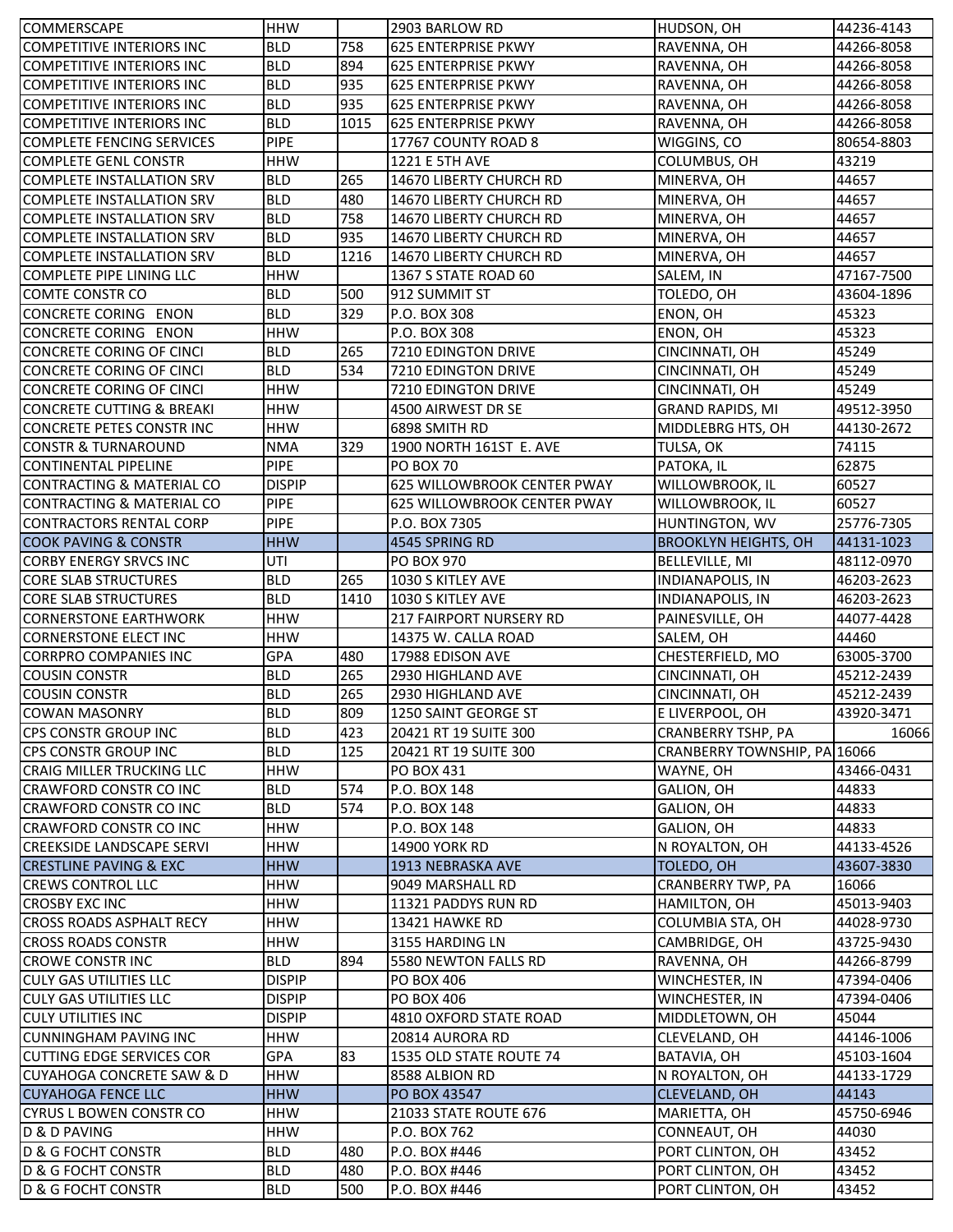| 83<br><b>BLD</b><br>LUCASVILLE, OH<br>45648-0565<br><b>D &amp; R MASONRY</b><br><b>PO BOX 565</b><br><b>HHW</b><br>44077<br><b>D B BENTLEY INC</b><br>2649 NARROWS ROAD<br>PAINESVILLE, OH<br><b>DISPIP</b><br><b>D JACOB INDUSTRIES LLC</b><br>13995 ENTERPRISE AVE<br>CLEVELAND, OH<br>44135<br>44857-9753<br><b>D L SMITH CONCRETE LLC</b><br><b>HHW</b><br>585 OLD STATE RD N<br>NORWALK, OH<br><b>HHW</b><br>DADS BOBCAT SRVC LLC<br><b>PO BOX 117</b><br>41007-0117<br>CALIFORNIA, KY<br>UTI<br>DADS BOBCAT SRVC LLC<br><b>PO BOX 117</b><br>41007-0117<br>CALIFORNIA, KY<br><b>PIPE</b><br>DAIRYLAND FENCE CO<br>PO BOX 7<br>54847-0007<br>IRON RIVER, WI<br><b>AOP</b><br><b>DALTON MAINT INC</b><br>83<br>101 W. MAIN STREET<br>45341<br>MEDWAY, OH<br><b>AOP</b><br>329<br>45341<br><b>DALTON MAINT INC</b><br>101 W. MAIN STREET<br>MEDWAY, OH<br><b>AOP</b><br>534<br>45341<br><b>DALTON MAINT INC</b><br>101 W. MAIN STREET<br>MEDWAY, OH<br><b>AOP</b><br>1410<br>45341<br><b>DALTON MAINT INC</b><br>101 W. MAIN STREET<br>MEDWAY, OH<br><b>AOP</b><br>45341<br><b>DALTON MAINT INC</b><br>101 W. MAIN STREET<br>MEDWAY, OH<br><b>BLD</b><br>125<br><b>DALTON MAINT INC</b><br>45341<br>101 W. MAIN STREET<br>MEDWAY, OH<br><b>BLD</b><br>265<br>45341<br><b>DALTON MAINT INC</b><br>101 W. MAIN STREET<br>MEDWAY, OH<br>265<br><b>BLD</b><br>45341<br><b>DALTON MAINT INC</b><br>101 W. MAIN STREET<br>MEDWAY, OH<br>423<br><b>BLD</b><br>45341<br><b>DALTON MAINT INC</b><br>101 W. MAIN STREET<br>MEDWAY, OH<br><b>BLD</b><br>1410<br>45341<br><b>DALTON MAINT INC</b><br>101 W. MAIN STREET<br>MEDWAY, OH<br>83<br><b>BLD</b><br>45341-1109<br><b>DALTON PROTECTION</b><br>101 W MAIN ST<br>MEDWAY, OH<br>125<br><b>BLD</b><br><b>DALTON PROTECTION</b><br>101 W MAIN ST<br>MEDWAY, OH<br>45341-1109<br>265<br><b>BLD</b><br><b>DALTON PROTECTION</b><br>101 W MAIN ST<br>MEDWAY, OH<br>45341-1109<br>265<br><b>BLD</b><br><b>DALTON PROTECTION</b><br>101 W MAIN ST<br>MEDWAY, OH<br>45341-1109<br>329<br><b>BLD</b><br><b>DALTON PROTECTION</b><br>101 W MAIN ST<br>MEDWAY, OH<br>45341-1109<br>423<br><b>BLD</b><br><b>DALTON PROTECTION</b><br>101 W MAIN ST<br>MEDWAY, OH<br>45341-1109<br>534<br><b>BLD</b><br><b>DALTON PROTECTION</b><br>101 W MAIN ST<br>MEDWAY, OH<br>45341-1109<br>574<br><b>BLD</b><br><b>DALTON PROTECTION</b><br>101 W MAIN ST<br>MEDWAY, OH<br>45341-1109<br><b>BLD</b><br>1410<br>101 W MAIN ST<br><b>DALTON PROTECTION</b><br>MEDWAY, OH<br>45341-1109<br>894<br><b>BLD</b><br>DAN RAY CONSTR LLC<br><b>HHW</b><br><b>DANBERT INC</b><br>8077 MEMORIAL DR<br>PLAIN CITY, OH<br>43064-8735<br><b>BLD</b><br>125<br>DANIEL A TERRERI & SONS<br>1091 N MERIDIAN RD<br>YOUNGSTOWN, OH<br>44509-1016<br><b>BLD</b><br>125<br>DANIEL A TERRERI & SONS<br>1091 N MERIDIAN RD<br>YOUNGSTOWN, OH<br>44509-1016<br><b>BLD</b><br>245<br>YOUNGSTOWN, OH<br>44509-1016<br>DANIEL A TERRERI & SONS<br>1091 N MERIDIAN RD<br><b>BLD</b><br>758<br>DANIEL A TERRERI & SONS<br>1091 N MERIDIAN RD<br>YOUNGSTOWN, OH<br>44509-1016<br><b>BLD</b><br>809<br>YOUNGSTOWN, OH<br>DANIEL A TERRERI & SONS<br>1091 N MERIDIAN RD<br>44509-1016<br><b>BLD</b><br>894<br>DANIEL A TERRERI & SONS<br>1091 N MERIDIAN RD<br>YOUNGSTOWN, OH<br>44509-1016<br>935<br>DANIEL A TERRERI & SONS<br><b>BLD</b><br>1091 N MERIDIAN RD<br>YOUNGSTOWN, OH<br>44509-1016<br>935<br><b>BLD</b><br>DANIEL A TERRERI & SONS<br>1091 N MERIDIAN RD<br>YOUNGSTOWN, OH<br>44509-1016<br><b>BLD</b><br>1015<br>1091 N MERIDIAN RD<br>YOUNGSTOWN, OH<br>DANIEL A TERRERI & SONS<br>44509-1016<br>DANIEL A TERRERI & SONS<br><b>HHW</b><br>1091 N MERIDIAN RD<br>YOUNGSTOWN, OH<br>44509-1016<br>DANIEL A TERRERI & SONS<br><b>PIPE</b><br>44509-1016<br>1091 N MERIDIAN RD<br>YOUNGSTOWN, OH<br><b>HHW</b><br><b>DAVIS DIGGERS</b><br>7985 KING MEMORIAL RD<br>MENTOR, OH<br>44060-7328<br>125<br><b>DAVIS INTERNATIONAL</b><br><b>BLD</b><br>1155 MEADOWBROOK AVE<br>YOUNGSTOWN, OH<br>44512<br><b>BLD</b><br>125<br>44512<br>DAVIS INTERNATIONAL<br>1155 MEADOWBROOK AVE<br>YOUNGSTOWN, OH<br>935<br>44512<br><b>BLD</b><br>YOUNGSTOWN, OH<br>DAVIS INTERNATIONAL<br>1155 MEADOWBROOK AVE<br>935<br><b>DAVIS INTERNATIONAL</b><br><b>BLD</b><br>1155 MEADOWBROOK AVE<br>YOUNGSTOWN, OH<br>44512<br>530<br>DAVIS PICKERING & CO<br><b>BLD</b><br>165 ENTERPRISE DR<br>45750-8051<br>MARIETTA, OH<br>639<br><b>BLD</b><br><b>DAVIS PICKERING &amp; CO</b><br>165 ENTERPRISE DR<br>MARIETTA, OH<br>45750-8051<br><b>GPA</b><br>480<br>DAY & ZIMMERMAN NPS INC<br>1809 OLDE HOMESTEAD LN STE 104<br>LANCASTER, PA<br>17601-5957<br>83<br><b>NMA</b><br>DAY & ZIMMERMAN NPS INC<br>1809 OLDE HOMESTEAD LN STE 104<br>LANCASTER, PA<br>17601-5957<br>809<br><b>NMA</b><br>DAY & ZIMMERMAN NPS INC<br>1809 OLDE HOMESTEAD LN STE 104<br>LANCASTER, PA<br>17601-5957<br>83<br><b>BLD</b><br><b>DEBRA KUEMPEL</b><br>3976 SOUTHERN AVE<br>CINCINNATI, OH<br>45227-3562<br>534<br><b>BLD</b><br><b>DEBRA KUEMPEL</b><br>3976 SOUTHERN AVE<br>CINCINNATI, OH<br>45227-3562<br><b>NMA</b><br>534<br><b>DEBRA KUEMPEL</b><br>3976 SOUTHERN AVE<br>CINCINNATI, OH<br>45227-3562<br><b>HHW</b><br><b>DECKER CONSTR</b><br>3042 MCKINLEY AVE<br>COLUMBUS, OH<br>43204-3653<br>DECORATIVE PAVING INDIANA<br>HHW<br>39 GLENDALE MILFORD RD<br>45140<br>LOVELAND, OH<br><b>DEGEN EXC CO</b><br><b>HHW</b><br>1920 BIBLE RD<br>45801-2207<br>LIMA, OH<br><b>DEITERINGS LANDSCAPING</b><br><b>HHW</b><br>6700 ROAD 5<br>LEIPSIC, OH<br>45856-9763<br>125<br>DELTA CONSTRUCTORS INC<br><b>BLD</b><br>28 W PATRICIA DR<br>TRANSFER, PA<br>16154-2822<br>DELTA CONSTRUCTORS INC<br><b>BLD</b><br>125<br><b>28 W PATRICIA DR</b><br>TRANSFER, PA<br>16154-2822<br><b>BLD</b><br>44005-1398<br>DELTA RAILROAD CONSTR<br>245<br>P.O. BOX #1398<br>ASHTABULA, OH<br><b>HHW</b><br>DELTA RAILROAD CONSTR<br>P.O. BOX #1398<br>ASHTABULA, OH<br>44005-1398 | <b>D &amp; G FOCHT CONSTR</b> | <b>BLD</b> | 1216 | P.O. BOX #446        | PORT CLINTON, OH | 43452 |
|---------------------------------------------------------------------------------------------------------------------------------------------------------------------------------------------------------------------------------------------------------------------------------------------------------------------------------------------------------------------------------------------------------------------------------------------------------------------------------------------------------------------------------------------------------------------------------------------------------------------------------------------------------------------------------------------------------------------------------------------------------------------------------------------------------------------------------------------------------------------------------------------------------------------------------------------------------------------------------------------------------------------------------------------------------------------------------------------------------------------------------------------------------------------------------------------------------------------------------------------------------------------------------------------------------------------------------------------------------------------------------------------------------------------------------------------------------------------------------------------------------------------------------------------------------------------------------------------------------------------------------------------------------------------------------------------------------------------------------------------------------------------------------------------------------------------------------------------------------------------------------------------------------------------------------------------------------------------------------------------------------------------------------------------------------------------------------------------------------------------------------------------------------------------------------------------------------------------------------------------------------------------------------------------------------------------------------------------------------------------------------------------------------------------------------------------------------------------------------------------------------------------------------------------------------------------------------------------------------------------------------------------------------------------------------------------------------------------------------------------------------------------------------------------------------------------------------------------------------------------------------------------------------------------------------------------------------------------------------------------------------------------------------------------------------------------------------------------------------------------------------------------------------------------------------------------------------------------------------------------------------------------------------------------------------------------------------------------------------------------------------------------------------------------------------------------------------------------------------------------------------------------------------------------------------------------------------------------------------------------------------------------------------------------------------------------------------------------------------------------------------------------------------------------------------------------------------------------------------------------------------------------------------------------------------------------------------------------------------------------------------------------------------------------------------------------------------------------------------------------------------------------------------------------------------------------------------------------------------------------------------------------------------------------------------------------------------------------------------------------------------------------------------------------------------------------------------------------------------------------------------------------------------------------------------------------------------------------------------------------------------------------------------------------------------------------------------------------------------------------------------------------------------------------------------------------------------------------------------------------------------------------------------------------------------------------------------------------------------------------------------------------------------------------------------------------------------------------------------------------------------------------------------------------------------------------------------------------------------------------------------------------------------------------------------------------------------------------------------------------------------------------------------------------------------------------------------------------------------------------------------------------------------------------------------------------------------------------------------------------------------------------------------------------------------------------------------------------------------------------------------------------------------------------------------------------------------------------------------------------------------------------------------------------------------------|-------------------------------|------------|------|----------------------|------------------|-------|
|                                                                                                                                                                                                                                                                                                                                                                                                                                                                                                                                                                                                                                                                                                                                                                                                                                                                                                                                                                                                                                                                                                                                                                                                                                                                                                                                                                                                                                                                                                                                                                                                                                                                                                                                                                                                                                                                                                                                                                                                                                                                                                                                                                                                                                                                                                                                                                                                                                                                                                                                                                                                                                                                                                                                                                                                                                                                                                                                                                                                                                                                                                                                                                                                                                                                                                                                                                                                                                                                                                                                                                                                                                                                                                                                                                                                                                                                                                                                                                                                                                                                                                                                                                                                                                                                                                                                                                                                                                                                                                                                                                                                                                                                                                                                                                                                                                                                                                                                                                                                                                                                                                                                                                                                                                                                                                                                                                                                                                                                                                                                                                                                                                                                                                                                                                                                                                                                                                                                       |                               |            |      |                      |                  |       |
|                                                                                                                                                                                                                                                                                                                                                                                                                                                                                                                                                                                                                                                                                                                                                                                                                                                                                                                                                                                                                                                                                                                                                                                                                                                                                                                                                                                                                                                                                                                                                                                                                                                                                                                                                                                                                                                                                                                                                                                                                                                                                                                                                                                                                                                                                                                                                                                                                                                                                                                                                                                                                                                                                                                                                                                                                                                                                                                                                                                                                                                                                                                                                                                                                                                                                                                                                                                                                                                                                                                                                                                                                                                                                                                                                                                                                                                                                                                                                                                                                                                                                                                                                                                                                                                                                                                                                                                                                                                                                                                                                                                                                                                                                                                                                                                                                                                                                                                                                                                                                                                                                                                                                                                                                                                                                                                                                                                                                                                                                                                                                                                                                                                                                                                                                                                                                                                                                                                                       |                               |            |      |                      |                  |       |
|                                                                                                                                                                                                                                                                                                                                                                                                                                                                                                                                                                                                                                                                                                                                                                                                                                                                                                                                                                                                                                                                                                                                                                                                                                                                                                                                                                                                                                                                                                                                                                                                                                                                                                                                                                                                                                                                                                                                                                                                                                                                                                                                                                                                                                                                                                                                                                                                                                                                                                                                                                                                                                                                                                                                                                                                                                                                                                                                                                                                                                                                                                                                                                                                                                                                                                                                                                                                                                                                                                                                                                                                                                                                                                                                                                                                                                                                                                                                                                                                                                                                                                                                                                                                                                                                                                                                                                                                                                                                                                                                                                                                                                                                                                                                                                                                                                                                                                                                                                                                                                                                                                                                                                                                                                                                                                                                                                                                                                                                                                                                                                                                                                                                                                                                                                                                                                                                                                                                       |                               |            |      |                      |                  |       |
|                                                                                                                                                                                                                                                                                                                                                                                                                                                                                                                                                                                                                                                                                                                                                                                                                                                                                                                                                                                                                                                                                                                                                                                                                                                                                                                                                                                                                                                                                                                                                                                                                                                                                                                                                                                                                                                                                                                                                                                                                                                                                                                                                                                                                                                                                                                                                                                                                                                                                                                                                                                                                                                                                                                                                                                                                                                                                                                                                                                                                                                                                                                                                                                                                                                                                                                                                                                                                                                                                                                                                                                                                                                                                                                                                                                                                                                                                                                                                                                                                                                                                                                                                                                                                                                                                                                                                                                                                                                                                                                                                                                                                                                                                                                                                                                                                                                                                                                                                                                                                                                                                                                                                                                                                                                                                                                                                                                                                                                                                                                                                                                                                                                                                                                                                                                                                                                                                                                                       |                               |            |      |                      |                  |       |
|                                                                                                                                                                                                                                                                                                                                                                                                                                                                                                                                                                                                                                                                                                                                                                                                                                                                                                                                                                                                                                                                                                                                                                                                                                                                                                                                                                                                                                                                                                                                                                                                                                                                                                                                                                                                                                                                                                                                                                                                                                                                                                                                                                                                                                                                                                                                                                                                                                                                                                                                                                                                                                                                                                                                                                                                                                                                                                                                                                                                                                                                                                                                                                                                                                                                                                                                                                                                                                                                                                                                                                                                                                                                                                                                                                                                                                                                                                                                                                                                                                                                                                                                                                                                                                                                                                                                                                                                                                                                                                                                                                                                                                                                                                                                                                                                                                                                                                                                                                                                                                                                                                                                                                                                                                                                                                                                                                                                                                                                                                                                                                                                                                                                                                                                                                                                                                                                                                                                       |                               |            |      |                      |                  |       |
|                                                                                                                                                                                                                                                                                                                                                                                                                                                                                                                                                                                                                                                                                                                                                                                                                                                                                                                                                                                                                                                                                                                                                                                                                                                                                                                                                                                                                                                                                                                                                                                                                                                                                                                                                                                                                                                                                                                                                                                                                                                                                                                                                                                                                                                                                                                                                                                                                                                                                                                                                                                                                                                                                                                                                                                                                                                                                                                                                                                                                                                                                                                                                                                                                                                                                                                                                                                                                                                                                                                                                                                                                                                                                                                                                                                                                                                                                                                                                                                                                                                                                                                                                                                                                                                                                                                                                                                                                                                                                                                                                                                                                                                                                                                                                                                                                                                                                                                                                                                                                                                                                                                                                                                                                                                                                                                                                                                                                                                                                                                                                                                                                                                                                                                                                                                                                                                                                                                                       |                               |            |      |                      |                  |       |
|                                                                                                                                                                                                                                                                                                                                                                                                                                                                                                                                                                                                                                                                                                                                                                                                                                                                                                                                                                                                                                                                                                                                                                                                                                                                                                                                                                                                                                                                                                                                                                                                                                                                                                                                                                                                                                                                                                                                                                                                                                                                                                                                                                                                                                                                                                                                                                                                                                                                                                                                                                                                                                                                                                                                                                                                                                                                                                                                                                                                                                                                                                                                                                                                                                                                                                                                                                                                                                                                                                                                                                                                                                                                                                                                                                                                                                                                                                                                                                                                                                                                                                                                                                                                                                                                                                                                                                                                                                                                                                                                                                                                                                                                                                                                                                                                                                                                                                                                                                                                                                                                                                                                                                                                                                                                                                                                                                                                                                                                                                                                                                                                                                                                                                                                                                                                                                                                                                                                       |                               |            |      |                      |                  |       |
|                                                                                                                                                                                                                                                                                                                                                                                                                                                                                                                                                                                                                                                                                                                                                                                                                                                                                                                                                                                                                                                                                                                                                                                                                                                                                                                                                                                                                                                                                                                                                                                                                                                                                                                                                                                                                                                                                                                                                                                                                                                                                                                                                                                                                                                                                                                                                                                                                                                                                                                                                                                                                                                                                                                                                                                                                                                                                                                                                                                                                                                                                                                                                                                                                                                                                                                                                                                                                                                                                                                                                                                                                                                                                                                                                                                                                                                                                                                                                                                                                                                                                                                                                                                                                                                                                                                                                                                                                                                                                                                                                                                                                                                                                                                                                                                                                                                                                                                                                                                                                                                                                                                                                                                                                                                                                                                                                                                                                                                                                                                                                                                                                                                                                                                                                                                                                                                                                                                                       |                               |            |      |                      |                  |       |
|                                                                                                                                                                                                                                                                                                                                                                                                                                                                                                                                                                                                                                                                                                                                                                                                                                                                                                                                                                                                                                                                                                                                                                                                                                                                                                                                                                                                                                                                                                                                                                                                                                                                                                                                                                                                                                                                                                                                                                                                                                                                                                                                                                                                                                                                                                                                                                                                                                                                                                                                                                                                                                                                                                                                                                                                                                                                                                                                                                                                                                                                                                                                                                                                                                                                                                                                                                                                                                                                                                                                                                                                                                                                                                                                                                                                                                                                                                                                                                                                                                                                                                                                                                                                                                                                                                                                                                                                                                                                                                                                                                                                                                                                                                                                                                                                                                                                                                                                                                                                                                                                                                                                                                                                                                                                                                                                                                                                                                                                                                                                                                                                                                                                                                                                                                                                                                                                                                                                       |                               |            |      |                      |                  |       |
|                                                                                                                                                                                                                                                                                                                                                                                                                                                                                                                                                                                                                                                                                                                                                                                                                                                                                                                                                                                                                                                                                                                                                                                                                                                                                                                                                                                                                                                                                                                                                                                                                                                                                                                                                                                                                                                                                                                                                                                                                                                                                                                                                                                                                                                                                                                                                                                                                                                                                                                                                                                                                                                                                                                                                                                                                                                                                                                                                                                                                                                                                                                                                                                                                                                                                                                                                                                                                                                                                                                                                                                                                                                                                                                                                                                                                                                                                                                                                                                                                                                                                                                                                                                                                                                                                                                                                                                                                                                                                                                                                                                                                                                                                                                                                                                                                                                                                                                                                                                                                                                                                                                                                                                                                                                                                                                                                                                                                                                                                                                                                                                                                                                                                                                                                                                                                                                                                                                                       |                               |            |      |                      |                  |       |
|                                                                                                                                                                                                                                                                                                                                                                                                                                                                                                                                                                                                                                                                                                                                                                                                                                                                                                                                                                                                                                                                                                                                                                                                                                                                                                                                                                                                                                                                                                                                                                                                                                                                                                                                                                                                                                                                                                                                                                                                                                                                                                                                                                                                                                                                                                                                                                                                                                                                                                                                                                                                                                                                                                                                                                                                                                                                                                                                                                                                                                                                                                                                                                                                                                                                                                                                                                                                                                                                                                                                                                                                                                                                                                                                                                                                                                                                                                                                                                                                                                                                                                                                                                                                                                                                                                                                                                                                                                                                                                                                                                                                                                                                                                                                                                                                                                                                                                                                                                                                                                                                                                                                                                                                                                                                                                                                                                                                                                                                                                                                                                                                                                                                                                                                                                                                                                                                                                                                       |                               |            |      |                      |                  |       |
|                                                                                                                                                                                                                                                                                                                                                                                                                                                                                                                                                                                                                                                                                                                                                                                                                                                                                                                                                                                                                                                                                                                                                                                                                                                                                                                                                                                                                                                                                                                                                                                                                                                                                                                                                                                                                                                                                                                                                                                                                                                                                                                                                                                                                                                                                                                                                                                                                                                                                                                                                                                                                                                                                                                                                                                                                                                                                                                                                                                                                                                                                                                                                                                                                                                                                                                                                                                                                                                                                                                                                                                                                                                                                                                                                                                                                                                                                                                                                                                                                                                                                                                                                                                                                                                                                                                                                                                                                                                                                                                                                                                                                                                                                                                                                                                                                                                                                                                                                                                                                                                                                                                                                                                                                                                                                                                                                                                                                                                                                                                                                                                                                                                                                                                                                                                                                                                                                                                                       |                               |            |      |                      |                  |       |
|                                                                                                                                                                                                                                                                                                                                                                                                                                                                                                                                                                                                                                                                                                                                                                                                                                                                                                                                                                                                                                                                                                                                                                                                                                                                                                                                                                                                                                                                                                                                                                                                                                                                                                                                                                                                                                                                                                                                                                                                                                                                                                                                                                                                                                                                                                                                                                                                                                                                                                                                                                                                                                                                                                                                                                                                                                                                                                                                                                                                                                                                                                                                                                                                                                                                                                                                                                                                                                                                                                                                                                                                                                                                                                                                                                                                                                                                                                                                                                                                                                                                                                                                                                                                                                                                                                                                                                                                                                                                                                                                                                                                                                                                                                                                                                                                                                                                                                                                                                                                                                                                                                                                                                                                                                                                                                                                                                                                                                                                                                                                                                                                                                                                                                                                                                                                                                                                                                                                       |                               |            |      |                      |                  |       |
|                                                                                                                                                                                                                                                                                                                                                                                                                                                                                                                                                                                                                                                                                                                                                                                                                                                                                                                                                                                                                                                                                                                                                                                                                                                                                                                                                                                                                                                                                                                                                                                                                                                                                                                                                                                                                                                                                                                                                                                                                                                                                                                                                                                                                                                                                                                                                                                                                                                                                                                                                                                                                                                                                                                                                                                                                                                                                                                                                                                                                                                                                                                                                                                                                                                                                                                                                                                                                                                                                                                                                                                                                                                                                                                                                                                                                                                                                                                                                                                                                                                                                                                                                                                                                                                                                                                                                                                                                                                                                                                                                                                                                                                                                                                                                                                                                                                                                                                                                                                                                                                                                                                                                                                                                                                                                                                                                                                                                                                                                                                                                                                                                                                                                                                                                                                                                                                                                                                                       |                               |            |      |                      |                  |       |
|                                                                                                                                                                                                                                                                                                                                                                                                                                                                                                                                                                                                                                                                                                                                                                                                                                                                                                                                                                                                                                                                                                                                                                                                                                                                                                                                                                                                                                                                                                                                                                                                                                                                                                                                                                                                                                                                                                                                                                                                                                                                                                                                                                                                                                                                                                                                                                                                                                                                                                                                                                                                                                                                                                                                                                                                                                                                                                                                                                                                                                                                                                                                                                                                                                                                                                                                                                                                                                                                                                                                                                                                                                                                                                                                                                                                                                                                                                                                                                                                                                                                                                                                                                                                                                                                                                                                                                                                                                                                                                                                                                                                                                                                                                                                                                                                                                                                                                                                                                                                                                                                                                                                                                                                                                                                                                                                                                                                                                                                                                                                                                                                                                                                                                                                                                                                                                                                                                                                       |                               |            |      |                      |                  |       |
|                                                                                                                                                                                                                                                                                                                                                                                                                                                                                                                                                                                                                                                                                                                                                                                                                                                                                                                                                                                                                                                                                                                                                                                                                                                                                                                                                                                                                                                                                                                                                                                                                                                                                                                                                                                                                                                                                                                                                                                                                                                                                                                                                                                                                                                                                                                                                                                                                                                                                                                                                                                                                                                                                                                                                                                                                                                                                                                                                                                                                                                                                                                                                                                                                                                                                                                                                                                                                                                                                                                                                                                                                                                                                                                                                                                                                                                                                                                                                                                                                                                                                                                                                                                                                                                                                                                                                                                                                                                                                                                                                                                                                                                                                                                                                                                                                                                                                                                                                                                                                                                                                                                                                                                                                                                                                                                                                                                                                                                                                                                                                                                                                                                                                                                                                                                                                                                                                                                                       |                               |            |      |                      |                  |       |
|                                                                                                                                                                                                                                                                                                                                                                                                                                                                                                                                                                                                                                                                                                                                                                                                                                                                                                                                                                                                                                                                                                                                                                                                                                                                                                                                                                                                                                                                                                                                                                                                                                                                                                                                                                                                                                                                                                                                                                                                                                                                                                                                                                                                                                                                                                                                                                                                                                                                                                                                                                                                                                                                                                                                                                                                                                                                                                                                                                                                                                                                                                                                                                                                                                                                                                                                                                                                                                                                                                                                                                                                                                                                                                                                                                                                                                                                                                                                                                                                                                                                                                                                                                                                                                                                                                                                                                                                                                                                                                                                                                                                                                                                                                                                                                                                                                                                                                                                                                                                                                                                                                                                                                                                                                                                                                                                                                                                                                                                                                                                                                                                                                                                                                                                                                                                                                                                                                                                       |                               |            |      |                      |                  |       |
|                                                                                                                                                                                                                                                                                                                                                                                                                                                                                                                                                                                                                                                                                                                                                                                                                                                                                                                                                                                                                                                                                                                                                                                                                                                                                                                                                                                                                                                                                                                                                                                                                                                                                                                                                                                                                                                                                                                                                                                                                                                                                                                                                                                                                                                                                                                                                                                                                                                                                                                                                                                                                                                                                                                                                                                                                                                                                                                                                                                                                                                                                                                                                                                                                                                                                                                                                                                                                                                                                                                                                                                                                                                                                                                                                                                                                                                                                                                                                                                                                                                                                                                                                                                                                                                                                                                                                                                                                                                                                                                                                                                                                                                                                                                                                                                                                                                                                                                                                                                                                                                                                                                                                                                                                                                                                                                                                                                                                                                                                                                                                                                                                                                                                                                                                                                                                                                                                                                                       |                               |            |      |                      |                  |       |
|                                                                                                                                                                                                                                                                                                                                                                                                                                                                                                                                                                                                                                                                                                                                                                                                                                                                                                                                                                                                                                                                                                                                                                                                                                                                                                                                                                                                                                                                                                                                                                                                                                                                                                                                                                                                                                                                                                                                                                                                                                                                                                                                                                                                                                                                                                                                                                                                                                                                                                                                                                                                                                                                                                                                                                                                                                                                                                                                                                                                                                                                                                                                                                                                                                                                                                                                                                                                                                                                                                                                                                                                                                                                                                                                                                                                                                                                                                                                                                                                                                                                                                                                                                                                                                                                                                                                                                                                                                                                                                                                                                                                                                                                                                                                                                                                                                                                                                                                                                                                                                                                                                                                                                                                                                                                                                                                                                                                                                                                                                                                                                                                                                                                                                                                                                                                                                                                                                                                       |                               |            |      |                      |                  |       |
|                                                                                                                                                                                                                                                                                                                                                                                                                                                                                                                                                                                                                                                                                                                                                                                                                                                                                                                                                                                                                                                                                                                                                                                                                                                                                                                                                                                                                                                                                                                                                                                                                                                                                                                                                                                                                                                                                                                                                                                                                                                                                                                                                                                                                                                                                                                                                                                                                                                                                                                                                                                                                                                                                                                                                                                                                                                                                                                                                                                                                                                                                                                                                                                                                                                                                                                                                                                                                                                                                                                                                                                                                                                                                                                                                                                                                                                                                                                                                                                                                                                                                                                                                                                                                                                                                                                                                                                                                                                                                                                                                                                                                                                                                                                                                                                                                                                                                                                                                                                                                                                                                                                                                                                                                                                                                                                                                                                                                                                                                                                                                                                                                                                                                                                                                                                                                                                                                                                                       |                               |            |      |                      |                  |       |
|                                                                                                                                                                                                                                                                                                                                                                                                                                                                                                                                                                                                                                                                                                                                                                                                                                                                                                                                                                                                                                                                                                                                                                                                                                                                                                                                                                                                                                                                                                                                                                                                                                                                                                                                                                                                                                                                                                                                                                                                                                                                                                                                                                                                                                                                                                                                                                                                                                                                                                                                                                                                                                                                                                                                                                                                                                                                                                                                                                                                                                                                                                                                                                                                                                                                                                                                                                                                                                                                                                                                                                                                                                                                                                                                                                                                                                                                                                                                                                                                                                                                                                                                                                                                                                                                                                                                                                                                                                                                                                                                                                                                                                                                                                                                                                                                                                                                                                                                                                                                                                                                                                                                                                                                                                                                                                                                                                                                                                                                                                                                                                                                                                                                                                                                                                                                                                                                                                                                       |                               |            |      |                      |                  |       |
|                                                                                                                                                                                                                                                                                                                                                                                                                                                                                                                                                                                                                                                                                                                                                                                                                                                                                                                                                                                                                                                                                                                                                                                                                                                                                                                                                                                                                                                                                                                                                                                                                                                                                                                                                                                                                                                                                                                                                                                                                                                                                                                                                                                                                                                                                                                                                                                                                                                                                                                                                                                                                                                                                                                                                                                                                                                                                                                                                                                                                                                                                                                                                                                                                                                                                                                                                                                                                                                                                                                                                                                                                                                                                                                                                                                                                                                                                                                                                                                                                                                                                                                                                                                                                                                                                                                                                                                                                                                                                                                                                                                                                                                                                                                                                                                                                                                                                                                                                                                                                                                                                                                                                                                                                                                                                                                                                                                                                                                                                                                                                                                                                                                                                                                                                                                                                                                                                                                                       |                               |            |      |                      |                  |       |
|                                                                                                                                                                                                                                                                                                                                                                                                                                                                                                                                                                                                                                                                                                                                                                                                                                                                                                                                                                                                                                                                                                                                                                                                                                                                                                                                                                                                                                                                                                                                                                                                                                                                                                                                                                                                                                                                                                                                                                                                                                                                                                                                                                                                                                                                                                                                                                                                                                                                                                                                                                                                                                                                                                                                                                                                                                                                                                                                                                                                                                                                                                                                                                                                                                                                                                                                                                                                                                                                                                                                                                                                                                                                                                                                                                                                                                                                                                                                                                                                                                                                                                                                                                                                                                                                                                                                                                                                                                                                                                                                                                                                                                                                                                                                                                                                                                                                                                                                                                                                                                                                                                                                                                                                                                                                                                                                                                                                                                                                                                                                                                                                                                                                                                                                                                                                                                                                                                                                       |                               |            |      |                      |                  |       |
|                                                                                                                                                                                                                                                                                                                                                                                                                                                                                                                                                                                                                                                                                                                                                                                                                                                                                                                                                                                                                                                                                                                                                                                                                                                                                                                                                                                                                                                                                                                                                                                                                                                                                                                                                                                                                                                                                                                                                                                                                                                                                                                                                                                                                                                                                                                                                                                                                                                                                                                                                                                                                                                                                                                                                                                                                                                                                                                                                                                                                                                                                                                                                                                                                                                                                                                                                                                                                                                                                                                                                                                                                                                                                                                                                                                                                                                                                                                                                                                                                                                                                                                                                                                                                                                                                                                                                                                                                                                                                                                                                                                                                                                                                                                                                                                                                                                                                                                                                                                                                                                                                                                                                                                                                                                                                                                                                                                                                                                                                                                                                                                                                                                                                                                                                                                                                                                                                                                                       |                               |            |      |                      |                  |       |
|                                                                                                                                                                                                                                                                                                                                                                                                                                                                                                                                                                                                                                                                                                                                                                                                                                                                                                                                                                                                                                                                                                                                                                                                                                                                                                                                                                                                                                                                                                                                                                                                                                                                                                                                                                                                                                                                                                                                                                                                                                                                                                                                                                                                                                                                                                                                                                                                                                                                                                                                                                                                                                                                                                                                                                                                                                                                                                                                                                                                                                                                                                                                                                                                                                                                                                                                                                                                                                                                                                                                                                                                                                                                                                                                                                                                                                                                                                                                                                                                                                                                                                                                                                                                                                                                                                                                                                                                                                                                                                                                                                                                                                                                                                                                                                                                                                                                                                                                                                                                                                                                                                                                                                                                                                                                                                                                                                                                                                                                                                                                                                                                                                                                                                                                                                                                                                                                                                                                       |                               |            |      |                      |                  |       |
|                                                                                                                                                                                                                                                                                                                                                                                                                                                                                                                                                                                                                                                                                                                                                                                                                                                                                                                                                                                                                                                                                                                                                                                                                                                                                                                                                                                                                                                                                                                                                                                                                                                                                                                                                                                                                                                                                                                                                                                                                                                                                                                                                                                                                                                                                                                                                                                                                                                                                                                                                                                                                                                                                                                                                                                                                                                                                                                                                                                                                                                                                                                                                                                                                                                                                                                                                                                                                                                                                                                                                                                                                                                                                                                                                                                                                                                                                                                                                                                                                                                                                                                                                                                                                                                                                                                                                                                                                                                                                                                                                                                                                                                                                                                                                                                                                                                                                                                                                                                                                                                                                                                                                                                                                                                                                                                                                                                                                                                                                                                                                                                                                                                                                                                                                                                                                                                                                                                                       |                               |            |      |                      |                  |       |
|                                                                                                                                                                                                                                                                                                                                                                                                                                                                                                                                                                                                                                                                                                                                                                                                                                                                                                                                                                                                                                                                                                                                                                                                                                                                                                                                                                                                                                                                                                                                                                                                                                                                                                                                                                                                                                                                                                                                                                                                                                                                                                                                                                                                                                                                                                                                                                                                                                                                                                                                                                                                                                                                                                                                                                                                                                                                                                                                                                                                                                                                                                                                                                                                                                                                                                                                                                                                                                                                                                                                                                                                                                                                                                                                                                                                                                                                                                                                                                                                                                                                                                                                                                                                                                                                                                                                                                                                                                                                                                                                                                                                                                                                                                                                                                                                                                                                                                                                                                                                                                                                                                                                                                                                                                                                                                                                                                                                                                                                                                                                                                                                                                                                                                                                                                                                                                                                                                                                       |                               |            |      |                      |                  |       |
|                                                                                                                                                                                                                                                                                                                                                                                                                                                                                                                                                                                                                                                                                                                                                                                                                                                                                                                                                                                                                                                                                                                                                                                                                                                                                                                                                                                                                                                                                                                                                                                                                                                                                                                                                                                                                                                                                                                                                                                                                                                                                                                                                                                                                                                                                                                                                                                                                                                                                                                                                                                                                                                                                                                                                                                                                                                                                                                                                                                                                                                                                                                                                                                                                                                                                                                                                                                                                                                                                                                                                                                                                                                                                                                                                                                                                                                                                                                                                                                                                                                                                                                                                                                                                                                                                                                                                                                                                                                                                                                                                                                                                                                                                                                                                                                                                                                                                                                                                                                                                                                                                                                                                                                                                                                                                                                                                                                                                                                                                                                                                                                                                                                                                                                                                                                                                                                                                                                                       |                               |            |      |                      |                  |       |
|                                                                                                                                                                                                                                                                                                                                                                                                                                                                                                                                                                                                                                                                                                                                                                                                                                                                                                                                                                                                                                                                                                                                                                                                                                                                                                                                                                                                                                                                                                                                                                                                                                                                                                                                                                                                                                                                                                                                                                                                                                                                                                                                                                                                                                                                                                                                                                                                                                                                                                                                                                                                                                                                                                                                                                                                                                                                                                                                                                                                                                                                                                                                                                                                                                                                                                                                                                                                                                                                                                                                                                                                                                                                                                                                                                                                                                                                                                                                                                                                                                                                                                                                                                                                                                                                                                                                                                                                                                                                                                                                                                                                                                                                                                                                                                                                                                                                                                                                                                                                                                                                                                                                                                                                                                                                                                                                                                                                                                                                                                                                                                                                                                                                                                                                                                                                                                                                                                                                       |                               |            |      |                      |                  |       |
|                                                                                                                                                                                                                                                                                                                                                                                                                                                                                                                                                                                                                                                                                                                                                                                                                                                                                                                                                                                                                                                                                                                                                                                                                                                                                                                                                                                                                                                                                                                                                                                                                                                                                                                                                                                                                                                                                                                                                                                                                                                                                                                                                                                                                                                                                                                                                                                                                                                                                                                                                                                                                                                                                                                                                                                                                                                                                                                                                                                                                                                                                                                                                                                                                                                                                                                                                                                                                                                                                                                                                                                                                                                                                                                                                                                                                                                                                                                                                                                                                                                                                                                                                                                                                                                                                                                                                                                                                                                                                                                                                                                                                                                                                                                                                                                                                                                                                                                                                                                                                                                                                                                                                                                                                                                                                                                                                                                                                                                                                                                                                                                                                                                                                                                                                                                                                                                                                                                                       |                               |            |      |                      |                  |       |
|                                                                                                                                                                                                                                                                                                                                                                                                                                                                                                                                                                                                                                                                                                                                                                                                                                                                                                                                                                                                                                                                                                                                                                                                                                                                                                                                                                                                                                                                                                                                                                                                                                                                                                                                                                                                                                                                                                                                                                                                                                                                                                                                                                                                                                                                                                                                                                                                                                                                                                                                                                                                                                                                                                                                                                                                                                                                                                                                                                                                                                                                                                                                                                                                                                                                                                                                                                                                                                                                                                                                                                                                                                                                                                                                                                                                                                                                                                                                                                                                                                                                                                                                                                                                                                                                                                                                                                                                                                                                                                                                                                                                                                                                                                                                                                                                                                                                                                                                                                                                                                                                                                                                                                                                                                                                                                                                                                                                                                                                                                                                                                                                                                                                                                                                                                                                                                                                                                                                       |                               |            |      |                      |                  |       |
|                                                                                                                                                                                                                                                                                                                                                                                                                                                                                                                                                                                                                                                                                                                                                                                                                                                                                                                                                                                                                                                                                                                                                                                                                                                                                                                                                                                                                                                                                                                                                                                                                                                                                                                                                                                                                                                                                                                                                                                                                                                                                                                                                                                                                                                                                                                                                                                                                                                                                                                                                                                                                                                                                                                                                                                                                                                                                                                                                                                                                                                                                                                                                                                                                                                                                                                                                                                                                                                                                                                                                                                                                                                                                                                                                                                                                                                                                                                                                                                                                                                                                                                                                                                                                                                                                                                                                                                                                                                                                                                                                                                                                                                                                                                                                                                                                                                                                                                                                                                                                                                                                                                                                                                                                                                                                                                                                                                                                                                                                                                                                                                                                                                                                                                                                                                                                                                                                                                                       |                               |            |      |                      |                  |       |
|                                                                                                                                                                                                                                                                                                                                                                                                                                                                                                                                                                                                                                                                                                                                                                                                                                                                                                                                                                                                                                                                                                                                                                                                                                                                                                                                                                                                                                                                                                                                                                                                                                                                                                                                                                                                                                                                                                                                                                                                                                                                                                                                                                                                                                                                                                                                                                                                                                                                                                                                                                                                                                                                                                                                                                                                                                                                                                                                                                                                                                                                                                                                                                                                                                                                                                                                                                                                                                                                                                                                                                                                                                                                                                                                                                                                                                                                                                                                                                                                                                                                                                                                                                                                                                                                                                                                                                                                                                                                                                                                                                                                                                                                                                                                                                                                                                                                                                                                                                                                                                                                                                                                                                                                                                                                                                                                                                                                                                                                                                                                                                                                                                                                                                                                                                                                                                                                                                                                       |                               |            |      |                      |                  |       |
|                                                                                                                                                                                                                                                                                                                                                                                                                                                                                                                                                                                                                                                                                                                                                                                                                                                                                                                                                                                                                                                                                                                                                                                                                                                                                                                                                                                                                                                                                                                                                                                                                                                                                                                                                                                                                                                                                                                                                                                                                                                                                                                                                                                                                                                                                                                                                                                                                                                                                                                                                                                                                                                                                                                                                                                                                                                                                                                                                                                                                                                                                                                                                                                                                                                                                                                                                                                                                                                                                                                                                                                                                                                                                                                                                                                                                                                                                                                                                                                                                                                                                                                                                                                                                                                                                                                                                                                                                                                                                                                                                                                                                                                                                                                                                                                                                                                                                                                                                                                                                                                                                                                                                                                                                                                                                                                                                                                                                                                                                                                                                                                                                                                                                                                                                                                                                                                                                                                                       |                               |            |      |                      |                  |       |
|                                                                                                                                                                                                                                                                                                                                                                                                                                                                                                                                                                                                                                                                                                                                                                                                                                                                                                                                                                                                                                                                                                                                                                                                                                                                                                                                                                                                                                                                                                                                                                                                                                                                                                                                                                                                                                                                                                                                                                                                                                                                                                                                                                                                                                                                                                                                                                                                                                                                                                                                                                                                                                                                                                                                                                                                                                                                                                                                                                                                                                                                                                                                                                                                                                                                                                                                                                                                                                                                                                                                                                                                                                                                                                                                                                                                                                                                                                                                                                                                                                                                                                                                                                                                                                                                                                                                                                                                                                                                                                                                                                                                                                                                                                                                                                                                                                                                                                                                                                                                                                                                                                                                                                                                                                                                                                                                                                                                                                                                                                                                                                                                                                                                                                                                                                                                                                                                                                                                       |                               |            |      |                      |                  |       |
|                                                                                                                                                                                                                                                                                                                                                                                                                                                                                                                                                                                                                                                                                                                                                                                                                                                                                                                                                                                                                                                                                                                                                                                                                                                                                                                                                                                                                                                                                                                                                                                                                                                                                                                                                                                                                                                                                                                                                                                                                                                                                                                                                                                                                                                                                                                                                                                                                                                                                                                                                                                                                                                                                                                                                                                                                                                                                                                                                                                                                                                                                                                                                                                                                                                                                                                                                                                                                                                                                                                                                                                                                                                                                                                                                                                                                                                                                                                                                                                                                                                                                                                                                                                                                                                                                                                                                                                                                                                                                                                                                                                                                                                                                                                                                                                                                                                                                                                                                                                                                                                                                                                                                                                                                                                                                                                                                                                                                                                                                                                                                                                                                                                                                                                                                                                                                                                                                                                                       |                               |            |      |                      |                  |       |
|                                                                                                                                                                                                                                                                                                                                                                                                                                                                                                                                                                                                                                                                                                                                                                                                                                                                                                                                                                                                                                                                                                                                                                                                                                                                                                                                                                                                                                                                                                                                                                                                                                                                                                                                                                                                                                                                                                                                                                                                                                                                                                                                                                                                                                                                                                                                                                                                                                                                                                                                                                                                                                                                                                                                                                                                                                                                                                                                                                                                                                                                                                                                                                                                                                                                                                                                                                                                                                                                                                                                                                                                                                                                                                                                                                                                                                                                                                                                                                                                                                                                                                                                                                                                                                                                                                                                                                                                                                                                                                                                                                                                                                                                                                                                                                                                                                                                                                                                                                                                                                                                                                                                                                                                                                                                                                                                                                                                                                                                                                                                                                                                                                                                                                                                                                                                                                                                                                                                       |                               |            |      |                      |                  |       |
|                                                                                                                                                                                                                                                                                                                                                                                                                                                                                                                                                                                                                                                                                                                                                                                                                                                                                                                                                                                                                                                                                                                                                                                                                                                                                                                                                                                                                                                                                                                                                                                                                                                                                                                                                                                                                                                                                                                                                                                                                                                                                                                                                                                                                                                                                                                                                                                                                                                                                                                                                                                                                                                                                                                                                                                                                                                                                                                                                                                                                                                                                                                                                                                                                                                                                                                                                                                                                                                                                                                                                                                                                                                                                                                                                                                                                                                                                                                                                                                                                                                                                                                                                                                                                                                                                                                                                                                                                                                                                                                                                                                                                                                                                                                                                                                                                                                                                                                                                                                                                                                                                                                                                                                                                                                                                                                                                                                                                                                                                                                                                                                                                                                                                                                                                                                                                                                                                                                                       |                               |            |      |                      |                  |       |
|                                                                                                                                                                                                                                                                                                                                                                                                                                                                                                                                                                                                                                                                                                                                                                                                                                                                                                                                                                                                                                                                                                                                                                                                                                                                                                                                                                                                                                                                                                                                                                                                                                                                                                                                                                                                                                                                                                                                                                                                                                                                                                                                                                                                                                                                                                                                                                                                                                                                                                                                                                                                                                                                                                                                                                                                                                                                                                                                                                                                                                                                                                                                                                                                                                                                                                                                                                                                                                                                                                                                                                                                                                                                                                                                                                                                                                                                                                                                                                                                                                                                                                                                                                                                                                                                                                                                                                                                                                                                                                                                                                                                                                                                                                                                                                                                                                                                                                                                                                                                                                                                                                                                                                                                                                                                                                                                                                                                                                                                                                                                                                                                                                                                                                                                                                                                                                                                                                                                       |                               |            |      |                      |                  |       |
|                                                                                                                                                                                                                                                                                                                                                                                                                                                                                                                                                                                                                                                                                                                                                                                                                                                                                                                                                                                                                                                                                                                                                                                                                                                                                                                                                                                                                                                                                                                                                                                                                                                                                                                                                                                                                                                                                                                                                                                                                                                                                                                                                                                                                                                                                                                                                                                                                                                                                                                                                                                                                                                                                                                                                                                                                                                                                                                                                                                                                                                                                                                                                                                                                                                                                                                                                                                                                                                                                                                                                                                                                                                                                                                                                                                                                                                                                                                                                                                                                                                                                                                                                                                                                                                                                                                                                                                                                                                                                                                                                                                                                                                                                                                                                                                                                                                                                                                                                                                                                                                                                                                                                                                                                                                                                                                                                                                                                                                                                                                                                                                                                                                                                                                                                                                                                                                                                                                                       |                               |            |      |                      |                  |       |
|                                                                                                                                                                                                                                                                                                                                                                                                                                                                                                                                                                                                                                                                                                                                                                                                                                                                                                                                                                                                                                                                                                                                                                                                                                                                                                                                                                                                                                                                                                                                                                                                                                                                                                                                                                                                                                                                                                                                                                                                                                                                                                                                                                                                                                                                                                                                                                                                                                                                                                                                                                                                                                                                                                                                                                                                                                                                                                                                                                                                                                                                                                                                                                                                                                                                                                                                                                                                                                                                                                                                                                                                                                                                                                                                                                                                                                                                                                                                                                                                                                                                                                                                                                                                                                                                                                                                                                                                                                                                                                                                                                                                                                                                                                                                                                                                                                                                                                                                                                                                                                                                                                                                                                                                                                                                                                                                                                                                                                                                                                                                                                                                                                                                                                                                                                                                                                                                                                                                       |                               |            |      |                      |                  |       |
|                                                                                                                                                                                                                                                                                                                                                                                                                                                                                                                                                                                                                                                                                                                                                                                                                                                                                                                                                                                                                                                                                                                                                                                                                                                                                                                                                                                                                                                                                                                                                                                                                                                                                                                                                                                                                                                                                                                                                                                                                                                                                                                                                                                                                                                                                                                                                                                                                                                                                                                                                                                                                                                                                                                                                                                                                                                                                                                                                                                                                                                                                                                                                                                                                                                                                                                                                                                                                                                                                                                                                                                                                                                                                                                                                                                                                                                                                                                                                                                                                                                                                                                                                                                                                                                                                                                                                                                                                                                                                                                                                                                                                                                                                                                                                                                                                                                                                                                                                                                                                                                                                                                                                                                                                                                                                                                                                                                                                                                                                                                                                                                                                                                                                                                                                                                                                                                                                                                                       |                               |            |      |                      |                  |       |
|                                                                                                                                                                                                                                                                                                                                                                                                                                                                                                                                                                                                                                                                                                                                                                                                                                                                                                                                                                                                                                                                                                                                                                                                                                                                                                                                                                                                                                                                                                                                                                                                                                                                                                                                                                                                                                                                                                                                                                                                                                                                                                                                                                                                                                                                                                                                                                                                                                                                                                                                                                                                                                                                                                                                                                                                                                                                                                                                                                                                                                                                                                                                                                                                                                                                                                                                                                                                                                                                                                                                                                                                                                                                                                                                                                                                                                                                                                                                                                                                                                                                                                                                                                                                                                                                                                                                                                                                                                                                                                                                                                                                                                                                                                                                                                                                                                                                                                                                                                                                                                                                                                                                                                                                                                                                                                                                                                                                                                                                                                                                                                                                                                                                                                                                                                                                                                                                                                                                       |                               |            |      |                      |                  |       |
|                                                                                                                                                                                                                                                                                                                                                                                                                                                                                                                                                                                                                                                                                                                                                                                                                                                                                                                                                                                                                                                                                                                                                                                                                                                                                                                                                                                                                                                                                                                                                                                                                                                                                                                                                                                                                                                                                                                                                                                                                                                                                                                                                                                                                                                                                                                                                                                                                                                                                                                                                                                                                                                                                                                                                                                                                                                                                                                                                                                                                                                                                                                                                                                                                                                                                                                                                                                                                                                                                                                                                                                                                                                                                                                                                                                                                                                                                                                                                                                                                                                                                                                                                                                                                                                                                                                                                                                                                                                                                                                                                                                                                                                                                                                                                                                                                                                                                                                                                                                                                                                                                                                                                                                                                                                                                                                                                                                                                                                                                                                                                                                                                                                                                                                                                                                                                                                                                                                                       |                               |            |      |                      |                  |       |
|                                                                                                                                                                                                                                                                                                                                                                                                                                                                                                                                                                                                                                                                                                                                                                                                                                                                                                                                                                                                                                                                                                                                                                                                                                                                                                                                                                                                                                                                                                                                                                                                                                                                                                                                                                                                                                                                                                                                                                                                                                                                                                                                                                                                                                                                                                                                                                                                                                                                                                                                                                                                                                                                                                                                                                                                                                                                                                                                                                                                                                                                                                                                                                                                                                                                                                                                                                                                                                                                                                                                                                                                                                                                                                                                                                                                                                                                                                                                                                                                                                                                                                                                                                                                                                                                                                                                                                                                                                                                                                                                                                                                                                                                                                                                                                                                                                                                                                                                                                                                                                                                                                                                                                                                                                                                                                                                                                                                                                                                                                                                                                                                                                                                                                                                                                                                                                                                                                                                       |                               |            |      |                      |                  |       |
|                                                                                                                                                                                                                                                                                                                                                                                                                                                                                                                                                                                                                                                                                                                                                                                                                                                                                                                                                                                                                                                                                                                                                                                                                                                                                                                                                                                                                                                                                                                                                                                                                                                                                                                                                                                                                                                                                                                                                                                                                                                                                                                                                                                                                                                                                                                                                                                                                                                                                                                                                                                                                                                                                                                                                                                                                                                                                                                                                                                                                                                                                                                                                                                                                                                                                                                                                                                                                                                                                                                                                                                                                                                                                                                                                                                                                                                                                                                                                                                                                                                                                                                                                                                                                                                                                                                                                                                                                                                                                                                                                                                                                                                                                                                                                                                                                                                                                                                                                                                                                                                                                                                                                                                                                                                                                                                                                                                                                                                                                                                                                                                                                                                                                                                                                                                                                                                                                                                                       |                               |            |      |                      |                  |       |
|                                                                                                                                                                                                                                                                                                                                                                                                                                                                                                                                                                                                                                                                                                                                                                                                                                                                                                                                                                                                                                                                                                                                                                                                                                                                                                                                                                                                                                                                                                                                                                                                                                                                                                                                                                                                                                                                                                                                                                                                                                                                                                                                                                                                                                                                                                                                                                                                                                                                                                                                                                                                                                                                                                                                                                                                                                                                                                                                                                                                                                                                                                                                                                                                                                                                                                                                                                                                                                                                                                                                                                                                                                                                                                                                                                                                                                                                                                                                                                                                                                                                                                                                                                                                                                                                                                                                                                                                                                                                                                                                                                                                                                                                                                                                                                                                                                                                                                                                                                                                                                                                                                                                                                                                                                                                                                                                                                                                                                                                                                                                                                                                                                                                                                                                                                                                                                                                                                                                       |                               |            |      |                      |                  |       |
|                                                                                                                                                                                                                                                                                                                                                                                                                                                                                                                                                                                                                                                                                                                                                                                                                                                                                                                                                                                                                                                                                                                                                                                                                                                                                                                                                                                                                                                                                                                                                                                                                                                                                                                                                                                                                                                                                                                                                                                                                                                                                                                                                                                                                                                                                                                                                                                                                                                                                                                                                                                                                                                                                                                                                                                                                                                                                                                                                                                                                                                                                                                                                                                                                                                                                                                                                                                                                                                                                                                                                                                                                                                                                                                                                                                                                                                                                                                                                                                                                                                                                                                                                                                                                                                                                                                                                                                                                                                                                                                                                                                                                                                                                                                                                                                                                                                                                                                                                                                                                                                                                                                                                                                                                                                                                                                                                                                                                                                                                                                                                                                                                                                                                                                                                                                                                                                                                                                                       |                               |            |      |                      |                  |       |
|                                                                                                                                                                                                                                                                                                                                                                                                                                                                                                                                                                                                                                                                                                                                                                                                                                                                                                                                                                                                                                                                                                                                                                                                                                                                                                                                                                                                                                                                                                                                                                                                                                                                                                                                                                                                                                                                                                                                                                                                                                                                                                                                                                                                                                                                                                                                                                                                                                                                                                                                                                                                                                                                                                                                                                                                                                                                                                                                                                                                                                                                                                                                                                                                                                                                                                                                                                                                                                                                                                                                                                                                                                                                                                                                                                                                                                                                                                                                                                                                                                                                                                                                                                                                                                                                                                                                                                                                                                                                                                                                                                                                                                                                                                                                                                                                                                                                                                                                                                                                                                                                                                                                                                                                                                                                                                                                                                                                                                                                                                                                                                                                                                                                                                                                                                                                                                                                                                                                       |                               |            |      |                      |                  |       |
|                                                                                                                                                                                                                                                                                                                                                                                                                                                                                                                                                                                                                                                                                                                                                                                                                                                                                                                                                                                                                                                                                                                                                                                                                                                                                                                                                                                                                                                                                                                                                                                                                                                                                                                                                                                                                                                                                                                                                                                                                                                                                                                                                                                                                                                                                                                                                                                                                                                                                                                                                                                                                                                                                                                                                                                                                                                                                                                                                                                                                                                                                                                                                                                                                                                                                                                                                                                                                                                                                                                                                                                                                                                                                                                                                                                                                                                                                                                                                                                                                                                                                                                                                                                                                                                                                                                                                                                                                                                                                                                                                                                                                                                                                                                                                                                                                                                                                                                                                                                                                                                                                                                                                                                                                                                                                                                                                                                                                                                                                                                                                                                                                                                                                                                                                                                                                                                                                                                                       |                               |            |      |                      |                  |       |
|                                                                                                                                                                                                                                                                                                                                                                                                                                                                                                                                                                                                                                                                                                                                                                                                                                                                                                                                                                                                                                                                                                                                                                                                                                                                                                                                                                                                                                                                                                                                                                                                                                                                                                                                                                                                                                                                                                                                                                                                                                                                                                                                                                                                                                                                                                                                                                                                                                                                                                                                                                                                                                                                                                                                                                                                                                                                                                                                                                                                                                                                                                                                                                                                                                                                                                                                                                                                                                                                                                                                                                                                                                                                                                                                                                                                                                                                                                                                                                                                                                                                                                                                                                                                                                                                                                                                                                                                                                                                                                                                                                                                                                                                                                                                                                                                                                                                                                                                                                                                                                                                                                                                                                                                                                                                                                                                                                                                                                                                                                                                                                                                                                                                                                                                                                                                                                                                                                                                       |                               |            |      |                      |                  |       |
|                                                                                                                                                                                                                                                                                                                                                                                                                                                                                                                                                                                                                                                                                                                                                                                                                                                                                                                                                                                                                                                                                                                                                                                                                                                                                                                                                                                                                                                                                                                                                                                                                                                                                                                                                                                                                                                                                                                                                                                                                                                                                                                                                                                                                                                                                                                                                                                                                                                                                                                                                                                                                                                                                                                                                                                                                                                                                                                                                                                                                                                                                                                                                                                                                                                                                                                                                                                                                                                                                                                                                                                                                                                                                                                                                                                                                                                                                                                                                                                                                                                                                                                                                                                                                                                                                                                                                                                                                                                                                                                                                                                                                                                                                                                                                                                                                                                                                                                                                                                                                                                                                                                                                                                                                                                                                                                                                                                                                                                                                                                                                                                                                                                                                                                                                                                                                                                                                                                                       |                               |            |      |                      |                  |       |
|                                                                                                                                                                                                                                                                                                                                                                                                                                                                                                                                                                                                                                                                                                                                                                                                                                                                                                                                                                                                                                                                                                                                                                                                                                                                                                                                                                                                                                                                                                                                                                                                                                                                                                                                                                                                                                                                                                                                                                                                                                                                                                                                                                                                                                                                                                                                                                                                                                                                                                                                                                                                                                                                                                                                                                                                                                                                                                                                                                                                                                                                                                                                                                                                                                                                                                                                                                                                                                                                                                                                                                                                                                                                                                                                                                                                                                                                                                                                                                                                                                                                                                                                                                                                                                                                                                                                                                                                                                                                                                                                                                                                                                                                                                                                                                                                                                                                                                                                                                                                                                                                                                                                                                                                                                                                                                                                                                                                                                                                                                                                                                                                                                                                                                                                                                                                                                                                                                                                       |                               |            |      |                      |                  |       |
|                                                                                                                                                                                                                                                                                                                                                                                                                                                                                                                                                                                                                                                                                                                                                                                                                                                                                                                                                                                                                                                                                                                                                                                                                                                                                                                                                                                                                                                                                                                                                                                                                                                                                                                                                                                                                                                                                                                                                                                                                                                                                                                                                                                                                                                                                                                                                                                                                                                                                                                                                                                                                                                                                                                                                                                                                                                                                                                                                                                                                                                                                                                                                                                                                                                                                                                                                                                                                                                                                                                                                                                                                                                                                                                                                                                                                                                                                                                                                                                                                                                                                                                                                                                                                                                                                                                                                                                                                                                                                                                                                                                                                                                                                                                                                                                                                                                                                                                                                                                                                                                                                                                                                                                                                                                                                                                                                                                                                                                                                                                                                                                                                                                                                                                                                                                                                                                                                                                                       |                               |            |      |                      |                  |       |
|                                                                                                                                                                                                                                                                                                                                                                                                                                                                                                                                                                                                                                                                                                                                                                                                                                                                                                                                                                                                                                                                                                                                                                                                                                                                                                                                                                                                                                                                                                                                                                                                                                                                                                                                                                                                                                                                                                                                                                                                                                                                                                                                                                                                                                                                                                                                                                                                                                                                                                                                                                                                                                                                                                                                                                                                                                                                                                                                                                                                                                                                                                                                                                                                                                                                                                                                                                                                                                                                                                                                                                                                                                                                                                                                                                                                                                                                                                                                                                                                                                                                                                                                                                                                                                                                                                                                                                                                                                                                                                                                                                                                                                                                                                                                                                                                                                                                                                                                                                                                                                                                                                                                                                                                                                                                                                                                                                                                                                                                                                                                                                                                                                                                                                                                                                                                                                                                                                                                       |                               |            |      |                      |                  |       |
|                                                                                                                                                                                                                                                                                                                                                                                                                                                                                                                                                                                                                                                                                                                                                                                                                                                                                                                                                                                                                                                                                                                                                                                                                                                                                                                                                                                                                                                                                                                                                                                                                                                                                                                                                                                                                                                                                                                                                                                                                                                                                                                                                                                                                                                                                                                                                                                                                                                                                                                                                                                                                                                                                                                                                                                                                                                                                                                                                                                                                                                                                                                                                                                                                                                                                                                                                                                                                                                                                                                                                                                                                                                                                                                                                                                                                                                                                                                                                                                                                                                                                                                                                                                                                                                                                                                                                                                                                                                                                                                                                                                                                                                                                                                                                                                                                                                                                                                                                                                                                                                                                                                                                                                                                                                                                                                                                                                                                                                                                                                                                                                                                                                                                                                                                                                                                                                                                                                                       |                               |            |      |                      |                  |       |
|                                                                                                                                                                                                                                                                                                                                                                                                                                                                                                                                                                                                                                                                                                                                                                                                                                                                                                                                                                                                                                                                                                                                                                                                                                                                                                                                                                                                                                                                                                                                                                                                                                                                                                                                                                                                                                                                                                                                                                                                                                                                                                                                                                                                                                                                                                                                                                                                                                                                                                                                                                                                                                                                                                                                                                                                                                                                                                                                                                                                                                                                                                                                                                                                                                                                                                                                                                                                                                                                                                                                                                                                                                                                                                                                                                                                                                                                                                                                                                                                                                                                                                                                                                                                                                                                                                                                                                                                                                                                                                                                                                                                                                                                                                                                                                                                                                                                                                                                                                                                                                                                                                                                                                                                                                                                                                                                                                                                                                                                                                                                                                                                                                                                                                                                                                                                                                                                                                                                       |                               |            |      |                      |                  |       |
|                                                                                                                                                                                                                                                                                                                                                                                                                                                                                                                                                                                                                                                                                                                                                                                                                                                                                                                                                                                                                                                                                                                                                                                                                                                                                                                                                                                                                                                                                                                                                                                                                                                                                                                                                                                                                                                                                                                                                                                                                                                                                                                                                                                                                                                                                                                                                                                                                                                                                                                                                                                                                                                                                                                                                                                                                                                                                                                                                                                                                                                                                                                                                                                                                                                                                                                                                                                                                                                                                                                                                                                                                                                                                                                                                                                                                                                                                                                                                                                                                                                                                                                                                                                                                                                                                                                                                                                                                                                                                                                                                                                                                                                                                                                                                                                                                                                                                                                                                                                                                                                                                                                                                                                                                                                                                                                                                                                                                                                                                                                                                                                                                                                                                                                                                                                                                                                                                                                                       |                               |            |      |                      |                  |       |
|                                                                                                                                                                                                                                                                                                                                                                                                                                                                                                                                                                                                                                                                                                                                                                                                                                                                                                                                                                                                                                                                                                                                                                                                                                                                                                                                                                                                                                                                                                                                                                                                                                                                                                                                                                                                                                                                                                                                                                                                                                                                                                                                                                                                                                                                                                                                                                                                                                                                                                                                                                                                                                                                                                                                                                                                                                                                                                                                                                                                                                                                                                                                                                                                                                                                                                                                                                                                                                                                                                                                                                                                                                                                                                                                                                                                                                                                                                                                                                                                                                                                                                                                                                                                                                                                                                                                                                                                                                                                                                                                                                                                                                                                                                                                                                                                                                                                                                                                                                                                                                                                                                                                                                                                                                                                                                                                                                                                                                                                                                                                                                                                                                                                                                                                                                                                                                                                                                                                       |                               |            |      |                      |                  |       |
|                                                                                                                                                                                                                                                                                                                                                                                                                                                                                                                                                                                                                                                                                                                                                                                                                                                                                                                                                                                                                                                                                                                                                                                                                                                                                                                                                                                                                                                                                                                                                                                                                                                                                                                                                                                                                                                                                                                                                                                                                                                                                                                                                                                                                                                                                                                                                                                                                                                                                                                                                                                                                                                                                                                                                                                                                                                                                                                                                                                                                                                                                                                                                                                                                                                                                                                                                                                                                                                                                                                                                                                                                                                                                                                                                                                                                                                                                                                                                                                                                                                                                                                                                                                                                                                                                                                                                                                                                                                                                                                                                                                                                                                                                                                                                                                                                                                                                                                                                                                                                                                                                                                                                                                                                                                                                                                                                                                                                                                                                                                                                                                                                                                                                                                                                                                                                                                                                                                                       |                               |            |      |                      |                  |       |
|                                                                                                                                                                                                                                                                                                                                                                                                                                                                                                                                                                                                                                                                                                                                                                                                                                                                                                                                                                                                                                                                                                                                                                                                                                                                                                                                                                                                                                                                                                                                                                                                                                                                                                                                                                                                                                                                                                                                                                                                                                                                                                                                                                                                                                                                                                                                                                                                                                                                                                                                                                                                                                                                                                                                                                                                                                                                                                                                                                                                                                                                                                                                                                                                                                                                                                                                                                                                                                                                                                                                                                                                                                                                                                                                                                                                                                                                                                                                                                                                                                                                                                                                                                                                                                                                                                                                                                                                                                                                                                                                                                                                                                                                                                                                                                                                                                                                                                                                                                                                                                                                                                                                                                                                                                                                                                                                                                                                                                                                                                                                                                                                                                                                                                                                                                                                                                                                                                                                       |                               |            |      |                      |                  |       |
|                                                                                                                                                                                                                                                                                                                                                                                                                                                                                                                                                                                                                                                                                                                                                                                                                                                                                                                                                                                                                                                                                                                                                                                                                                                                                                                                                                                                                                                                                                                                                                                                                                                                                                                                                                                                                                                                                                                                                                                                                                                                                                                                                                                                                                                                                                                                                                                                                                                                                                                                                                                                                                                                                                                                                                                                                                                                                                                                                                                                                                                                                                                                                                                                                                                                                                                                                                                                                                                                                                                                                                                                                                                                                                                                                                                                                                                                                                                                                                                                                                                                                                                                                                                                                                                                                                                                                                                                                                                                                                                                                                                                                                                                                                                                                                                                                                                                                                                                                                                                                                                                                                                                                                                                                                                                                                                                                                                                                                                                                                                                                                                                                                                                                                                                                                                                                                                                                                                                       | <b>DELVENTHAL CO</b>          | <b>BLD</b> | 500  | 3796 ROCKLAND CIRCLE | MILLBURY, OH     | 43447 |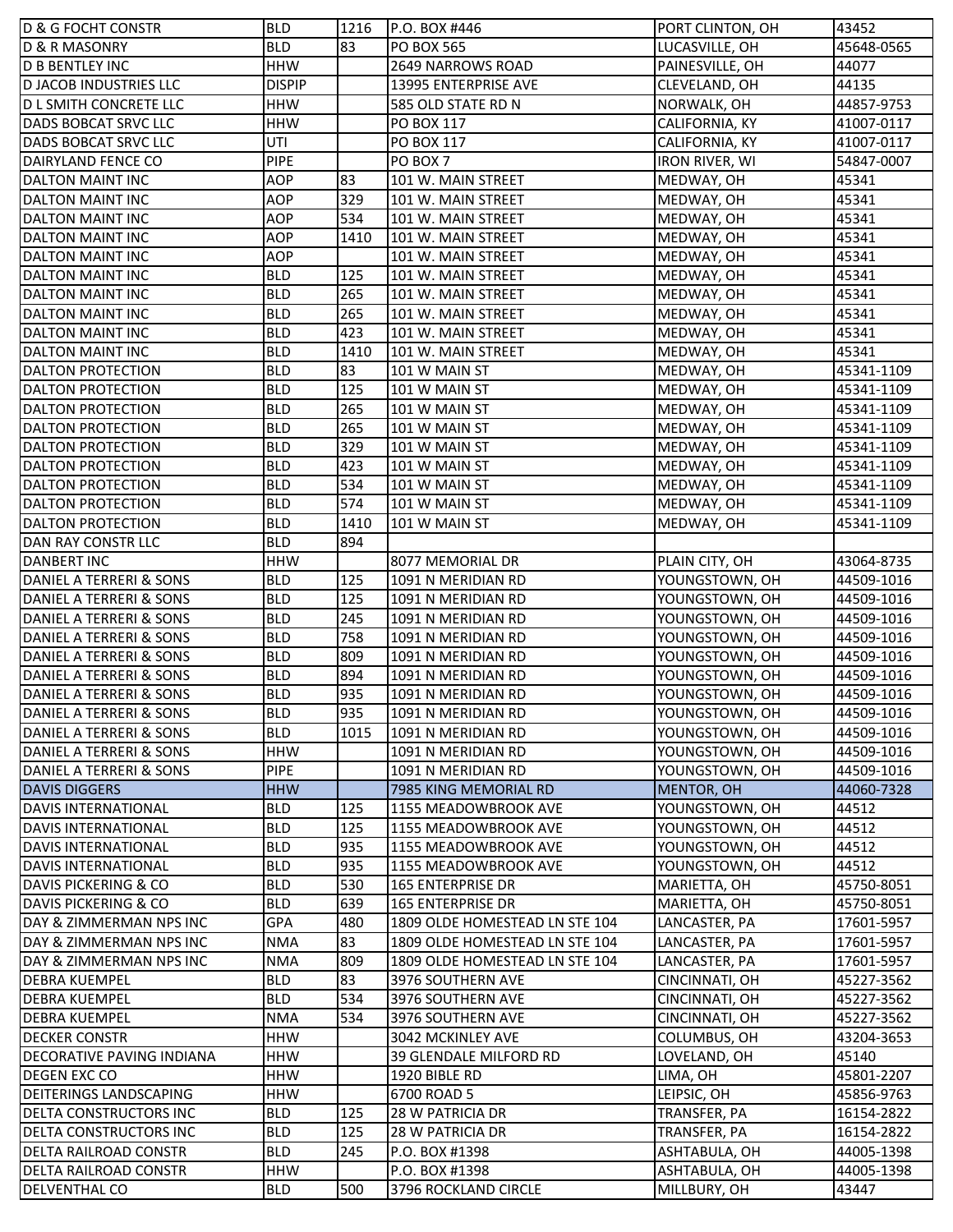| <b>DENISES FLAG &amp; CONST SERV</b> | <b>HHW</b>               |             | 4541 ST GERMAIN BLVD                            | <b>WARRENSVL HTS, OH</b>                  | 44128                    |
|--------------------------------------|--------------------------|-------------|-------------------------------------------------|-------------------------------------------|--------------------------|
| DESALVO CONSTR CO INC                | <b>BLD</b>               | 125         | 1491 W LIBERTY ST                               | HUBBARD, OH                               | 44425-3310               |
| DESALVO CONSTR CO INC                | <b>BLD</b>               | 125         | 1491 W LIBERTY ST                               | HUBBARD, OH                               | 44425-3310               |
| DESALVO CONSTR CO INC                | <b>BLD</b>               | 809         | 1491 W LIBERTY ST                               | HUBBARD, OH                               | 44425-3310               |
| IDESALVO CONSTR CO INC               | <b>BLD</b>               | 894         | 1491 W LIBERTY ST                               | HUBBARD, OH                               | 44425-3310               |
| DESALVO CONSTR CO INC                | <b>BLD</b>               | 935         | 1491 W LIBERTY ST                               | HUBBARD, OH                               | 44425-3310               |
| DESALVO CONSTR CO INC                | <b>BLD</b>               | 935         | 1491 W LIBERTY ST                               | HUBBARD, OH                               | 44425-3310               |
| <b>DEVOS EXC LLC</b>                 | <b>BLD</b>               | 500         | 10919 S DIXIE HWY                               | ERIE, MI                                  | 48133-9712               |
| DIAMOND CONCRETE AND EXC             | <b>BLD</b>               | 1410        | 1070 CINCINNATI AVE                             | XENIA, OH                                 | 45385-9353               |
| DIAMOND CORING CO                    | <b>INT</b>               |             | 11800 S EWING AVE                               | CHICAGO, IL                               | 60617                    |
| <b>DIAMOND KUTTERS LLC</b>           | <b>BLD</b>               | 83          | <b>205 MITCHELLS LANE</b>                       | MARIETTA, OH                              | 45750                    |
| <b>DIAMOND KUTTERS LLC</b>           | <b>BLD</b>               | 423         | <b>205 MITCHELLS LANE</b>                       | MARIETTA, OH                              | 45750                    |
| <b>DIAMOND KUTTERS LLC</b>           | <b>BLD</b>               | 639         | <b>205 MITCHELLS LANE</b>                       | MARIETTA, OH                              | 45750                    |
| <b>DIAZ CONSTR INC</b>               | <b>HHW</b>               |             | PO BOX 699                                      | PIKETON, OH                               | 45661-0699               |
| <b>DIGGERS OF OHIO LLC</b>           | <b>BLD</b>               | 758         | 507 W MAIN ST                                   | S AMHERST, OH                             | 44001-9709               |
| <b>DIGGERS OF OHIO LLC</b>           | <b>HHW</b>               |             | 507 W MAIN ST                                   | S AMHERST, OH                             | 44001-9709               |
| DIGIOIA SUBURBAN EXC LLC             | <b>HHW</b>               |             | 11293 ROYALTON ROAD                             | N ROYALTON, OH                            | 44133                    |
| DILALLOS RELIAB CONC INC             | <b>BLD</b>               | 125         | P.O. BOX #448                                   | GIRARD, OH                                | 44420                    |
| DILALLOS RELIAB CONC INC             | <b>BLD</b>               | 125         |                                                 |                                           | 44420                    |
| <b>DIORIO PAVING INC</b>             | <b>HHW</b>               |             | P.O. BOX #448<br>1200 S STATE ST STE A          | GIRARD, OH<br>GIRARD, OH                  | 44420-3309               |
| <b>DIPIETRO CONSTR LLC</b>           | <b>BLD</b>               | 1015        | 8174 LISBON ST E                                |                                           | 44730-2024               |
|                                      |                          |             |                                                 | <b>EAST CANTON, OH</b>                    |                          |
| <b>DIPIETRO CONSTR LLC</b>           | <b>BLD</b><br><b>BLD</b> | 1216<br>134 | 8174 LISBON ST E                                | EAST CANTON, OH<br><b>EAST CANTON, OH</b> | 44730-2024<br>44730-9461 |
| <b>DIPIETRO EXC INC</b>              |                          |             | 7706 LINCOLN ST SE                              |                                           |                          |
| <b>DIPIETRO EXC INC</b>              | <b>BLD</b>               | 809         | 7706 LINCOLN ST SE                              | EAST CANTON, OH                           | 44730-9461               |
| <b>DIPIETRO EXC INC</b>              | <b>BLD</b>               | 894         | 7706 LINCOLN ST SE                              | EAST CANTON, OH                           | 44730-9461               |
| <b>DIPIETRO EXC INC</b>              | <b>BLD</b>               | 1015        | 7706 LINCOLN ST SE                              | EAST CANTON, OH                           | 44730-9461               |
| <b>DISCOVERY HYDROVAC LLC</b>        | <b>PIPE</b>              |             | 13961 S MINUTEMAN DR SUITE 375                  | DRAPER, UT                                | 84020-9474               |
| <b>DISTEL CONSTRINC</b>              | <b>HHW</b>               |             | 2227 6TH STREET                                 | PORTSMOUTH, OH                            | 45662                    |
| <b>DIXON INC</b>                     | <b>BLD</b>               | 423         | 660 WOODWARD AVE STE 1537                       | DETROIT, MI                               | 48226                    |
| <b>DKM CONSTR INC</b>                | <b>BLD</b>               | 83          | <b>PO BOX 340</b>                               | PIKETON, OH                               | 45661-0340               |
| <b>DKM CONSTR INC</b>                | <b>BLD</b>               | 423         | <b>PO BOX 340</b>                               | PIKETON, OH                               | 45661-0340               |
| <b>DKM CONSTR INC</b>                | <b>BLD</b>               | 1216        | <b>PO BOX 340</b>                               | PIKETON, OH                               | 45661-0340               |
| <b>DKM CONSTR INC</b>                | <b>BLD</b>               | 1410        | <b>PO BOX 340</b>                               | PIKETON, OH                               | 45661-0340               |
| DONALD W MAY CONTRACTING             | <b>HHW</b>               |             | 10375 BURTON RD                                 | LEESBURG, OH                              | 45135-9521               |
| DONEGAL CONSTR CORP                  | <b>HHW</b>               |             | <b>PO BOX 450</b>                               | <b>NEW STANTON, PA</b>                    | 15672-0450               |
| DONLEY CONCRETE CUTTING              | <b>HHW</b>               |             | <b>PO BOX 272</b>                               | PICKERINGTON, OH                          | 43147-0272               |
| DONLEY CONCRETE CUTTING              | UTI                      |             | <b>PO BOX 272</b>                               | PICKERINGTON, OH                          | 43147-0272               |
| DONLEYS INC                          | <b>BLD</b>               | 423         | 5430 WARNER RD                                  | CLEVELAND, OH                             | 44125-1140               |
| DONLEYS INC                          | <b>BLD</b>               | 758         | 5430 WARNER RD                                  | CLEVELAND, OH                             | 44125-1140               |
| <b>DONLEYS INC</b>                   | <b>BLD</b>               | 894         | 5430 WARNER RD                                  | CLEVELAND, OH                             | 44125-1140               |
| <b>DONLEYS INC</b>                   | <b>BLD</b>               | 1015        | 5430 WARNER RD                                  | CLEVELAND, OH                             | 44125-1140               |
| <b>DORAN CONSTRINC</b>               | <b>BLD</b>               | 125         | 107 TAYLOR STREET                               | NEW CASTLE, PA                            | 16101                    |
| <b>DOT CONSTR CORP</b>               | <b>HHW</b>               |             | 4030 BOARDMAN-CANFIELD RD STE 200-ECANFIELD, OH |                                           | 44406                    |
| DOT DIAMOND CORE DRILLING            | <b>BLD</b>               | 758         | <b>PO BOX 683</b>                               | ELYRIA, OH                                | 44036-0683               |
| DOT DIAMOND CORE DRILLING            | <b>BLD</b>               | 758         | PO BOX 683                                      | ELYRIA, OH                                | 44036-0683               |
| DOT DIAMOND CORE DRILLING            | <b>HHW</b>               |             | PO BOX 683                                      | ELYRIA, OH                                | 44036-0683               |
| DOTSON CO                            | <b>BLD</b>               | 500         | P.O. BOX 2429                                   | WHITEHOUSE, OH                            | 43571-0429               |
| DOUBLE J FENCING LLC                 | <b>PIPE</b>              |             | 19487 LEATHERWOOD RD                            | SALESVILLE, OH                            | 43778-9798               |
| DOUBLE Z CONSTR CO                   | <b>HHW</b>               |             | 2550 HARRISON RD                                | COLUMBUS, OH                              | 43204-3510               |
| DOWN TO EARTH LANDSCAPING            | <b>HHW</b>               |             | 12750 BROADWAY AVE                              | GARFIELD HTS, OH                          | 44125-1855               |
| DREAMS EXC & PAVING LLP              | <b>HHW</b>               |             | 10831 LAUREL HILL RD                            | THORNVILLE, OH                            | 43076-9441               |
| DREAMS EXC & PAVING LLP              | HHW                      |             | 10831 LAUREL HILL RD                            | THORNVILLE, OH                            | 43076-9441               |
| IDRESDEN LANDSCAPING LTD             | <b>HHW</b>               |             | 12095 BOTTOM RD                                 | DRESDEN, OH                               | 43821                    |
| <b>DRIVEN EXC LLC</b>                | <b>HHW</b>               |             | <b>PO BOX 320</b>                               | CRESTLINE, OH                             | 44827-0320               |
| <b>DRS DRILLING LLC</b>              | <b>PIPE</b>              |             | 5339 CANAL RD                                   | GARFIELD HEIGHTS, OH                      | 44128                    |
| <b>DRS ENTERPRISES</b>               | <b>HHW</b>               |             | 5339 CANAL RD                                   | GARFIELD HTS, OH                          | 44125-4808               |
| <b>DRS ENTERPRISES</b>               | <b>PIPE</b>              |             | 5339 CANAL RD                                   | GARFIELD HTS, OH                          | 44125-4808               |
| DTJ ENTERPRISES INC                  | <b>BLD</b>               | 894         | 1744 COLLIER RD                                 | AKRON, OH                                 | 44320-3908               |
| DTJ ENTERPRISES INC                  | <b>HHW</b>               |             | 1744 COLLIER RD                                 | AKRON, OH                                 | 44320-3908               |
|                                      | <b>BLD</b>               | 500         |                                                 |                                           |                          |
| <b>DUERK CONSTRINC</b>               | <b>HHW</b>               |             | 2001 BALTIMORE ST                               | DEFIANCE, OH                              | 43512                    |
| <b>DUFFEY CONCRETE CUTTING</b>       |                          |             | 611 DANIELS AVE.                                | TOLEDO, OH                                | 43609                    |
| DUN TRANSPORTATION STRING            | <b>PIPE</b>              |             | 304 REYNOLDS LANE                               | SHERMAN, TX                               | 75092                    |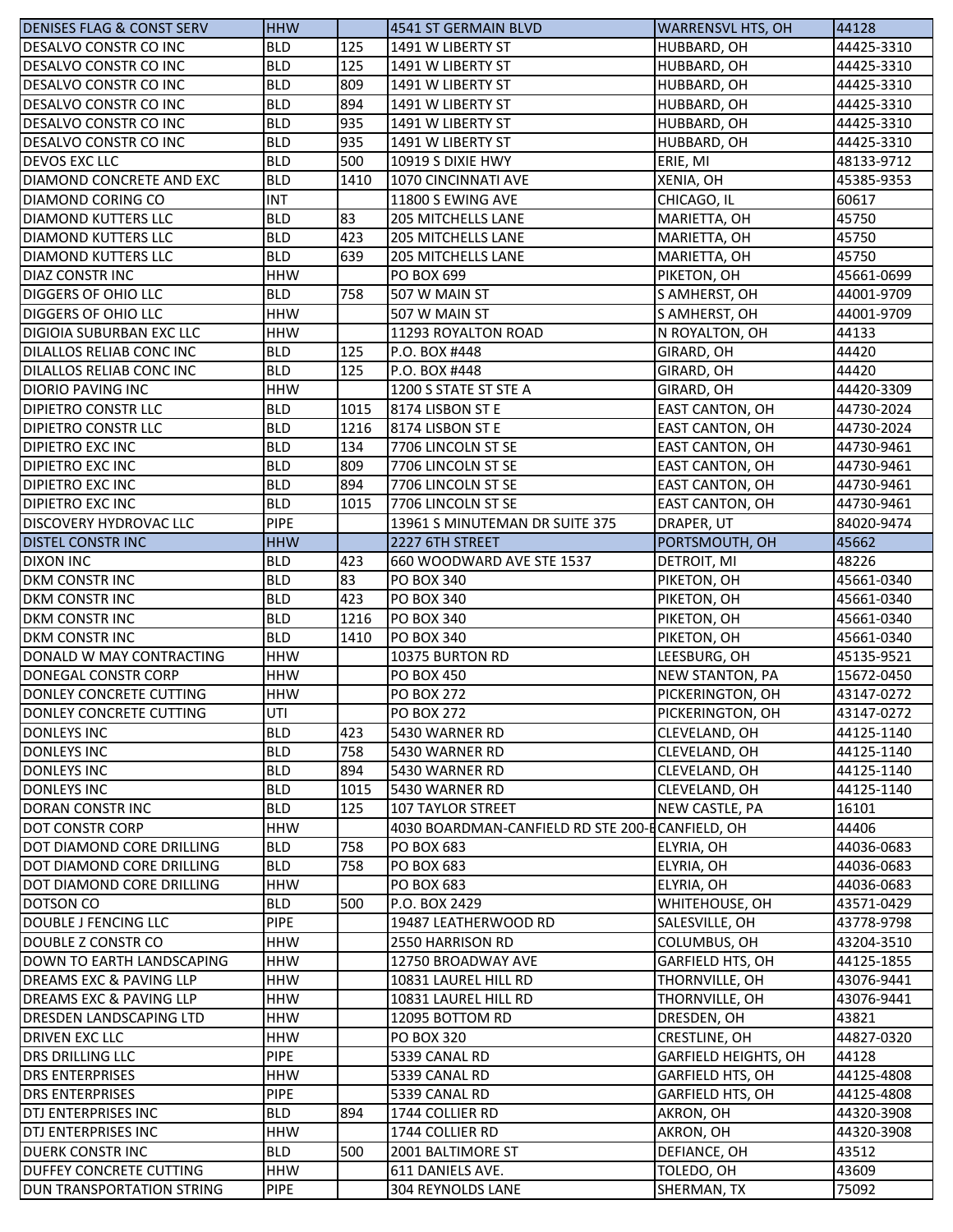| <b>DUNBAR MECH INC</b>              | <b>BLD</b>  | 500  | P.O. BOX 352350               | TOLEDO, OH               | 43635-2350 |
|-------------------------------------|-------------|------|-------------------------------|--------------------------|------------|
| <b>DUNBAR MECH INC</b>              | <b>NMA</b>  | 329  | P.O. BOX 352350               | TOLEDO, OH               | 43635-2350 |
| <b>DUNBAR MECH INC</b>              | <b>NMA</b>  | 423  | P.O. BOX 352350               | TOLEDO, OH               | 43635-2350 |
| <b>DYKON BLASTING CORP</b>          | <b>PIPE</b> |      | 8120 W 81ST ST                | TULSA, OK                | 74131-2876 |
| E J BRENEMAN LLC                    | <b>HHW</b>  |      | 1101 YERGER BLVD              | WEST LAWN, PA            | 19609-1028 |
| <b>E J BRENEMAN LP</b>              | <b>HHW</b>  |      | 1117 SNYDER RD                | WEST LAWN, PA            | 19609-1100 |
| <b>E R UTILITY CONST LLC</b>        | <b>HHW</b>  |      | 514 WATER ST STE 104          | CHARDON, OH              | 44024-1185 |
| E R ZEILER EXC                      | <b>HHW</b>  |      | <b>125 SUB STATION</b>        | TEMPERANCE, MI           | 48182      |
| E S WAGNER CO                       | <b>GPA</b>  | 500  | 840 PATCHEN RD                | OREGON, OH               | 43616      |
| E S WAGNER CO                       | <b>HHW</b>  |      | 840 PATCHEN RD                | OREGON, OH               | 43616      |
| <b>EAGLE ABATEMENT</b>              | <b>BLD</b>  | 758  | 13675 MCCRACKEN RD            | GARFIELD HTS, OH         | 44125-1901 |
| <b>EAGLE ABATEMENT</b>              | <b>BLD</b>  | 894  | 13675 MCCRACKEN RD            | <b>GARFIELD HTS, OH</b>  | 44125-1901 |
| <b>EAGLE ABATEMENT</b>              | <b>HHW</b>  |      | 13675 MCCRACKEN RD            | <b>GARFIELD HTS, OH</b>  | 44125-1901 |
| <b>EAGLE BRIDGE CO</b>              | <b>HHW</b>  |      | P.O. BOX 59                   | SIDNEY, OH               | 45365      |
| <b>EARL MECH SERVICES</b>           | <b>BLD</b>  | 500  | 12288 COUNTY ROAD M           | WAUSEON, OH              | 43567-9621 |
| <b>EARLY CONSTR</b>                 | <b>BLD</b>  | 83   | P.O. BOX 7966                 | HUNTINGTON, WV           | 25778-7966 |
| EARTH IMAGES INC                    | <b>HHW</b>  |      | <b>PO BOX 216</b>             | FLOYDS KNOBS, IN         | 47119-0216 |
| <b>EARTH PIPELINE SERVICES I</b>    | <b>PIPE</b> |      | 135 TECHNOLOGY DRIVE SUITE 10 | CONONSBURG, PA           | 15317      |
| <b>EAST LOOP SAND CO</b>            | <b>PIPE</b> |      | <b>RR# 1 BOX 50</b>           | HOLLIDAYSBURG, PA        | 16648      |
| <b>EATON CONSTR CO INC</b>          | <b>INT</b>  |      | <b>PO BOX 684</b>             | CIRCLEVILLE, OH          | 43113      |
| <b>EBONY CONSTR CO INC</b>          | <b>HHW</b>  |      | 3510 CENTENNIAL ROAD          | SYLVANIA, OH             | 43560      |
| <b>ECLIPSE CO</b>                   | <b>BLD</b>  | 935  | 11554 WASHINGTON ST           | <b>CHAGRIN FALLS, OH</b> | 44023-9213 |
| <b>ECLIPSE CO</b>                   | <b>HHW</b>  |      | 11554 WASHINGTON ST           | <b>CHAGRIN FALLS, OH</b> | 44023-9213 |
| <b>IECO MATERIALS LLC</b>           | <b>HHW</b>  |      | 3414 ST RT 113 E              | MILAN, OH                | 44846      |
| <b>ED BURDUE &amp; CO</b>           | <b>HHW</b>  |      | 3025 VENICE ROAD              | SANDUSKY, OH             | 44870      |
| <b>EDWARDS MOVING &amp; RIGGING</b> | GPA         | 83   | <b>200 EVERETT HALL RD</b>    | SHELBYVILLE, KY          | 40065-8123 |
| <b>EFFICIENT SERVICES LLC</b>       | <b>PIPE</b> |      | 277 STEUBENVILLE RD SE        | CARROLLTON, OH           | 44615-9601 |
| ELASTIZELL SYSTEMS INC              | <b>BLD</b>  | 935  | 2475 ARBOR BLVD.              | DAYTON, OH               | 45439      |
| ELECTRICAL CORP OF AMER             | <b>BLD</b>  | 758  | P.O. BOX 18070                | RAYTOWN, MO              | 64133      |
| ELECTRICAL EXC LLC                  | <b>HHW</b>  |      | 1500 FARR DR STE 2            | DAYTON, OH               | 45404-2587 |
| <b>ELEX INC</b>                     | <b>HHW</b>  |      | 11000 WINTON RD               | CINCINNATI, OH           | 45218-1106 |
| <b>ELFORD INC</b>                   | <b>BLD</b>  | 83   | 1220 DUBLIN ROAD              | COLUMBUS, OH             | 43215-1008 |
| <b>ELFORD INC</b>                   | <b>BLD</b>  | 423  | 1220 DUBLIN ROAD              | COLUMBUS, OH             | 43215-1008 |
| <b>ELFORD INC</b>                   | <b>BLD</b>  | 530  | 1220 DUBLIN ROAD              | COLUMBUS, OH             | 43215-1008 |
| <b>ELFORD INC</b>                   | <b>BLD</b>  | 534  | 1220 DUBLIN ROAD              | COLUMBUS, OH             | 43215-1008 |
| <b>ELFORD INC</b>                   | <b>BLD</b>  | 574  | 1220 DUBLIN ROAD              | COLUMBUS, OH             | 43215-1008 |
| <b>ELFORD INC</b>                   | <b>BLD</b>  | 1216 | 1220 DUBLIN ROAD              | COLUMBUS, OH             | 43215-1008 |
| <b>ELFORD INC</b>                   | <b>BLD</b>  | 1410 | 1220 DUBLIN ROAD              | COLUMBUS, OH             | 43215-1008 |
| <b>ELITE EXC</b>                    | <b>HHW</b>  |      | 4500 SNODGRASS RD             | MANSFIELD, OH            | 44903-8065 |
| ELITE PIPELINE LLC                  | <b>PIPE</b> |      |                               |                          |            |
| <b>ELLINGSON TRENCHLESS LLC</b>     | <b>PIPE</b> |      | PO BOX 68                     | WEST CONCORD, MN         | 55985      |
| <b>EMPIRE BLDG CO</b>               | <b>BLD</b>  | 265  | 4520 BRIDGETOWN RD            | CINCINNATI, OH           | 45211-4440 |
| <b>EMPIRE PAVING SERVICES</b>       | <b>HHW</b>  |      | 4620 JOHNSTON PKWY            | CLEVELAND, OH            | 44128-3219 |
| <b>EMPIRE REFRACTORY SRVC OH</b>    | <b>BLD</b>  | 500  | 12701 Beech Daly Road         | Taylor, MI               | 48180      |
| EMPIRE REFRACTORY SRVC OH           | <b>NMA</b>  | 329  | 12701 Beech Daly Road         | Taylor, MI               | 48180      |
| <b>EMPIRE SOLUTIONS NA INC</b>      | <b>BLD</b>  | 134  | 2979 REMICO ST SW             | GRANDVILLE, MI           | 49418-1188 |
| <b>EMPIRE SOLUTIONS NA INC</b>      | <b>BLD</b>  | 245  | 2979 REMICO ST SW             | <b>GRANDVILLE, MI</b>    | 49418-1188 |
| <b>EMPIRE SOLUTIONS NA INC</b>      | <b>BLD</b>  | 329  | 2979 REMICO ST SW             | <b>GRANDVILLE, MI</b>    | 49418-1188 |
| <b>EMPIRE SOLUTIONS NA INC</b>      | <b>BLD</b>  | 574  | 2979 REMICO ST SW             | <b>GRANDVILLE, MI</b>    | 49418-1188 |
| <b>EMPIRE SOLUTIONS NA INC</b>      | <b>BLD</b>  | 758  | 2979 REMICO ST SW             | <b>GRANDVILLE, MI</b>    | 49418-1188 |
| <b>EMPIRE SOLUTIONS NA INC</b>      | <b>BLD</b>  | 935  | 2979 REMICO ST SW             | <b>GRANDVILLE, MI</b>    | 49418-1188 |
| <b>EMPIRE SOLUTIONS NA INC</b>      | <b>BLD</b>  | 935  | 2979 REMICO ST SW             | GRANDVILLE, MI           | 49418-1188 |
| <b>EMPIRE SOLUTIONS NA INC</b>      | <b>BLD</b>  | 1015 | 2979 REMICO ST SW             | <b>GRANDVILLE, MI</b>    | 49418-1188 |
| <b>EMPIRE SOLUTIONS NA INC</b>      | <b>BLD</b>  | 1216 | 2979 REMICO ST SW             | <b>GRANDVILLE, MI</b>    | 49418-1188 |
| <b>ENCOMPASS PIPELINE LLC</b>       | <b>PIPE</b> |      | 1121 SE 4TH AVE               | <b>GRAND RAPIDS, MN</b>  | 55744-3956 |
| <b>ENDEAVOR CONSTR</b>              | <b>BLD</b>  | 83   | 6801 LONG SPURLING RD         | PLEASANT PLN, OH         | 45162-9742 |
| <b>ENDEAVOR CONSTR</b>              | <b>BLD</b>  | 265  | 6801 LONG SPURLING RD         | PLEASANT PLN, OH         | 45162-9742 |
| <b>ENDEAVOR CONSTR</b>              | <b>BLD</b>  | 265  | 6801 LONG SPURLING RD         | PLEASANT PLN, OH         | 45162-9742 |
| <b>ENDEAVOR CONSTR</b>              | <b>BLD</b>  | 534  | 6801 LONG SPURLING RD         | PLEASANT PLN, OH         | 45162-9742 |
| <b>ENERFAB INC</b>                  | <b>NMA</b>  | 83   | 4955 SPRING GROVE AVE         | SAINT BERNARD, OH        | 45232-1925 |
| <b>ENERFABINC</b>                   | <b>NMA</b>  | 134  | 4955 SPRING GROVE AVE         | SAINT BERNARD, OH        | 45232-1925 |
| <b>ENERFAB INC</b>                  | <b>NMA</b>  | 534  | 4955 SPRING GROVE AVE         | SAINT BERNARD, OH        | 45232-1925 |
|                                     |             |      |                               |                          |            |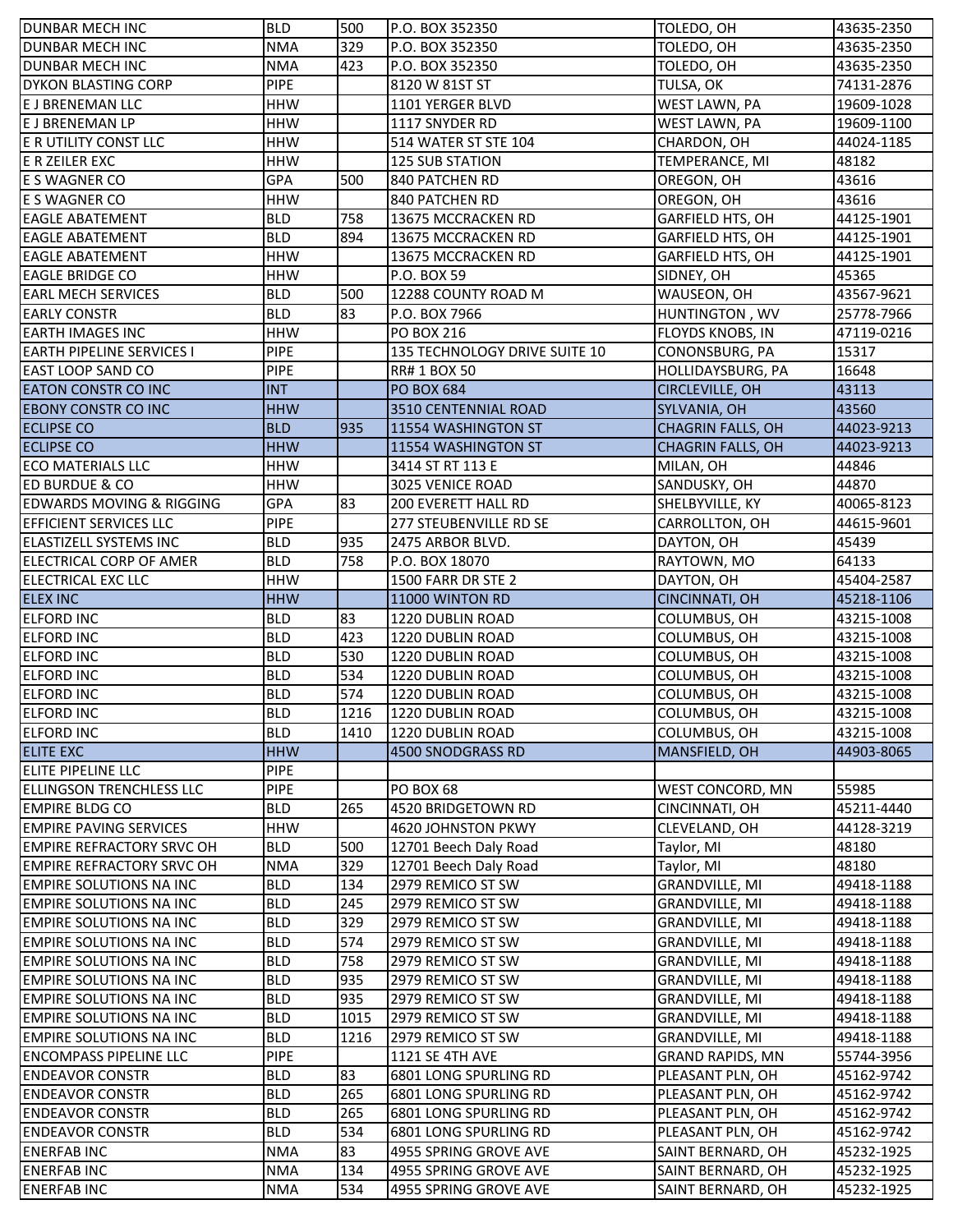| <b>ENERFABINC</b>                    | <b>NMA</b>               | 639  | 4955 SPRING GROVE AVE                           | SAINT BERNARD, OH     | 45232-1925               |
|--------------------------------------|--------------------------|------|-------------------------------------------------|-----------------------|--------------------------|
| <b>ENERFABINC</b>                    | <b>NMA</b>               | 809  | 4955 SPRING GROVE AVE                           | SAINT BERNARD, OH     | 45232-1925               |
| <b>ENERFAB POWER INDUSTRIAL</b>      | <b>NMA</b>               | 83   | 4955 SPRING GROVE AVE                           | CINCINNATI, OH        | 45232-1925               |
| ENERFAB POWER INDUSTRIAL             | <b>NMA</b>               | 265  | 4955 SPRING GROVE AVE                           | CINCINNATI, OH        | 45232-1925               |
| <b>IENERFAB POWER INDUSTRIAL</b>     | <b>NMA</b>               | 265  | 4955 SPRING GROVE AVE                           | CINCINNATI, OH        | 45232-1925               |
| <b>IENERFAB POWER INDUSTRIAL</b>     | <b>NMA</b>               | 530  | 4955 SPRING GROVE AVE                           | CINCINNATI, OH        | 45232-1925               |
| <b>ENERFAB POWER INDUSTRIAL</b>      | <b>NMA</b>               | 809  | 4955 SPRING GROVE AVE                           | CINCINNATI, OH        | 45232-1925               |
| <b>ENERFAB POWER INDUSTRIAL</b>      | <b>NMA</b>               | 1410 | 4955 SPRING GROVE AVE                           | CINCINNATI, OH        | 45232-1925               |
| <b>ENGIN CONC STRUC CORP</b>         | <b>HHW</b>               |      | 14510 BROADWAY AVE                              | CLEVELAND, OH         | 44125                    |
| <b>ENGLE MGT</b>                     | <b>PIPE</b>              |      | <b>PO BOX 156</b>                               | LESAGE, WV            | 25537-0156               |
| <b>ENTACT SERVICES LLC</b>           | <b>NMA</b>               | 83   | 1 E OAKHILL DR STE 102                          | <b>WESTMONT, IL</b>   | 60559-5540               |
| <b>ENVIRONMENTAL RECLAMATION</b>     | <b>PIPE</b>              |      | 13167 COUNTY HWY 00                             | CHIPPEWA FLS, WI      | 54729                    |
| <b>ENVIROSCAPES</b>                  | <b>BLD</b>               | 125  | 7727 PARIS AVE                                  | LOUISVILLE, OH        | 44641-9598               |
| <b>ERIE CONSTR GROUP</b>             | <b>HHW</b>               |      | P.O. BOX 2308                                   | SANDUSKY, OH          | 44870                    |
| <b>ESLICH WRECKING CO</b>            | <b>AOP</b>               |      | 3525 BROADWAY                                   | LOUISVILLE, OH        | 44641                    |
|                                      |                          |      |                                                 |                       |                          |
| <b>ESLICH WRECKING CO</b>            | <b>BLD</b>               | 1015 | 3525 BROADWAY                                   | LOUISVILLE, OH        | 44641                    |
| <b>ESSENTIAL NECESSITIES LLC</b>     | <b>HHW</b>               |      | 8550 E MAIN ST                                  | REYNOLDSBURG, OH      | 43068-3335               |
| <b>EVANS CONSTR</b>                  | <b>HHW</b>               |      | P.O. BOX #355                                   | GREENTOWN, OH         | 44630                    |
| <b>EVANS CONSTR</b>                  | <b>PIPE</b>              |      | P.O. BOX #355                                   | GREENTOWN, OH         | 44630                    |
| <b>EVETS ELECT</b>                   | <b>BLD</b>               | 125  | 977 TIBBETTS WICK RD                            | GIRARD, OH            | 44420-1133               |
| <b>EVETS ELECT</b>                   | <b>BLD</b>               | 125  | 977 TIBBETTS WICK RD                            | GIRARD, OH            | 44420-1133               |
| <b>EVETS ELECT</b>                   | <b>BLD</b>               | 809  | 977 TIBBETTS WICK RD                            | GIRARD, OH            | 44420-1133               |
| <b>EVETS ELECT</b>                   | <b>BLD</b>               | 935  | 977 TIBBETTS WICK RD                            | GIRARD, OH            | 44420-1133               |
| <b>EVETS ELECT</b>                   | <b>BLD</b>               | 935  | 977 TIBBETTS WICK RD                            | GIRARD, OH            | 44420-1133               |
| <b>EVETS ELECT</b>                   | <b>DISPIP</b>            |      | 977 TIBBETTS WICK RD                            | GIRARD, OH            | 44420-1133               |
| <b>EVETS ELECT</b>                   | <b>HHW</b>               |      | 977 TIBBETTS WICK RD                            | GIRARD, OH            | 44420-1133               |
| <b>EVETS ELECT</b>                   | <b>PIPE</b>              |      | 977 TIBBETTS WICK RD                            | GIRARD, OH            | 44420-1133               |
| <b>EXCEL MULCHING &amp; TRENCHIN</b> | PIPE                     |      | 2228 SE LOOP                                    | CARTHAGE, TX          | 75633                    |
| <b>EYLER ASBESTOS</b>                | <b>BLD</b>               | 1410 | PO BOX 1860                                     | DAYTON, OH            | 45401                    |
| <b>FA WILHELM CONSTR</b>             | <b>BLD</b>               | 265  | 3914 PROSPECT ST                                | INDIANAPOLIS, IN      | 46203-2344               |
| <b>FA WILHELM CONSTR</b>             | <b>BLD</b>               | 1216 | 3914 PROSPECT ST                                | INDIANAPOLIS, IN      | 46203-2344               |
| <b>FA WILHELM CONSTR</b>             | <b>BLD</b>               | 1410 | 3914 PROSPECT ST                                | INDIANAPOLIS, IN      | 46203-2344               |
| <b>FA WILHELM CONSTR</b>             | <b>MAS</b>               | 265  | 3914 PROSPECT ST                                | INDIANAPOLIS, IN      | 46203-2344               |
| <b>FABCON PRECAST LLC</b>            | <b>INT</b>               | 83   | 8911 COLUMBINE RD STE 150                       | EDEN PRAIRIE, MN      | 55347-4143               |
| <b>FABCON PRECAST LLC</b>            | <b>INT</b>               | 329  | 8911 COLUMBINE RD STE 150                       | EDEN PRAIRIE, MN      | 55347-4143               |
| <b>FABCON PRECAST LLC</b>            | <b>INT</b>               | 423  | 8911 COLUMBINE RD STE 150                       | EDEN PRAIRIE, MN      | 55347-4143               |
| <b>FABCON PRECAST LLC</b>            | INT                      | 500  | 8911 COLUMBINE RD STE 150                       | EDEN PRAIRIE, MN      | 55347-4143               |
| <b>FABCON PRECAST LLC</b>            | <b>INT</b>               | 530  | 8911 COLUMBINE RD STE 150                       | EDEN PRAIRIE, MN      | 55347-4143               |
| <b>FABCON PRECAST LLC</b>            | <b>INT</b>               | 534  | 8911 COLUMBINE RD STE 150                       | EDEN PRAIRIE, MN      | 55347-4143               |
| <b>FABCON PRECAST LLC</b>            | <b>INT</b>               | 758  | 8911 COLUMBINE RD STE 150                       | EDEN PRAIRIE, MN      | 55347-4143               |
| <b>FABCON PRECAST LLC</b>            | <b>INT</b>               | 894  | 8911 COLUMBINE RD STE 150                       | EDEN PRAIRIE, MN      | 55347-4143               |
| <b>FABCON PRECAST LLC</b>            | INT                      | 935  | 8911 COLUMBINE RD STE 150                       | EDEN PRAIRIE, MN      | 55347-4143               |
| <b>FABCON PRECAST LLC</b>            | <b>INT</b>               | 935  | 8911 COLUMBINE RD STE 150                       | EDEN PRAIRIE, MN      | 55347-4143               |
| <b>FABCON PRECAST LLC</b>            | INT                      | 1015 | 8911 COLUMBINE RD STE 150                       | EDEN PRAIRIE, MN      | 55347-4143               |
| <b>FABCON PRECAST LLC</b>            | <b>INT</b>               | 1410 | 8911 COLUMBINE RD STE 150                       | EDEN PRAIRIE, MN      | 55347-4143               |
| <b>FABRIZI RECYCLING INC</b>         |                          |      |                                                 |                       |                          |
| FABRIZI TRUCKING & PAVING            | <b>HHW</b><br><b>HHW</b> |      | 6751 EASTLAND RD                                | MIDDLEBURG HTS, OH    | 44130-2425<br>44130-2433 |
|                                      |                          |      | 20389 1ST AVE                                   | MIDDLEBURG HTS, OH    |                          |
| <b>FD CONTRACTING CORP</b>           | <b>BLD</b>               | 125  | 367 COLLAR PRICE RD.                            | <b>BROOKFIELD, OH</b> | 44403                    |
| <b>FDL STAR CONSTR LLC</b>           | <b>PIPE</b>              |      | 7500 TOWER AVE                                  | SUPERIOR, WI          | 54880-6124               |
| <b>FECHKO EXC LLC</b>                | <b>HHW</b>               |      | 865 W LIBERTY ST                                | MEDINA, OH            | 44256-3947               |
| FENTON RIGGING CONTR INC             | <b>BLD</b>               | 265  | 2160 LANGDON FARM RD                            | CINCINNATI, OH        | 45237                    |
| FENTON RIGGING CONTR INC             | <b>BLD</b>               | 534  | 2160 LANGDON FARM RD                            | CINCINNATI, OH        | 45237                    |
| <b>FESSLER &amp; BOWMAN</b>          | <b>BLD</b>               | 329  | 4099 EAGLES NEST                                | FLUSHING, MI          | 48433-2492               |
| <b>FIELDS EXC INC</b>                | <b>HHW</b>               |      | 177 TOWNSHIP ROAD 191                           | KITTS HILL, OH        | 45645-8730               |
| <b>FILTREXX INTERNATIONAL</b>        | <b>PIPE</b>              |      | 61 N. CLEVELAND MASSILLON RD., SUITE LAKRON, OH |                       | 44333                    |
| <b>FIORITTO CONSTR LLC</b>           | <b>HHW</b>               |      | 2403 TAMARACK TRL                               | RAVENNA, OH           | 44266-8270               |
| <b>FIRESTONE ENERGY SERVICES</b>     | <b>PIPE</b>              |      | <b>1977 ROUTE 130</b>                           | PLEASANT UNITY, PA    | 15676                    |
| <b>FIRST STAR SAFETY LLC</b>         | <b>HHW</b>               |      | PO BOX 157280                                   | CINCINNATI, OH        | 45215-7280               |
| <b>FLACH BROS</b>                    | <b>MAS</b>               | 265  | PO BOX 16160                                    | LUDLOW, KY            | 41016-0160               |
| <b>FLACH BROS</b>                    | MAS                      | 265  | PO BOX 16160                                    | LUDLOW, KY            | 41016-0160               |
| <b>FLAGG CLEANING SYSTEM</b>         | <b>MNT</b>               | 329  | 2036 W. 11 MILE ROAD                            | BERKLEY, MI           | 48072                    |
| <b>FLAMINGO FREIGHT INC</b>          | <b>BLD</b>               | 1015 | 11703 KIRKLAND AVE NW                           | CANAL FULTON, OH      | 44614                    |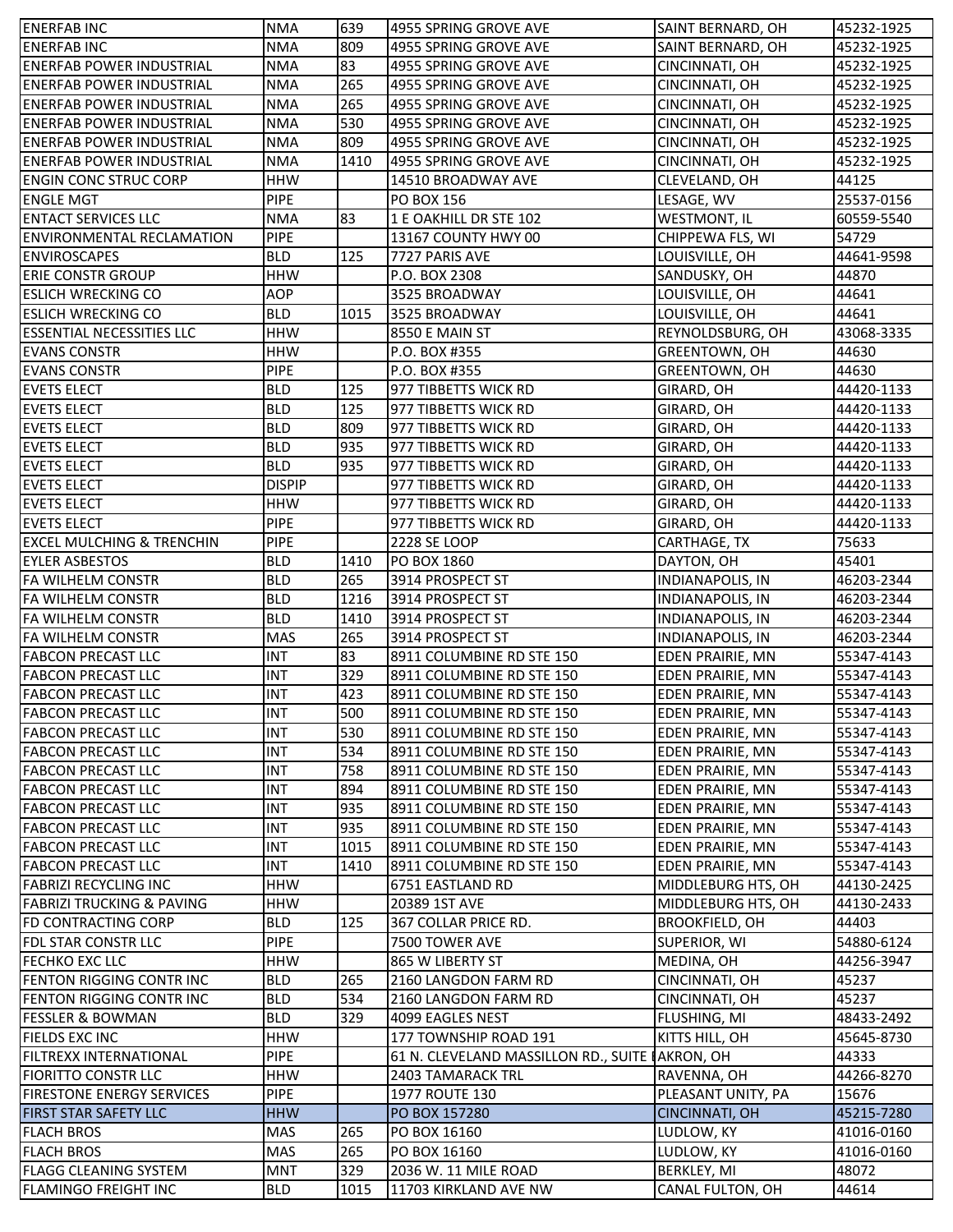| <b>FLAMINGO FREIGHT INC</b>          | <b>HHW</b>    |      | 11703 KIRKLAND AVE NW       | CANAL FULTON, OH      | 44614      |
|--------------------------------------|---------------|------|-----------------------------|-----------------------|------------|
| FLUOR CONSTRUCTORS INT'L             | GPA           | 83   | 352 HALTON RD STE 200       | <b>GREENVILLE, SC</b> | 29607-3406 |
| <b>FOILL INC</b>                     | <b>HHW</b>    |      | <b>201 E NORTH ST</b>       | WAVERLY, OH           | 45690-1149 |
| <b>FOLLOW THE RIVER</b>              | <b>HHW</b>    |      | 4330 E HOOPPOLE RIDGE RD NE | MCCONNELSVLE, OH      | 43756-9505 |
| FORD DEVELOPMENT CORP                | <b>HHW</b>    |      | 11148 WOODWARD LANE         | CINCINNATI, OH        | 45241      |
| <b>FOREST CITY ERECTORS</b>          | <b>BLD</b>    | 134  | 8200 BOYLE PARKWAY          | TWINSBURG, OH         | 44087      |
| <b>FOREST CITY ERECTORS</b>          | <b>BLD</b>    | 134  | 8200 BOYLE PARKWAY          | TWINSBURG, OH         | 44087      |
| <b>FOREST CITY ERECTORS</b>          | <b>BLD</b>    | 894  | 8200 BOYLE PARKWAY          | TWINSBURG, OH         | 44087      |
| <b>FOREST CITY ERECTORS</b>          | <b>BLD</b>    | 1015 | 8200 BOYLE PARKWAY          | TWINSBURG, OH         | 44087      |
| FOTI CONTRACTING LLC                 | <b>BLD</b>    | 758  | 1164 LLOYD RD               | WICKLIFFE, OH         | 44092-2314 |
| FOTI CONTRACTING LLC                 | <b>BLD</b>    | 894  | 1164 LLOYD RD               | WICKLIFFE, OH         | 44092-2314 |
| FOTI CONTRACTING LLC                 | <b>BLD</b>    | 935  | 1164 LLOYD RD               | WICKLIFFE, OH         | 44092-2314 |
| FOTI CONTRACTING LLC                 | <b>BLD</b>    | 1216 | 1164 LLOYD RD               | WICKLIFFE, OH         | 44092-2314 |
| FOUR STAR CONSTR INC                 | <b>PIPE</b>   |      | PO BOX 3037                 | SUPERIOR, WI          | 54880-0458 |
| <b>FOUST CONSTR INC</b>              | <b>HHW</b>    |      | 1700 WILSON AVE             | GIRARD, OH            | 44420-1554 |
| FRANK LILL & SON INC                 | <b>BLD</b>    | 423  | 785 OLD DUTCH RD            |                       | 14564      |
|                                      | <b>HHW</b>    |      |                             | VICTOR, NY            |            |
| FRED A NEMANN CO                     |               |      | 6480 BENDER ROAD            | CINCINNATI, OH        | 45233      |
| <b>FRED OLIVIERI CONSTR</b>          | <b>AOP</b>    |      | 6315 PROMWAY AVE NW         | NORTH CANTON, OH      | 44720      |
| <b>FRED OLIVIERI CONSTR</b>          | <b>BLD</b>    | 1015 | 6315 PROMWAY AVE NW         | NORTH CANTON, OH      | 44720      |
| <b>FREEDOM CONSTR ENTERPRISE</b>     | <b>HHW</b>    |      | 3367 GLENN HWY              | CAMBRIDGE, OH         | 43725-8990 |
| <b>FREISTHLER PAVING INC</b>         | <b>HHW</b>    |      | 750 SUNNYMEADE PLACE        | TROY, OH              | 45373      |
| <b>FRYMAN KUCK GEN'L CONT'S</b>      | <b>BLD</b>    | 534  | P.O. BOX 13655              | DAYTON, OH            | 45413      |
| <b>FRYMAN KUCK GEN'L CONT'S</b>      | <b>BLD</b>    | 1410 | P.O. BOX 13655              | DAYTON, OH            | 45413      |
| <b>FRYMAN KUCK GEN'L CONT'S</b>      | <b>HHW</b>    |      | P.O. BOX 13655              | DAYTON, OH            | 45413      |
| FT STEUBEN MAINT INC                 | <b>BLD</b>    | 809  |                             | STEUBENVILLE, OH      | 43952      |
| G & C APS J/V                        | <b>PIPE</b>   |      | PO BOX 11502                | BOZEMAN, MT           | 59719      |
| <b>G &amp; G CEMENT CONTRACTORS</b>  | <b>HHW</b>    |      | 2849 SWITZER AVE            | COLUMBUS, OH          | 43219-2313 |
| <b>G &amp; G CONCRETE CONSTR LLC</b> | <b>HHW</b>    |      | 2849 SWITZER AVE            | COLUMBUS, OH          | 43219-2313 |
| G & M CONSTR INC                     | <b>BLD</b>    | 423  | 703 PERSHING ROAD           | ZANESVILLE, OH        | 43701      |
| <b>G &amp; M CONSTR INC</b>          | <b>BLD</b>    | 530  | 703 PERSHING ROAD           | ZANESVILLE, OH        | 43701      |
| G & M CONSTR INC                     | <b>HHW</b>    |      | 703 PERSHING ROAD           | ZANESVILLE, OH        | 43701      |
| G & S MOTOR EQUIP CO INC             | <b>AOP</b>    |      | 1800 HARRISON AVENUE        | KEARNY, NJ            | 7032       |
| <b>G M PIPELINE</b>                  | HHW           |      | <b>6633 LAKE DR</b>         | WEST CHESTER, OH      | 45069-3906 |
| <b>GABES CONSTR</b>                  | <b>DISPIP</b> |      | 4804 N. 40TH STREET         | SHEBOYGAN, WI         | 53083      |
| <b>GABES CONSTR</b>                  | <b>PIPE</b>   |      | 4804 N. 40TH STREET         | SHEBOYGAN, WI         | 53083      |
| <b>GADDIS &amp; SON INC</b>          | <b>HHW</b>    |      | 739 MULBERRY ST             | <b>COLUMBUS, OH</b>   | 43219-2515 |
| <b>GALT GROUP ENTERPRISES</b>        | <b>BLD</b>    | 1015 | 1550 MARIETTA AVE SE        | CANTON, OH            | 44707-2568 |
| <b>GARCO CONSTR</b>                  | <b>HHW</b>    |      | PO BOX 2946                 | SPOKANE, WA           | 99220-2946 |
| <b>GARDNER CEMENT CONTRACTOR</b>     | <b>BLD</b>    | 500  | 821 WAREHOUSE ROAD          | TOLEDO, OH            | 43615      |
| <b>GARRY L BURNS MASONRY</b>         | <b>BLD</b>    | 1015 | 2015 W MAIN ST              | LOUISVILLE, OH        | 44641-2345 |
| <b>GARY A RUBEL LLC</b>              | <b>HHW</b>    |      | 35479 SR 78                 | LEWISVILLE, OH        | 43754      |
| <b>GATEWAY CONCRETE FORMING</b>      | <b>BLD</b>    | 83   | <b>PO BOX 130</b>           | Cleves, OH            | 45041-0130 |
| <b>GATEWAY CONCRETE FORMING</b>      | <b>BLD</b>    | 265  | <b>PO BOX 130</b>           | Cleves, OH            | 45041-0130 |
| <b>GATEWAY CONCRETE FORMING</b>      | <b>BLD</b>    | 265  | <b>PO BOX 130</b>           | Cleves, OH            | 45041-0130 |
| <b>GATEWAY CONCRETE FORMING</b>      | <b>BLD</b>    | 423  | <b>PO BOX 130</b>           | Cleves, OH            | 45041-0130 |
| <b>GATEWAY CONCRETE FORMING</b>      | <b>BLD</b>    | 530  | <b>PO BOX 130</b>           | Cleves, OH            | 45041-0130 |
| <b>GATEWAY CONCRETE FORMING</b>      | <b>BLD</b>    | 534  | <b>PO BOX 130</b>           | Cleves, OH            | 45041-0130 |
| <b>GATEWAY CONCRETE FORMING</b>      | <b>BLD</b>    | 574  | <b>PO BOX 130</b>           | Cleves, OH            |            |
|                                      |               |      |                             |                       | 45041-0130 |
| <b>GATEWAY CONCRETE FORMING</b>      | <b>BLD</b>    | 1410 | <b>PO BOX 130</b>           | Cleves, OH            | 45041-0130 |
| <b>GATOR CONSTR INC</b>              | <b>HHW</b>    |      | 15492 ORRVILLE ST NW        | N LAWRENCE, OH        | 44666-9613 |
| <b>GEAUGA COUNTY EXC INC</b>         | <b>HHW</b>    |      | 1640 WEST JACKSON           | PAINESVILLE TWP, OH   | 44077      |
| <b>GEAUGA HIGHWAY CO</b>             | <b>HHW</b>    |      | 14126 MAIN MARKET RD        | HIRAM, OH             | 44234-9604 |
| <b>GEAUGA HIGHWAY CO</b>             | <b>HHW</b>    |      | 14126 MAIN MARKET RD        | HIRAM, OH             | 44234-9604 |
| <b>GEDDIS PAVING &amp; EXC</b>       | <b>HHW</b>    |      | 1019 WAMBA DRIVE            | TOLEDO, OH            | 43607      |
| <b>GEEDING CONSTRING</b>             | <b>PIPE</b>   |      | 600 HIGHWAY H               | TROY, MO              | 63379      |
| <b>GEIGER BROS MECH</b>              | <b>BLD</b>    | 83   | <b>PO BOX 469</b>           | JACKSON, OH           | 45640      |
| <b>GEIGER BROS MECH</b>              | <b>BLD</b>    | 423  | <b>PO BOX 469</b>           | JACKSON, OH           | 45640      |
| <b>GEIGER BROS MECH</b>              | <b>HHW</b>    |      | <b>PO BOX 469</b>           | JACKSON, OH           | 45640      |
| <b>GEM INDUSTRIAL INC</b>            | <b>BLD</b>    | 329  | PO BOX 716                  | TOLEDO, OH            | 43697-0716 |
| <b>GEM INDUSTRIAL INC</b>            | <b>BLD</b>    | 480  | <b>PO BOX 716</b>           | TOLEDO, OH            | 43697-0716 |
| <b>GEM INDUSTRIAL INC</b>            | <b>BLD</b>    | 574  | <b>PO BOX 716</b>           | TOLEDO, OH            | 43697-0716 |
| <b>GEM INDUSTRIAL INC</b>            | <b>NMA</b>    | 500  | PO BOX 716                  | TOLEDO, OH            | 43697-0716 |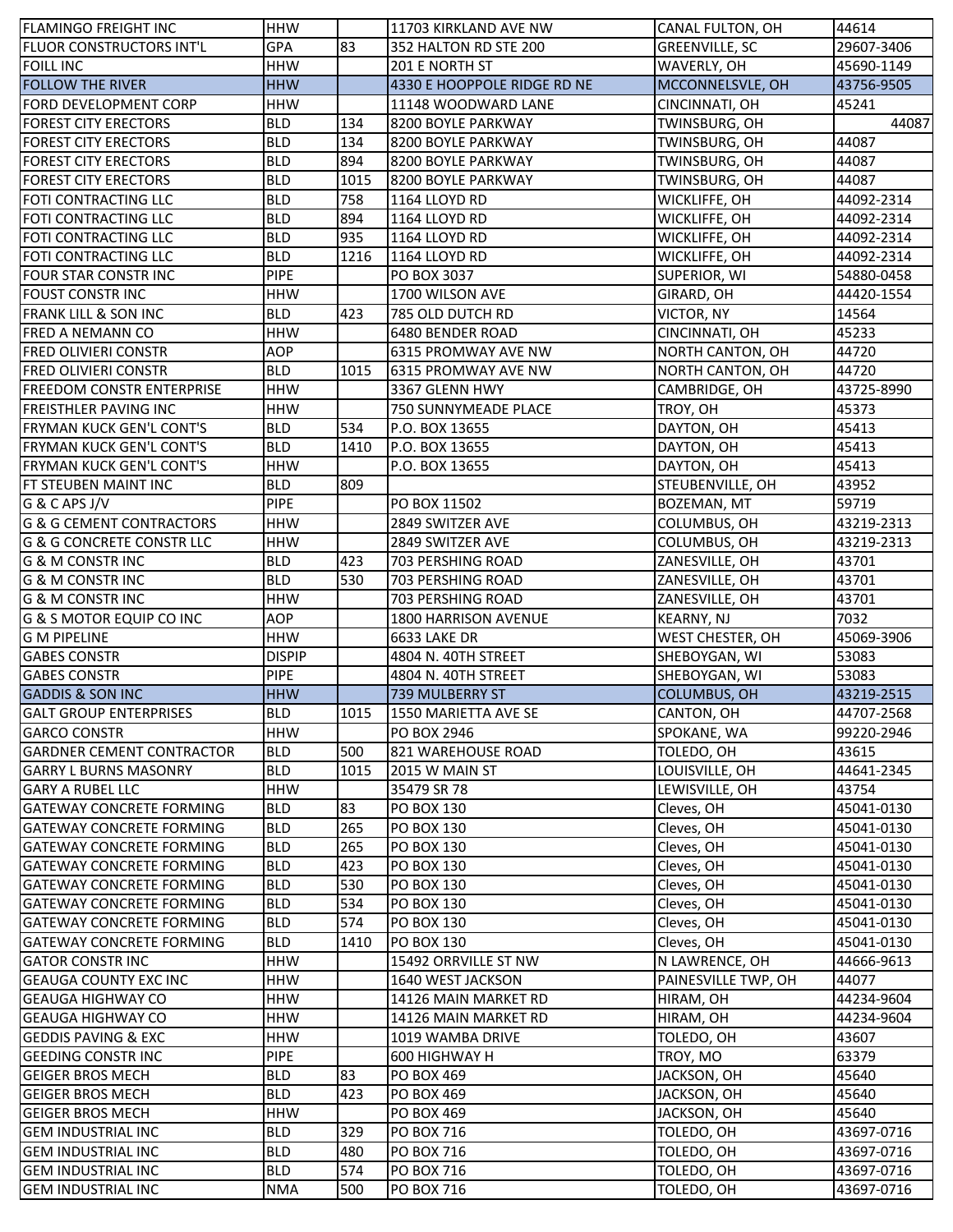| <b>GEM INDUSTRIAL INC</b>                                | <b>NMA</b>    | 758  | <b>PO BOX 716</b>                | TOLEDO, OH                           | 43697-0716 |
|----------------------------------------------------------|---------------|------|----------------------------------|--------------------------------------|------------|
| <b>GEM INDUSTRIAL INC</b>                                | <b>NMA</b>    | 1216 | <b>PO BOX 716</b>                | TOLEDO, OH                           | 43697-0716 |
| <b>GENERAL MAINT</b>                                     | <b>BLD</b>    | 423  | 1231 MCKINLEY AVE                | COLUMBUS, OH                         | 43222-1114 |
| <b>GENERAL SERVICE CONTR</b>                             | <b>BLD</b>    | 935  |                                  | NILES, OH                            | 44446      |
| <b>GENESYS</b>                                           | <b>BLD</b>    | 935  | 3210 E 85TH ST                   | KANSAS CITY, MO                      | 64132      |
| <b>GEO A WISCHT &amp; SONS CONST</b>                     | <b>BLD</b>    | 894  | 881 TALLMADGE ROAD               | KENT, OH                             | 44240      |
| <b>GEO A WISCHT &amp; SONS CONST</b>                     | <b>BLD</b>    | 935  | 881 TALLMADGE ROAD               | KENT, OH                             | 44240      |
| <b>GEO A WISCHT &amp; SONS CONST</b>                     | <b>BLD</b>    | 935  | 881 TALLMADGE ROAD               | KENT, OH                             | 44240      |
| <b>GEO A WISCHT &amp; SONS CONST</b>                     | <b>HHW</b>    |      | 881 TALLMADGE ROAD               | KENT, OH                             | 44240      |
| <b>GEO P REINTJES CO INC</b>                             | <b>BLD</b>    | 134  | P.O. BOX #410856                 | KANSAS CITY, MO                      | 64141      |
| <b>GEO P REINTJES CO INC</b>                             | <b>BLD</b>    | 809  | P.O. BOX #410856                 | KANSAS CITY, MO                      | 64141      |
| <b>GEO P REINTJES CO INC</b>                             | <b>BLD</b>    | 1015 | P.O. BOX #410856                 | KANSAS CITY, MO                      | 64141      |
| <b>GEOBUILD LLC</b>                                      | <b>HHW</b>    |      | <b>SUITE 220 #459</b>            | BETHEL PARK, PA                      | 15102-6902 |
| <b>GEOBUILD LLC</b>                                      | <b>PIPE</b>   |      | <b>SUITE 220 #459</b>            | BETHEL PARK, PA                      | 15102-6902 |
| <b>GEORGE CACKOVICS CONSTR</b>                           | <b>BLD</b>    | 1015 | 28090 KING RD                    | SALEM, OH                            | 44460-8906 |
| <b>GEORGE GRADEL CO</b>                                  | <b>HHW</b>    |      | P O BOX 8337 STATION A           | TOLEDO, OH                           | 43605      |
| GEORGE J IGEL & CO                                       | <b>HHW</b>    |      | 2040 ALUM CREEK DR               | COLUMBUS, OH                         | 43207-1714 |
| <b>GEOTECH SERVICES INC</b>                              | <b>HHW</b>    |      | 350 GOLDEN OAK PARKWAY           | OAKWOOD VIL, OH                      | 44146      |
| <b>GERKEN PAVING INC</b>                                 | <b>HHW</b>    |      | 9072 COUNTY ROAD 424             | NAPOLEON, OH                         | 43545      |
| <b>GIAMBRONE MASONRY INC</b>                             | <b>BLD</b>    | 758  | 10000 AURORA-HUDSON ROAD         | HUDSON, OH                           | 44236      |
| <b>GIAMBRONE MASONRY INC</b>                             | <b>BLD</b>    | 894  | 10000 AURORA-HUDSON ROAD         | HUDSON, OH                           | 44236      |
| <b>GIAMBRONE MASONRY INC</b>                             | <b>BLD</b>    | 1015 | 10000 AURORA-HUDSON ROAD         | HUDSON, OH                           | 44236      |
| <b>GIORGI INTERIOR SYSTEMS</b>                           | <b>BLD</b>    | 894  | 5075 TAYLOR ROAD                 | BEDFORD HTS, OH                      | 44128      |
| <b>GIVENS CONSTR</b>                                     | <b>BLD</b>    | 125  | 1710 BROADWAY AVE NE             | <b>EAST CANTON, OH</b>               | 44730-1710 |
| <b>GIVENS CONSTR</b>                                     | <b>BLD</b>    | 894  | 1710 BROADWAY AVE NE             | EAST CANTON, OH                      | 44730-1710 |
| <b>GIVENS CONSTR</b>                                     | <b>BLD</b>    | 935  | 1710 BROADWAY AVE NE             | EAST CANTON, OH                      | 44730-1710 |
| <b>GIVENS CONSTR</b>                                     | <b>BLD</b>    | 1015 | 1710 BROADWAY AVE NE             | EAST CANTON, OH                      | 44730-1710 |
| <b>GIVENS CONSTR</b>                                     | <b>HHW</b>    |      | 1710 BROADWAY AVE NE             | EAST CANTON, OH                      | 44730-1710 |
| <b>GLEASON CONSTR</b>                                    | <b>HHW</b>    |      | 1405 KIESWETTER RD               | HOLLAND, OH                          | 43528-9785 |
| <b>GLG CONSTR SERVICES</b>                               | <b>BLD</b>    | 500  | 4424 HILL AVENUE B109            | TOLEDO, OH                           | 43615      |
| <b>GLOBAL ENVIRO SOLUTIONS</b>                           | <b>PIPE</b>   |      | 707 SABLE OAKS DRIVE SUITE 150   | S PORTLAND, ME                       | 4106       |
| <b>GLOBAL PIPELINE LLC</b>                               | <b>PIPE</b>   |      | <b>162 LEFT FORK BULL CRK</b>    | PRESTONSBURG, KY                     | 41653-9016 |
| <b>GM GENERAL CONTRACTING</b>                            | <b>HHW</b>    |      | 133 INDIAN MILL CT               | HEATH, OH                            | 43056-6111 |
| <b>GOETTLE CO</b>                                        | <b>BLD</b>    | 265  | 12071 HAMILTON AVENUE            | CINCINNATI, OH                       | 45231      |
| <b>GOETTLE CO</b>                                        | <b>BLD</b>    | 265  | 12071 HAMILTON AVENUE            | CINCINNATI, OH                       | 45231      |
| <b>GOETTLE CO</b>                                        | <b>BLD</b>    | 423  | 12071 HAMILTON AVENUE            | CINCINNATI, OH                       | 45231      |
| <b>GOETTLE CO</b>                                        | <b>BLD</b>    | 534  | 12071 HAMILTON AVENUE            | CINCINNATI, OH                       | 45231      |
| <b>GOETTLE CO</b>                                        | <b>BLD</b>    | 1216 | 12071 HAMILTON AVENUE            | CINCINNATI, OH                       | 45231      |
| <b>GOETTLE CO</b>                                        | <b>BLD</b>    | 1410 | 12071 HAMILTON AVENUE            | CINCINNATI, OH                       | 45231      |
| <b>GOETTLE CO</b>                                        | <b>HHW</b>    |      | 12071 HAMILTON AVENUE            | CINCINNATI, OH                       | 45231      |
| <b>GOR-CON CONSTR</b>                                    | <b>BLD</b>    | 134  | 616 HARGER ST                    | DOVER, OH                            | 44622-9440 |
| <b>GOR-CON CONSTR</b>                                    | <b>BLD</b>    | 1015 | 616 HARGER ST                    | DOVER, OH                            | 44622-9440 |
| <b>GOR-CON CONSTR</b>                                    | <b>HHW</b>    |      | 616 HARGER ST                    | DOVER, OH                            | 44622-9440 |
| <b>GOSTOMSKY MASONRY LLC</b>                             | <b>BLD</b>    | 1410 | <b>PO BOX 253</b>                | ENGLEWOOD, OH                        | 45322-0253 |
| <b>GRACO CONCRETE INC</b>                                | <b>BLD</b>    | 125  | 6320 PROMWAY AVE NW              | NORTH CANTON, OH                     | 44720-7620 |
| <b>GRACO CONCRETE INC</b>                                | <b>BLD</b>    | 894  | 6320 PROMWAY AVE NW              | NORTH CANTON, OH                     | 44720-7620 |
| <b>GRACO CONCRETE INC</b>                                | <b>BLD</b>    | 1015 | 6320 PROMWAY AVE NW              | NORTH CANTON, OH                     | 44720-7620 |
| <b>GRACO CONCRETE INC</b>                                | <b>BLD</b>    | 1216 | 6320 PROMWAY AVE NW              | NORTH CANTON, OH                     | 44720-7620 |
| <b>GRACO CONCRETE INC</b>                                | <b>HHW</b>    |      | 6320 PROMWAY AVE NW              | NORTH CANTON, OH                     | 44720-7620 |
| <b>GRADE LINE INC</b>                                    | <b>HHW</b>    |      | P.O. BOX 805                     | CHARDON, OH                          | 44024      |
| <b>GRADEL LLC</b>                                        | <b>HHW</b>    |      | 5318 STICKNEY AVE                | TOLEDO, OH                           | 43612-3725 |
| <b>GRAE CON CONSTR INC</b>                               | <b>BLD</b>    | 125  | P.O. BOX #1778                   | STEUBENVILLE, OH                     | 43952      |
| <b>GRAE CON CONSTR INC</b>                               | <b>BLD</b>    | 125  | P.O. BOX #1778                   | STEUBENVILLE, OH                     | 43952      |
| <b>GRAE CON CONSTR INC</b>                               | <b>BLD</b>    | 134  | P.O. BOX #1778                   | STEUBENVILLE, OH                     | 43952      |
| <b>GRAE CON CONSTR INC</b>                               | <b>BLD</b>    | 530  | P.O. BOX #1778                   | STEUBENVILLE, OH                     | 43952      |
| <b>GRAE CON CONSTR INC</b>                               | <b>BLD</b>    | 639  | P.O. BOX #1778                   | STEUBENVILLE, OH                     | 43952      |
| <b>GRAE CON CONSTR INC</b>                               | <b>BLD</b>    | 809  | P.O. BOX #1778                   | STEUBENVILLE, OH                     | 43952      |
|                                                          | <b>BLD</b>    | 1015 |                                  |                                      | 43952      |
| <b>GRAE CON CONSTR INC</b><br><b>GRAE CON CONSTR INC</b> | <b>HHW</b>    |      | P.O. BOX #1778<br>P.O. BOX #1778 | STEUBENVILLE, OH<br>STEUBENVILLE, OH | 43952      |
|                                                          |               | 639  |                                  |                                      |            |
| <b>GRAHAM INDUSTRIAL MAINTEN</b>                         | <b>NMA</b>    |      | <b>PO BOX 3450</b>               | NAMPA, ID                            | 83653-3450 |
| <b>GRANITE CONSTR INC</b>                                | <b>HHW</b>    |      | PO BOX 50085                     | WATSONVILLE, CA                      | 95077-5085 |
| <b>GRAYCOR INDUSTRIAL CONSTR</b>                         | <b>DISPIP</b> |      | TWO MID AMERICA PLAZA            | <b>OAKBROOK TER, IL</b>              | 60181      |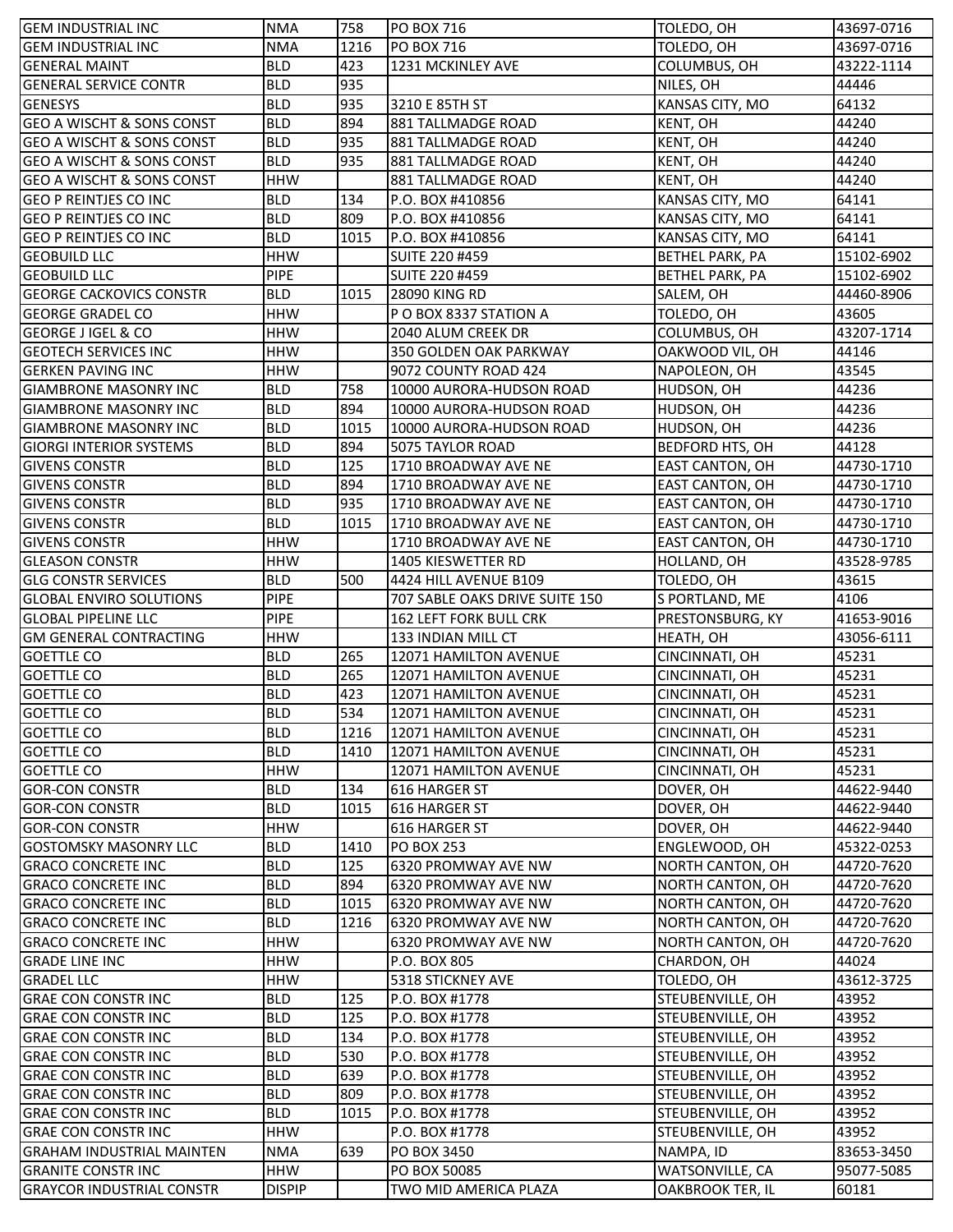| IGRAYCOR INDUSTRIAL CONSTR           | <b>NMA</b>               | 534        | TWO MID AMERICA PLAZA                           | OAKBROOK TER, IL          | 60181                    |
|--------------------------------------|--------------------------|------------|-------------------------------------------------|---------------------------|--------------------------|
| <b>GREAT LAKES CONCRETE RES</b>      | <b>BLD</b>               | 500        | 622 E WOODRUFF AVE                              | TOLEDO, OH                | 43604                    |
| <b>GREAT LAKES CONSTR CO</b>         | <b>BLD</b>               | 758        | 2608 GREAT LAKES WAY                            | HINCKLEY, OH              | 44233                    |
| <b>GREAT LAKES CONSTR CO</b>         | <b>HHW</b>               |            | 2608 GREAT LAKES WAY                            | HINCKLEY, OH              | 44233                    |
| <b>GREAT LAKES CONSTR CO</b>         | <b>NMA</b>               | 758        | 2608 GREAT LAKES WAY                            | HINCKLEY, OH              | 44233                    |
| <b>GREAT LAKES CONSTR CO</b>         | <b>NMA</b>               | 809        | 2608 GREAT LAKES WAY                            | HINCKLEY, OH              | 44233                    |
| <b>GREAT LAKES DEMOLITION CO</b>     | <b>BLD</b>               | 894        | 1787 N STATE ROUTE 510                          | VICKERY, OH               | 43464-9645               |
| <b>GREAT LAKES DEMOLITION CO</b>     | <b>HHW</b>               |            | 1787 N STATE ROUTE 510                          | VICKERY, OH               | 43464-9645               |
| <b>GREAT NORTHERN SERVICES</b>       | <b>HHW</b>               |            | <b>PO BOX 361</b>                               | AURORA, OH                | 44202-0361               |
| <b>GREEN STAR TRUCKING INC</b>       | <b>HHW</b>               |            | PO BOX 26098                                    | TROTWOOD, OH              | 45426-0098               |
| <b>GREENBRIER ENTERPRISES</b>        | <b>HHW</b>               |            | 252 W MAIN ST STE A                             | <b>ST CLAIRSVILLE, OH</b> | 43950-1034               |
| <b>GREENPRO COMMERCIAL SOD &amp;</b> | <b>HHW</b>               |            | 2969 BEAL RD                                    | FRANKLIN, OH              | 45005-4603               |
| <b>GRIFFIN CONTRACT DEWATERI</b>     | <b>BLD</b>               | 423        | 3450 CALUMET AVENUE                             | HAMMOND, IN               | 46320                    |
| <b>GRIFFIN CONTRACT DEWATERI</b>     | <b>BLD</b>               | 1410       | 3450 CALUMET AVENUE                             | HAMMOND, IN               | 46320                    |
| <b>GRIFFIN CONTRACT DEWATERI</b>     | <b>HHW</b>               |            | 3450 CALUMET AVENUE                             | HAMMOND, IN               | 46320                    |
| <b>GRIFFIN CONTRACT DEWATERI</b>     | <b>PIPE</b>              |            | 3450 CALUMET AVENUE                             | HAMMOND, IN               | 46320                    |
| <b>GRIFFIN PAVEMENT STRIPING</b>     | <b>HHW</b>               |            | 2383 HARRISON RD                                | COLUMBUS, OH              | 43204-3509               |
| <b>GRISSOM CONST LLC</b>             | <b>HHW</b>               |            | 8333 N MULBERRY GR RAKESTRAW RD                 | <b>COVINGTON, OH</b>      | 45318-8867               |
| <b>GROUND PRO HARDSCAPES DBA</b>     | <b>HHW</b>               |            | 3873 WYOGA LAKE RD                              | <b>CUYAHOGA FLS, OH</b>   | 44224-4947               |
| <b>GROUNDHOGS 2000 LLC</b>           | <b>HHW</b>               |            | 6070 RICHMOND RD                                | OAKWOOD VIL, OH           | 44146-2564               |
| <b>GROUT SYSTEMS INC</b>             | <b>BLD</b>               | 83         | P.O. BOX 557                                    | WADSWORTH, OH             | 44282                    |
| <b>GROUT SYSTEMS INC</b>             | <b>BLD</b>               | 125        | P.O. BOX 557                                    | WADSWORTH, OH             | 44282                    |
| <b>GROUT SYSTEMS INC</b>             | <b>BLD</b>               | 125        | P.O. BOX 557                                    | WADSWORTH, OH             | 44282                    |
| <b>GROUT SYSTEMS INC</b>             | <b>BLD</b>               | 265        | P.O. BOX 557                                    | WADSWORTH, OH             | 44282                    |
| <b>GROUT SYSTEMS INC</b>             | <b>BLD</b>               | 265        | P.O. BOX 557                                    | WADSWORTH, OH             | 44282                    |
| <b>GROUT SYSTEMS INC</b>             | <b>BLD</b>               | 423        | P.O. BOX 557                                    | WADSWORTH, OH             | 44282                    |
| <b>GROUT SYSTEMS INC</b>             | <b>BLD</b>               | 480        | P.O. BOX 557                                    | WADSWORTH, OH             | 44282                    |
| <b>GROUT SYSTEMS INC</b>             | <b>BLD</b>               | 530        | P.O. BOX 557                                    | WADSWORTH, OH             | 44282                    |
| <b>GROUT SYSTEMS INC</b>             | <b>BLD</b>               | 809        | P.O. BOX 557                                    | WADSWORTH, OH             | 44282                    |
| <b>GROUT SYSTEMS INC</b>             | <b>BLD</b>               | 894        | P.O. BOX 557                                    | WADSWORTH, OH             | 44282                    |
| <b>GROUT SYSTEMS INC</b>             | <b>BLD</b>               | 935        | P.O. BOX 557                                    | WADSWORTH, OH             | 44282                    |
| <b>GROUT SYSTEMS INC</b>             | <b>BLD</b>               | 935        | P.O. BOX 557                                    | WADSWORTH, OH             | 44282                    |
| <b>GROUT SYSTEMS INC</b>             | <b>BLD</b>               | 1015       | P.O. BOX 557                                    | WADSWORTH, OH             | 44282                    |
| <b>GROUT SYSTEMS INC</b>             | GPA                      | 500        | P.O. BOX 557                                    | WADSWORTH, OH             | 44282                    |
| <b>GROUT SYSTEMS INC</b>             | <b>HHW</b>               |            | P.O. BOX 557                                    | WADSWORTH, OH             | 44282                    |
| <b>GUINTO SCHIRACK</b>               | <b>HHW</b>               |            | 6304 SUNSET AVE                                 | INDEPENDENCE, OH          | 44131-4734               |
| <b>GUY NIELSON CO</b>                | <b>BLD</b>               | 574        | PO BOX 2029                                     | POCATELLO, ID             | 83206-2029               |
| <b>GWINNUPS RESTORATION</b>          | <b>PIPE</b>              |            | 5201 W 86TH ST                                  | <b>INDIANAPOLIS, IN</b>   | 46268-1514               |
| <b>H &amp; J CONSTR INC</b>          | <b>HHW</b>               |            | 36621 KINZEL RD                                 | AVON, OH                  | 44011-2254               |
| <b>H F SHAW</b>                      | <b>BLD</b>               | 894        | 8543 BURKEY RD NW                               | <b>NORTH CANTON, OH</b>   | 44720-4722               |
| <b>H F SHAW</b>                      | <b>BLD</b>               | 1015       | 8543 BURKEY RD NW                               | <b>NORTH CANTON, OH</b>   | 44720-4722               |
| H LULI CONSTR CO                     | <b>HHW</b>               |            | 323 STATE ROUTE 43                              | MOGADORE, OH              | 44260-9606               |
| H M MILLER CONSTR                    | <b>HHW</b>               |            | <b>BOX 131</b>                                  | MOGADORE, OH              | 44260                    |
| <b>HAGERMAN CONSTR</b>               | <b>BLD</b>               | 329        | P.O. BOX 10690                                  | FORT WAYNE, IN            | 46853                    |
| <b>HAGERMAN CONSTR</b>               | <b>BLD</b>               | 500        | P.O. BOX 10690                                  | FORT WAYNE, IN            | 46853                    |
| <b>HAGERMAN CONSTR</b>               | <b>BLD</b>               | 534        | P.O. BOX 10690                                  | FORT WAYNE, IN            | 46853                    |
| <b>HAGERMAN CONSTR</b>               | <b>BLD</b>               | 574        | P.O. BOX 10690                                  | FORT WAYNE, IN            | 46853                    |
| <b>HAGERMAN CONSTR</b>               | <b>BLD</b>               | 1410       | P.O. BOX 10690                                  | FORT WAYNE, IN            | 46853                    |
| <b>HAGERMAN CONSTR</b>               | MAS                      | 265        | P.O. BOX 10690                                  | FORT WAYNE, IN            | 46853                    |
| <b>HALLMARK EXC INC</b>              | <b>AOP</b>               |            | 482 BLACKBROOK RD                               | PAINESVILLE, OH           | 44077                    |
| <b>HAMILTON CONTRACTING LLC</b>      | <b>BLD</b>               | 329        | 32901 MIDDLEBELT RD STE 700                     | FARMINGTON HILS, MI       | 48334-1704               |
| HAMILTON CONTRACTING LLC             | <b>BLD</b>               | 500        | 32901 MIDDLEBELT RD STE 700                     | FARMINGTON HILS, MI       | 48334-1704               |
| HAMILTON CONTRACTING LLC             | <b>BLD</b>               | 935        | 32901 MIDDLEBELT RD STE 700                     | FARMINGTON HILS, MI       | 48334-1704               |
| <b>HAMILTON CONTRACTING LLC</b>      | <b>BLD</b>               | 935        |                                                 |                           |                          |
| <b>HAMMOND CONSTR</b>                | AOP                      | 809        | 32901 MIDDLEBELT RD STE 700<br>1278 PARK AVE SW | FARMINGTON HILS, MI       | 48334-1704<br>44706-1599 |
| <b>HAMMOND CONSTR</b>                | AOP                      |            |                                                 | CANTON, OH                |                          |
|                                      |                          |            | 1278 PARK AVE SW                                | CANTON, OH                | 44706-1599               |
| <b>HAMMOND CONSTR</b>                | <b>BLD</b><br><b>BLD</b> | 134<br>500 | 1278 PARK AVE SW                                | CANTON, OH                | 44706-1599               |
| <b>HAMMOND CONSTR</b>                |                          |            | 1278 PARK AVE SW                                | CANTON, OH                | 44706-1599               |
| <b>HAMMOND CONSTR</b>                | <b>BLD</b>               | 935        | 1278 PARK AVE SW                                | CANTON, OH                | 44706-1599               |
| <b>HAMMOND CONSTR</b>                | <b>BLD</b>               | 1015       | 1278 PARK AVE SW                                | CANTON, OH                | 44706-1599               |
| HANGING H COMPANIES LLC              | <b>PIPE</b>              |            | 1912 S BURLINGTON BLVD STE 100                  | <b>BURLINGTON, WA</b>     | 98233-3228               |
| HANKS PLBG & HTG CO                  | <b>BLD</b>               | 500        | 1625 ALBON ROAD                                 | HOLLAND, OH               | 43528                    |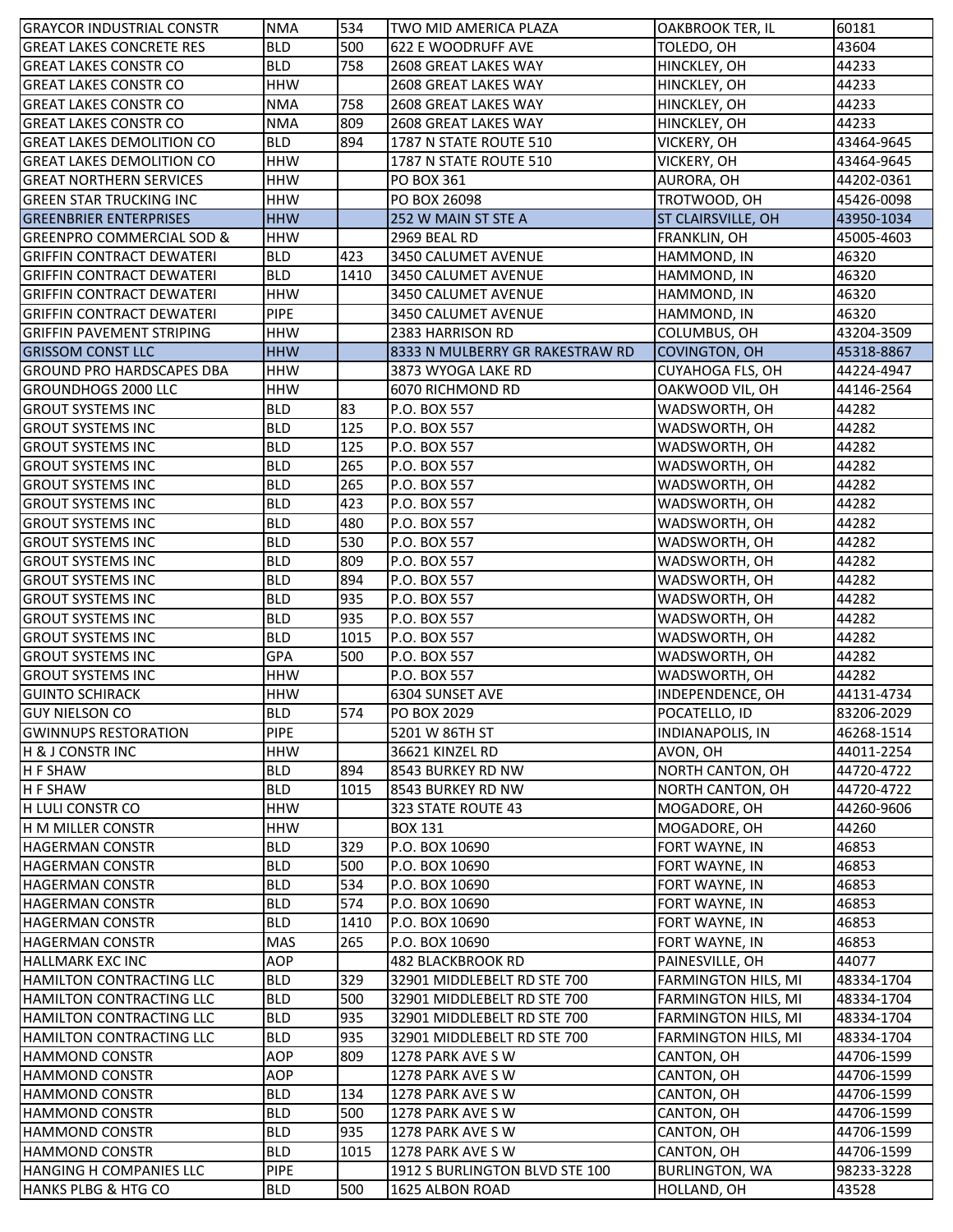| <b>HANKS PLBG &amp; HTG CO</b>       | <b>HHW</b>    |     | 1625 ALBON ROAD             | HOLLAND, OH            | 43528      |
|--------------------------------------|---------------|-----|-----------------------------|------------------------|------------|
| <b>HARDMAN CONSTR INC</b>            | <b>BLD</b>    | 500 | 242 S BRYE RD               | LUDINGTON, MI          | 49431-9318 |
| <b>HARPER CO</b>                     | <b>HHW</b>    |     | P.O. BOX #420               | <b>HEBRON, KY</b>      | 41048      |
| HARRIS & STEWART ELECTRIC            | <b>BLD</b>    | 423 | 483 KASONS WAY              | GAHANNA, OH            | 43230-6280 |
| <b>HARRIS &amp; STEWART ELECTRIC</b> | <b>HHW</b>    |     | 483 KASONS WAY              | GAHANNA, OH            | 43230-6280 |
| <b>HARRIS MASONRY INC</b>            | <b>BLD</b>    | 530 | 360 PRESTO-SYGAN RD         | <b>BRIDGEVILLE, PA</b> | 15017      |
| <b>HARRIS MASONRY INC</b>            | <b>BLD</b>    | 758 | 360 PRESTO-SYGAN RD         | BRIDGEVILLE, PA        | 15017      |
| <b>HARRIS MASONRY INC</b>            | <b>BLD</b>    | 809 | 360 PRESTO-SYGAN RD         | <b>BRIDGEVILLE, PA</b> | 15017      |
| <b>HARRISON EXC</b>                  | <b>HHW</b>    |     | 6358 UPPER RD               | CINCINNATI, OH         | 45233-4583 |
| <b>HARRISON EXC</b>                  | UTI           |     | 6358 UPPER RD               | CINCINNATI, OH         | 45233-4583 |
| HARSCO INFRASTRUCTURE                | <b>BLD</b>    | 423 |                             |                        |            |
| <b>HARSCO INFRASTRUCTURE</b>         | <b>BLD</b>    | 894 |                             |                        |            |
| <b>HARSCO INFRASTRUCTURE</b>         | <b>NMA</b>    | 530 |                             |                        |            |
| <b>HARSCO INFRASTRUCTURE</b>         | <b>NMA</b>    | 758 |                             |                        |            |
| <b>HARSCO INFRASTRUCTURE</b>         | <b>NMA</b>    | 935 |                             |                        |            |
|                                      |               | 134 |                             |                        |            |
| <b>HATHAWAY INC</b>                  | <b>BLD</b>    | 530 | P.O. BOX 66                 | COSHOCTON, OH          | 43812      |
| <b>HATHAWAY INC</b>                  | <b>BLD</b>    |     | P.O. BOX 66                 | COSHOCTON, OH          | 43812      |
| <b>HAWK CONSTR LLC</b>               | <b>PIPE</b>   |     | <b>PO BOX 642</b>           | SLINGER, WI            | 53086-0642 |
| <b>HAYDEN WRECKING CORP</b>          | <b>NTLSPE</b> |     | 4201 ST. CLAIR AVE          | E SAINT LOUIS, IL      | 62203      |
| HDD CO INC                           | <b>PIPE</b>   |     | 4525 SERRANO PKWY STE 210   | EL DORADO HLS, CA      | 95762-7572 |
| <b>HEADLANDS CONTRACTING &amp; T</b> | <b>HHW</b>    |     |                             |                        |            |
| <b>HEAVY HIGHWAY CONSTR</b>          | <b>HHW</b>    |     | 8795 STATE ROUTE 56 E       | CIRCLEVILLE, OH        | 43113-9416 |
| HELMS & SONS EXC, INC                | <b>AOP</b>    |     | 1753 LIMA AVE               | FINDLAY, OH            | 45840-1435 |
| <b>HELMS &amp; SONS EXC, INC</b>     | <b>HHW</b>    |     | 1753 LIMA AVE               | FINDLAY, OH            | 45840-1435 |
| <b>HENCEROTH CONSTR LLC</b>          | <b>BLD</b>    | 758 | 47508 MIDDLE RIDGE RD       | AMHERST, OH            | 44001-2610 |
| <b>HENKELS &amp; MCCOY INC</b>       | <b>PIPE</b>   |     | P O BOX 950                 | <b>BLUE BELL, PA</b>   | 19422      |
| <b>HENRY F TEICHMAN INC</b>          | <b>BLD</b>    | 500 | 3009 WASHINGTON ROAD        | MCMURRAY, PA           | 15317-3202 |
| HENRY F TEICHMAN INC                 | <b>INT</b>    | 423 | 3009 WASHINGTON ROAD        | MCMURRAY, PA           | 15317-3202 |
| HENRY F TEICHMAN INC                 | <b>INT</b>    | 500 | 3009 WASHINGTON ROAD        | MCMURRAY, PA           | 15317-3202 |
| HENRY F TEICHMAN INC                 | <b>INT</b>    | 639 | 3009 WASHINGTON ROAD        | MCMURRAY, PA           | 15317-3202 |
| <b>HERK EXC INC</b>                  | <b>BLD</b>    | 758 | 1955 LIBERTY AVE            | VERMILION, OH          | 44089-2514 |
| HI WAY PAVING INC                    | <b>HHW</b>    |     | P.O. BOX 550                | HILLIARD, OH           | 43026-0550 |
| <b>HILLIS GROUP LLC</b>              | <b>PIPE</b>   |     | 2100 WOOD AVE               | EASTON, PA             | 18042-3104 |
| HILLTOP ENERGY INC                   | <b>HHW</b>    |     | 6978 LINDENTREE ROAD        | MINERAL CITY, OH       | 44656      |
| HIVELY CONTRACTING DBA               | <b>BLD</b>    | 125 | P O BOX 680                 | CANFIELD, OH           | 44406      |
| HIVELY CONTRACTING DBA               | <b>BLD</b>    | 125 | P O BOX 680                 | CANFIELD, OH           | 44406      |
| HIVELY CONTRACTING DBA               | <b>BLD</b>    | 245 | P O BOX 680                 | CANFIELD, OH           | 44406      |
| <b>HIVELY CONTRACTING DBA</b>        | <b>BLD</b>    | 809 | P O BOX 680                 | CANFIELD, OH           | 44406      |
| HIVELY CONTRACTING DBA               | <b>BLD</b>    | 894 | P O BOX 680                 | CANFIELD, OH           | 44406      |
| HIVELY CONTRACTING DBA               | <b>BLD</b>    | 935 | P O BOX 680                 | CANFIELD, OH           | 44406      |
| HIVELY CONTRACTING DBA               | <b>BLD</b>    | 935 | P O BOX 680                 | CANFIELD, OH           | 44406      |
|                                      |               |     |                             |                        |            |
| <b>HK CONCRETE</b>                   | <b>BLD</b>    | 125 | PO BOX 3723                 | YOUNGSTOWN, OH         | 44513-3723 |
| <b>HK CONCRETE</b>                   | <b>HHW</b>    |     | PO BOX 3723                 | YOUNGSTOWN, OH         | 44513-3723 |
| <b>HOOVER &amp; WELLS INC</b>        | <b>BLD</b>    | 500 |                             | TOLEDO, OH             | 43605      |
| <b>HOOVER CONSTR CO</b>              | <b>PIPE</b>   |     | 302 S. HOOVER RD            | <b>VIRGINIA, MN</b>    | 55792      |
| HOT TECH INC                         | <b>BLD</b>    | 423 | 3400 SILICA RD              | SYLVANIA, OH           | 43560-9727 |
| HOT TECH INC                         | BLD           | 500 | 3400 SILICA RD              | SYLVANIA, OH           | 43560-9727 |
| HOWARD CONCRETE PUMP                 | <b>HHW</b>    |     | 2327 HILL CHURCH HOUSTON RD | CANONSBURG, PA         | 15317      |
| <b>HOWARD L BOWERS CONT</b>          | <b>BLD</b>    | 809 | PO BOX 2249                 | WINTERSVILLE, OH       | 43953-0249 |
| <b>HOWARD L BOWERS CONT</b>          | <b>HHW</b>    |     | PO BOX 2249                 | WINTERSVILLE, OH       | 43953-0249 |
| <b>HOWELL CONTRACTORS INC</b>        | <b>HHW</b>    |     | 13310 WALTON VERONA RD      | WALTON, KY             | 41094-8214 |
| HSH CONSTR & EXC INC                 | <b>HHW</b>    |     | <b>PO BOX 150</b>           | WADSWORTH, OH          | 44282-0150 |
| HUDSON CONSTRINC                     | <b>BLD</b>    | 125 | 1625 DUTCH LANE             | HERMITAGE, PA          | 16148      |
| HUMBER PAINTING INC                  | <b>PIPE</b>   |     | PO BOX 9157                 | LIBERTY, TX            | 77575-2857 |
| HYDRO LAWN LANDSCAPING               | <b>HHW</b>    |     | 810 S MAIN ST # 146         | AKRON, OH              | 44311-1518 |
| <b>ICPS SITE SERVICES INC</b>        | <b>BLD</b>    | 83  | PO BOX 1085                 | JACKSON, OH            | 45640-7085 |
| <b>INDEPENDENCE CEMENT LLC</b>       | <b>HHW</b>    |     | 9240 NOBLE PARK DR          | BRECKSVILLE, OH        | 44141-3258 |
| <b>INDEPENDENCE EXC INC</b>          | <b>BLD</b>    | 245 | 5720 E SCHAAF RD            | INDEPENDENCE, OH       | 44131-1308 |
| INDEPENDENCE EXC INC                 | <b>BLD</b>    | 480 | 5720 E SCHAAF RD            | INDEPENDENCE, OH       | 44131-1308 |
| <b>INDEPENDENCE EXC INC</b>          | <b>BLD</b>    | 758 | 5720 E SCHAAF RD            | INDEPENDENCE, OH       | 44131-1308 |
| <b>INDEPENDENCE EXC INC</b>          | <b>BLD</b>    | 809 | 5720 E SCHAAF RD            | INDEPENDENCE, OH       | 44131-1308 |
| <b>INDEPENDENCE EXC INC</b>          | <b>BLD</b>    | 894 | 5720 E SCHAAF RD            | INDEPENDENCE, OH       | 44131-1308 |
|                                      |               |     |                             |                        |            |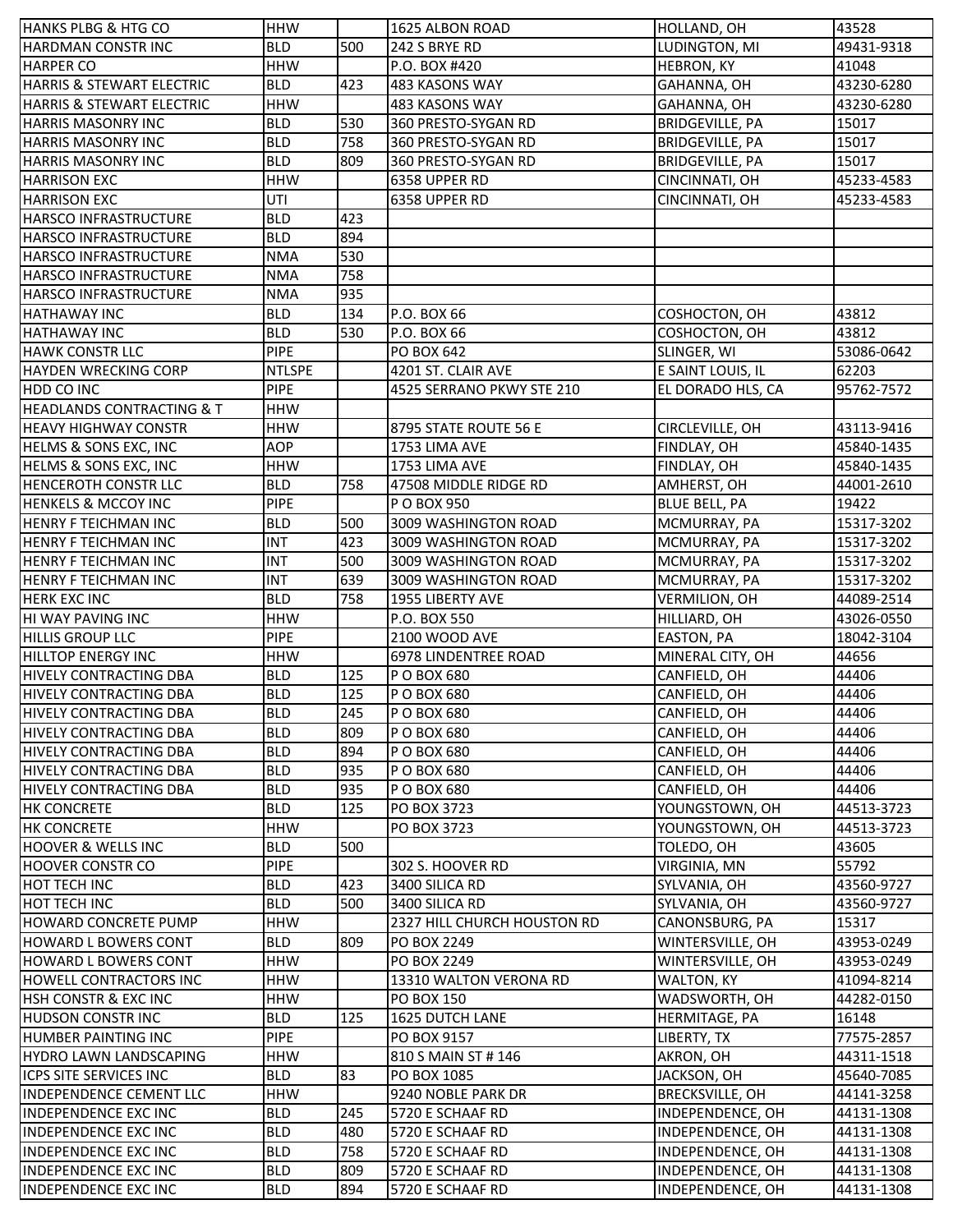| <b>INDEPENDENCE EXC INC</b>                            | <b>BLD</b>                   | 935  | 5720 E SCHAAF RD           | INDEPENDENCE, OH                    | 44131-1308 |
|--------------------------------------------------------|------------------------------|------|----------------------------|-------------------------------------|------------|
| <b>INDEPENDENCE EXC INC</b>                            | <b>BLD</b>                   | 935  | 5720 E SCHAAF RD           | INDEPENDENCE, OH                    | 44131-1308 |
| <b>INDEPENDENCE EXC INC</b>                            | <b>BLD</b>                   | 1216 | 5720 E SCHAAF RD           | INDEPENDENCE, OH                    | 44131-1308 |
| <b>INDEPENDENCE EXC INC</b>                            | <b>HHW</b>                   |      | 5720 E SCHAAF RD           | INDEPENDENCE, OH                    | 44131-1308 |
| <b>INDIANA RELINE INC</b>                              | <b>HHW</b>                   |      | PO BOX 5                   | SULPHUR SPGS, IN                    | 47388-0005 |
| <b>INDUSTRIAL POWER SYSTEMS</b>                        | <b>BLD</b>                   | 423  | 146 DIXIE HWY              | ROSSFORD, OH                        | 43460      |
| <b>INDUSTRIAL POWER SYSTEMS</b>                        | <b>HHW</b>                   |      | 146 DIXIE HWY              | ROSSFORD, OH                        | 43460      |
| <b>INDUSTRIAL POWER SYSTEMS</b>                        | <b>NMA</b>                   | 500  | 146 DIXIE HWY              | ROSSFORD, OH                        | 43460      |
| <b>INDUSTRIAL RESOURCING GRO</b>                       | <b>BLD</b>                   | 329  | <b>PO BOX 187</b>          | ST MARYS, OH                        | 45885-0187 |
| <b>INDUSTRIAL RESOURCING GRO</b>                       | <b>BLD</b>                   | 480  | <b>PO BOX 187</b>          | ST MARYS, OH                        | 45885-0187 |
| INDUSTRIAL RESOURCING GRO                              | <b>BLD</b>                   | 574  | <b>PO BOX 187</b>          | ST MARYS, OH                        | 45885-0187 |
| <b>INDUSTRIAL RESOURCING GRO</b>                       | <b>BLD</b>                   | 758  | <b>PO BOX 187</b>          | ST MARYS, OH                        | 45885-0187 |
| <b>INDUSTRIAL RESOURCING GRO</b>                       | <b>BLD</b>                   | 894  | <b>PO BOX 187</b>          | ST MARYS, OH                        | 45885-0187 |
|                                                        | <b>BLD</b>                   | 935  | <b>PO BOX 187</b>          |                                     | 45885-0187 |
| INDUSTRIAL RESOURCING GRO                              |                              |      |                            | ST MARYS, OH                        |            |
| <b>INDUSTRIAL RESOURCING GRO</b>                       | <b>HHW</b>                   |      | <b>PO BOX 187</b>          | ST MARYS, OH                        | 45885-0187 |
| <b>INFINITY PAVING CO</b>                              | <b>HHW</b>                   |      | 50 E HIGHLAND RD           | NORTHFIELD, OH                      | 44067-2701 |
| INFRASOURCE CONSTR LLC                                 | <b>DISPIP</b>                |      | 2723 S STATE ST SUITE 150  | ANN ARBOR, MI                       | 48104      |
| INFRASOURCE CONSTR LLC                                 | <b>PIPE</b>                  |      | 2723 S STATE ST SUITE 150  | ANN ARBOR, MI                       | 48104      |
| <b>INLAND FIRE BRICK LLC</b>                           | <b>AOP</b>                   | 83   | 1243 E 55TH ST             | CLEVELAND, OH                       | 44103-1028 |
| <b>INLAND FIRE BRICK LLC</b>                           | <b>AOP</b>                   |      | 1243 E 55TH ST             | CLEVELAND, OH                       | 44103-1028 |
| <b>INLAND FIRE BRICK LLC</b>                           | <b>BLD</b>                   | 125  | 1243 E 55TH ST             | CLEVELAND, OH                       | 44103-1028 |
| <b>INLAND FIRE BRICK LLC</b>                           | <b>BLD</b>                   | 125  | 1243 E 55TH ST             | CLEVELAND, OH                       | 44103-1028 |
| <b>INLAND FIRE BRICK LLC</b>                           | <b>BLD</b>                   | 245  | 1243 E 55TH ST             | CLEVELAND, OH                       | 44103-1028 |
| <b>INLAND FIRE BRICK LLC</b>                           | <b>BLD</b>                   | 423  | 1243 E 55TH ST             | CLEVELAND, OH                       | 44103-1028 |
| <b>INLAND FIRE BRICK LLC</b>                           | <b>BLD</b>                   | 480  | 1243 E 55TH ST             | CLEVELAND, OH                       | 44103-1028 |
| <b>INLAND FIRE BRICK LLC</b>                           | <b>BLD</b>                   | 530  | 1243 E 55TH ST             | CLEVELAND, OH                       | 44103-1028 |
| <b>INLAND FIRE BRICK LLC</b>                           | <b>BLD</b>                   | 935  | 1243 E 55TH ST             | CLEVELAND, OH                       | 44103-1028 |
| <b>INLAND FIRE BRICK LLC</b>                           | <b>BLD</b>                   | 935  | 1243 E 55TH ST             | CLEVELAND, OH                       | 44103-1028 |
| <b>INLAND FIRE BRICK LLC</b>                           | <b>BLD</b>                   | 1216 | 1243 E 55TH ST             | CLEVELAND, OH                       | 44103-1028 |
| <b>INNOVATIVE PAVEMENT MAIN</b>                        | <b>BLD</b>                   | 894  | 7710 BOND ST               | SOLON, OH                           | 44139-5352 |
| <b>INNOVATIVE PAVEMENT MAIN</b>                        | <b>HHW</b>                   |      | 7710 BOND ST               | SOLON, OH                           | 44139-5352 |
|                                                        |                              |      |                            |                                     |            |
| <b>INTEGRA EXC LLC</b>                                 | <b>BLD</b>                   | 125  | 2530 HUBBARD RD            | YOUNGSTOWN, OH                      | 44505-3151 |
| <b>INTEGRA EXC LLC</b>                                 | <b>BLD</b>                   | 894  | 2530 HUBBARD RD            | YOUNGSTOWN, OH                      | 44505-3151 |
|                                                        | <b>DISPIP</b>                |      | 2530 HUBBARD RD            | YOUNGSTOWN, OH                      | 44505-3151 |
| <b>INTEGRA EXC LLC</b><br><b>INTEGRA EXC LLC</b>       | <b>HHW</b>                   |      | 2530 HUBBARD RD            |                                     | 44505-3151 |
| <b>INTEGRITY KOKOSING PIPE</b>                         | <b>PIPE</b>                  |      | 17531 WATERFORD RD         | YOUNGSTOWN, OH<br>FREDERICKTOWN, OH | 43019-9561 |
|                                                        |                              |      |                            |                                     |            |
| INTERCON CONSTR INC                                    | <b>DISPIP</b><br><b>PIPE</b> |      | 5512 STATE ROAD 19 AND 113 | WAUNAKEE, WI                        | 53597-9530 |
| <b>INTERCON CONSTRINC</b><br>IINTERNATIONAL INDUSTRIAL |                              |      | 5512 STATE ROAD 19 AND 113 | WAUNAKEE, WI                        | 53597-9530 |
|                                                        | <b>NMA</b>                   | 935  | 35900 MOUND ROAD           | STERLING HTS., MI                   | 48310-4793 |
| INTERNATIONAL INDUSTRIAL                               | <b>NMA</b>                   | 935  | 35900 MOUND ROAD           | STERLING HTS., MI                   | 48310-4793 |
| INTERSTATE IMPROVE INC                                 | <b>BROWN</b>                 |      | PO BOX 8                   | FARIBAULT, MN                       | 55021      |
| <b>INTREN INC</b>                                      | UTI                          |      | 18202 W UNION RD           | UNION, IL                           | 60180-9710 |
| <b>IRVINS INC</b>                                      | <b>BLD</b>                   | 758  | 613 GREENLAWN DR           | AMHERST, OH                         | 44001-1027 |
| <b>ISON EXC</b>                                        | <b>BLD</b>                   | 83   | <b>PO BOX 300</b>          | FRANKLN FRNCE, OH                   | 45629-0300 |
| <b>ISON EXC</b>                                        | <b>HHW</b>                   |      | <b>PO BOX 300</b>          | FRANKLN FRNCE, OH                   | 45629-0300 |
| <b>J &amp; H CONCRETE</b>                              | <b>BLD</b>                   | 480  | <b>PO BOX 269</b>          | BELLEVUE, OH                        | 44811-0269 |
| J & H CONCRETE                                         | <b>BLD</b>                   | 480  | <b>PO BOX 269</b>          | BELLEVUE, OH                        | 44811-0269 |
| J & H CONCRETE                                         | <b>BLD</b>                   | 758  | <b>PO BOX 269</b>          | BELLEVUE, OH                        | 44811-0269 |
| J & H CONCRETE                                         | <b>BLD</b>                   | 894  | <b>PO BOX 269</b>          | BELLEVUE, OH                        | 44811-0269 |
| J & H CONCRETE                                         | <b>HHW</b>                   |      | <b>PO BOX 269</b>          | BELLEVUE, OH                        | 44811-0269 |
| J & H REINFORCING                                      | <b>BLD</b>                   | 83   | <b>PO BOX 60</b>           | PORTSMOUTH, OH                      | 45662-0060 |
| J & H REINFORCING                                      | <b>HHW</b>                   |      | <b>PO BOX 60</b>           | PORTSMOUTH, OH                      | 45662-0060 |
| J & J BRIDGE CO INC                                    | <b>HHW</b>                   |      | 3049 ROUGH AND READY RD    | NEW CONCORD, OH                     | 43762-9545 |
| J & J GENERAL MAINT                                    | <b>GPA</b>                   | 83   | 2430 S 3RD ST              | IRONTON, OH                         | 45638      |
| J & R REPAIR LLC                                       | <b>HHW</b>                   |      | P.O. BOX 578               | LAURELVILLE, OH                     | 43135      |
| J & S GROUP                                            | <b>HHW</b>                   |      | 4500 LEE RD                | CLEVELAND, OH                       | 44128-2963 |
| J & T CONCRETE INC                                     | UTI                          |      | 2020 JUSTIN LN             | BETHEL, OH                          | 45106-8434 |
| J CHILDERS TRUCKING & CON                              | <b>BLD</b>                   | 1015 | 4630 LINDFORD AVE NE       | CANTON, OH                          | 44705-2943 |
| J D SET                                                | <b>BLD</b>                   |      | 8556 ST RT 62              | CANFIELD, OH                        | 44406      |
| J D WILLIAMSON CONSTR                                  | <b>HHW</b>                   |      | <b>PO BOX 113</b>          | TALLMADGE, OH                       | 44278-0113 |
| J DEMSON & SON CONTRACTIN                              | <b>DISPIP</b><br>HHW         |      | 115 W 12TH ST              | DOVER, OH                           | 44622-2604 |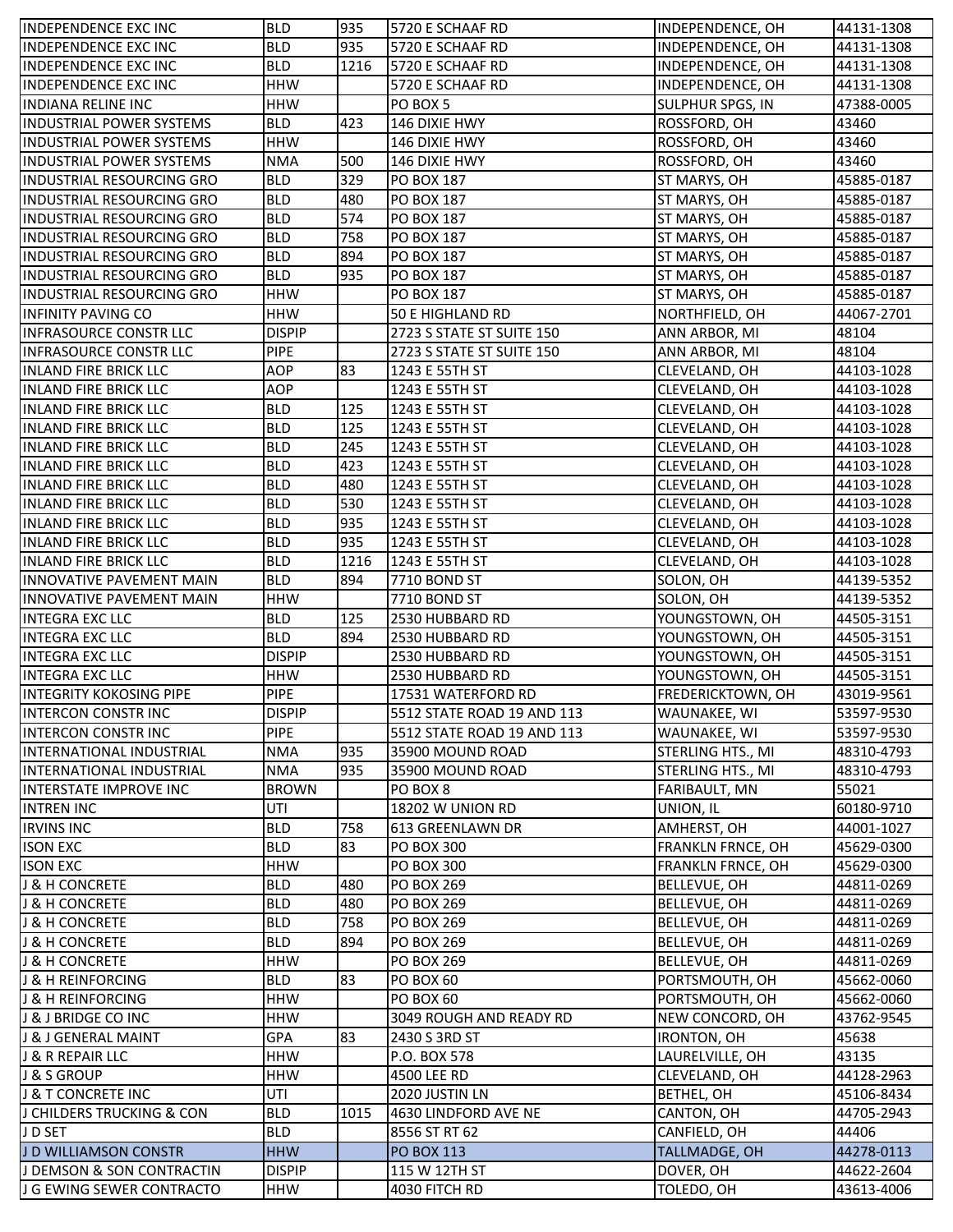| J MILLING INC                    | <b>HHW</b>    |      | 1140 FORT RECOVERY MINSTER RD                  | FORT RECOVERY, OH                | 45846-9703          |
|----------------------------------|---------------|------|------------------------------------------------|----------------------------------|---------------------|
| J WOOD CONTRACTING LLC           | <b>PIPE</b>   |      | PO BOX 100                                     | ELKVIEW, WV                      | 25071               |
| <b>J WYANT CONSTRUCTION</b>      | <b>BLD</b>    | 534  | 3115 OXFORD ST                                 | OXFORD, OH                       | 45056-9394          |
| <b>JAAM CONCRETE CONSTR</b>      | <b>BLD</b>    | 758  | PO BOX 39416                                   | SOLON, OH                        | 44139-0416          |
| JAAM CONCRETE CONSTR             | <b>BLD</b>    | 894  | PO BOX 39416                                   | SOLON, OH                        | 44139-0416          |
| JAC CONSTR OF OHIO LLC           | <b>HHW</b>    |      | 14985 CROSS CREEK PKWY                         | NEWBURY, OH                      | 44065-9788          |
| JACK CARNES INC                  | <b>DISPIP</b> |      | 3832 EASTRISE DR                               | GROVEPORT, OH                    | 43125-9046          |
| JACK GIBSON CONSTR CO            | <b>BLD</b>    | 125  | 2460 PARKMAN RD NW                             | WARREN, OH                       | 44485-1757          |
| JACK GIBSON CONSTR CO            | <b>BLD</b>    | 935  | 2460 PARKMAN RD NW                             | WARREN, OH                       | 44485-1757          |
| JACKSON CONCRETE INC             | <b>BLD</b>    | 125  | P.O. BOX #579                                  | N. JACKSON, OH                   | 44451               |
| JACKSON CONCRETE INC             | <b>BLD</b>    | 125  | P.O. BOX #579                                  | N. JACKSON, OH                   | 44451               |
| JACKSON CONCRETE INC             | <b>BLD</b>    | 935  | P.O. BOX #579                                  | N. JACKSON, OH                   | 44451               |
| JACKSON CONSTR INC               | <b>HHW</b>    |      | 5245 THOMAS RD                                 | TRENTON, OH                      | 45067-9651          |
| <b>JADCO CONSTR</b>              | <b>BLD</b>    | 894  | 9901 YORK THETA DR                             | N ROYALTON, OH                   | 44133-3512          |
| JADCO CONSTR                     | <b>HHW</b>    |      | 9901 YORK THETA DR                             | N ROYALTON, OH                   | 44133-3512          |
| JAMES WHITE CONSTR CO            | <b>BLD</b>    | 809  | 4156 FREEDOM WAY                               | WEIRTON, WV                      | 26062-5296          |
| JAMES WHITE CONSTR CO            | <b>HHW</b>    |      | 4156 FREEDOM WAY                               | WEIRTON, WV                      | 26062-5296          |
| JARVIS DOWNING & EMCH            | <b>BLD</b>    | 809  | P.O. BOX 6253                                  | WHEELING, WV                     | 26003               |
| JAY DEE CONTRACTORS INC          | <b>HHW</b>    |      | 38881 SCHOOLCRAFT RD                           | LIVONIA, MI                      | 48150-1033          |
| JAY DEE OBAYASHI JV              | <b>HHW</b>    |      | 38777 SCHOOLCRAFT RD                           | LIVONIA, MI                      | 48150-1033          |
| <b>JAYS CONSTR GROUP</b>         | <b>PIPE</b>   |      | 3956 ST RT 43                                  | KENT, OH                         | 44240               |
| JDL WARM CONSTR CO               | AOP           | 265  | 1125 W 8TH ST STE 100                          | CINCINNATI, OH                   | 45203               |
| JDL WARM CONSTR CO               | <b>AOP</b>    | 265  | 1125 W 8TH ST STE 100                          | CINCINNATI, OH                   | 45203               |
| JESS HAUER MASONRY INC           | <b>BLD</b>    | 265  | 2400 W KEMPER RD                               | CINCINNATI, OH                   | 45231-1137          |
| JESS HAUER MASONRY INC           | <b>BLD</b>    | 265  | 2400 W KEMPER RD                               | CINCINNATI, OH                   | 45231-1137          |
| JESS HAUER MASONRY INC           | <b>BLD</b>    | 534  | 2400 W KEMPER RD                               | CINCINNATI, OH                   | 45231-1137          |
| JESS HAUER MASONRY INC           | <b>MAS</b>    | 265  | 2400 W KEMPER RD                               | CINCINNATI, OH                   | 45231-1137          |
| JESS HAUER MASONRY INC           | <b>MAS</b>    | 265  | 2400 W KEMPER RD                               | CINCINNATI, OH                   | 45231-1137          |
| JET EXC CO                       | <b>HHW</b>    |      | 4354 SOUTH RANGE ROAD                          | N MIDDLETOWN, OH                 | 44442               |
| JIM HAUER MASONRY INC            | <b>BLD</b>    | 265  | 11340 SEBRING DRIVE                            | CINCINNATI, OH                   | 45240-2790          |
| <b>JIM HAUER MASONRY INC</b>     | <b>BLD</b>    | 265  | 11340 SEBRING DRIVE                            | CINCINNATI, OH                   | 45240-2790          |
| JIM HAUER MASONRY INC            | <b>BLD</b>    | 534  | 11340 SEBRING DRIVE                            | CINCINNATI, OH                   | 45240-2790          |
| JIM HAUER MASONRY INC            | <b>BLD</b>    | 1410 | 11340 SEBRING DRIVE                            | CINCINNATI, OH                   | 45240-2790          |
| JIM HAUER MASONRY INC            | <b>MAS</b>    | 265  | 11340 SEBRING DRIVE                            | CINCINNATI, OH                   | 45240-2790          |
| JIM HAUER MASONRY INC            | <b>MAS</b>    | 265  | 11340 SEBRING DRIVE                            | CINCINNATI, OH                   | 45240-2790          |
| <b>JIM SANTINI BLDR</b>          | <b>BLD</b>    | 125  | P.O. BOX 302                                   | WASHINGTONVLE, OH                | 44490               |
| JIMMY A DUNN EXC                 | <b>PIPE</b>   |      | PO BOX 13335                                   | SISSONVILLE, WV                  | 25360-0335          |
| JL ALLEN SERVICES INC            | <b>PIPE</b>   |      | <b>PO BOX 347</b>                              | <b>TUSCOLA, IL</b>               | 61953-0347          |
| JL KUCK GENERAL CONTR            | <b>BLD</b>    | 423  | <b>PO BOX 160</b>                              | LUDLOW FALLS, OH                 | 45339-0160          |
| JL KUCK GENERAL CONTR            | <b>BLD</b>    | 534  | <b>PO BOX 160</b>                              | LUDLOW FALLS, OH                 | 45339-0160          |
| IJL KUCK GENERAL CONTR           | <b>BLD</b>    | 1410 | <b>PO BOX 160</b>                              | LUDLOW FALLS, OH                 | 45339-0160          |
| <b>JLD CONSTRUCTION SERVICES</b> | <b>HHW</b>    |      | 5654 ALLIANCE WAY                              |                                  | 43228-8947          |
| JOHN A PAPALAS & CO              | <b>BLD</b>    | 423  | 1187 EMPIRE AVE                                | COLUMBUS, OH<br>LINCOLN PARK, MI | 48146-2046          |
| JOHN CECIL CONSTR                | <b>HHW</b>    |      | 241 SCHOFIELD DR STE A                         |                                  |                     |
| JOHN E GREEN CO                  | <b>BLD</b>    | 1410 | <b>220 VICTOR AVENUE</b>                       | WHITEHALL, OH                    | 43213-3831<br>48203 |
| JOHN E GREEN CO                  | <b>NMA</b>    | 758  |                                                | HIGHLAND PARK, MI                |                     |
|                                  | <b>HHW</b>    |      | <b>220 VICTOR AVENUE</b><br>8010 SOUTHERN BLVD | HIGHLAND PARK, MI                | 48203<br>44512-6048 |
| JOHN FITHIAN CONTRACTING         |               |      |                                                | YOUNGSTOWN, OH                   |                     |
| JOHN HEMMINGER CONSTR CO         | <b>BLD</b>    | 894  | <b>PO BOX 636</b>                              | BATH, OH                         | 44210-0636          |
| JOHN K LEOHNER CO INC            | <b>HHW</b>    |      | 3605 CARROLL SOUTHERN RD                       | CARROLL, OH                      | 43112-9597          |
| JOHN R JURGENSEN CO              | <b>HHW</b>    |      | 11641 MOSTELLER RD                             | CINCINNATI, OH                   | 45241-1520          |
| JOY EXC CO                       | <b>HHW</b>    |      |                                                |                                  |                     |
| JR & CO INC                      | GPA           | 83   | <b>PO BOX 7594</b>                             | N KANSAS CITY, MO                | 64116               |
| JT THORPE & SON INC              | <b>BLD</b>    | 329  | 238 W 2ND ST                                   | MAYSVILLE, KY                    | 41056               |
| JT THORPE & SON INC              | <b>BLD</b>    | 574  | 238 W 2ND ST                                   | MAYSVILLE, KY                    | 41056               |
| JT THORPE & SON INC              | <b>NMA</b>    | 500  | 238 W 2ND ST                                   | MAYSVILLE, KY                    | 41056               |
| JT THORPE & SON INC              | <b>NMA</b>    | 534  | 238 W 2ND ST                                   | MAYSVILLE, KY                    | 41056               |
| JUANITA TRUCKING LLC             | <b>HHW</b>    |      | <b>655 HAWTHORNE AVE</b>                       | CINCINNATI, OH                   | 45205-2318          |
| JULIAN SPEER CO                  | <b>BLD</b>    | 423  | 5255 SINCLAIR ROAD                             | COLUMBUS, OH                     | 43229               |
| JULIAN SPEER CO                  | <b>BLD</b>    | 1216 | 5255 SINCLAIR ROAD                             | COLUMBUS, OH                     | 43229               |
| JUSTICE BUSINESS SERVICES        | <b>PIPE</b>   |      | PO BOX 33                                      | MARIETTA, OH                     | 45750-0033          |
| <b>JVB LANDSCAPING</b>           | <b>PIPE</b>   |      | 19 HILLCREST CT                                | WAPPINGERS FALS, NY              | 12590               |
| K & M CONTRACTING OF OHIO        | <b>BLD</b>    | 125  | <b>PO BOX 528</b>                              | VIENNA, OH                       | 44473-0528          |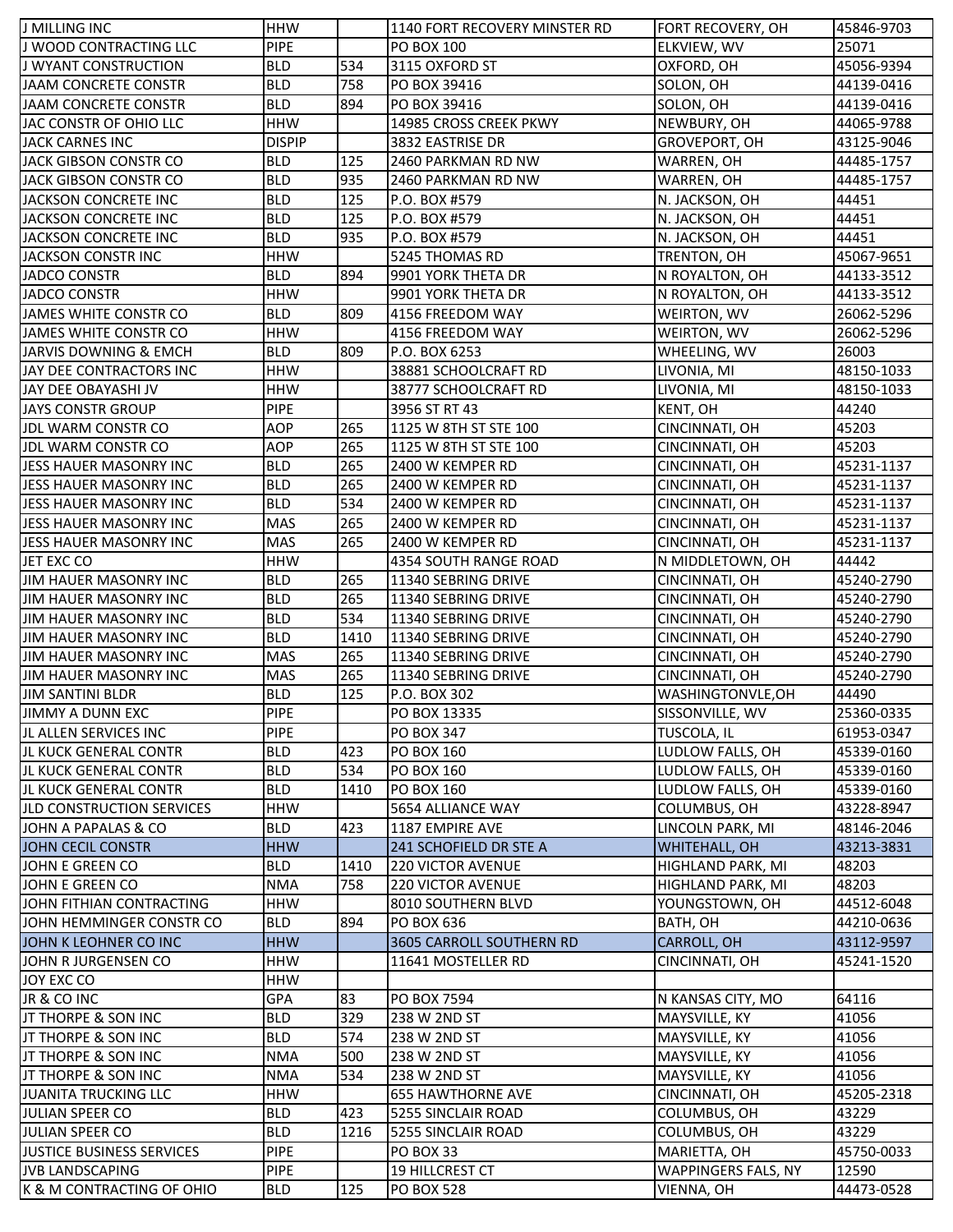| K & M CONTRACTING OF OHIO                            | <b>BLD</b>                | 935  | <b>PO BOX 528</b>         | VIENNA, OH                 | 44473-0528 |
|------------------------------------------------------|---------------------------|------|---------------------------|----------------------------|------------|
| K & R EXC & LANDS LLC                                | <b>HHW</b>                |      | 5165 ROAD 2               | LEIPSIC, OH                | 45856-9720 |
| <b>K &amp; S MARKERS INC</b>                         | <b>HHW</b>                |      | 2189 N 600 W              | THORNTOWN, IN              | 46071-8996 |
| KAM CONSTR SERVICES LLC                              | <b>HHW</b>                |      | 744 CEDAR RIDGE DR.       | LEBANON, OH                | 45036      |
| <b>KARNAK CONCRETE</b>                               | <b>BLD</b>                | 265  | 2678 MORROW PL            | CINCINNATI, OH             | 45204-2407 |
| KARVO COMPANIES INC                                  | <b>HHW</b>                |      | 4524 HUDSON DR            | STOW, OH                   | 44224-1702 |
| KARVO COMPANIES INC                                  | <b>PIPE</b>               |      | 4524 HUDSON DR            | STOW, OH                   | 44224-1702 |
| KD COMPLETE CLEARING LLC                             | <b>HHW</b>                |      | 510 INDUSTRIAL WAY        | MARENGO, OH                | 43334-9537 |
| KELLER NORTH AMERICA INC                             | <b>BLD</b>                | 83   | 7550 TEAGUE RD SUITE 300  | HANOVER, MD                | 21076      |
| KELLER NORTH AMERICA INC                             | <b>BLD</b>                | 423  | 7550 TEAGUE RD SUITE 300  | HANOVER, MD                | 21076      |
| KELLER NORTH AMERICA INC                             | <b>BLD</b>                | 639  | 7550 TEAGUE RD SUITE 300  | HANOVER, MD                | 21076      |
| KELLER NORTH AMERICA INC                             | <b>BLD</b>                | 894  | 7550 TEAGUE RD SUITE 300  | HANOVER, MD                | 21076      |
| KELLER NORTH AMERICA INC                             | <b>HHW</b>                |      | 7550 TEAGUE RD SUITE 300  | HANOVER, MD                | 21076      |
| <b>KELLEY &amp; CARPENTER ROOFIN</b>                 | <b>BLD</b>                | 534  | 507 MAPLE AVE             | HAMILTON, OH               | 45011      |
| <b>KENDRICK EXC INC</b>                              | <b>BLD</b>                | 530  | 5797 RAIDERS RD           | FRAZEYSBURG, OH            | 43822      |
| <b>KENDRICK EXC INC</b>                              | <b>HHW</b>                |      | 5797 RAIDERS RD           | FRAZEYSBURG, OH            | 43822      |
| KENMORE CONSTR CO INC                                | <b>HHW</b>                |      | 700 HOME AVE              | AKRON, OH                  | 44310      |
| <b>KENNEDY TANK &amp; MFG CO</b>                     | <b>NMA</b>                | 534  | 833 E SUMNER AVE          | <b>INDIANAPOLIS, IN</b>    | 46227-1345 |
| <b>KEWEN LTD LLC</b>                                 | <b>PIPE</b>               |      | 3239 MUSSER RD NE         | PLEASANTVILLE, OH          | 43148-9737 |
| KIEHL BLDG SERVS                                     | <b>BLD</b>                | 758  | 2002 WAYCROSS AVE         | AKRON, OH                  | 44320-1551 |
| <b>KIEHL BLDG SERVS</b>                              | <b>BLD</b>                | 758  | 2002 WAYCROSS AVE         | AKRON, OH                  | 44320-1551 |
| KIEHL BLDG SERVS                                     | <b>BLD</b>                | 894  | 2002 WAYCROSS AVE         | AKRON, OH                  | 44320-1551 |
| KIEHL BLDG SERVS                                     | <b>BLD</b>                | 935  | 2002 WAYCROSS AVE         | AKRON, OH                  | 44320-1551 |
| KIEHL BLDG SERVS                                     | <b>BLD</b>                | 1015 | 2002 WAYCROSS AVE         | AKRON, OH                  | 44320-1551 |
| <b>KING EXC CO</b>                                   | <b>HHW</b>                |      | 35080 LAKELAND BLVD.      | EASTLAKE, OH               | 44094      |
| KINNISON EXC INC                                     | <b>HHW</b>                |      | 2076 CLEVENGER RD         | PIQUA, OH                  | 45356-9799 |
| KINSEY EXC & TRUCKING                                | <b>DISPIP</b>             |      | 1860 SHARON VALLEY RD SE  | N PHILADELPHIA, OH         | 44663-7887 |
| KIRILA CONTRACTORS INC                               | <b>BLD</b>                | 935  | <b>PO BOX 179</b>         | <b>BROOKFIELD, OH</b>      | 44403-0179 |
| KIRILA CONTRACTORS INC                               | <b>HHW</b>                |      | <b>PO BOX 179</b>         | <b>BROOKFIELD, OH</b>      | 44403-0179 |
| <b>KIRK BROS CO</b>                                  | <b>BLD</b>                | 500  | <b>PO BOX 390</b>         | FINDLAY, OH                | 45839-0390 |
| <b>KIRK BROS CO</b>                                  | <b>BLD</b>                | 574  | <b>PO BOX 390</b>         | FINDLAY, OH                | 45839-0390 |
| <b>KIRK BROS CO</b>                                  | <b>HHW</b>                |      | <b>PO BOX 390</b>         | FINDLAY, OH                | 45839-0390 |
| <b>KIRK BROS MASONRY</b>                             | <b>BLD</b>                | 83   | <b>PO BOX 390</b>         |                            | 45839-0390 |
| <b>KIRK BROS MASONRY</b>                             | <b>BLD</b>                | 329  | <b>PO BOX 390</b>         | FINDLAY, OH<br>FINDLAY, OH | 45839-0390 |
| <b>KIRK BROS MASONRY</b>                             | <b>BLD</b>                | 423  | <b>PO BOX 390</b>         | FINDLAY, OH                | 45839-0390 |
|                                                      | <b>BLD</b>                | 530  | <b>PO BOX 390</b>         | FINDLAY, OH                | 45839-0390 |
| <b>KIRK BROS MASONRY</b>                             | <b>BLD</b>                | 574  | <b>PO BOX 390</b>         |                            | 45839-0390 |
| KIRK BROS MASONRY                                    | <b>BLD</b>                | 1216 | <b>PO BOX 390</b>         | FINDLAY, OH                | 45839-0390 |
| <b>KIRK BROS MASONRY</b><br><b>KIRK BROS MASONRY</b> | <b>BLD</b>                | 1410 | <b>PO BOX 390</b>         | FINDLAY, OH                |            |
|                                                      |                           |      |                           | FINDLAY, OH                | 45839-0390 |
| <b>KIRK BROS MASONRY</b>                             | <b>HHW</b><br><b>PIPE</b> |      | <b>PO BOX 390</b>         | FINDLAY, OH                | 45839-0390 |
| <b>KIRK EXC &amp; CONSTR</b>                         |                           |      | PO BOX 8                  | <b>GROVE CITY, OH</b>      | 43123-0008 |
| KIRK WILLIAMS CO INC                                 | <b>BLD</b>                | 423  | <b>PO BOX 189</b>         | <b>GROVE CITY, OH</b>      | 43123      |
| <b>KLASEN CONSTR LLC</b>                             | <b>BLD</b>                | 245  | 2334 LAKE AVE             | ASHTABULA, OH              | 44004-3440 |
| <b>KMU TRUCKING &amp; EXC</b>                        | <b>BLD</b>                | 1216 | 4436 CENTER RD            | AVON, OH                   | 44011-2369 |
| KMU TRUCKING & EXC                                   | <b>HHW</b>                |      | 4436 CENTER RD            | AVON, OH                   | 44011-2369 |
| <b>KNAPP CONSTR CO</b>                               | <b>HHW</b>                | 894  | PO BOX 6342               | AKRON, OH                  | 44312      |
| KNIGHT MATERIAL TECHNOLOG                            | <b>BLD</b>                | 245  | PO BOX 30070              | EAST CANTON, OH            | 44730-0070 |
| KNIGHT MATERIAL TECHNOLOG                            | <b>BLD</b>                | 1015 | PO BOX 30070              | EAST CANTON, OH            | 44730-0070 |
| KOKOSING CONSTR CO INC                               | <b>BLD</b>                | 530  | P.O. BOX 226              | FREDERICKTOWN, OH          | 43019      |
| KOKOSING CONSTR CO INC                               | <b>BLD</b>                | 639  | P.O. BOX 226              | FREDERICKTOWN, OH          | 43019      |
| KOKOSING CONSTR CO INC                               | <b>BLD</b>                | 809  | P.O. BOX 226              | FREDERICKTOWN, OH          | 43019      |
| KOKOSING CONSTR CO INC                               | <b>BLD</b>                | 1216 | P.O. BOX 226              | FREDERICKTOWN, OH          | 43019      |
| KOKOSING CONSTR CO INC                               | <b>HHW</b>                |      | P.O. BOX 226              | FREDERICKTOWN, OH          | 43019      |
| KOKOSING CONSTR CO INC                               | <b>NMA</b>                | 534  | P.O. BOX 226              | FREDERICKTOWN, OH          | 43019      |
| KOKOSING INDUSTRIAL INC                              | <b>BLD</b>                | 530  | <b>PO BOX 226</b>         | FREDERICKTOWN, OH          | 43019-0226 |
| KOKOSING INDUSTRIAL INC                              | <b>BLD</b>                | 809  | <b>PO BOX 226</b>         | FREDERICKTOWN, OH          | 43019-0226 |
| KOKOSING INDUSTRIAL INC                              | <b>HHW</b>                |      | <b>PO BOX 226</b>         | FREDERICKTOWN, OH          | 43019-0226 |
| KONSTRUCTION KING INC                                | <b>HHW</b>                |      | 1270 W 130TH ST UNIT 300  | <b>BRUNSWICK, OH</b>       | 44212-2318 |
| KOSKI CONSTR CO                                      | <b>HHW</b>                |      | P.O. BOX 1038             | ASHTABULA, OH              | 44005-1038 |
| <b>KRATOS MGT CO LLC</b>                             | <b>BLD</b>                | 125  | 9281 W WESTERN RESERVE RD | CANFIELD, OH               | 44406-9425 |
| <b>KREIDLER CONSTR CO</b>                            | <b>BLD</b>                | 125  | 9548 SOUTH AVE            | POLAND, OH                 | 44514      |
| <b>KREIDLER CONSTR CO</b>                            | <b>BLD</b>                | 125  | 9548 SOUTH AVE            | POLAND, OH                 | 44514      |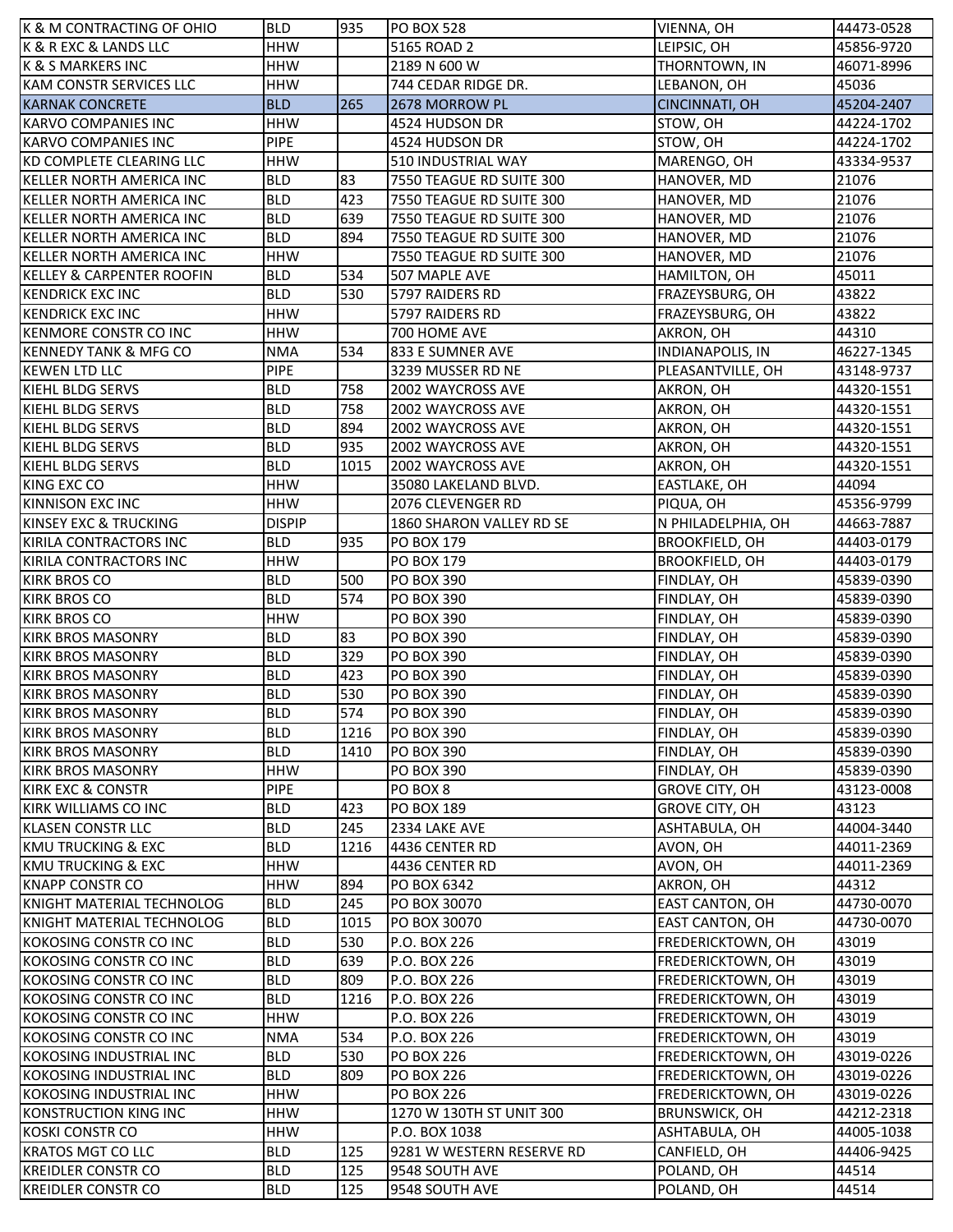| <b>BLD</b><br>935<br>44514<br>9548 SOUTH AVE<br>POLAND, OH<br><b>KREIDLER CONSTR CO</b><br>935<br><b>BLD</b><br>POLAND, OH<br>44514<br><b>KREIDLER CONSTR CO</b><br>9548 SOUTH AVE<br>894<br><b>BLD</b><br>44302-1703<br><b>KRUMROY COZAD CONSTR CO</b><br>376 W EXCHANGE ST<br>AKRON, OH<br><b>KS ENERGY SERVICES LLC</b><br><b>DISPIP</b><br>53146<br>19705 W LINCOLN AVE<br>NEW BERLIN, WI<br><b>HHW</b><br>53146<br><b>IKS ENERGY SERVICES LLC</b><br>19705 W LINCOLN AVE<br>NEW BERLIN, WI<br><b>PIPE</b><br><b>IKS ENERGY SERVICES LLC</b><br>19705 W LINCOLN AVE<br>53146<br>NEW BERLIN, WI<br>UTI<br><b>KS ENERGY SERVICES LLC</b><br>19705 W LINCOLN AVE<br>NEW BERLIN, WI<br>53146<br><b>HHW</b><br>45036-7532<br><b>KT SUPPLY LTD</b><br>1073 OREGONIA RD STE B<br>LEBANON, OH<br><b>BLD</b><br>125<br>15106<br><b>KUSLER MASONRY INC</b><br>23 W. NOBLESTOWN RD.<br>CARNEGIE, PA<br><b>KUSLER MASONRY INC</b><br><b>BLD</b><br>639<br>23 W. NOBLESTOWN RD.<br>CARNEGIE, PA<br>15106<br><b>KUSLER MASONRY INC</b><br><b>BLD</b><br>809<br>23 W. NOBLESTOWN RD.<br>15106<br>CARNEGIE, PA<br><b>HHW</b><br><b>KYLE J SHERMAN EXC LLC</b><br>23681 DUNBRIDGE RD<br>PERRYSBURG, OH<br>43551-9622<br>125<br><b>L &amp; S EXC &amp; TRUCKING INC</b><br><b>BLD</b><br>NEW MIDDLETWN, OH<br>44442-9418<br>4085 MIDDLETOWN RD E<br>125<br>L & S EXC & TRUCKING INC<br><b>BLD</b><br>NEW MIDDLETWN, OH<br>44442-9418<br>4085 MIDDLETOWN RD E<br>935<br>L & S EXC & TRUCKING INC<br><b>BLD</b><br>4085 MIDDLETOWN RD E<br>NEW MIDDLETWN, OH<br>44442-9418<br>935<br>L & S EXC & TRUCKING INC<br><b>BLD</b><br>4085 MIDDLETOWN RD E<br>NEW MIDDLETWN, OH<br>44442-9418<br><b>HHW</b><br>LA WILLIAMS CONSTR<br>7807 AFFINITY PLACE<br>CINCINNATI, OH<br>45231<br><b>HHW</b><br>44857-0777<br><b>LAKE ERIE CONSTR</b><br><b>PO BOX 777</b><br>NORWALK, OH<br><b>HHW</b><br>CUYAHOGA HTS, OH<br><b>LAKELAND ELECT</b><br>5350 GRANT AVE<br>44125-1036<br><b>INT</b><br>500<br><b>LANDSCAPE BY MICHEAL</b><br>PO BOX 3177<br>TOLEDO, OH<br>43607-0177<br><b>PIPE</b><br><b>LANEY DIRECTIONAL DRILL</b><br>831 CROSSBRIDGE DRIVE<br>SPRING, TX<br>77373<br>534<br>LANGENHEIM & THOMSON CO<br><b>BLD</b><br>4817 GLENSHADE AVE<br>CINCINNATI, OH<br>45227-2419<br><b>HHW</b><br>LANGENHEIM & THOMSON CO<br>4817 GLENSHADE AVE<br>CINCINNATI, OH<br>45227-2419<br>809<br><b>BLD</b><br><b>LASH INDUSTRIES</b><br><b>PO BOX 332</b><br>COLERAIN, OH<br>43916-0332<br><b>LASH PAVING INC</b><br><b>HHW</b><br>P.O. BOX 296<br>43916<br>COLERAIN, OH<br><b>HHW</b><br>21925 LEMOYNE RD<br><b>LATCHA INC</b><br>LUCKEY, OH<br>43443<br>LATEX CONSTR CO<br><b>PIPE</b><br>PO BOX 917<br>CONYERS, GA<br>30012-0917<br><b>LATHROP CO</b><br><b>BLD</b><br>265<br>250 W COURT ST STE 450E<br>CINCINNATI, OH<br>45202-1013<br><b>LATHROP CO</b><br><b>BLD</b><br>265<br>250 W COURT ST STE 450E<br>CINCINNATI, OH<br>45202-1013<br><b>BLD</b><br>480<br><b>LATHROP CO</b><br>250 W COURT ST STE 450E<br>45202-1013<br>CINCINNATI, OH<br><b>LATHROP CO</b><br><b>BLD</b><br>500<br>250 W COURT ST STE 450E<br>CINCINNATI, OH<br>45202-1013<br><b>BLD</b><br><b>LATHROP CO</b><br>894<br>250 W COURT ST STE 450E<br>CINCINNATI, OH<br>45202-1013<br>83<br>LEIDAL & HART MASON CONT<br><b>BLD</b><br>12100 GLOBE ST<br>LIVONIA, MI<br>48150-1167<br><b>BLD</b><br>423<br>LEIDAL & HART MASON CONT<br>12100 GLOBE ST<br>LIVONIA, MI<br>48150-1167<br><b>BLD</b><br>1216<br>LEIDAL & HART MASON CONT<br>12100 GLOBE ST<br>48150-1167<br>LIVONIA, MI<br><b>HHW</b><br>LEIDAL & HART MASON CONT<br>12100 GLOBE ST<br>LIVONIA, MI<br>48150-1167<br>125<br><b>BLD</b><br>LENCYK MASONRY CO INC<br>YOUNGSTOWN, OH<br>7671 SOUTH AVE<br>44512-5724<br><b>BLD</b><br>125<br>LENCYK MASONRY CO INC<br>7671 SOUTH AVE<br>YOUNGSTOWN, OH<br>44512-5724<br>134<br>LENCYK MASONRY CO INC<br><b>BLD</b><br>7671 SOUTH AVE<br>YOUNGSTOWN, OH<br>44512-5724<br>758<br>LENCYK MASONRY CO INC<br><b>BLD</b><br>7671 SOUTH AVE<br>YOUNGSTOWN, OH<br>44512-5724<br>LENCYK MASONRY CO INC<br><b>BLD</b><br>809<br>7671 SOUTH AVE<br>YOUNGSTOWN, OH<br>44512-5724<br><b>BLD</b><br>894<br>YOUNGSTOWN, OH<br>LENCYK MASONRY CO INC<br>7671 SOUTH AVE<br>44512-5724<br>935<br><b>BLD</b><br>LENCYK MASONRY CO INC<br>7671 SOUTH AVE<br>YOUNGSTOWN, OH<br>44512-5724<br>935<br><b>BLD</b><br>LENCYK MASONRY CO INC<br>7671 SOUTH AVE<br>YOUNGSTOWN, OH<br>44512-5724<br><b>BLD</b><br>1015<br>LENCYK MASONRY CO INC<br>7671 SOUTH AVE<br>YOUNGSTOWN, OH<br>44512-5724<br><b>BLD</b><br>1410<br>1229 E THIRD ST<br>LEO B SCHROEDER INC<br>DAYTON, OH<br>45402<br><b>PIPE</b><br>LETOURNEAU ENTERPRISES LL<br>CHARLOTTE, NC<br>28277<br>15105-D JOHN J. DELANEY DRIVE, #22<br><b>PIPE</b><br>LETOURNEAU PRODUCTS<br><b>PIPE</b><br>71220-4155<br><b>LGS RESTORATION LLC</b><br>4030 RONNIE RD<br><b>BASTROP, LA</b><br><b>BROWN</b><br><b>229 RICHENBACHER CIRCLE</b><br>LIVERMORE, CA<br>94551<br><b>LILJA CORP</b><br>LINDY PAVING INC<br><b>HHW</b><br>225 N SHORE DR<br>PITTSBURGH, PA<br>15212-5860<br><b>LINGVAI EXC</b><br><b>HHW</b><br>43506<br>P.O. BOX 763<br>BRYAN, OH<br><b>HHW</b><br>43506<br>LINGVAI PAVING LLC<br><b>PO BOX 763</b><br>BRYAN, OH<br><b>HHW</b><br><b>LIONEL CONSTR</b><br>1233 MAPLE AVENUE<br>ZANESVILLE, OH<br>43701<br><b>PIPE</b><br><b>LI SERVICES LLC</b><br>217 WILLIAM ST<br>WEST UNION, OH<br>45693-1042<br>UTI<br><b>LI SERVICES LLC</b><br>217 WILLIAM ST<br>WEST UNION, OH<br>45693-1042<br><b>DISPIP</b><br><b>LI TRAFFIC CONTROL LLC</b><br>301 N MILL ST<br>BLANCHESTER, OH<br>45107<br>125<br>LK CONCRETE CONSTR LLC<br><b>BLD</b><br>7615 MULBERRY WALK<br>POLAND, OH<br>44514-2387<br>125<br>LK CONCRETE CONSTR LLC<br><b>BLD</b><br>7615 MULBERRY WALK<br>POLAND, OH<br>44514-2387<br><b>LM CONSTR INC</b><br><b>BLD</b><br>125<br>P.O. BOX #339<br>ST CLAIRSVILLE, OH<br>43950 | <b>KREIDLER CONSTR CO</b> | <b>BLD</b> | 809 | 9548 SOUTH AVE | POLAND, OH         | 44514 |
|--------------------------------------------------------------------------------------------------------------------------------------------------------------------------------------------------------------------------------------------------------------------------------------------------------------------------------------------------------------------------------------------------------------------------------------------------------------------------------------------------------------------------------------------------------------------------------------------------------------------------------------------------------------------------------------------------------------------------------------------------------------------------------------------------------------------------------------------------------------------------------------------------------------------------------------------------------------------------------------------------------------------------------------------------------------------------------------------------------------------------------------------------------------------------------------------------------------------------------------------------------------------------------------------------------------------------------------------------------------------------------------------------------------------------------------------------------------------------------------------------------------------------------------------------------------------------------------------------------------------------------------------------------------------------------------------------------------------------------------------------------------------------------------------------------------------------------------------------------------------------------------------------------------------------------------------------------------------------------------------------------------------------------------------------------------------------------------------------------------------------------------------------------------------------------------------------------------------------------------------------------------------------------------------------------------------------------------------------------------------------------------------------------------------------------------------------------------------------------------------------------------------------------------------------------------------------------------------------------------------------------------------------------------------------------------------------------------------------------------------------------------------------------------------------------------------------------------------------------------------------------------------------------------------------------------------------------------------------------------------------------------------------------------------------------------------------------------------------------------------------------------------------------------------------------------------------------------------------------------------------------------------------------------------------------------------------------------------------------------------------------------------------------------------------------------------------------------------------------------------------------------------------------------------------------------------------------------------------------------------------------------------------------------------------------------------------------------------------------------------------------------------------------------------------------------------------------------------------------------------------------------------------------------------------------------------------------------------------------------------------------------------------------------------------------------------------------------------------------------------------------------------------------------------------------------------------------------------------------------------------------------------------------------------------------------------------------------------------------------------------------------------------------------------------------------------------------------------------------------------------------------------------------------------------------------------------------------------------------------------------------------------------------------------------------------------------------------------------------------------------------------------------------------------------------------------------------------------------------------------------------------------------------------------------------------------------------------------------------------------------------------------------------------------------------------------------------------------------------------------------------------------------------------------------------------------------------------------------------------------------------------------------------------------------------------------------------------------------------------------------------------------------------------------------------------------------------------------------------------------------------------------------------------------------------------------------------------------------------------------------------------------------------------------------------------------------------------------------------------------------------------------------------------------------------------------------------------------------------------------------------------|---------------------------|------------|-----|----------------|--------------------|-------|
|                                                                                                                                                                                                                                                                                                                                                                                                                                                                                                                                                                                                                                                                                                                                                                                                                                                                                                                                                                                                                                                                                                                                                                                                                                                                                                                                                                                                                                                                                                                                                                                                                                                                                                                                                                                                                                                                                                                                                                                                                                                                                                                                                                                                                                                                                                                                                                                                                                                                                                                                                                                                                                                                                                                                                                                                                                                                                                                                                                                                                                                                                                                                                                                                                                                                                                                                                                                                                                                                                                                                                                                                                                                                                                                                                                                                                                                                                                                                                                                                                                                                                                                                                                                                                                                                                                                                                                                                                                                                                                                                                                                                                                                                                                                                                                                                                                                                                                                                                                                                                                                                                                                                                                                                                                                                                                                                                                                                                                                                                                                                                                                                                                                                                                                                                                                                                                                                                      |                           |            |     |                |                    |       |
|                                                                                                                                                                                                                                                                                                                                                                                                                                                                                                                                                                                                                                                                                                                                                                                                                                                                                                                                                                                                                                                                                                                                                                                                                                                                                                                                                                                                                                                                                                                                                                                                                                                                                                                                                                                                                                                                                                                                                                                                                                                                                                                                                                                                                                                                                                                                                                                                                                                                                                                                                                                                                                                                                                                                                                                                                                                                                                                                                                                                                                                                                                                                                                                                                                                                                                                                                                                                                                                                                                                                                                                                                                                                                                                                                                                                                                                                                                                                                                                                                                                                                                                                                                                                                                                                                                                                                                                                                                                                                                                                                                                                                                                                                                                                                                                                                                                                                                                                                                                                                                                                                                                                                                                                                                                                                                                                                                                                                                                                                                                                                                                                                                                                                                                                                                                                                                                                                      |                           |            |     |                |                    |       |
|                                                                                                                                                                                                                                                                                                                                                                                                                                                                                                                                                                                                                                                                                                                                                                                                                                                                                                                                                                                                                                                                                                                                                                                                                                                                                                                                                                                                                                                                                                                                                                                                                                                                                                                                                                                                                                                                                                                                                                                                                                                                                                                                                                                                                                                                                                                                                                                                                                                                                                                                                                                                                                                                                                                                                                                                                                                                                                                                                                                                                                                                                                                                                                                                                                                                                                                                                                                                                                                                                                                                                                                                                                                                                                                                                                                                                                                                                                                                                                                                                                                                                                                                                                                                                                                                                                                                                                                                                                                                                                                                                                                                                                                                                                                                                                                                                                                                                                                                                                                                                                                                                                                                                                                                                                                                                                                                                                                                                                                                                                                                                                                                                                                                                                                                                                                                                                                                                      |                           |            |     |                |                    |       |
|                                                                                                                                                                                                                                                                                                                                                                                                                                                                                                                                                                                                                                                                                                                                                                                                                                                                                                                                                                                                                                                                                                                                                                                                                                                                                                                                                                                                                                                                                                                                                                                                                                                                                                                                                                                                                                                                                                                                                                                                                                                                                                                                                                                                                                                                                                                                                                                                                                                                                                                                                                                                                                                                                                                                                                                                                                                                                                                                                                                                                                                                                                                                                                                                                                                                                                                                                                                                                                                                                                                                                                                                                                                                                                                                                                                                                                                                                                                                                                                                                                                                                                                                                                                                                                                                                                                                                                                                                                                                                                                                                                                                                                                                                                                                                                                                                                                                                                                                                                                                                                                                                                                                                                                                                                                                                                                                                                                                                                                                                                                                                                                                                                                                                                                                                                                                                                                                                      |                           |            |     |                |                    |       |
|                                                                                                                                                                                                                                                                                                                                                                                                                                                                                                                                                                                                                                                                                                                                                                                                                                                                                                                                                                                                                                                                                                                                                                                                                                                                                                                                                                                                                                                                                                                                                                                                                                                                                                                                                                                                                                                                                                                                                                                                                                                                                                                                                                                                                                                                                                                                                                                                                                                                                                                                                                                                                                                                                                                                                                                                                                                                                                                                                                                                                                                                                                                                                                                                                                                                                                                                                                                                                                                                                                                                                                                                                                                                                                                                                                                                                                                                                                                                                                                                                                                                                                                                                                                                                                                                                                                                                                                                                                                                                                                                                                                                                                                                                                                                                                                                                                                                                                                                                                                                                                                                                                                                                                                                                                                                                                                                                                                                                                                                                                                                                                                                                                                                                                                                                                                                                                                                                      |                           |            |     |                |                    |       |
|                                                                                                                                                                                                                                                                                                                                                                                                                                                                                                                                                                                                                                                                                                                                                                                                                                                                                                                                                                                                                                                                                                                                                                                                                                                                                                                                                                                                                                                                                                                                                                                                                                                                                                                                                                                                                                                                                                                                                                                                                                                                                                                                                                                                                                                                                                                                                                                                                                                                                                                                                                                                                                                                                                                                                                                                                                                                                                                                                                                                                                                                                                                                                                                                                                                                                                                                                                                                                                                                                                                                                                                                                                                                                                                                                                                                                                                                                                                                                                                                                                                                                                                                                                                                                                                                                                                                                                                                                                                                                                                                                                                                                                                                                                                                                                                                                                                                                                                                                                                                                                                                                                                                                                                                                                                                                                                                                                                                                                                                                                                                                                                                                                                                                                                                                                                                                                                                                      |                           |            |     |                |                    |       |
|                                                                                                                                                                                                                                                                                                                                                                                                                                                                                                                                                                                                                                                                                                                                                                                                                                                                                                                                                                                                                                                                                                                                                                                                                                                                                                                                                                                                                                                                                                                                                                                                                                                                                                                                                                                                                                                                                                                                                                                                                                                                                                                                                                                                                                                                                                                                                                                                                                                                                                                                                                                                                                                                                                                                                                                                                                                                                                                                                                                                                                                                                                                                                                                                                                                                                                                                                                                                                                                                                                                                                                                                                                                                                                                                                                                                                                                                                                                                                                                                                                                                                                                                                                                                                                                                                                                                                                                                                                                                                                                                                                                                                                                                                                                                                                                                                                                                                                                                                                                                                                                                                                                                                                                                                                                                                                                                                                                                                                                                                                                                                                                                                                                                                                                                                                                                                                                                                      |                           |            |     |                |                    |       |
|                                                                                                                                                                                                                                                                                                                                                                                                                                                                                                                                                                                                                                                                                                                                                                                                                                                                                                                                                                                                                                                                                                                                                                                                                                                                                                                                                                                                                                                                                                                                                                                                                                                                                                                                                                                                                                                                                                                                                                                                                                                                                                                                                                                                                                                                                                                                                                                                                                                                                                                                                                                                                                                                                                                                                                                                                                                                                                                                                                                                                                                                                                                                                                                                                                                                                                                                                                                                                                                                                                                                                                                                                                                                                                                                                                                                                                                                                                                                                                                                                                                                                                                                                                                                                                                                                                                                                                                                                                                                                                                                                                                                                                                                                                                                                                                                                                                                                                                                                                                                                                                                                                                                                                                                                                                                                                                                                                                                                                                                                                                                                                                                                                                                                                                                                                                                                                                                                      |                           |            |     |                |                    |       |
|                                                                                                                                                                                                                                                                                                                                                                                                                                                                                                                                                                                                                                                                                                                                                                                                                                                                                                                                                                                                                                                                                                                                                                                                                                                                                                                                                                                                                                                                                                                                                                                                                                                                                                                                                                                                                                                                                                                                                                                                                                                                                                                                                                                                                                                                                                                                                                                                                                                                                                                                                                                                                                                                                                                                                                                                                                                                                                                                                                                                                                                                                                                                                                                                                                                                                                                                                                                                                                                                                                                                                                                                                                                                                                                                                                                                                                                                                                                                                                                                                                                                                                                                                                                                                                                                                                                                                                                                                                                                                                                                                                                                                                                                                                                                                                                                                                                                                                                                                                                                                                                                                                                                                                                                                                                                                                                                                                                                                                                                                                                                                                                                                                                                                                                                                                                                                                                                                      |                           |            |     |                |                    |       |
|                                                                                                                                                                                                                                                                                                                                                                                                                                                                                                                                                                                                                                                                                                                                                                                                                                                                                                                                                                                                                                                                                                                                                                                                                                                                                                                                                                                                                                                                                                                                                                                                                                                                                                                                                                                                                                                                                                                                                                                                                                                                                                                                                                                                                                                                                                                                                                                                                                                                                                                                                                                                                                                                                                                                                                                                                                                                                                                                                                                                                                                                                                                                                                                                                                                                                                                                                                                                                                                                                                                                                                                                                                                                                                                                                                                                                                                                                                                                                                                                                                                                                                                                                                                                                                                                                                                                                                                                                                                                                                                                                                                                                                                                                                                                                                                                                                                                                                                                                                                                                                                                                                                                                                                                                                                                                                                                                                                                                                                                                                                                                                                                                                                                                                                                                                                                                                                                                      |                           |            |     |                |                    |       |
|                                                                                                                                                                                                                                                                                                                                                                                                                                                                                                                                                                                                                                                                                                                                                                                                                                                                                                                                                                                                                                                                                                                                                                                                                                                                                                                                                                                                                                                                                                                                                                                                                                                                                                                                                                                                                                                                                                                                                                                                                                                                                                                                                                                                                                                                                                                                                                                                                                                                                                                                                                                                                                                                                                                                                                                                                                                                                                                                                                                                                                                                                                                                                                                                                                                                                                                                                                                                                                                                                                                                                                                                                                                                                                                                                                                                                                                                                                                                                                                                                                                                                                                                                                                                                                                                                                                                                                                                                                                                                                                                                                                                                                                                                                                                                                                                                                                                                                                                                                                                                                                                                                                                                                                                                                                                                                                                                                                                                                                                                                                                                                                                                                                                                                                                                                                                                                                                                      |                           |            |     |                |                    |       |
|                                                                                                                                                                                                                                                                                                                                                                                                                                                                                                                                                                                                                                                                                                                                                                                                                                                                                                                                                                                                                                                                                                                                                                                                                                                                                                                                                                                                                                                                                                                                                                                                                                                                                                                                                                                                                                                                                                                                                                                                                                                                                                                                                                                                                                                                                                                                                                                                                                                                                                                                                                                                                                                                                                                                                                                                                                                                                                                                                                                                                                                                                                                                                                                                                                                                                                                                                                                                                                                                                                                                                                                                                                                                                                                                                                                                                                                                                                                                                                                                                                                                                                                                                                                                                                                                                                                                                                                                                                                                                                                                                                                                                                                                                                                                                                                                                                                                                                                                                                                                                                                                                                                                                                                                                                                                                                                                                                                                                                                                                                                                                                                                                                                                                                                                                                                                                                                                                      |                           |            |     |                |                    |       |
|                                                                                                                                                                                                                                                                                                                                                                                                                                                                                                                                                                                                                                                                                                                                                                                                                                                                                                                                                                                                                                                                                                                                                                                                                                                                                                                                                                                                                                                                                                                                                                                                                                                                                                                                                                                                                                                                                                                                                                                                                                                                                                                                                                                                                                                                                                                                                                                                                                                                                                                                                                                                                                                                                                                                                                                                                                                                                                                                                                                                                                                                                                                                                                                                                                                                                                                                                                                                                                                                                                                                                                                                                                                                                                                                                                                                                                                                                                                                                                                                                                                                                                                                                                                                                                                                                                                                                                                                                                                                                                                                                                                                                                                                                                                                                                                                                                                                                                                                                                                                                                                                                                                                                                                                                                                                                                                                                                                                                                                                                                                                                                                                                                                                                                                                                                                                                                                                                      |                           |            |     |                |                    |       |
|                                                                                                                                                                                                                                                                                                                                                                                                                                                                                                                                                                                                                                                                                                                                                                                                                                                                                                                                                                                                                                                                                                                                                                                                                                                                                                                                                                                                                                                                                                                                                                                                                                                                                                                                                                                                                                                                                                                                                                                                                                                                                                                                                                                                                                                                                                                                                                                                                                                                                                                                                                                                                                                                                                                                                                                                                                                                                                                                                                                                                                                                                                                                                                                                                                                                                                                                                                                                                                                                                                                                                                                                                                                                                                                                                                                                                                                                                                                                                                                                                                                                                                                                                                                                                                                                                                                                                                                                                                                                                                                                                                                                                                                                                                                                                                                                                                                                                                                                                                                                                                                                                                                                                                                                                                                                                                                                                                                                                                                                                                                                                                                                                                                                                                                                                                                                                                                                                      |                           |            |     |                |                    |       |
|                                                                                                                                                                                                                                                                                                                                                                                                                                                                                                                                                                                                                                                                                                                                                                                                                                                                                                                                                                                                                                                                                                                                                                                                                                                                                                                                                                                                                                                                                                                                                                                                                                                                                                                                                                                                                                                                                                                                                                                                                                                                                                                                                                                                                                                                                                                                                                                                                                                                                                                                                                                                                                                                                                                                                                                                                                                                                                                                                                                                                                                                                                                                                                                                                                                                                                                                                                                                                                                                                                                                                                                                                                                                                                                                                                                                                                                                                                                                                                                                                                                                                                                                                                                                                                                                                                                                                                                                                                                                                                                                                                                                                                                                                                                                                                                                                                                                                                                                                                                                                                                                                                                                                                                                                                                                                                                                                                                                                                                                                                                                                                                                                                                                                                                                                                                                                                                                                      |                           |            |     |                |                    |       |
|                                                                                                                                                                                                                                                                                                                                                                                                                                                                                                                                                                                                                                                                                                                                                                                                                                                                                                                                                                                                                                                                                                                                                                                                                                                                                                                                                                                                                                                                                                                                                                                                                                                                                                                                                                                                                                                                                                                                                                                                                                                                                                                                                                                                                                                                                                                                                                                                                                                                                                                                                                                                                                                                                                                                                                                                                                                                                                                                                                                                                                                                                                                                                                                                                                                                                                                                                                                                                                                                                                                                                                                                                                                                                                                                                                                                                                                                                                                                                                                                                                                                                                                                                                                                                                                                                                                                                                                                                                                                                                                                                                                                                                                                                                                                                                                                                                                                                                                                                                                                                                                                                                                                                                                                                                                                                                                                                                                                                                                                                                                                                                                                                                                                                                                                                                                                                                                                                      |                           |            |     |                |                    |       |
|                                                                                                                                                                                                                                                                                                                                                                                                                                                                                                                                                                                                                                                                                                                                                                                                                                                                                                                                                                                                                                                                                                                                                                                                                                                                                                                                                                                                                                                                                                                                                                                                                                                                                                                                                                                                                                                                                                                                                                                                                                                                                                                                                                                                                                                                                                                                                                                                                                                                                                                                                                                                                                                                                                                                                                                                                                                                                                                                                                                                                                                                                                                                                                                                                                                                                                                                                                                                                                                                                                                                                                                                                                                                                                                                                                                                                                                                                                                                                                                                                                                                                                                                                                                                                                                                                                                                                                                                                                                                                                                                                                                                                                                                                                                                                                                                                                                                                                                                                                                                                                                                                                                                                                                                                                                                                                                                                                                                                                                                                                                                                                                                                                                                                                                                                                                                                                                                                      |                           |            |     |                |                    |       |
|                                                                                                                                                                                                                                                                                                                                                                                                                                                                                                                                                                                                                                                                                                                                                                                                                                                                                                                                                                                                                                                                                                                                                                                                                                                                                                                                                                                                                                                                                                                                                                                                                                                                                                                                                                                                                                                                                                                                                                                                                                                                                                                                                                                                                                                                                                                                                                                                                                                                                                                                                                                                                                                                                                                                                                                                                                                                                                                                                                                                                                                                                                                                                                                                                                                                                                                                                                                                                                                                                                                                                                                                                                                                                                                                                                                                                                                                                                                                                                                                                                                                                                                                                                                                                                                                                                                                                                                                                                                                                                                                                                                                                                                                                                                                                                                                                                                                                                                                                                                                                                                                                                                                                                                                                                                                                                                                                                                                                                                                                                                                                                                                                                                                                                                                                                                                                                                                                      |                           |            |     |                |                    |       |
|                                                                                                                                                                                                                                                                                                                                                                                                                                                                                                                                                                                                                                                                                                                                                                                                                                                                                                                                                                                                                                                                                                                                                                                                                                                                                                                                                                                                                                                                                                                                                                                                                                                                                                                                                                                                                                                                                                                                                                                                                                                                                                                                                                                                                                                                                                                                                                                                                                                                                                                                                                                                                                                                                                                                                                                                                                                                                                                                                                                                                                                                                                                                                                                                                                                                                                                                                                                                                                                                                                                                                                                                                                                                                                                                                                                                                                                                                                                                                                                                                                                                                                                                                                                                                                                                                                                                                                                                                                                                                                                                                                                                                                                                                                                                                                                                                                                                                                                                                                                                                                                                                                                                                                                                                                                                                                                                                                                                                                                                                                                                                                                                                                                                                                                                                                                                                                                                                      |                           |            |     |                |                    |       |
|                                                                                                                                                                                                                                                                                                                                                                                                                                                                                                                                                                                                                                                                                                                                                                                                                                                                                                                                                                                                                                                                                                                                                                                                                                                                                                                                                                                                                                                                                                                                                                                                                                                                                                                                                                                                                                                                                                                                                                                                                                                                                                                                                                                                                                                                                                                                                                                                                                                                                                                                                                                                                                                                                                                                                                                                                                                                                                                                                                                                                                                                                                                                                                                                                                                                                                                                                                                                                                                                                                                                                                                                                                                                                                                                                                                                                                                                                                                                                                                                                                                                                                                                                                                                                                                                                                                                                                                                                                                                                                                                                                                                                                                                                                                                                                                                                                                                                                                                                                                                                                                                                                                                                                                                                                                                                                                                                                                                                                                                                                                                                                                                                                                                                                                                                                                                                                                                                      |                           |            |     |                |                    |       |
|                                                                                                                                                                                                                                                                                                                                                                                                                                                                                                                                                                                                                                                                                                                                                                                                                                                                                                                                                                                                                                                                                                                                                                                                                                                                                                                                                                                                                                                                                                                                                                                                                                                                                                                                                                                                                                                                                                                                                                                                                                                                                                                                                                                                                                                                                                                                                                                                                                                                                                                                                                                                                                                                                                                                                                                                                                                                                                                                                                                                                                                                                                                                                                                                                                                                                                                                                                                                                                                                                                                                                                                                                                                                                                                                                                                                                                                                                                                                                                                                                                                                                                                                                                                                                                                                                                                                                                                                                                                                                                                                                                                                                                                                                                                                                                                                                                                                                                                                                                                                                                                                                                                                                                                                                                                                                                                                                                                                                                                                                                                                                                                                                                                                                                                                                                                                                                                                                      |                           |            |     |                |                    |       |
|                                                                                                                                                                                                                                                                                                                                                                                                                                                                                                                                                                                                                                                                                                                                                                                                                                                                                                                                                                                                                                                                                                                                                                                                                                                                                                                                                                                                                                                                                                                                                                                                                                                                                                                                                                                                                                                                                                                                                                                                                                                                                                                                                                                                                                                                                                                                                                                                                                                                                                                                                                                                                                                                                                                                                                                                                                                                                                                                                                                                                                                                                                                                                                                                                                                                                                                                                                                                                                                                                                                                                                                                                                                                                                                                                                                                                                                                                                                                                                                                                                                                                                                                                                                                                                                                                                                                                                                                                                                                                                                                                                                                                                                                                                                                                                                                                                                                                                                                                                                                                                                                                                                                                                                                                                                                                                                                                                                                                                                                                                                                                                                                                                                                                                                                                                                                                                                                                      |                           |            |     |                |                    |       |
|                                                                                                                                                                                                                                                                                                                                                                                                                                                                                                                                                                                                                                                                                                                                                                                                                                                                                                                                                                                                                                                                                                                                                                                                                                                                                                                                                                                                                                                                                                                                                                                                                                                                                                                                                                                                                                                                                                                                                                                                                                                                                                                                                                                                                                                                                                                                                                                                                                                                                                                                                                                                                                                                                                                                                                                                                                                                                                                                                                                                                                                                                                                                                                                                                                                                                                                                                                                                                                                                                                                                                                                                                                                                                                                                                                                                                                                                                                                                                                                                                                                                                                                                                                                                                                                                                                                                                                                                                                                                                                                                                                                                                                                                                                                                                                                                                                                                                                                                                                                                                                                                                                                                                                                                                                                                                                                                                                                                                                                                                                                                                                                                                                                                                                                                                                                                                                                                                      |                           |            |     |                |                    |       |
|                                                                                                                                                                                                                                                                                                                                                                                                                                                                                                                                                                                                                                                                                                                                                                                                                                                                                                                                                                                                                                                                                                                                                                                                                                                                                                                                                                                                                                                                                                                                                                                                                                                                                                                                                                                                                                                                                                                                                                                                                                                                                                                                                                                                                                                                                                                                                                                                                                                                                                                                                                                                                                                                                                                                                                                                                                                                                                                                                                                                                                                                                                                                                                                                                                                                                                                                                                                                                                                                                                                                                                                                                                                                                                                                                                                                                                                                                                                                                                                                                                                                                                                                                                                                                                                                                                                                                                                                                                                                                                                                                                                                                                                                                                                                                                                                                                                                                                                                                                                                                                                                                                                                                                                                                                                                                                                                                                                                                                                                                                                                                                                                                                                                                                                                                                                                                                                                                      |                           |            |     |                |                    |       |
|                                                                                                                                                                                                                                                                                                                                                                                                                                                                                                                                                                                                                                                                                                                                                                                                                                                                                                                                                                                                                                                                                                                                                                                                                                                                                                                                                                                                                                                                                                                                                                                                                                                                                                                                                                                                                                                                                                                                                                                                                                                                                                                                                                                                                                                                                                                                                                                                                                                                                                                                                                                                                                                                                                                                                                                                                                                                                                                                                                                                                                                                                                                                                                                                                                                                                                                                                                                                                                                                                                                                                                                                                                                                                                                                                                                                                                                                                                                                                                                                                                                                                                                                                                                                                                                                                                                                                                                                                                                                                                                                                                                                                                                                                                                                                                                                                                                                                                                                                                                                                                                                                                                                                                                                                                                                                                                                                                                                                                                                                                                                                                                                                                                                                                                                                                                                                                                                                      |                           |            |     |                |                    |       |
|                                                                                                                                                                                                                                                                                                                                                                                                                                                                                                                                                                                                                                                                                                                                                                                                                                                                                                                                                                                                                                                                                                                                                                                                                                                                                                                                                                                                                                                                                                                                                                                                                                                                                                                                                                                                                                                                                                                                                                                                                                                                                                                                                                                                                                                                                                                                                                                                                                                                                                                                                                                                                                                                                                                                                                                                                                                                                                                                                                                                                                                                                                                                                                                                                                                                                                                                                                                                                                                                                                                                                                                                                                                                                                                                                                                                                                                                                                                                                                                                                                                                                                                                                                                                                                                                                                                                                                                                                                                                                                                                                                                                                                                                                                                                                                                                                                                                                                                                                                                                                                                                                                                                                                                                                                                                                                                                                                                                                                                                                                                                                                                                                                                                                                                                                                                                                                                                                      |                           |            |     |                |                    |       |
|                                                                                                                                                                                                                                                                                                                                                                                                                                                                                                                                                                                                                                                                                                                                                                                                                                                                                                                                                                                                                                                                                                                                                                                                                                                                                                                                                                                                                                                                                                                                                                                                                                                                                                                                                                                                                                                                                                                                                                                                                                                                                                                                                                                                                                                                                                                                                                                                                                                                                                                                                                                                                                                                                                                                                                                                                                                                                                                                                                                                                                                                                                                                                                                                                                                                                                                                                                                                                                                                                                                                                                                                                                                                                                                                                                                                                                                                                                                                                                                                                                                                                                                                                                                                                                                                                                                                                                                                                                                                                                                                                                                                                                                                                                                                                                                                                                                                                                                                                                                                                                                                                                                                                                                                                                                                                                                                                                                                                                                                                                                                                                                                                                                                                                                                                                                                                                                                                      |                           |            |     |                |                    |       |
|                                                                                                                                                                                                                                                                                                                                                                                                                                                                                                                                                                                                                                                                                                                                                                                                                                                                                                                                                                                                                                                                                                                                                                                                                                                                                                                                                                                                                                                                                                                                                                                                                                                                                                                                                                                                                                                                                                                                                                                                                                                                                                                                                                                                                                                                                                                                                                                                                                                                                                                                                                                                                                                                                                                                                                                                                                                                                                                                                                                                                                                                                                                                                                                                                                                                                                                                                                                                                                                                                                                                                                                                                                                                                                                                                                                                                                                                                                                                                                                                                                                                                                                                                                                                                                                                                                                                                                                                                                                                                                                                                                                                                                                                                                                                                                                                                                                                                                                                                                                                                                                                                                                                                                                                                                                                                                                                                                                                                                                                                                                                                                                                                                                                                                                                                                                                                                                                                      |                           |            |     |                |                    |       |
|                                                                                                                                                                                                                                                                                                                                                                                                                                                                                                                                                                                                                                                                                                                                                                                                                                                                                                                                                                                                                                                                                                                                                                                                                                                                                                                                                                                                                                                                                                                                                                                                                                                                                                                                                                                                                                                                                                                                                                                                                                                                                                                                                                                                                                                                                                                                                                                                                                                                                                                                                                                                                                                                                                                                                                                                                                                                                                                                                                                                                                                                                                                                                                                                                                                                                                                                                                                                                                                                                                                                                                                                                                                                                                                                                                                                                                                                                                                                                                                                                                                                                                                                                                                                                                                                                                                                                                                                                                                                                                                                                                                                                                                                                                                                                                                                                                                                                                                                                                                                                                                                                                                                                                                                                                                                                                                                                                                                                                                                                                                                                                                                                                                                                                                                                                                                                                                                                      |                           |            |     |                |                    |       |
|                                                                                                                                                                                                                                                                                                                                                                                                                                                                                                                                                                                                                                                                                                                                                                                                                                                                                                                                                                                                                                                                                                                                                                                                                                                                                                                                                                                                                                                                                                                                                                                                                                                                                                                                                                                                                                                                                                                                                                                                                                                                                                                                                                                                                                                                                                                                                                                                                                                                                                                                                                                                                                                                                                                                                                                                                                                                                                                                                                                                                                                                                                                                                                                                                                                                                                                                                                                                                                                                                                                                                                                                                                                                                                                                                                                                                                                                                                                                                                                                                                                                                                                                                                                                                                                                                                                                                                                                                                                                                                                                                                                                                                                                                                                                                                                                                                                                                                                                                                                                                                                                                                                                                                                                                                                                                                                                                                                                                                                                                                                                                                                                                                                                                                                                                                                                                                                                                      |                           |            |     |                |                    |       |
|                                                                                                                                                                                                                                                                                                                                                                                                                                                                                                                                                                                                                                                                                                                                                                                                                                                                                                                                                                                                                                                                                                                                                                                                                                                                                                                                                                                                                                                                                                                                                                                                                                                                                                                                                                                                                                                                                                                                                                                                                                                                                                                                                                                                                                                                                                                                                                                                                                                                                                                                                                                                                                                                                                                                                                                                                                                                                                                                                                                                                                                                                                                                                                                                                                                                                                                                                                                                                                                                                                                                                                                                                                                                                                                                                                                                                                                                                                                                                                                                                                                                                                                                                                                                                                                                                                                                                                                                                                                                                                                                                                                                                                                                                                                                                                                                                                                                                                                                                                                                                                                                                                                                                                                                                                                                                                                                                                                                                                                                                                                                                                                                                                                                                                                                                                                                                                                                                      |                           |            |     |                |                    |       |
|                                                                                                                                                                                                                                                                                                                                                                                                                                                                                                                                                                                                                                                                                                                                                                                                                                                                                                                                                                                                                                                                                                                                                                                                                                                                                                                                                                                                                                                                                                                                                                                                                                                                                                                                                                                                                                                                                                                                                                                                                                                                                                                                                                                                                                                                                                                                                                                                                                                                                                                                                                                                                                                                                                                                                                                                                                                                                                                                                                                                                                                                                                                                                                                                                                                                                                                                                                                                                                                                                                                                                                                                                                                                                                                                                                                                                                                                                                                                                                                                                                                                                                                                                                                                                                                                                                                                                                                                                                                                                                                                                                                                                                                                                                                                                                                                                                                                                                                                                                                                                                                                                                                                                                                                                                                                                                                                                                                                                                                                                                                                                                                                                                                                                                                                                                                                                                                                                      |                           |            |     |                |                    |       |
|                                                                                                                                                                                                                                                                                                                                                                                                                                                                                                                                                                                                                                                                                                                                                                                                                                                                                                                                                                                                                                                                                                                                                                                                                                                                                                                                                                                                                                                                                                                                                                                                                                                                                                                                                                                                                                                                                                                                                                                                                                                                                                                                                                                                                                                                                                                                                                                                                                                                                                                                                                                                                                                                                                                                                                                                                                                                                                                                                                                                                                                                                                                                                                                                                                                                                                                                                                                                                                                                                                                                                                                                                                                                                                                                                                                                                                                                                                                                                                                                                                                                                                                                                                                                                                                                                                                                                                                                                                                                                                                                                                                                                                                                                                                                                                                                                                                                                                                                                                                                                                                                                                                                                                                                                                                                                                                                                                                                                                                                                                                                                                                                                                                                                                                                                                                                                                                                                      |                           |            |     |                |                    |       |
|                                                                                                                                                                                                                                                                                                                                                                                                                                                                                                                                                                                                                                                                                                                                                                                                                                                                                                                                                                                                                                                                                                                                                                                                                                                                                                                                                                                                                                                                                                                                                                                                                                                                                                                                                                                                                                                                                                                                                                                                                                                                                                                                                                                                                                                                                                                                                                                                                                                                                                                                                                                                                                                                                                                                                                                                                                                                                                                                                                                                                                                                                                                                                                                                                                                                                                                                                                                                                                                                                                                                                                                                                                                                                                                                                                                                                                                                                                                                                                                                                                                                                                                                                                                                                                                                                                                                                                                                                                                                                                                                                                                                                                                                                                                                                                                                                                                                                                                                                                                                                                                                                                                                                                                                                                                                                                                                                                                                                                                                                                                                                                                                                                                                                                                                                                                                                                                                                      |                           |            |     |                |                    |       |
|                                                                                                                                                                                                                                                                                                                                                                                                                                                                                                                                                                                                                                                                                                                                                                                                                                                                                                                                                                                                                                                                                                                                                                                                                                                                                                                                                                                                                                                                                                                                                                                                                                                                                                                                                                                                                                                                                                                                                                                                                                                                                                                                                                                                                                                                                                                                                                                                                                                                                                                                                                                                                                                                                                                                                                                                                                                                                                                                                                                                                                                                                                                                                                                                                                                                                                                                                                                                                                                                                                                                                                                                                                                                                                                                                                                                                                                                                                                                                                                                                                                                                                                                                                                                                                                                                                                                                                                                                                                                                                                                                                                                                                                                                                                                                                                                                                                                                                                                                                                                                                                                                                                                                                                                                                                                                                                                                                                                                                                                                                                                                                                                                                                                                                                                                                                                                                                                                      |                           |            |     |                |                    |       |
|                                                                                                                                                                                                                                                                                                                                                                                                                                                                                                                                                                                                                                                                                                                                                                                                                                                                                                                                                                                                                                                                                                                                                                                                                                                                                                                                                                                                                                                                                                                                                                                                                                                                                                                                                                                                                                                                                                                                                                                                                                                                                                                                                                                                                                                                                                                                                                                                                                                                                                                                                                                                                                                                                                                                                                                                                                                                                                                                                                                                                                                                                                                                                                                                                                                                                                                                                                                                                                                                                                                                                                                                                                                                                                                                                                                                                                                                                                                                                                                                                                                                                                                                                                                                                                                                                                                                                                                                                                                                                                                                                                                                                                                                                                                                                                                                                                                                                                                                                                                                                                                                                                                                                                                                                                                                                                                                                                                                                                                                                                                                                                                                                                                                                                                                                                                                                                                                                      |                           |            |     |                |                    |       |
|                                                                                                                                                                                                                                                                                                                                                                                                                                                                                                                                                                                                                                                                                                                                                                                                                                                                                                                                                                                                                                                                                                                                                                                                                                                                                                                                                                                                                                                                                                                                                                                                                                                                                                                                                                                                                                                                                                                                                                                                                                                                                                                                                                                                                                                                                                                                                                                                                                                                                                                                                                                                                                                                                                                                                                                                                                                                                                                                                                                                                                                                                                                                                                                                                                                                                                                                                                                                                                                                                                                                                                                                                                                                                                                                                                                                                                                                                                                                                                                                                                                                                                                                                                                                                                                                                                                                                                                                                                                                                                                                                                                                                                                                                                                                                                                                                                                                                                                                                                                                                                                                                                                                                                                                                                                                                                                                                                                                                                                                                                                                                                                                                                                                                                                                                                                                                                                                                      |                           |            |     |                |                    |       |
|                                                                                                                                                                                                                                                                                                                                                                                                                                                                                                                                                                                                                                                                                                                                                                                                                                                                                                                                                                                                                                                                                                                                                                                                                                                                                                                                                                                                                                                                                                                                                                                                                                                                                                                                                                                                                                                                                                                                                                                                                                                                                                                                                                                                                                                                                                                                                                                                                                                                                                                                                                                                                                                                                                                                                                                                                                                                                                                                                                                                                                                                                                                                                                                                                                                                                                                                                                                                                                                                                                                                                                                                                                                                                                                                                                                                                                                                                                                                                                                                                                                                                                                                                                                                                                                                                                                                                                                                                                                                                                                                                                                                                                                                                                                                                                                                                                                                                                                                                                                                                                                                                                                                                                                                                                                                                                                                                                                                                                                                                                                                                                                                                                                                                                                                                                                                                                                                                      |                           |            |     |                |                    |       |
|                                                                                                                                                                                                                                                                                                                                                                                                                                                                                                                                                                                                                                                                                                                                                                                                                                                                                                                                                                                                                                                                                                                                                                                                                                                                                                                                                                                                                                                                                                                                                                                                                                                                                                                                                                                                                                                                                                                                                                                                                                                                                                                                                                                                                                                                                                                                                                                                                                                                                                                                                                                                                                                                                                                                                                                                                                                                                                                                                                                                                                                                                                                                                                                                                                                                                                                                                                                                                                                                                                                                                                                                                                                                                                                                                                                                                                                                                                                                                                                                                                                                                                                                                                                                                                                                                                                                                                                                                                                                                                                                                                                                                                                                                                                                                                                                                                                                                                                                                                                                                                                                                                                                                                                                                                                                                                                                                                                                                                                                                                                                                                                                                                                                                                                                                                                                                                                                                      |                           |            |     |                |                    |       |
|                                                                                                                                                                                                                                                                                                                                                                                                                                                                                                                                                                                                                                                                                                                                                                                                                                                                                                                                                                                                                                                                                                                                                                                                                                                                                                                                                                                                                                                                                                                                                                                                                                                                                                                                                                                                                                                                                                                                                                                                                                                                                                                                                                                                                                                                                                                                                                                                                                                                                                                                                                                                                                                                                                                                                                                                                                                                                                                                                                                                                                                                                                                                                                                                                                                                                                                                                                                                                                                                                                                                                                                                                                                                                                                                                                                                                                                                                                                                                                                                                                                                                                                                                                                                                                                                                                                                                                                                                                                                                                                                                                                                                                                                                                                                                                                                                                                                                                                                                                                                                                                                                                                                                                                                                                                                                                                                                                                                                                                                                                                                                                                                                                                                                                                                                                                                                                                                                      |                           |            |     |                |                    |       |
|                                                                                                                                                                                                                                                                                                                                                                                                                                                                                                                                                                                                                                                                                                                                                                                                                                                                                                                                                                                                                                                                                                                                                                                                                                                                                                                                                                                                                                                                                                                                                                                                                                                                                                                                                                                                                                                                                                                                                                                                                                                                                                                                                                                                                                                                                                                                                                                                                                                                                                                                                                                                                                                                                                                                                                                                                                                                                                                                                                                                                                                                                                                                                                                                                                                                                                                                                                                                                                                                                                                                                                                                                                                                                                                                                                                                                                                                                                                                                                                                                                                                                                                                                                                                                                                                                                                                                                                                                                                                                                                                                                                                                                                                                                                                                                                                                                                                                                                                                                                                                                                                                                                                                                                                                                                                                                                                                                                                                                                                                                                                                                                                                                                                                                                                                                                                                                                                                      |                           |            |     |                |                    |       |
|                                                                                                                                                                                                                                                                                                                                                                                                                                                                                                                                                                                                                                                                                                                                                                                                                                                                                                                                                                                                                                                                                                                                                                                                                                                                                                                                                                                                                                                                                                                                                                                                                                                                                                                                                                                                                                                                                                                                                                                                                                                                                                                                                                                                                                                                                                                                                                                                                                                                                                                                                                                                                                                                                                                                                                                                                                                                                                                                                                                                                                                                                                                                                                                                                                                                                                                                                                                                                                                                                                                                                                                                                                                                                                                                                                                                                                                                                                                                                                                                                                                                                                                                                                                                                                                                                                                                                                                                                                                                                                                                                                                                                                                                                                                                                                                                                                                                                                                                                                                                                                                                                                                                                                                                                                                                                                                                                                                                                                                                                                                                                                                                                                                                                                                                                                                                                                                                                      |                           |            |     |                |                    |       |
|                                                                                                                                                                                                                                                                                                                                                                                                                                                                                                                                                                                                                                                                                                                                                                                                                                                                                                                                                                                                                                                                                                                                                                                                                                                                                                                                                                                                                                                                                                                                                                                                                                                                                                                                                                                                                                                                                                                                                                                                                                                                                                                                                                                                                                                                                                                                                                                                                                                                                                                                                                                                                                                                                                                                                                                                                                                                                                                                                                                                                                                                                                                                                                                                                                                                                                                                                                                                                                                                                                                                                                                                                                                                                                                                                                                                                                                                                                                                                                                                                                                                                                                                                                                                                                                                                                                                                                                                                                                                                                                                                                                                                                                                                                                                                                                                                                                                                                                                                                                                                                                                                                                                                                                                                                                                                                                                                                                                                                                                                                                                                                                                                                                                                                                                                                                                                                                                                      |                           |            |     |                |                    |       |
|                                                                                                                                                                                                                                                                                                                                                                                                                                                                                                                                                                                                                                                                                                                                                                                                                                                                                                                                                                                                                                                                                                                                                                                                                                                                                                                                                                                                                                                                                                                                                                                                                                                                                                                                                                                                                                                                                                                                                                                                                                                                                                                                                                                                                                                                                                                                                                                                                                                                                                                                                                                                                                                                                                                                                                                                                                                                                                                                                                                                                                                                                                                                                                                                                                                                                                                                                                                                                                                                                                                                                                                                                                                                                                                                                                                                                                                                                                                                                                                                                                                                                                                                                                                                                                                                                                                                                                                                                                                                                                                                                                                                                                                                                                                                                                                                                                                                                                                                                                                                                                                                                                                                                                                                                                                                                                                                                                                                                                                                                                                                                                                                                                                                                                                                                                                                                                                                                      |                           |            |     |                |                    |       |
|                                                                                                                                                                                                                                                                                                                                                                                                                                                                                                                                                                                                                                                                                                                                                                                                                                                                                                                                                                                                                                                                                                                                                                                                                                                                                                                                                                                                                                                                                                                                                                                                                                                                                                                                                                                                                                                                                                                                                                                                                                                                                                                                                                                                                                                                                                                                                                                                                                                                                                                                                                                                                                                                                                                                                                                                                                                                                                                                                                                                                                                                                                                                                                                                                                                                                                                                                                                                                                                                                                                                                                                                                                                                                                                                                                                                                                                                                                                                                                                                                                                                                                                                                                                                                                                                                                                                                                                                                                                                                                                                                                                                                                                                                                                                                                                                                                                                                                                                                                                                                                                                                                                                                                                                                                                                                                                                                                                                                                                                                                                                                                                                                                                                                                                                                                                                                                                                                      |                           |            |     |                |                    |       |
|                                                                                                                                                                                                                                                                                                                                                                                                                                                                                                                                                                                                                                                                                                                                                                                                                                                                                                                                                                                                                                                                                                                                                                                                                                                                                                                                                                                                                                                                                                                                                                                                                                                                                                                                                                                                                                                                                                                                                                                                                                                                                                                                                                                                                                                                                                                                                                                                                                                                                                                                                                                                                                                                                                                                                                                                                                                                                                                                                                                                                                                                                                                                                                                                                                                                                                                                                                                                                                                                                                                                                                                                                                                                                                                                                                                                                                                                                                                                                                                                                                                                                                                                                                                                                                                                                                                                                                                                                                                                                                                                                                                                                                                                                                                                                                                                                                                                                                                                                                                                                                                                                                                                                                                                                                                                                                                                                                                                                                                                                                                                                                                                                                                                                                                                                                                                                                                                                      |                           |            |     |                |                    |       |
|                                                                                                                                                                                                                                                                                                                                                                                                                                                                                                                                                                                                                                                                                                                                                                                                                                                                                                                                                                                                                                                                                                                                                                                                                                                                                                                                                                                                                                                                                                                                                                                                                                                                                                                                                                                                                                                                                                                                                                                                                                                                                                                                                                                                                                                                                                                                                                                                                                                                                                                                                                                                                                                                                                                                                                                                                                                                                                                                                                                                                                                                                                                                                                                                                                                                                                                                                                                                                                                                                                                                                                                                                                                                                                                                                                                                                                                                                                                                                                                                                                                                                                                                                                                                                                                                                                                                                                                                                                                                                                                                                                                                                                                                                                                                                                                                                                                                                                                                                                                                                                                                                                                                                                                                                                                                                                                                                                                                                                                                                                                                                                                                                                                                                                                                                                                                                                                                                      |                           |            |     |                |                    |       |
|                                                                                                                                                                                                                                                                                                                                                                                                                                                                                                                                                                                                                                                                                                                                                                                                                                                                                                                                                                                                                                                                                                                                                                                                                                                                                                                                                                                                                                                                                                                                                                                                                                                                                                                                                                                                                                                                                                                                                                                                                                                                                                                                                                                                                                                                                                                                                                                                                                                                                                                                                                                                                                                                                                                                                                                                                                                                                                                                                                                                                                                                                                                                                                                                                                                                                                                                                                                                                                                                                                                                                                                                                                                                                                                                                                                                                                                                                                                                                                                                                                                                                                                                                                                                                                                                                                                                                                                                                                                                                                                                                                                                                                                                                                                                                                                                                                                                                                                                                                                                                                                                                                                                                                                                                                                                                                                                                                                                                                                                                                                                                                                                                                                                                                                                                                                                                                                                                      |                           |            |     |                |                    |       |
|                                                                                                                                                                                                                                                                                                                                                                                                                                                                                                                                                                                                                                                                                                                                                                                                                                                                                                                                                                                                                                                                                                                                                                                                                                                                                                                                                                                                                                                                                                                                                                                                                                                                                                                                                                                                                                                                                                                                                                                                                                                                                                                                                                                                                                                                                                                                                                                                                                                                                                                                                                                                                                                                                                                                                                                                                                                                                                                                                                                                                                                                                                                                                                                                                                                                                                                                                                                                                                                                                                                                                                                                                                                                                                                                                                                                                                                                                                                                                                                                                                                                                                                                                                                                                                                                                                                                                                                                                                                                                                                                                                                                                                                                                                                                                                                                                                                                                                                                                                                                                                                                                                                                                                                                                                                                                                                                                                                                                                                                                                                                                                                                                                                                                                                                                                                                                                                                                      |                           |            |     |                |                    |       |
|                                                                                                                                                                                                                                                                                                                                                                                                                                                                                                                                                                                                                                                                                                                                                                                                                                                                                                                                                                                                                                                                                                                                                                                                                                                                                                                                                                                                                                                                                                                                                                                                                                                                                                                                                                                                                                                                                                                                                                                                                                                                                                                                                                                                                                                                                                                                                                                                                                                                                                                                                                                                                                                                                                                                                                                                                                                                                                                                                                                                                                                                                                                                                                                                                                                                                                                                                                                                                                                                                                                                                                                                                                                                                                                                                                                                                                                                                                                                                                                                                                                                                                                                                                                                                                                                                                                                                                                                                                                                                                                                                                                                                                                                                                                                                                                                                                                                                                                                                                                                                                                                                                                                                                                                                                                                                                                                                                                                                                                                                                                                                                                                                                                                                                                                                                                                                                                                                      |                           |            |     |                |                    |       |
|                                                                                                                                                                                                                                                                                                                                                                                                                                                                                                                                                                                                                                                                                                                                                                                                                                                                                                                                                                                                                                                                                                                                                                                                                                                                                                                                                                                                                                                                                                                                                                                                                                                                                                                                                                                                                                                                                                                                                                                                                                                                                                                                                                                                                                                                                                                                                                                                                                                                                                                                                                                                                                                                                                                                                                                                                                                                                                                                                                                                                                                                                                                                                                                                                                                                                                                                                                                                                                                                                                                                                                                                                                                                                                                                                                                                                                                                                                                                                                                                                                                                                                                                                                                                                                                                                                                                                                                                                                                                                                                                                                                                                                                                                                                                                                                                                                                                                                                                                                                                                                                                                                                                                                                                                                                                                                                                                                                                                                                                                                                                                                                                                                                                                                                                                                                                                                                                                      |                           |            |     |                |                    |       |
|                                                                                                                                                                                                                                                                                                                                                                                                                                                                                                                                                                                                                                                                                                                                                                                                                                                                                                                                                                                                                                                                                                                                                                                                                                                                                                                                                                                                                                                                                                                                                                                                                                                                                                                                                                                                                                                                                                                                                                                                                                                                                                                                                                                                                                                                                                                                                                                                                                                                                                                                                                                                                                                                                                                                                                                                                                                                                                                                                                                                                                                                                                                                                                                                                                                                                                                                                                                                                                                                                                                                                                                                                                                                                                                                                                                                                                                                                                                                                                                                                                                                                                                                                                                                                                                                                                                                                                                                                                                                                                                                                                                                                                                                                                                                                                                                                                                                                                                                                                                                                                                                                                                                                                                                                                                                                                                                                                                                                                                                                                                                                                                                                                                                                                                                                                                                                                                                                      |                           |            |     |                |                    |       |
|                                                                                                                                                                                                                                                                                                                                                                                                                                                                                                                                                                                                                                                                                                                                                                                                                                                                                                                                                                                                                                                                                                                                                                                                                                                                                                                                                                                                                                                                                                                                                                                                                                                                                                                                                                                                                                                                                                                                                                                                                                                                                                                                                                                                                                                                                                                                                                                                                                                                                                                                                                                                                                                                                                                                                                                                                                                                                                                                                                                                                                                                                                                                                                                                                                                                                                                                                                                                                                                                                                                                                                                                                                                                                                                                                                                                                                                                                                                                                                                                                                                                                                                                                                                                                                                                                                                                                                                                                                                                                                                                                                                                                                                                                                                                                                                                                                                                                                                                                                                                                                                                                                                                                                                                                                                                                                                                                                                                                                                                                                                                                                                                                                                                                                                                                                                                                                                                                      |                           |            |     |                |                    |       |
|                                                                                                                                                                                                                                                                                                                                                                                                                                                                                                                                                                                                                                                                                                                                                                                                                                                                                                                                                                                                                                                                                                                                                                                                                                                                                                                                                                                                                                                                                                                                                                                                                                                                                                                                                                                                                                                                                                                                                                                                                                                                                                                                                                                                                                                                                                                                                                                                                                                                                                                                                                                                                                                                                                                                                                                                                                                                                                                                                                                                                                                                                                                                                                                                                                                                                                                                                                                                                                                                                                                                                                                                                                                                                                                                                                                                                                                                                                                                                                                                                                                                                                                                                                                                                                                                                                                                                                                                                                                                                                                                                                                                                                                                                                                                                                                                                                                                                                                                                                                                                                                                                                                                                                                                                                                                                                                                                                                                                                                                                                                                                                                                                                                                                                                                                                                                                                                                                      |                           |            |     |                |                    |       |
|                                                                                                                                                                                                                                                                                                                                                                                                                                                                                                                                                                                                                                                                                                                                                                                                                                                                                                                                                                                                                                                                                                                                                                                                                                                                                                                                                                                                                                                                                                                                                                                                                                                                                                                                                                                                                                                                                                                                                                                                                                                                                                                                                                                                                                                                                                                                                                                                                                                                                                                                                                                                                                                                                                                                                                                                                                                                                                                                                                                                                                                                                                                                                                                                                                                                                                                                                                                                                                                                                                                                                                                                                                                                                                                                                                                                                                                                                                                                                                                                                                                                                                                                                                                                                                                                                                                                                                                                                                                                                                                                                                                                                                                                                                                                                                                                                                                                                                                                                                                                                                                                                                                                                                                                                                                                                                                                                                                                                                                                                                                                                                                                                                                                                                                                                                                                                                                                                      |                           |            |     |                |                    |       |
|                                                                                                                                                                                                                                                                                                                                                                                                                                                                                                                                                                                                                                                                                                                                                                                                                                                                                                                                                                                                                                                                                                                                                                                                                                                                                                                                                                                                                                                                                                                                                                                                                                                                                                                                                                                                                                                                                                                                                                                                                                                                                                                                                                                                                                                                                                                                                                                                                                                                                                                                                                                                                                                                                                                                                                                                                                                                                                                                                                                                                                                                                                                                                                                                                                                                                                                                                                                                                                                                                                                                                                                                                                                                                                                                                                                                                                                                                                                                                                                                                                                                                                                                                                                                                                                                                                                                                                                                                                                                                                                                                                                                                                                                                                                                                                                                                                                                                                                                                                                                                                                                                                                                                                                                                                                                                                                                                                                                                                                                                                                                                                                                                                                                                                                                                                                                                                                                                      |                           |            |     |                |                    |       |
|                                                                                                                                                                                                                                                                                                                                                                                                                                                                                                                                                                                                                                                                                                                                                                                                                                                                                                                                                                                                                                                                                                                                                                                                                                                                                                                                                                                                                                                                                                                                                                                                                                                                                                                                                                                                                                                                                                                                                                                                                                                                                                                                                                                                                                                                                                                                                                                                                                                                                                                                                                                                                                                                                                                                                                                                                                                                                                                                                                                                                                                                                                                                                                                                                                                                                                                                                                                                                                                                                                                                                                                                                                                                                                                                                                                                                                                                                                                                                                                                                                                                                                                                                                                                                                                                                                                                                                                                                                                                                                                                                                                                                                                                                                                                                                                                                                                                                                                                                                                                                                                                                                                                                                                                                                                                                                                                                                                                                                                                                                                                                                                                                                                                                                                                                                                                                                                                                      |                           |            |     |                |                    |       |
|                                                                                                                                                                                                                                                                                                                                                                                                                                                                                                                                                                                                                                                                                                                                                                                                                                                                                                                                                                                                                                                                                                                                                                                                                                                                                                                                                                                                                                                                                                                                                                                                                                                                                                                                                                                                                                                                                                                                                                                                                                                                                                                                                                                                                                                                                                                                                                                                                                                                                                                                                                                                                                                                                                                                                                                                                                                                                                                                                                                                                                                                                                                                                                                                                                                                                                                                                                                                                                                                                                                                                                                                                                                                                                                                                                                                                                                                                                                                                                                                                                                                                                                                                                                                                                                                                                                                                                                                                                                                                                                                                                                                                                                                                                                                                                                                                                                                                                                                                                                                                                                                                                                                                                                                                                                                                                                                                                                                                                                                                                                                                                                                                                                                                                                                                                                                                                                                                      |                           |            |     |                |                    |       |
|                                                                                                                                                                                                                                                                                                                                                                                                                                                                                                                                                                                                                                                                                                                                                                                                                                                                                                                                                                                                                                                                                                                                                                                                                                                                                                                                                                                                                                                                                                                                                                                                                                                                                                                                                                                                                                                                                                                                                                                                                                                                                                                                                                                                                                                                                                                                                                                                                                                                                                                                                                                                                                                                                                                                                                                                                                                                                                                                                                                                                                                                                                                                                                                                                                                                                                                                                                                                                                                                                                                                                                                                                                                                                                                                                                                                                                                                                                                                                                                                                                                                                                                                                                                                                                                                                                                                                                                                                                                                                                                                                                                                                                                                                                                                                                                                                                                                                                                                                                                                                                                                                                                                                                                                                                                                                                                                                                                                                                                                                                                                                                                                                                                                                                                                                                                                                                                                                      |                           |            |     |                |                    |       |
|                                                                                                                                                                                                                                                                                                                                                                                                                                                                                                                                                                                                                                                                                                                                                                                                                                                                                                                                                                                                                                                                                                                                                                                                                                                                                                                                                                                                                                                                                                                                                                                                                                                                                                                                                                                                                                                                                                                                                                                                                                                                                                                                                                                                                                                                                                                                                                                                                                                                                                                                                                                                                                                                                                                                                                                                                                                                                                                                                                                                                                                                                                                                                                                                                                                                                                                                                                                                                                                                                                                                                                                                                                                                                                                                                                                                                                                                                                                                                                                                                                                                                                                                                                                                                                                                                                                                                                                                                                                                                                                                                                                                                                                                                                                                                                                                                                                                                                                                                                                                                                                                                                                                                                                                                                                                                                                                                                                                                                                                                                                                                                                                                                                                                                                                                                                                                                                                                      |                           |            |     |                |                    |       |
|                                                                                                                                                                                                                                                                                                                                                                                                                                                                                                                                                                                                                                                                                                                                                                                                                                                                                                                                                                                                                                                                                                                                                                                                                                                                                                                                                                                                                                                                                                                                                                                                                                                                                                                                                                                                                                                                                                                                                                                                                                                                                                                                                                                                                                                                                                                                                                                                                                                                                                                                                                                                                                                                                                                                                                                                                                                                                                                                                                                                                                                                                                                                                                                                                                                                                                                                                                                                                                                                                                                                                                                                                                                                                                                                                                                                                                                                                                                                                                                                                                                                                                                                                                                                                                                                                                                                                                                                                                                                                                                                                                                                                                                                                                                                                                                                                                                                                                                                                                                                                                                                                                                                                                                                                                                                                                                                                                                                                                                                                                                                                                                                                                                                                                                                                                                                                                                                                      | <b>LM CONSTR INC</b>      | <b>BLD</b> | 125 | P.O. BOX #339  | ST CLAIRSVILLE, OH | 43950 |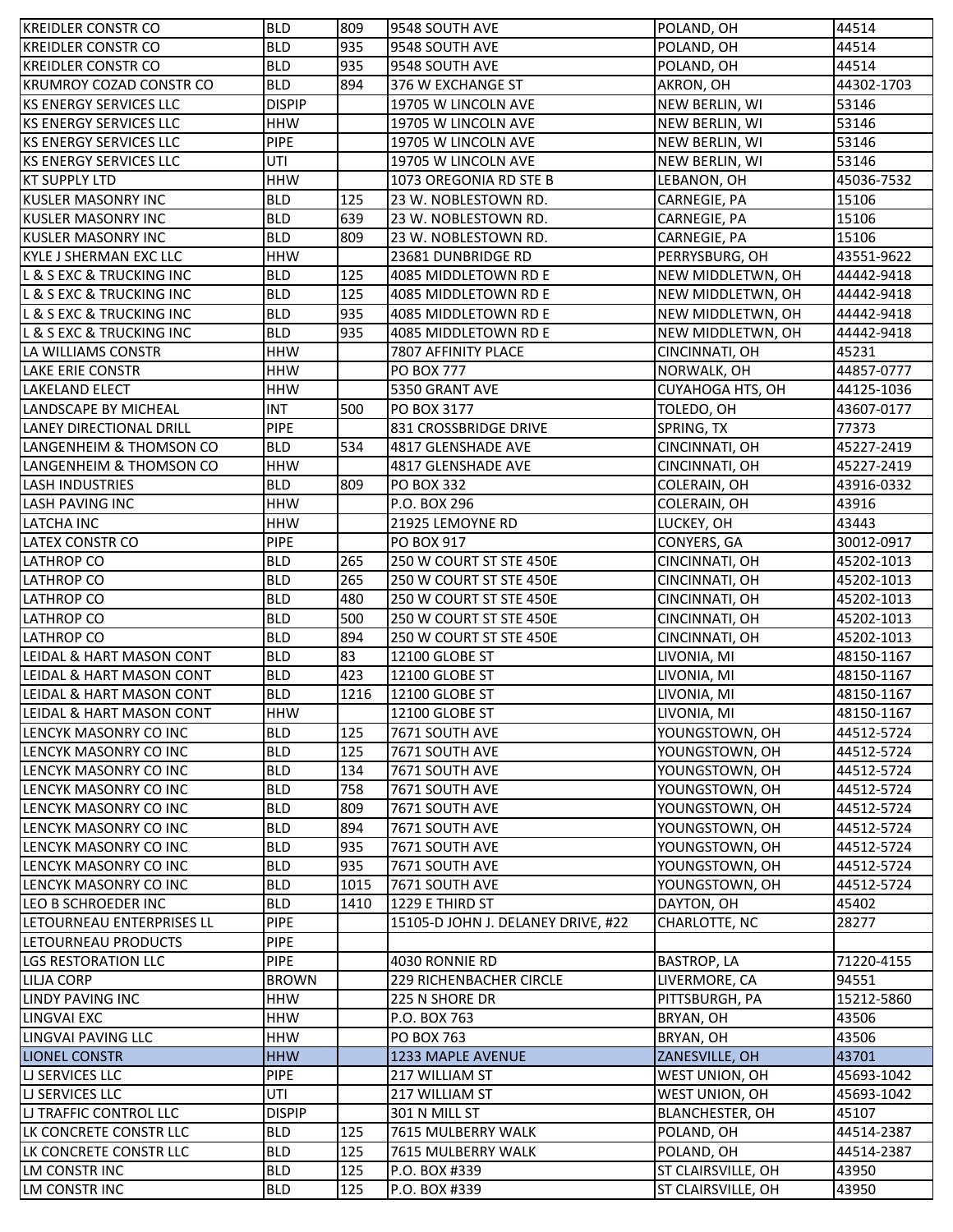| LM CONSTR INC                        | <b>BLD</b>    | 639  | P.O. BOX #339                                 | ST CLAIRSVILLE, OH     | 43950      |
|--------------------------------------|---------------|------|-----------------------------------------------|------------------------|------------|
| LM CONSTR INC                        | <b>BLD</b>    | 809  | P.O. BOX #339                                 | ST CLAIRSVILLE, OH     | 43950      |
| LM CONSTR INC                        | <b>BLD</b>    | 894  | P.O. BOX #339                                 | ST CLAIRSVILLE, OH     | 43950      |
| LM CONSTR INC                        | <b>BLD</b>    | 935  | P.O. BOX #339                                 | ST CLAIRSVILLE, OH     | 43950      |
| LM CONSTR INC                        | <b>BLD</b>    | 935  | P.O. BOX #339                                 | ST CLAIRSVILLE, OH     | 43950      |
| LM CONSTR INC                        | <b>BLD</b>    | 1015 | P.O. BOX #339                                 | ST CLAIRSVILLE, OH     | 43950      |
| LMC INDUSTRIAL CONTRACTOR            | <b>PIPE</b>   |      | 2060 LAKEVIEW RD                              | AVON, NY               | 14414      |
| <b>LMR CONSTR</b>                    | <b>BLD</b>    | 894  | 11546 CLARIDON TROY RD                        | CHARDON, OH            | 44024-8437 |
| <b>LMS CONSTR INC</b>                | <b>HHW</b>    |      | <b>58970 KIRKLAND HILL</b>                    | <b>BELLAIRE, OH</b>    | 43906      |
| LOCKHART CONCRETE CO                 | <b>HHW</b>    |      | 800 W WATERLOO RD                             | AKRON, OH              | 44314-1528 |
| LONE STAR DIRECT DRILL               | <b>PIPE</b>   |      | 1093 HWY 37 NORTH                             | <b>CLARKSVILLE, TX</b> | 75426      |
| LONGO SEWER CONSTR CO                | <b>HHW</b>    |      | 7840 MAYFIELD RD                              | CHESTERLAND, OH        | 44026      |
| LOU RITENOUR DECORATORS              | <b>BLD</b>    | 574  | 2066 CASE PARKWAY SOUTH                       | TWINSBURG, OH          | 44087      |
| LOU RITENOUR DECORATORS              | <b>BLD</b>    | 894  | 2066 CASE PARKWAY SOUTH                       | TWINSBURG, OH          | 44087      |
| LOU RITENOUR DECORATORS              | <b>BLD</b>    | 1015 | 2066 CASE PARKWAY SOUTH                       | TWINSBURG, OH          | 44087      |
| LUBURGH INC                          | <b>BLD</b>    | 639  | 4174 EAST PIKE                                | ZANESVILLE, OH         | 43701-8425 |
| LUBURGH INC                          | <b>BLD</b>    | 809  | 4174 EAST PIKE                                | ZANESVILLE, OH         | 43701-8425 |
| <b>LUBURGH INC</b>                   | <b>HHW</b>    |      | 4174 EAST PIKE                                | ZANESVILLE, OH         | 43701-8425 |
| <b>LUBURGH INC</b>                   | <b>NMA</b>    | 530  | 4174 EAST PIKE                                | ZANESVILLE, OH         | 43701-8425 |
| LUNDA CONSTR CO                      | <b>PIPE</b>   |      | 620 GEBHARDT RD                               | BLK RIVER FLS, WI      | 54615      |
| LYA CONCRETE INC                     | <b>BLD</b>    | 125  | <b>PO BOX 212</b>                             | LAKE MILTON, OH        | 44429-0212 |
| LYA CONCRETE INC                     | <b>BLD</b>    | 125  | <b>PO BOX 212</b>                             | LAKE MILTON, OH        | 44429-0212 |
| LYNDCO INC                           | <b>HHW</b>    |      | 56805 FERRY LANDING RD                        | SHADYSIDE, OH          | 43947-8722 |
| M & A CONCRETE INC                   | <b>BLD</b>    | 809  | 408 TWP. HWY. 471                             | HAMMONDSVILLE, OH      | 43930      |
| M & A CONCRETE INC                   | <b>HHW</b>    |      | 408 TWP. HWY. 471                             | HAMMONDSVILLE, OH      | 43930      |
| M & M UNDERGROUND LLC                | <b>HHW</b>    |      | 17020 SNYDER RD                               | CHAGRIN FALLS, OH      | 44023-2714 |
| M & W DRILLING LLC                   | GPA           | 83   | 8321 OAK RIDGE HWY                            | KNOXVILLE, TN          | 37931      |
| M CAMPBELL CONTRACTING LL            | <b>HHW</b>    |      | 700 MCCAULEY RD                               | STOW, OH               | 44224-1004 |
| <b>M COR INC</b>                     | <b>BLD</b>    | 125  | P.O. BOX 601                                  | MASSILLON, OH          | 44648      |
| M COR INC                            | <b>BLD</b>    | 935  | P.O. BOX 601                                  | MASSILLON, OH          | 44648      |
| <b>M RIVERA CONSTR</b>               | <b>BLD</b>    | 758  | 4301 TRAIN AVE                                | CLEVELAND, OH          | 44113      |
| <b>M RIVERA CONSTR</b>               | <b>BLD</b>    | 894  | 4301 TRAIN AVE                                | CLEVELAND, OH          | 44113      |
| <b>M RIVERA CONSTR</b>               | <b>HHW</b>    |      | 4301 TRAIN AVE                                | CLEVELAND, OH          | 44113      |
| MAC INDUSTRIAL SERVICES              | <b>PIPE</b>   |      | 604 N MAIN ST STE 1                           | ROCHELLE, IL           | 61068-1686 |
| <b>MACKI PIPELINE LOGISTICS</b>      | <b>PIPE</b>   |      | 8100 WASHINGTON AVE STE 260                   | <b>HOUSTON, TX</b>     | 77007-1055 |
| MADERITZ CONCRETE INC                | <b>BLD</b>    | 125  | 1062 BEECHWOOD DR                             | GIRARD, OH             | 44420-2104 |
| MADERITZ CONCRETE INC                | <b>BLD</b>    | 125  | 1062 BEECHWOOD DR                             | GIRARD, OH             | 44420-2104 |
| <b>MADERITZ CONCRETE INC</b>         | <b>HHW</b>    |      | 1062 BEECHWOOD DR                             | GIRARD, OH             | 44420-2104 |
| <b>MAINE DRILLING &amp; BLASTING</b> | <b>PIPE</b>   |      | <b>PO BOX 307</b>                             | <b>GARDINER, ME</b>    | 04345-0307 |
| <b>MAJAAC INC</b>                    | <b>DISPIP</b> |      | <b>PO BOX 624</b>                             | BRYAN, OH              | 43506-0624 |
| MALCZEWSKI'S LAWN CARE               | <b>HHW</b>    |      | 8901 NEOWASH RD                               | WATERVILLE, OH         | 43566-9703 |
| <b>MANSFIELD CEMENT FLOORING</b>     | <b>BLD</b>    | 480  |                                               |                        |            |
| <b>MANSFIELD CEMENT FLOORING</b>     | <b>BLD</b>    | 574  |                                               |                        |            |
| MANSFIELD CEMENT FLOORING            | <b>BLD</b>    | 758  |                                               |                        |            |
| MANSFIELD CEMENT FLOORING            | <b>BLD</b>    | 1216 |                                               |                        |            |
| <b>MAPLE CITY CONCRETE</b>           | <b>HHW</b>    |      | 92 S OLD STATE RD                             | NORWALK, OH            | 44857      |
| <b>MAROUS BROS CONSTR INC</b>        | <b>BLD</b>    | 245  | 36933 VINE STREET                             | WILLOUGHBY, OH         | 44094      |
| <b>MAROUS BROS CONSTR INC</b>        | <b>BLD</b>    | 894  | 36933 VINE STREET                             | WILLOUGHBY, OH         | 44094      |
| <b>MAROUS BROS CONSTR INC</b>        | <b>HHW</b>    |      | 36933 VINE STREET                             | WILLOUGHBY, OH         | 44094      |
| <b>MARRA SERVICES INC</b>            | <b>HHW</b>    |      | 700 E 73RD ST                                 | CLEVELAND, OH          | 44103-1707 |
| <b>MARSA INC</b>                     | <b>BLD</b>    | 530  | 1000 CASTLEVIEW RD                            | PITTSBURGH, PA         | 15234-2299 |
| <b>MARSA INC</b>                     | <b>BLD</b>    | 809  | 1000 CASTLEVIEW RD                            | PITTSBURGH, PA         | 15234-2299 |
| <b>MARSA INC</b>                     | <b>HHW</b>    |      | 1000 CASTLEVIEW RD                            | PITTSBURGH, PA         | 15234-2299 |
| <b>MARUCCI &amp; GAFFNEY EXC CO</b>  | <b>HHW</b>    |      | 18 HOGUE ST                                   | YOUNGSTOWN, OH         | 44502-1425 |
| <b>MASCARO CONSTR CO</b>             | <b>NMA</b>    | 639  | 1720 METROPOLITAN ST                          | PITTSBURGH, PA         | 15233-2232 |
| <b>MASCARO CONSTR CO</b>             | <b>NMA</b>    | 935  | 1720 METROPOLITAN ST                          | PITTSBURGH, PA         | 15233-2232 |
| <b>MASCARO PIPELINE LP</b>           | <b>PIPE</b>   |      | 1720 METROPOLITAN ST                          | PITTSBURGH, PA         | 15233-2232 |
| <b>MASON CEMENT SERVICES LLC</b>     | <b>BLD</b>    | 1015 | 1501 PERRY DR SW STE A                        | CANTON, OH             | 44710-1038 |
| MASONRY CONTRACTING CORP             | <b>BLD</b>    | 894  | 1970 N CLEVELAND MASSILLON RD UNIT            | <b>JBATH, OH</b>       | 44210-5311 |
| <b>MASONRY CONTRACTING CORP</b>      | <b>BLD</b>    | 1015 | 1970 N CLEVELAND MASSILLON RD UNIT 1 BATH, OH |                        | 44210-5311 |
| <b>MATCON DIAMOND INC</b>            | <b>HHW</b>    |      | 3447 E CARSON ST                              | PITTSBURGH, PA         | 15203-2150 |
| <b>MATCON DIAMOND INC</b>            | <b>NMA</b>    | 935  | 3447 E CARSON ST                              | PITTSBURGH, PA         | 15203-2150 |
|                                      |               |      |                                               |                        |            |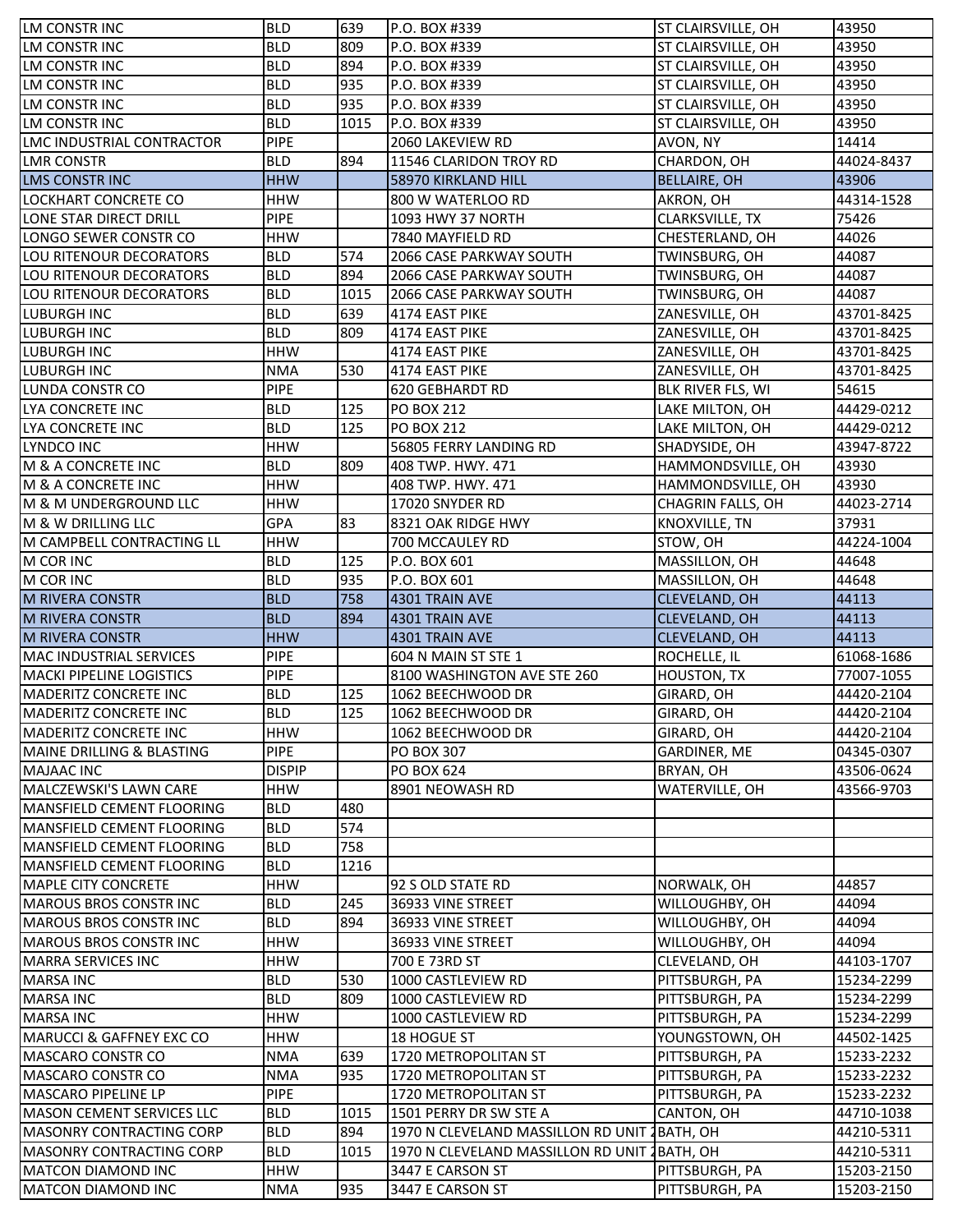| <b>MATT CONSTR SERVICES INC</b>                   | <b>HHW</b>    |      | <b>6600 GRANT AVENUE</b>      | CLEVELAND, OH           | 44105-5624 |
|---------------------------------------------------|---------------|------|-------------------------------|-------------------------|------------|
| <b>MATT CONSTR SERVICES INC</b>                   | <b>NMA</b>    | 935  | 6600 GRANT AVENUE             | CLEVELAND, OH           | 44105-5624 |
| <b>MATT CONSTR SERVICES INC</b>                   | <b>NMA</b>    | 935  | 6600 GRANT AVENUE             | CLEVELAND, OH           | 44105-5624 |
| <b>MATT WINTERS EXC LLC</b>                       | <b>HHW</b>    |      | 4933 WATERLOO RD              | ATWATER, OH             | 44201-9344 |
| <b>MAXCON</b>                                     | <b>BLD</b>    | 125  |                               |                         |            |
| <b>MAXX HDD LLC</b>                               | <b>PIPE</b>   |      | <b>PO BOX 2407</b>            | CONROE, TX              | 77305-2407 |
| <b>MAYFIELD CEMENT LTD</b>                        | <b>HHW</b>    |      | 27801 EUCLID AVE STE 5606     | EUCLID, OH              | 44132-3555 |
| <b>MCCARLS INC</b>                                | <b>BLD</b>    | 639  | P.O. BOX 191                  | <b>BEAVER FALLS, PA</b> | 15010-0191 |
| <b>MCCARLS INC</b>                                | <b>BLD</b>    | 809  | P.O. BOX 191                  | <b>BEAVER FALLS, PA</b> | 15010-0191 |
| <b>MCCARLS INC</b>                                | <b>NMA</b>    | 245  | P.O. BOX 191                  | <b>BEAVER FALLS, PA</b> | 15010-0191 |
| <b>MCCARLS INC</b>                                | <b>NMA</b>    | 935  | P.O. BOX 191                  | <b>BEAVER FALLS, PA</b> | 15010-0191 |
| <b>MCCARLS INC</b>                                | <b>NMA</b>    | 935  | P.O. BOX 191                  | BEAVER FALLS, PA        | 15010-0191 |
| MCCART CONSTR LLC                                 | <b>BLD</b>    | 809  | 415 E FERNWOOD DR             | TORONTO, OH             | 43964-1912 |
| <b>MCDANIELS CONSTR</b>                           | <b>HHW</b>    |      | 1069 WOODLAND AVE             | <b>COLUMBUS, OH</b>     | 43219-2177 |
| <b>MCGRAW KOKOSING INC</b>                        | <b>NMA</b>    | 534  | 101 CLARK BOULEVARD           | MIDDLETOWN, OH          | 45044      |
| <b>MCK CONSTR</b>                                 | PIPE          |      | <b>PO BOX 302</b>             | CARNEGIE, PA            | 15106-0302 |
| MCKINNEY DRILLING CO                              | <b>BLD</b>    | 758  | 7550 TEAGUE ROAD              | HANOVER, MD             | 21076      |
| <b>MCKINNEY DRILLING CO</b>                       | <b>HHW</b>    |      | 7550 TEAGUE ROAD              | HANOVER, MD             | 21076      |
| <b>IMCKINNEY DRILLING CO</b>                      | <b>INT</b>    | 245  | 7550 TEAGUE ROAD              | HANOVER, MD             | 21076      |
| <b>MCM MGT CORP</b>                               | <b>BLD</b>    | 1216 | 35980 WOODWARD AVE STE 210    | BLOOMFIELD, MI          | 48304-0900 |
| <b>MCNALLY KIEWIT SST JV</b>                      | <b>HHW</b>    |      | 800 WESTPOINT PKWY STE 1130   |                         |            |
|                                                   |               |      |                               | WESTLAKE, OH            | 44145-1579 |
| <b>MCNALLY TUNNELING CO</b><br><b>MCTECH CORP</b> | <b>HHW</b>    |      | 800 WESTPOINT PKWY SUITE 1130 | WESTLAKE, OH            | 44145      |
|                                                   | <b>HHW</b>    |      | 8100 GRAND AVE                | CLEVELAND, OH           | 44104-3168 |
| MDS BORING & DRILLING INC                         | <b>PIPE</b>   |      | PO BOX 11587                  | <b>HOUSTON, TX</b>      | 77293      |
| <b>MEDINA GLASS BLOCK</b>                         | <b>BLD</b>    | 894  | 1213 MEDINA ROAD              | MEDINA, OH              | 44256      |
| <b>METROPOLITAN BLDRS INC</b>                     | <b>BLD</b>    | 758  | 835 CANTERBURY ROAD           | WESTLAKE, OH            | 44145      |
| <b>MIAMI VALLEY CONSTRUCTION</b>                  | <b>DISPIP</b> |      | 11997 RUNYAN DR               | CINCINNATI, OH          | 45241-1659 |
| <b>MIAMI VALLEY CONSTRUCTION</b>                  | <b>HHW</b>    |      | 11997 RUNYAN DR               | CINCINNATI, OH          | 45241-1659 |
| MIAMI VALLEY MASONRY                              | <b>BLD</b>    | 1410 | <b>2300 OME AVE</b>           | DAYTON, OH              | 45414      |
| <b>MIAMI VALLEY MASONRY</b>                       | <b>HHW</b>    |      | 2300 OME AVE                  | DAYTON, OH              | 45414      |
| <b>MICHAEL HARRIS CONSTR</b>                      | <b>HHW</b>    |      | <b>PO BOX 810</b>             | MT STERLING, KY         | 40353-0810 |
| MICHELS CONSTRINC                                 | <b>BLD</b>    | 1015 | <b>PO BOX 128</b>             | BROWNSVILLE, WI         | 53006-0128 |
| MICHELS CONSTR INC                                | <b>DISPIP</b> |      | <b>PO BOX 128</b>             | BROWNSVILLE, WI         | 53006-0128 |
| MICHELS CONSTR INC                                | <b>HHW</b>    |      | <b>PO BOX 128</b>             | BROWNSVILLE, WI         | 53006-0128 |
| MICHELS CONSTRINC                                 | <b>PIPE</b>   |      | <b>PO BOX 128</b>             | BROWNSVILLE, WI         | 53006-0128 |
| MICHELS PIPELINE CONS INC                         | <b>BLD</b>    | 1015 | P.O. BOX 128                  | BROWNSVILLE, WI         | 53006      |
| MICHELS PIPELINE CONS INC                         | <b>DISPIP</b> |      | P.O. BOX 128                  | BROWNSVILLE, WI         | 53006      |
| MICHELS PIPELINE CONS INC                         | <b>HHW</b>    |      | P.O. BOX 128                  | BROWNSVILLE, WI         | 53006      |
| <b>MICHELS PIPELINE CONS INC</b>                  | <b>PIPE</b>   |      | P.O. BOX 128                  | BROWNSVILLE, WI         | 53006      |
| <b>MICHELS UTILITY SERVICES</b>                   | <b>DISPIP</b> |      | <b>PO BOX 128</b>             | BROWNSVILLE, WI         | 53006-0128 |
| MID AMERICA ENERGY SERVIC                         | <b>PIPE</b>   |      | 1606 EASTPORT PLAZA DR        | COLLINSVILLE, IL        | 62234-6136 |
| MID ATLANTIC MAINT                                | <b>HHW</b>    |      | <b>PO BOX 3405</b>            | PARKERSBURG, WV         | 26103-3405 |
| MID OHIO CONTRACTING                              | <b>PIPE</b>   |      |                               |                         |            |
| MID OHIO LANDSCAPE CONTRA                         | <b>HHW</b>    |      | 4974 STATE ROUTE 73           | HILLSBORO, OH           | 45133      |
| MID STATE INC                                     | <b>BLD</b>    | 83   | 143 HILLVIEW DR               | GALLIPOLIS, OH          | 45631-8609 |
| MID STATE INC                                     | <b>HHW</b>    |      | 143 HILLVIEW DR               | GALLIPOLIS, OH          | 45631-8609 |
| MID WEST HARDSCAPE LLC                            | <b>HHW</b>    |      | 3450 E 7TH AVE                | COLUMBUS, OH            | 43219-1735 |
| <b>MIDLAND CONTRACTING</b>                        | <b>BLD</b>    | 758  | 6464 METRO CT STE B           | BEDFORD HTS, OH         | 44146-4763 |
| MIDLAND CONTRACTING                               | <b>BLD</b>    | 894  | 6464 METRO CT STE B           | BEDFORD HTS, OH         | 44146-4763 |
| MIDSTREAM EXPLOSIVES LLC                          | <b>PIPE</b>   |      | 289 SOUTHSIDE DR              | NEWVILLE, PA            | 17241-8951 |
| MIDWAY S & D                                      | <b>NMA</b>    | 534  | <b>PO BOX 410</b>             | MONROE, OH              | 45050-0410 |
| <b>MIDWEST CONTRACTING INC</b>                    | <b>BLD</b>    | 500  | 1428 ALBON RD                 | HOLLAND, OH             | 43528-8683 |
| MIDWEST CUT AND CORE                              | <b>HHW</b>    |      | 4275 HAMILTON CLEVES HWY      | ROSS, OH                | 45061-5034 |
| MIDWEST EROSION CONTROL L                         | <b>HHW</b>    |      | 1135 CUMBERLAND RD            | <b>CUMBERLAND, IN</b>   | 46229-2402 |
| MIDWEST MOLE INC                                  | <b>HHW</b>    |      | 6814 W 350 N                  | <b>GREENFIELD, IN</b>   | 46140      |
| MIDWEST PRO PAINTING INC                          | <b>BLD</b>    | 500  | 12845 FARMINGTON RD           | LIVONIA, MI             | 48150-1607 |
| MIDWEST SEEDLING SUPPLY                           | <b>NTLSPE</b> |      | 534 SPUNKY RIDGE RD           | MEREDOSIA, IL           | 62665      |
| <b>MIDWEST UNDERGOUND</b>                         | <b>DISPIP</b> |      | 3150 5TH AVE                  | E MOLINE, IL            | 61244      |
| MIDWEST UNDERGOUND                                | <b>PIPE</b>   |      | 3150 5TH AVE                  | E MOLINE, IL            | 61244      |
| MIDWESTERN CONTRS IN                              | <b>PIPE</b>   |      | 816 HICKS DR                  | ELBURN, IL              | 60119      |
| <b>MIENCORP</b>                                   | <b>BLD</b>    | 125  | 860 MAIN AVE SW               | WARREN, OH              | 44483-6506 |
| <b>MIENCORP</b>                                   | <b>BLD</b>    | 245  | 860 MAIN AVE SW               | WARREN, OH              | 44483-6506 |
|                                                   |               |      |                               |                         |            |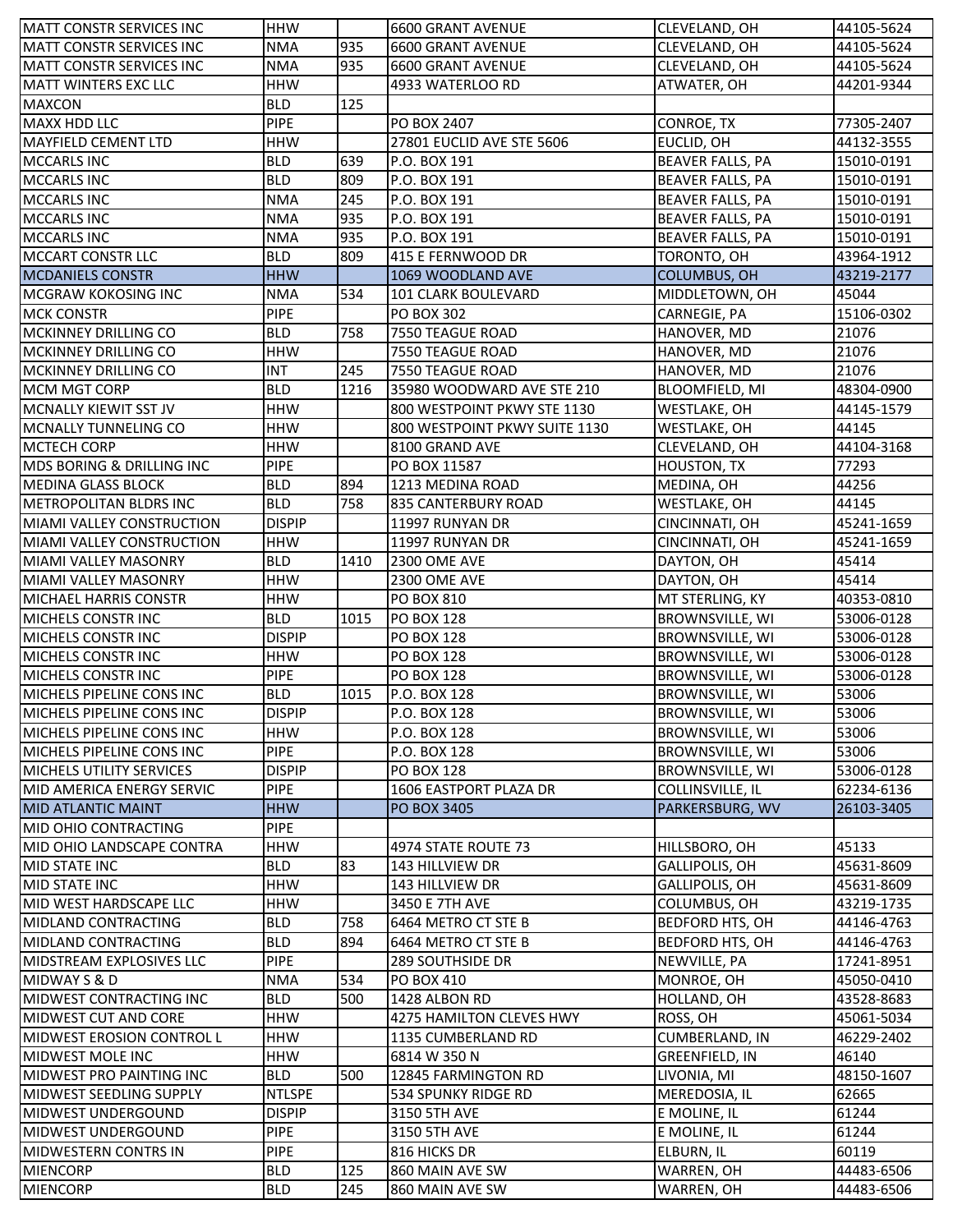| <b>MIENCORP</b>                                  | <b>BLD</b>                | 758  | 860 MAIN AVE SW            | WARREN, OH                           | 44483-6506    |
|--------------------------------------------------|---------------------------|------|----------------------------|--------------------------------------|---------------|
| <b>MIENCORP</b>                                  | <b>BLD</b>                | 894  | 860 MAIN AVE SW            | WARREN, OH                           | 44483-6506    |
| MIKE COATES CONSTR CO INC                        | <b>BLD</b>                | 125  | 800 SUMMIT AVE             | NILES, OH                            | 44446-3611    |
| MIKE COATES CONSTR CO INC                        | <b>BLD</b>                | 894  | 800 SUMMIT AVE             | NILES, OH                            | 44446-3611    |
| MIKE COATES CONSTR CO INC                        | <b>BLD</b>                | 935  | 800 SUMMIT AVE             | NILES, OH                            | 44446-3611    |
| MIKE PUSATERI EXC INC                            | <b>BLD</b>                | 125  | PO BOX 2136                | E LIVERPOOL, OH                      | 43920-0136    |
| MIKE PUSATERI EXC INC                            | <b>BLD</b>                | 125  | PO BOX 2136                | E LIVERPOOL, OH                      | 43920-0136    |
| MIKE PUSATERI EXC INC                            | <b>BLD</b>                | 809  | PO BOX 2136                | E LIVERPOOL, OH                      | 43920-0136    |
| MIKE PUSATERI EXC INC                            | <b>BLD</b>                | 935  | PO BOX 2136                | E LIVERPOOL, OH                      | 43920-0136    |
| MIKE PUSATERI EXC INC                            | <b>BLD</b>                | 935  | PO BOX 2136                | E LIVERPOOL, OH                      | 43920-0136    |
| MIKE PUSATERI EXC INC                            | <b>BLD</b>                | 1015 | PO BOX 2136                | E LIVERPOOL, OH                      | 43920-0136    |
| MIKE PUSATERI EXC INC                            | <b>HHW</b>                |      | PO BOX 2136                | E LIVERPOOL, OH                      | 43920-0136    |
| <b>MILLER BROS CONSTR</b>                        | <b>BLD</b>                | 480  | PO BOX 30                  | ARCHBOLD, OH                         | 43502-0030    |
| <b>MILLER BROS CONSTR</b>                        | <b>HHW</b>                |      | PO BOX 30                  | ARCHBOLD, OH                         | 43502-0030    |
| <b>MILLER BROS ENERGY</b>                        | <b>DISPIP</b>             |      | 301 ALAN WOOD ROAD         | CONSHOHOCKEN, PA                     | 19428         |
| MILLER CABLE CO                                  | <b>HHW</b>                |      | <b>210 S BROADWAY</b>      | GREEN SPGS, OH                       | 44836         |
| MILLER PIPELINE INDIANA                          | <b>DISPIP</b>             |      | P.O. BOX 34141             | <b>INDIANAPOLIS, IN</b>              | 46234         |
| <b>MILLER YOUNT PAVING</b>                       | <b>BLD</b>                | 935  | 2295 HOAGLAND BLACKSTUB RD | CORTLAND, OH                         | 44410-9318    |
| <b>MILLER YOUNT PAVING</b>                       | <b>BLD</b>                | 935  | 2295 HOAGLAND BLACKSTUB RD | CORTLAND, OH                         | 44410-9318    |
| MILLER YOUNT PAVING                              | <b>HHW</b>                |      | 2295 HOAGLAND BLACKSTUB RD | CORTLAND, OH                         | 44410-9318    |
| MILLWRIGHT INDUSTRIAL SER                        | <b>HHW</b>                |      | 4500 W WENGER RD           | CLAYTON, OH                          | 45315-8811    |
| MINNESOTA LTD INC                                | PIPE                      |      | P.O. BOX 410               | <b>BIG LAKE, MN</b>                  | 55309         |
| <b>MIS CORP MICHIGAN</b>                         | <b>NMA</b>                | 500  | 3515 JANE AVE              | SAGINAW, MI                          | 48601         |
| MIXONSITE USA INC                                | <b>HHW</b>                |      | 1501 ABBOTT COURT          | <b>BUFFALO GROVE, IL</b>             | 60089         |
| <b>MK MASONRY INC</b>                            | <b>BLD</b>                | 758  | 3603 BLACKBERRY LN         | WESTLAKE, OH                         | 44145-7400    |
| <b>MKS EARTHWORKS LLC</b>                        | <b>DISPIP</b>             |      | 9560 COUNTY ROAD 424       | NAPOLEON, OH                         | 43545-9729    |
| <b>MODERN DAY CONC CONS</b>                      | <b>BLD</b>                | 265  | 9773 CROSBY RD             | HARRISON, OH                         | 45030-9707    |
| <b>MODERN DAY CONC CONS</b>                      | <b>BLD</b>                | 265  | 9773 CROSBY RD             | HARRISON, OH                         | 45030-9707    |
| MOERLEIN CONSTR GROUP LLC                        | <b>HHW</b>                |      | 2417 PARK AVE APT 2        | CINCINNATI, OH                       | 45212-3466    |
| <b>MOMENTUM PIPELINE LLC</b>                     | <b>PIPE</b>               |      | 8075 S CALHOUN HWY         | MILLSTONE, WV                        | 25261-8513    |
| <b>MONARCH CONSTR CO</b>                         | <b>BLD</b>                | 265  | P.O. BOX #12249            | CINCINNATI, OH                       | 45212         |
|                                                  | <b>BLD</b>                |      |                            |                                      |               |
| <b>MONARCH CONSTR CO</b>                         |                           | 265  | P.O. BOX #12249            |                                      | 45212         |
| <b>MONARCH CONSTR CO</b>                         | <b>BLD</b>                | 534  | P.O. BOX #12249            | CINCINNATI, OH                       | 45212         |
| <b>MONARCH CONSTR CO</b>                         | <b>BLD</b>                | 1410 | P.O. BOX #12249            | CINCINNATI, OH<br>CINCINNATI, OH     | 45212         |
| MONTE CONSTR CO INC                              | <b>HHW</b>                |      | 9290 AMBER WOOD DR         | KIRTLAND, OH                         | 44094-9351    |
| MONTE CONSTRUCTION LLC                           | <b>HHW</b>                |      | 9290 AMBER WOOD DR         | KIRTLAND, OH                         | 44094-9351    |
|                                                  |                           |      | <b>PO BOX 159</b>          |                                      |               |
| MOOSEHEAD HARVESTING INC<br><b>MORRIS CONSTR</b> | <b>PIPE</b><br><b>BLD</b> | 1015 | PO BOC 377                 | LINCOLN, NH<br>ROBINSON, IL          | 3251<br>62454 |
| <b>MOSSER CONSTR</b>                             | <b>BLD</b>                | 329  | 122 S WILSON AVE           | FREMONT, OH                          | 43420-2767    |
| <b>MOSSER CONSTR</b>                             | <b>BLD</b>                | 480  | 122 S WILSON AVE           | FREMONT, OH                          | 43420-2767    |
| <b>MOSSER CONSTR</b>                             | <b>BLD</b>                | 500  | 122 S WILSON AVE           | FREMONT, OH                          | 43420-2767    |
| IMOSSER CONSTR                                   | <b>BLD</b>                | 574  | 122 S WILSON AVE           | FREMONT, OH                          | 43420-2767    |
| <b>MOSSER CONSTR</b>                             | <b>BLD</b>                | 758  | 122 S WILSON AVE           | FREMONT, OH                          | 43420-2767    |
| <b>MOSSER CONSTR</b>                             | <b>BLD</b>                | 1216 | 122 S WILSON AVE           | FREMONT, OH                          | 43420-2767    |
| <b>IMOSSER CONSTR</b>                            | <b>HHW</b>                |      | 122 S WILSON AVE           |                                      | 43420-2767    |
| <b>MOUSER MASONRY INC</b>                        | <b>BLD</b>                | 83   | PO BOX 1268                | FREMONT, OH<br><b>GROVE CITY, OH</b> | 43123-6268    |
| <b>MOUSER MASONRY INC</b>                        | <b>BLD</b>                | 423  | PO BOX 1268                | <b>GROVE CITY, OH</b>                | 43123-6268    |
| <b>MOUSER MASONRY INC</b>                        | <b>HHW</b>                |      | PO BOX 1268                | <b>GROVE CITY, OH</b>                | 43123-6268    |
| MP DORY CO INC                                   | <b>HHW</b>                |      | 2001 INTEGRITY DR S        | COLUMBUS, OH                         | 43209-2729    |
| <b>MPS INC</b>                                   | <b>PIPE</b>               |      | <b>PO BOX 446</b>          | GREENWOOD, MS                        | 38935-0446    |
| <b>MR EXCAVATOR INC</b>                          | <b>BLD</b>                | 125  | 8616 EUCLID CHARDON RD     | KIRTLAND, OH                         | 44094-9586    |
| <b>MR EXCAVATOR INC</b>                          | <b>BLD</b>                | 134  | 8616 EUCLID CHARDON RD     | KIRTLAND, OH                         | 44094-9586    |
| <b>MR EXCAVATOR INC</b>                          | <b>BLD</b>                | 1216 | 8616 EUCLID CHARDON RD     | KIRTLAND, OH                         | 44094-9586    |
| <b>MR EXCAVATOR INC</b>                          | <b>BLD</b>                | 1410 | 8616 EUCLID CHARDON RD     | KIRTLAND, OH                         | 44094-9586    |
| <b>MR EXCAVATOR INC</b>                          | <b>HHW</b>                |      | 8616 EUCLID CHARDON RD     | KIRTLAND, OH                         | 44094-9586    |
| MT CARMEL STABILIZATION                          | <b>HHW</b>                |      | P.O. BOX #458              | MOUNT CARMEL, IL                     | 62863         |
| <b>MUI CONSTR LLC</b>                            | <b>HHW</b>                |      | 12351 PROSPECT RD          | STRONGSVILLE, OH                     | 44149-2941    |
| MULE CRANE SERVICE LLC                           | <b>BLD</b>                | 894  | 3300 CONGRESS LAKE ROAD    | MOGADORE, OH                         | 44260-9762    |
| <b>MURPHY CONTRACTING</b>                        | <b>BLD</b>                | 125  | P.O. BOX #1833             | YOUNGSTOWN, OH                       | 44501         |
| MURPHY CONTRACTING                               | <b>BLD</b>                | 125  | P.O. BOX #1833             | YOUNGSTOWN, OH                       | 44501         |
| MURPHY CONTRACTING                               | <b>BLD</b>                | 245  | P.O. BOX #1833             | YOUNGSTOWN, OH                       | 44501         |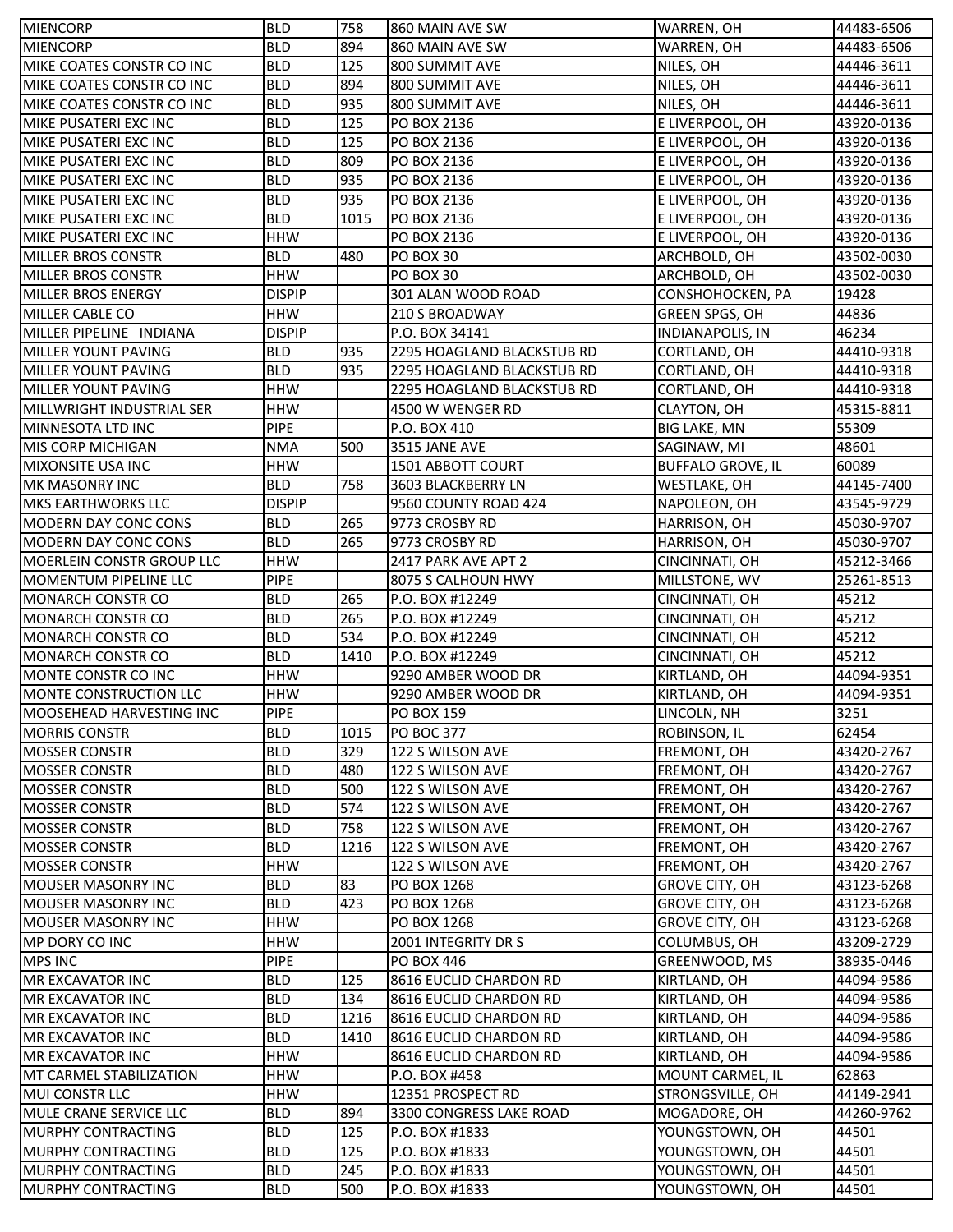| <b>MURPHY CONTRACTING</b>        | <b>BLD</b>    | 809  | P.O. BOX #1833           | YOUNGSTOWN, OH           | 44501      |
|----------------------------------|---------------|------|--------------------------|--------------------------|------------|
| <b>MURPHY CONTRACTING</b>        | <b>BLD</b>    | 894  | P.O. BOX #1833           | YOUNGSTOWN, OH           | 44501      |
| <b>MURPHY CONTRACTING</b>        | <b>BLD</b>    | 935  | P.O. BOX #1833           | YOUNGSTOWN, OH           | 44501      |
| <b>MURPHY CONTRACTING</b>        | <b>BLD</b>    | 935  | P.O. BOX #1833           | YOUNGSTOWN, OH           | 44501      |
| <b>MURPHY CONTRACTING</b>        | <b>BLD</b>    | 1015 | P.O. BOX #1833           | YOUNGSTOWN, OH           | 44501      |
| <b>MURPHY CONTRACTING</b>        | <b>BLD</b>    | 1216 | P.O. BOX #1833           | YOUNGSTOWN, OH           | 44501      |
| MZ RUSSELL INC                   | <b>BLD</b>    | 480  | 3185 E 79TH ST           | CLEVELAND, OH            | 44104-4303 |
| MZ RUSSELL INC                   | <b>BLD</b>    | 758  | 3185 E 79TH ST           | CLEVELAND, OH            | 44104-4303 |
| MZ RUSSELL INC                   | <b>BLD</b>    | 894  | 3185 E 79TH ST           | CLEVELAND, OH            | 44104-4303 |
| N AMERICAN DISMANTLING           | <b>NMA</b>    | 265  | <b>PO BOX 307</b>        | LAPEER, MI               | 48446-0307 |
| <b>N&amp;W EXCAVATING LLC</b>    | <b>HHW</b>    |      | 85 ELM ST                | FORT JENNINGS, OH        | 45844-9659 |
| <b>NAES POWER CONTRACTORS</b>    | <b>NMA</b>    | 83   | 167 ANDERSON RD          | <b>CRANBERRY TWP, PA</b> | 16066-2901 |
| <b>NAPP GRECCO CO</b>            | PIPE          |      | 1500 MCCARTER HWY        | NEWARK, NJ               | 07104-3908 |
| NATIONAL MACHINERY               | <b>BLD</b>    | 500  | PO BOX 3128              | MARION, IN               | 46953-0128 |
| <b>NATIVE CONSTR</b>             | <b>HHW</b>    |      | <b>29 RENICK AVE</b>     | CHILLICOTHE, OH          | 45601      |
| NEIM SERVICES LLC                | <b>NTLSPE</b> |      | 3309 STATE ROUTE 2014    | <b>CLIFFORD TWP, PA</b>  | 18421-7828 |
| <b>NELSON STARK CO</b>           | <b>BLD</b>    | 265  | 7685 FIELDS ERTEL RD     | CINCINNATI, OH           | 45241-6084 |
| <b>NELSON STARK CO</b>           | <b>BLD</b>    | 265  | 7685 FIELDS ERTEL RD     | CINCINNATI, OH           | 45241-6084 |
| <b>NELSON STARK CO</b>           | <b>BLD</b>    | 534  | 7685 FIELDS ERTEL RD     | CINCINNATI, OH           | 45241-6084 |
| <b>NELSON STARK CO</b>           | <b>BLD</b>    | 1410 | 7685 FIELDS ERTEL RD     | CINCINNATI, OH           | 45241-6084 |
| <b>NELSON STARK CO</b>           | <b>HHW</b>    |      | 7685 FIELDS ERTEL RD     | CINCINNATI, OH           | 45241-6084 |
| <b>NERONE &amp; SONS INC</b>     | <b>HHW</b>    |      | 19501 S. MILES ROAD      | WARRNSVLL HTS, OH        | 44128      |
| <b>NES CORP</b>                  | <b>HHW</b>    |      | PO BOX 604252            | CLEVELAND, OH            | 44104-0252 |
| NET QUEST SERVICES INC           | <b>BLD</b>    | 265  | 5583 DOCKSIDE DR         | MASON, OH                | 45040-8206 |
| <b>NET QUEST SERVICES INC</b>    | <b>BLD</b>    | 265  | 5583 DOCKSIDE DR         | MASON, OH                | 45040-8206 |
| <b>NET QUEST SERVICES INC</b>    | <b>HHW</b>    |      | 5583 DOCKSIDE DR         | MASON, OH                | 45040-8206 |
| NEWCOMER CONCRETE SERV IN        | <b>HHW</b>    |      | 646 TOWNLINE ROAD 151    | NORWALK, OH              | 44857-9255 |
| <b>NEWMAN MASONRY INC</b>        | <b>BLD</b>    | 245  | 821 CALLENDAR BLVD       | PAINESVILLE, OH          | 44077-1218 |
| <b>NEWTON ASPHALT PAVING</b>     | <b>HHW</b>    |      | <b>BOX #86</b>           | STRASBURG, OH            | 44680      |
| <b>NEXT GENERATION CONSTR LL</b> | <b>BLD</b>    | 894  | 4317 CHESTER AVE         | CLEVELAND, OH            | 44103      |
| NICHOLSON CONSTR                 | <b>HHW</b>    |      | 2400 ANSYS DR STE 303    | CANONSBURG, PA           | 15317-0403 |
| <b>NLS PAVING INC</b>            | <b>HHW</b>    |      | 67925 BAYBERRY DR STE B  | ST CLAIRSVILLE, OH       | 43950-9132 |
| <b>NOCE ENTERPRISES INC</b>      | <b>HHW</b>    |      | 36805 SKYLINE DR         | WILLOUGHBY HILS, OH      | 44094-9101 |
| <b>NOMAD PIPELINE SERVICES</b>   | <b>PIPE</b>   |      | <b>PO BOX 459</b>        | ROCKVILLE, MN            | 56369      |
| INOOTER CONSTR CO                | <b>NMA</b>    | 329  | 1500 S SECOND STREET     | SAINT LOUIS, MO          | 63104      |
| <b>NOOTER CONSTR CO</b>          | <b>NMA</b>    | 500  | 1500 S SECOND STREET     | SAINT LOUIS, MO          | 63104      |
| NORM KING CONSTR INC             | <b>BLD</b>    | 758  | 1122 FOREST EDGE PKWY    | <b>BRUNSWICK, OH</b>     | 44212-2344 |
| <b>NORM KING CONSTR INC</b>      | <b>BLD</b>    | 894  | 1122 FOREST EDGE PKWY    | <b>BRUNSWICK, OH</b>     | 44212-2344 |
| NORMAC CO LLC                    | <b>HHW</b>    |      | 222 OXFORD STATE RD      | MIDDLETOWN, OH           | 45044-7431 |
| NORMAN ECKINGER INC              | <b>BLD</b>    | 1015 | 2500 KRISKO CIR SW       | CANTON, OH               | 44706-4194 |
| NORTH AMERICAN CEMENT            | <b>BLD</b>    | 758  | 5915 E SCHAAF RD #4      | INDEPENDENCE, OH         | 44131-1311 |
| <b>NORTH COAST CONCRETE</b>      | <b>BLD</b>    | 758  | 6061 CAREY DRIVE         | VALLEY VIEW, OH          | 44125      |
| <b>NORTH COAST CONCRETE</b>      | <b>BLD</b>    | 894  | 6061 CAREY DRIVE         | VALLEY VIEW, OH          | 44125      |
| <b>NORTH COAST PAVING CO</b>     | <b>HHW</b>    |      | 2417 WOODHILL RD         | CLEVELAND, OH            | 44104-2401 |
| INORTH SUBURBAN TREE SERV        | <b>HHW</b>    |      | 1102 MIDDLESEX RD        | GIBSONIA, PA             | 15044-6050 |
| NORTH WIND CONSTR SERVICE        | <b>HHW</b>    |      | 1425 HIGHAM ST           | <b>IDAHO FALLS, ID</b>   | 83402-1513 |
| INORTHEAST KY EXC                | <b>PIPE</b>   |      | <b>PO BOX 486</b>        | <b>GRAYSON, KY</b>       | 41143-0486 |
| NORTHEAST OHIO LANDSCAPIN        | <b>HHW</b>    |      | PO BOX 26596             | AKRON, OH                | 44319-6596 |
| <b>NORTHEAST OHIO TRENCHING</b>  | <b>BLD</b>    | 758  | 17900 MILES RD           | WARRENSVL HTS, OH        | 44128      |
| <b>NORTHEAST OHIO TRENCHING</b>  | <b>HHW</b>    |      | 17900 MILES RD           | WARRENSVL HTS, OH        | 44128      |
| <b>NORTHERN CLEARING INC</b>     | <b>PIPE</b>   |      | 28190 STATE HIGHWAY 137  | ASHLAND, WI              | 54806-4601 |
| NORTHERN IL FENCE                | <b>HHW</b>    |      | 320 W LINCOLN HWY        | CORTLAND, IL             | 60112-8419 |
| NORTHLAND CONSTRUCTORS OF        | <b>PIPE</b>   |      | 4843 RICE LAKE RD        | DULUTH, MN               | 55803-1229 |
| <b>NORTHSTAR ASPHALT INC</b>     | <b>HHW</b>    |      | 7345 SUNSET STRIP AVE NW | NORTH CANTON, OH         | 44720-7040 |
| NORTHSTAR CONTRACTING INC        | <b>HHW</b>    |      | 11730 HARVARD AVE        | <b>CLEVELAND, OH</b>     | 44105-5438 |
| <b>NUKO PAVING INC</b>           | <b>GPA</b>    | 83   | 11 HOLLINGSHEAD RD       | WELLSTON, OH             | 45692-9521 |
| <b>OCI CONSTRINC</b>             | <b>HHW</b>    |      | P.O. BOX #15             | NOVELTY, OH              | 44072      |
| <b>OCP CONTRACTORS INC</b>       | <b>BLD</b>    | 125  | 1740 COMMERCE RD.        | HOLLAND, OH              | 43528      |
| <b>OCP CONTRACTORS INC</b>       | <b>BLD</b>    | 480  | 1740 COMMERCE RD.        | HOLLAND, OH              | 43528      |
| <b>OCP CONTRACTORS INC</b>       | <b>BLD</b>    | 758  | 1740 COMMERCE RD.        | HOLLAND, OH              | 43528      |
| <b>OCP CONTRACTORS INC</b>       | <b>BLD</b>    | 894  | 1740 COMMERCE RD.        | HOLLAND, OH              | 43528      |
|                                  |               |      |                          |                          |            |
| <b>OCP CONTRACTORS INC</b>       | <b>BLD</b>    | 1015 | 1740 COMMERCE RD.        | HOLLAND, OH              | 43528      |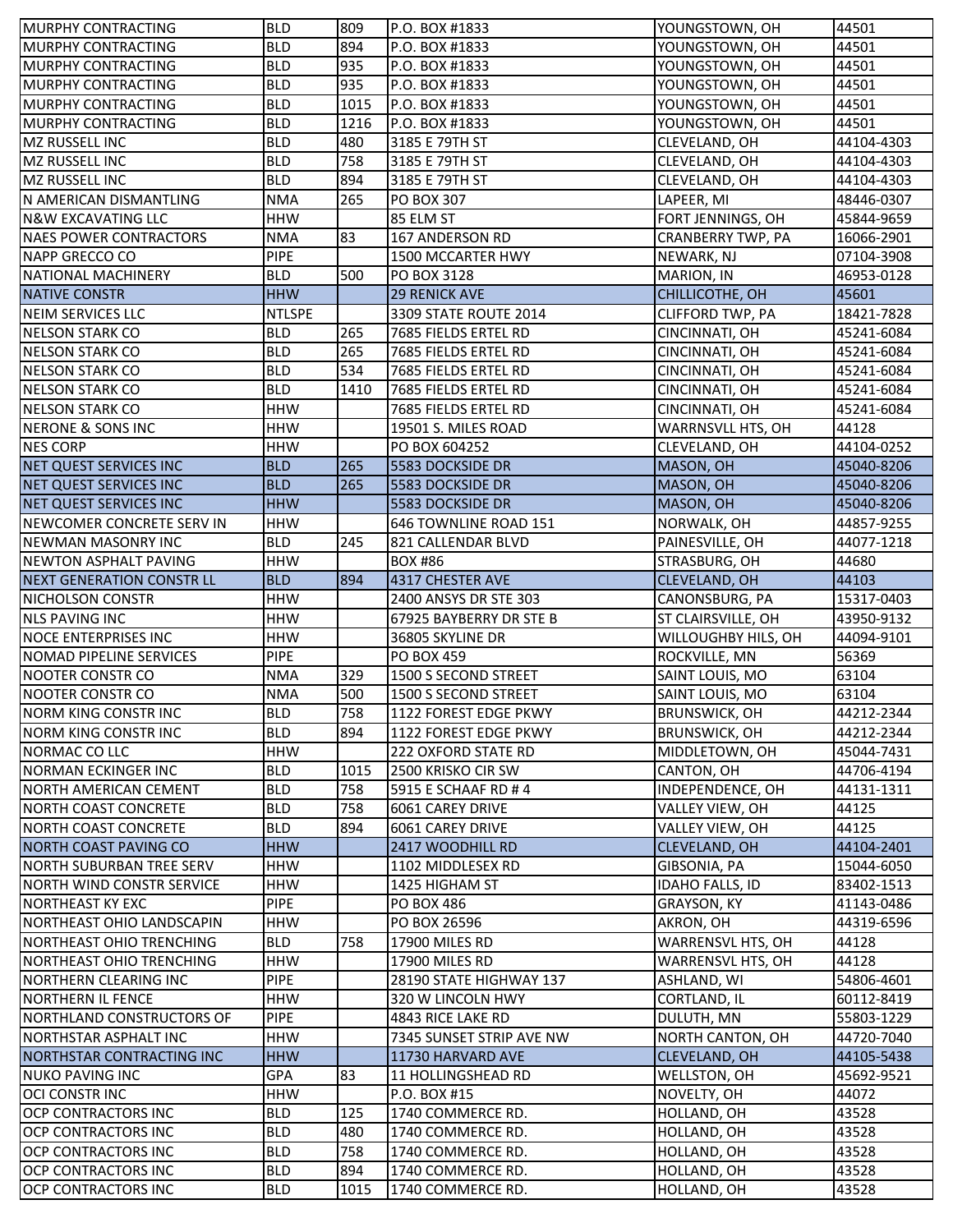| <b>OGLESBY CONSTR</b>           | <b>HHW</b>    |      | 1600 TOLEDO RD             | NORWALK, OH             | 44857      |
|---------------------------------|---------------|------|----------------------------|-------------------------|------------|
| OH CONC SAW & DRILL AKRON       | <b>BLD</b>    | 125  | 8534 W. CENTRAL            | SYLVANIA, OH            | 43560      |
| OH CONC SAW & DRILL AKRON       | <b>BLD</b>    | 134  | 8534 W. CENTRAL            | SYLVANIA, OH            | 43560      |
| OH CONC SAW & DRILL AKRON       | <b>BLD</b>    | 758  | 8534 W. CENTRAL            | SYLVANIA, OH            | 43560      |
| OH CONC SAW & DRILL AKRON       | <b>BLD</b>    | 758  | 8534 W. CENTRAL            | SYLVANIA, OH            | 43560      |
| OH CONC SAW & DRILL AKRON       | <b>BLD</b>    | 894  | 8534 W. CENTRAL            | SYLVANIA, OH            | 43560      |
| OH CONC SAW & DRILL AKRON       | <b>BLD</b>    | 935  | 8534 W. CENTRAL            | SYLVANIA, OH            | 43560      |
| OH CONC SAW & DRILL AKRON       | <b>BLD</b>    | 1015 | 8534 W. CENTRAL            | SYLVANIA, OH            | 43560      |
| OH CONC SAW & DRILL AKRON       | <b>BLD</b>    | 1410 | 8534 W. CENTRAL            | SYLVANIA, OH            | 43560      |
| OH CONC SAW & DRILL AKRON       | <b>HHW</b>    |      | 8534 W. CENTRAL            | SYLVANIA, OH            | 43560      |
| OHIO BRIDGE CORP                | <b>HHW</b>    |      | <b>PO BOX 757</b>          | CAMBRIDGE, OH           | 43725-0757 |
| OHIO BRIDGE STRIPPING INC       | <b>HHW</b>    |      | 1222 KELLY AVENUE, NW      | NEW PHILA, OH           | 44663      |
| OHIO EXC & SEWER CONT INC       | <b>HHW</b>    |      | 9339 W BANCROFT ST         | HOLLAND, OH             | 43528-8874 |
| OHIO VALLEY HYDROSEEDING        | <b>PIPE</b>   |      | 3296 PLEASANT VALLEY RD SE | DENNISON, OH            | 44621-9030 |
| OHIO WEST VIRGINIA EXC          | <b>HHW</b>    |      | P.O. BOX 128               | POWHATAN, OH            | 43942      |
| OHIO WEST VIRGINIA EXC          | <b>PIPE</b>   |      | P.O. BOX 128               | POWHATAN, OH            | 43942      |
| OIL & GAS DIRECT DRILL          | <b>PIPE</b>   |      | <b>625 INDEPENDENCE RD</b> | SANDYVILLE, WV          | 25275      |
| <b>OLIVE LEAF LANDSCAPING</b>   | <b>DISPIP</b> |      | <b>PO BOX 397</b>          | SPICELAND, IN           | 47385-0397 |
| <b>OLIVE LEAF LANDSCAPING</b>   | <b>PIPE</b>   |      | <b>PO BOX 397</b>          | SPICELAND, IN           | 47385-0397 |
| OMI REFRACTORIES LLC            | <b>BLD</b>    | 125  | 500 SUPERIOR STREET BLDG 4 | CARNEGIE, PA            | 15106-3450 |
| OMI REFRACTORIES LLC            | <b>BLD</b>    | 809  | 500 SUPERIOR STREET BLDG 4 | CARNEGIE, PA            | 15106-3450 |
| ONE CALL LAND CARE              | <b>HHW</b>    |      | 5227 DEXTER AVE            | HILLIARD, OH            | 43026-1019 |
| <b>ONEILL CONCRETE INC</b>      | <b>BLD</b>    | 125  | 860 BOARDMAN CANFIELD RD   | BOARDMAN, OH            | 44512-4235 |
| <b>ONEX CONSTR</b>              | <b>BLD</b>    | 758  | 1430 MILLER PKWY           | STREETSBORO, OH         | 44241-4640 |
| <b>ONEX CONSTR</b>              | <b>BLD</b>    | 894  | 1430 MILLER PKWY           | STREETSBORO, OH         | 44241-4640 |
| <b>ONEX CONSTR</b>              | <b>BLD</b>    | 935  | 1430 MILLER PKWY           | STREETSBORO, OH         | 44241-4640 |
| <b>ONEX INC</b>                 | <b>BLD</b>    | 935  | 917 BACON ST               | ERIE, PA                | 16511-1727 |
| ORDERS CONSTR CO INC            | <b>PIPE</b>   |      | <b>501 6TH AVE</b>         | SAINT ALBANS, WV        | 25177-2842 |
| OROURKE HEAVY HIGHWAY           | <b>BLD</b>    | 265  | 1701 MILLS AVE             | NORWOOD, OH             | 45212-2825 |
| <b>OROURKE HEAVY HIGHWAY</b>    | <b>BLD</b>    | 265  | 1701 MILLS AVE             | NORWOOD, OH             | 45212-2825 |
| <b>OTIS EASTERN SERVICE</b>     | <b>PIPE</b>   |      | P.O. BOX 330               | WELLSVILLE, NY          | 14895      |
| <b>OVERCASH PIPELINE LLC</b>    | <b>PIPE</b>   |      | 675 ERVIN FARM RD          | MOORESVILLE, NC         | 28115-4277 |
| OZ DIRECTIONAL DRILLING         | <b>PIPE</b>   |      | P O BOX 5546               | CAREFREE, AZ            | 85377      |
| P J STEEL SUPPLY                | <b>PIPE</b>   |      | PO BOX 1057                | KALKASKA, MI            | 49646-1057 |
| PAC VAN INC                     | <b>GPA</b>    | 83   | 9155 HARRISON PARK CT      | <b>INDIANAPOLIS, IN</b> | 46216-2108 |
| PACIFIC INTERNATIONAL           | <b>HHW</b>    |      | PO BOX 32330               | <b>BELLINGHAM, WA</b>   | 98228-4330 |
| PADDY SCAPES LLC                | <b>HHW</b>    |      | PO BOX 175                 | DUBLIN, OH              | 43017-0175 |
| PADGETT CONSTR INC              | <b>PIPE</b>   |      | 6638 N 1000 W              | JASONVILLE, IN          | 47438-6025 |
| PALLANTE CONCRETE CONSTR        | <b>BLD</b>    | 125  | 737 MYRON ST               | HUBBARD, OH             | 44425-1469 |
| PALLANTE CONCRETE CONSTR        | <b>BLD</b>    | 134  | 737 MYRON ST               | HUBBARD, OH             | 44425-1469 |
| PALLANTE CONCRETE CONSTR        | <b>BLD</b>    | 245  | 737 MYRON ST               | HUBBARD, OH             | 44425-1469 |
| PALLANTE CONCRETE CONSTR        | <b>BLD</b>    | 894  | 737 MYRON ST               | HUBBARD, OH             | 44425-1469 |
| <b>PALLANTE CONCRETE CONSTR</b> | <b>BLD</b>    | 935  | 737 MYRON ST               | HUBBARD, OH             | 44425-1469 |
| PALLANTE CONCRETE CONSTR        | <b>BLD</b>    | 1015 | 737 MYRON ST               | HUBBARD, OH             | 44425-1469 |
| PALLANTE CONCRETE CONSTR        | <b>HHW</b>    |      | 737 MYRON ST               | HUBBARD, OH             | 44425-1469 |
| <b>PANZICA CONSTR</b>           | <b>BLD</b>    | 758  | 739 BETA DR                | MAYFIELD VILL, OH       | 44143-2326 |
| PARELLA PANNUNZIO INC           | <b>BLD</b>    | 125  | 720 N MERIDIAN RD          | YOUNGSTOWN, OH          | 44509      |
| PARELLA PANNUNZIO INC           | <b>BLD</b>    | 125  | 720 N MERIDIAN RD          | YOUNGSTOWN, OH          | 44509      |
| PARELLA PANNUNZIO INC           | <b>BLD</b>    | 935  | 720 N MERIDIAN RD          | YOUNGSTOWN, OH          | 44509      |
| PARELLA PANNUNZIO INC           | <b>BLD</b>    | 935  | 720 N MERIDIAN RD          | YOUNGSTOWN, OH          | 44509      |
| PARELLA PANNUNZIO INC           | <b>HHW</b>    |      | 720 N MERIDIAN RD          | YOUNGSTOWN, OH          | 44509      |
| PARILLO BLDRS INC               | <b>BLD</b>    | 935  | 420 HARTZELL AVE           | GIRARD, OH              | 44420      |
| PARILLO BLDRS INC               | <b>BLD</b>    | 935  | 420 HARTZELL AVE           | GIRARD, OH              | 44420      |
| <b>PARISI EXC CORP</b>          | <b>BLD</b>    | 125  | 8095 SOUTHERN BLVD         | YOUNGSTOWN, OH          | 44512      |
| PARISI EXC CORP                 | <b>BLD</b>    | 125  | 8095 SOUTHERN BLVD         | YOUNGSTOWN, OH          | 44512      |
| PARISI EXC CORP                 | <b>BLD</b>    | 935  | 8095 SOUTHERN BLVD         | YOUNGSTOWN, OH          | 44512      |
| PARISI EXC CORP                 | <b>BLD</b>    | 935  | 8095 SOUTHERN BLVD         | YOUNGSTOWN, OH          | 44512      |
| <b>PARK ENTERPRISE</b>          | <b>HHW</b>    |      | 560 BARKS RD W             | MARION, OH              | 43302-7308 |
| <b>PARKER CORP</b>              | <b>HHW</b>    |      | P.O. BOX 129               | TUPPERS PLNS, OH        | 45783      |
| <b>PARKS DRILLING CO</b>        | <b>AOP</b>    | 530  | 5745 AVERY ROAD            | DUBLIN, OH              | 43016-9731 |
| PARKS DRILLING CO               | AOP           | 639  | 5745 AVERY ROAD            | DUBLIN, OH              | 43016-9731 |
| <b>PARKS DRILLING CO</b>        | AOP           | 1410 | 5745 AVERY ROAD            | DUBLIN, OH              | 43016-9731 |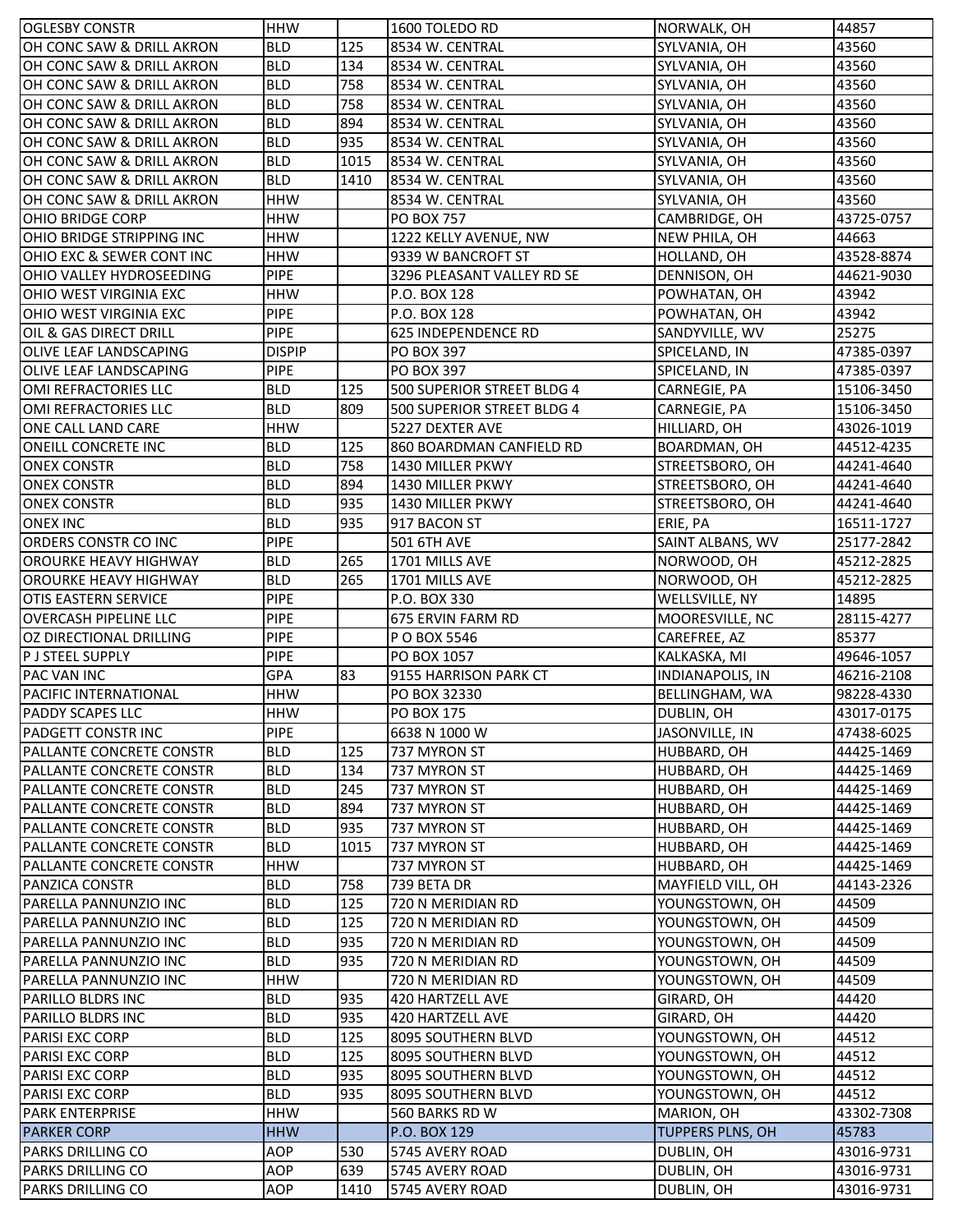| <b>PARKS DRILLING CO</b>             | <b>BLD</b>    | 83   | 5745 AVERY ROAD          | DUBLIN, OH              | 43016-9731 |
|--------------------------------------|---------------|------|--------------------------|-------------------------|------------|
| <b>PARKS DRILLING CO</b>             | <b>BLD</b>    | 423  | 5745 AVERY ROAD          | DUBLIN, OH              | 43016-9731 |
| <b>PARKS DRILLING CO</b>             | <b>BLD</b>    | 480  | 5745 AVERY ROAD          | DUBLIN, OH              | 43016-9731 |
| <b>PARKS DRILLING CO</b>             | <b>BLD</b>    | 574  | 5745 AVERY ROAD          | DUBLIN, OH              | 43016-9731 |
| <b>PARKS DRILLING CO</b>             | <b>BLD</b>    | 1216 | 5745 AVERY ROAD          | DUBLIN, OH              | 43016-9731 |
| <b>PARKS DRILLING CO</b>             | <b>HHW</b>    |      | 5745 AVERY ROAD          | DUBLIN, OH              | 43016-9731 |
| <b>PARSONS CONC CONTRACTORS</b>      | <b>BLD</b>    | 134  | <b>PO BOX 398</b>        | TALLMADGE, OH           | 44278-0398 |
| PARSONS CONC CONTRACTORS             | <b>BLD</b>    | 894  | <b>PO BOX 398</b>        | TALLMADGE, OH           | 44278-0398 |
| PARSONS CONC CONTRACTORS             | <b>BLD</b>    | 1015 | <b>PO BOX 398</b>        | TALLMADGE, OH           | 44278-0398 |
| PATRIOT PIPELINE LLC                 | PIPE          |      | 50 SIMMONS DR            | MILLWOOD, WV            | 25262-8531 |
| <b>PATTERSON &amp; WILDER CONSTR</b> | <b>PIPE</b>   |      | PO BOX 86                | PELHAM, AL              | 35124      |
| PAUL PETERSON CO                     | <b>HHW</b>    |      | P.O. BOX #1510           | COLUMBUS, OH            | 43216-1510 |
| PCC MASONRY INC                      | <b>BLD</b>    | 329  | PO BOX 1633              | WAPAKONETA, OH          | 45895      |
| PCC MASONRY INC                      | <b>BLD</b>    | 423  | PO BOX 1633              | WAPAKONETA, OH          | 45895      |
| PCC MASONRY INC                      | <b>BLD</b>    | 574  | PO BOX 1633              | WAPAKONETA, OH          | 45895      |
| PCC MASONRY INC                      | <b>BLD</b>    | 1410 | PO BOX 1633              | WAPAKONETA, OH          | 45895      |
| <b>PCC MASONRY INC</b>               | <b>HHW</b>    |      | PO BOX 1633              | WAPAKONETA, OH          | 45895      |
| PCI                                  | <b>BLD</b>    | 758  | 151 LOU GROZA BLVD       | BEREA, OH               | 44017-1275 |
| PCI                                  | <b>BLD</b>    | 894  | 151 LOU GROZA BLVD       | BEREA, OH               | 44017-1275 |
| PCI                                  | <b>BLD</b>    | 1015 | 151 LOU GROZA BLVD       | BEREA, OH               | 44017-1275 |
| PCI                                  | <b>HHW</b>    |      | 151 LOU GROZA BLVD       | BEREA, OH               | 44017-1275 |
| PDK CONSTR INC                       | <b>HHW</b>    |      | P.O. BOX 683             | POMEROY, OH             | 45769      |
| PE BEN USA INC                       | <b>PIPE</b>   |      | 13738 FM 529 ROAD        | <b>HOUSTON, TX</b>      | 77041      |
| PENN LINE SERVICE                    | <b>HHW</b>    |      | <b>300 SCOTTDALE AVE</b> | SCOTTDALE, PA           | 15683      |
| PENN LINE SERVICE                    | PIPE          |      | 300 SCOTTDALE AVE        | SCOTTDALE, PA           | 15683      |
| PERFORMANCE HYDROBLASTING            | <b>NTLSPE</b> |      | 11957 WHITMAN RD         | DOYLESTOWN, OH          | 44230-9733 |
| <b>PERK CO</b>                       | <b>HHW</b>    |      | 8100 GRAND AVE STE 300   | CLEVELAND, OH           | 44104-3110 |
| <b>PEST OFF EXTERMINATORS LL</b>     | <b>BLD</b>    | 534  | 4921 OAKS CIR            | MIDDLETOWN, OH          | 45042-4921 |
| PETE GOULD & SONS INC                | PIPE          |      | 6208 RAVENSWOOD ROAD     | RAVENSWOOD, WV          | 26164      |
| PETERSEN SIGNAL & LIGHT              | <b>HHW</b>    |      |                          |                         |            |
| <b>PETERSON CONSTR</b>               | <b>BLD</b>    | 574  | P.O. BOX 2058            | WAPAKONETA, OH          | 45895-0558 |
| PETERSON INDUSTRIAL INC              | <b>BLD</b>    | 329  | 18817 STATE RT. 501      | WAPAKONETA, OH          | 45895-0632 |
| PETERSON INDUSTRIAL INC              | <b>BLD</b>    | 423  | 18817 STATE RT. 501      | WAPAKONETA, OH          | 45895-0632 |
| PETERSON INDUSTRIAL INC              | <b>BLD</b>    | 500  | 18817 STATE RT. 501      | WAPAKONETA, OH          | 45895-0632 |
| PETERSON INDUSTRIAL INC              | <b>BLD</b>    | 574  | 18817 STATE RT. 501      | WAPAKONETA, OH          | 45895-0632 |
| PETERSON INDUSTRIAL INC              | <b>BLD</b>    | 1410 | 18817 STATE RT. 501      | WAPAKONETA, OH          | 45895-0632 |
| PETERSON INDUSTRIAL INC              | <b>HHW</b>    |      | 18817 STATE RT. 501      | WAPAKONETA, OH          | 45895-0632 |
| PETTY GROUP LLC                      | <b>BLD</b>    | 125  | 13675 MCCRACKEN RD       | GARFIELD HTS, OH        | 44125-1901 |
| PETTY GROUP LLC                      | <b>BLD</b>    | 134  | 13675 MCCRACKEN RD       | GARFIELD HTS, OH        | 44125-1901 |
| PETTY GROUP LLC                      | <b>BLD</b>    | 480  | 13675 MCCRACKEN RD       | GARFIELD HTS, OH        | 44125-1901 |
| PETTY GROUP LLC                      | <b>BLD</b>    | 809  | 13675 MCCRACKEN RD       | GARFIELD HTS, OH        | 44125-1901 |
| PETTY GROUP LLC                      | <b>BLD</b>    | 894  | 13675 MCCRACKEN RD       | GARFIELD HTS, OH        | 44125-1901 |
| <b>PETTY GROUP LLC</b>               | <b>DISPIP</b> |      | 13675 MCCRACKEN RD       | <b>GARFIELD HTS, OH</b> | 44125-1901 |
| PETTY GROUP LLC                      | <b>HHW</b>    |      | 13675 MCCRACKEN RD       | GARFIELD HTS, OH        | 44125-1901 |
| PHILLIPS & JORDAN INC                | <b>PIPE</b>   |      | 6621 WILBANKS ROAD       | KNOXVILLE, TN           | 37912      |
| PHILLIPS OIL CO OF CENTRA            | <b>HHW</b>    |      | 1877 MCKINLEY AVE        | COLUMBUS, OH            | 43222-1003 |
| PHOENIX CEMENT INC                   | <b>BLD</b>    | 245  | 151 LOU GROZA BLVD       | BEREA, OH               | 44017      |
| <b>PHOENIX CEMENT INC</b>            | <b>BLD</b>    | 480  | 151 LOU GROZA BLVD       | BEREA, OH               | 44017      |
| PHOENIX CEMENT INC                   | <b>BLD</b>    | 758  | 151 LOU GROZA BLVD       | BEREA, OH               | 44017      |
| PHOENIX CEMENT INC                   | <b>BLD</b>    | 894  | 151 LOU GROZA BLVD       | BEREA, OH               | 44017      |
| PHOENIX CEMENT INC                   | <b>BLD</b>    | 1015 | 151 LOU GROZA BLVD       | BEREA, OH               | 44017      |
| PHOENIX CEMENT INC                   | <b>HHW</b>    |      | 151 LOU GROZA BLVD       | BEREA, OH               | 44017      |
| PIONEER PIPE INC                     | <b>NMA</b>    | 639  | 2021 HANNA RD            | MARIETTA, OH            | 45750-8255 |
| <b>PIPE SAK INC</b>                  | <b>PIPE</b>   |      | LONDON, ON N6H 3S3       | CANADA                  |            |
| <b>PIPELINE ENERGY GROUP</b>         | <b>PIPE</b>   |      |                          |                         |            |
| PIPING OF OHIO INC                   | <b>NMA</b>    | 534  | 4884 ELK CREEK RD        | MIDDLETOWN, OH          | 45042-9661 |
| PIT CONCRETE AND MASONRY             | <b>HHW</b>    |      | 13074 ROCKHAVEN RD       | CHESTERLAND, OH         | 44026-3312 |
| PJ PLAS PLUMBING CO INC              | <b>BLD</b>    | 265  | 8805 LANCASTER AVENUE    | CINCINNATI, OH          | 45242-7832 |
| PJ PLAS PLUMBING CO INC              | <b>BLD</b>    | 265  | 8805 LANCASTER AVENUE    | CINCINNATI, OH          | 45242-7832 |
| PLATFORM CEMENT                      | <b>BLD</b>    | 245  | 7503 TYLER BLVD          | MENTOR, OH              | 44060      |
| PLATFORM CEMENT                      | <b>BLD</b>    | 480  | 7503 TYLER BLVD          | MENTOR, OH              | 44060      |
| PLATFORM CEMENT                      | <b>BLD</b>    | 758  | 7503 TYLER BLVD          | MENTOR, OH              | 44060      |
|                                      |               |      |                          |                         |            |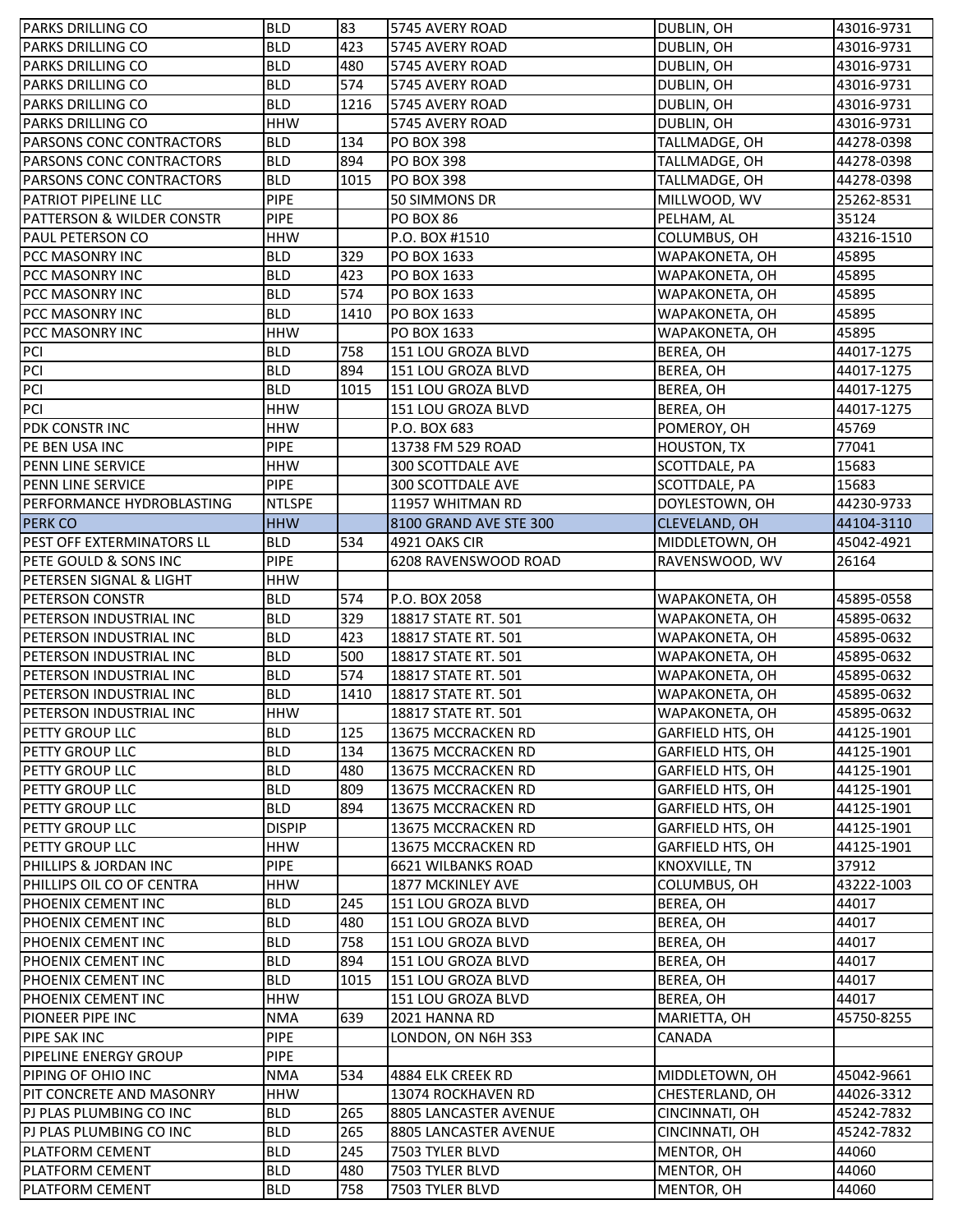| PLATFORM CEMENT                   | <b>BLD</b>    | 894  | 7503 TYLER BLVD             | MENTOR, OH           | 44060      |
|-----------------------------------|---------------|------|-----------------------------|----------------------|------------|
| <b>PLATFORM CEMENT</b>            | <b>BLD</b>    | 1015 | 7503 TYLER BLVD             | MENTOR, OH           | 44060      |
| <b>PLATFORM CEMENT</b>            | <b>HHW</b>    |      | 7503 TYLER BLVD             | MENTOR, OH           | 44060      |
| PLATINUM SPECIALTY SERVIC         | <b>BLD</b>    | 125  | 14950 HEATHROW FOREST PKWY  | <b>HOUSTON, TX</b>   | 77032-3845 |
| PLATINUM SPECIALTY SERVIC         | <b>BLD</b>    | 1015 | 14950 HEATHROW FOREST PKWY  | HOUSTON, TX          | 77032-3845 |
| PLATINUM SPECIALTY SERVIC         | <b>NMA</b>    | 500  | 14950 HEATHROW FOREST PKWY  | HOUSTON, TX          | 77032-3845 |
| PLIBRICO CO                       | <b>BLD</b>    | 125  | 949 S BROADWAY AVE          | SALEM, OH            | 44460-3799 |
| PLIBRICO CO                       | <b>BLD</b>    | 125  | 949 S BROADWAY AVE          | SALEM, OH            | 44460-3799 |
| PLIBRICO CO                       | <b>BLD</b>    | 134  | 949 S BROADWAY AVE          | SALEM, OH            | 44460-3799 |
| PLIBRICO CO                       | <b>BLD</b>    | 530  | 949 S BROADWAY AVE          | SALEM, OH            | 44460-3799 |
| PLIBRICO CO                       | <b>BLD</b>    | 758  | 949 S BROADWAY AVE          | SALEM, OH            | 44460-3799 |
| PLIBRICO CO                       | <b>BLD</b>    | 809  | 949 S BROADWAY AVE          | SALEM, OH            | 44460-3799 |
| PLIBRICO CO                       | <b>BLD</b>    | 894  | 949 S BROADWAY AVE          | SALEM, OH            | 44460-3799 |
| PLIBRICO CO                       | <b>BLD</b>    | 935  | 949 S BROADWAY AVE          | SALEM, OH            | 44460-3799 |
| PLIBRICO CO                       | <b>BLD</b>    | 935  | 949 S BROADWAY AVE          | SALEM, OH            | 44460-3799 |
| PLIBRICO CO                       | <b>BLD</b>    | 1015 | 949 S BROADWAY AVE          | SALEM, OH            | 44460-3799 |
| PM CONSTR & ENGIN INC             | <b>BLD</b>    | 758  | 6356 EASTLAND RD            | <b>BROOKPARK, OH</b> | 44142-1302 |
| PM CONSTR & ENGIN INC             | <b>HHW</b>    |      | 6356 EASTLAND RD            | <b>BROOKPARK, OH</b> | 44142-1302 |
| PORTCO INC                        | <b>BLD</b>    | 83   |                             |                      |            |
| PORTSMOUTH CONSTR                 | <b>GPA</b>    | 83   | 1571 SHYVILLE RD            | PIKETON, OH          | 45661-9201 |
| <b>PRECISE BORING OF OHIO</b>     | <b>HHW</b>    |      | <b>PO BOX 722</b>           | LANCASTER, OH        | 43130-0722 |
| <b>PRECISE BORING OF OHIO</b>     | PIPE          |      | <b>PO BOX 722</b>           | LANCASTER, OH        | 43130-0722 |
| <b>PRECISION CO DBA PROCUT</b>    | <b>BLD</b>    | 894  | 5500 OLD BRECKSVILLE RD     | INDEPENDENCE, OH     | 44131-1508 |
| PRECISION CO DBA PROCUT           | <b>BLD</b>    | 1216 | 5500 OLD BRECKSVILLE RD     | INDEPENDENCE, OH     | 44131-1508 |
| <b>PRECISION CO DBA PROCUT</b>    | <b>HHW</b>    |      | 5500 OLD BRECKSVILLE RD     | INDEPENDENCE, OH     | 44131-1508 |
| <b>PRECISION DEWATERING LLC</b>   | <b>PIPE</b>   |      | 3314 56TH ST                | EAU CLAIRE, WI       | 54703-6332 |
| <b>PRECISION ENGIN &amp; CONT</b> | <b>HHW</b>    |      | 31340 SOLON RD STE 25       | SOLON, OH            | 44139-3574 |
| PRECISION ENVIRONMENTAL           | <b>BLD</b>    | 134  | 5500 OLD BRECKSVILLE ROAD   | INDEPENDENCE, OH     | 44131      |
| PRECISION ENVIRONMENTAL           | <b>BLD</b>    | 245  | 5500 OLD BRECKSVILLE ROAD   | INDEPENDENCE, OH     | 44131      |
| PRECISION ENVIRONMENTAL           | <b>BLD</b>    | 265  | 5500 OLD BRECKSVILLE ROAD   | INDEPENDENCE, OH     | 44131      |
| <b>PRECISION ENVIRONMENTAL</b>    | <b>BLD</b>    | 265  | 5500 OLD BRECKSVILLE ROAD   | INDEPENDENCE, OH     | 44131      |
| <b>PRECISION ENVIRONMENTAL</b>    | <b>BLD</b>    | 480  | 5500 OLD BRECKSVILLE ROAD   | INDEPENDENCE, OH     | 44131      |
| <b>PRECISION ENVIRONMENTAL</b>    | <b>BLD</b>    | 500  | 5500 OLD BRECKSVILLE ROAD   | INDEPENDENCE, OH     | 44131      |
| <b>PRECISION ENVIRONMENTAL</b>    | <b>BLD</b>    | 758  | 5500 OLD BRECKSVILLE ROAD   | INDEPENDENCE, OH     | 44131      |
| <b>PRECISION ENVIRONMENTAL</b>    | <b>BLD</b>    | 809  | 5500 OLD BRECKSVILLE ROAD   | INDEPENDENCE, OH     | 44131      |
| PRECISION ENVIRONMENTAL           | <b>BLD</b>    | 894  | 5500 OLD BRECKSVILLE ROAD   | INDEPENDENCE, OH     | 44131      |
| <b>PRECISION ENVIRONMENTAL</b>    | <b>BLD</b>    | 935  | 5500 OLD BRECKSVILLE ROAD   | INDEPENDENCE, OH     | 44131      |
| <b>PRECISION ENVIRONMENTAL</b>    | <b>BLD</b>    | 935  | 5500 OLD BRECKSVILLE ROAD   | INDEPENDENCE, OH     | 44131      |
| PRECISION ENVIRONMENTAL           | <b>BLD</b>    | 1015 | 5500 OLD BRECKSVILLE ROAD   | INDEPENDENCE, OH     | 44131      |
| PRECISION ENVIRONMENTAL           | <b>BLD</b>    | 1216 | 5500 OLD BRECKSVILLE ROAD   | INDEPENDENCE, OH     | 44131      |
| PRECISION INFRASTRUCTURE          | PIPE          |      | 3314 56TH ST                | EAU CLAIRE, WI       | 54703-6332 |
| PRECISION PAVING INC              | <b>HHW</b>    |      | 3414 ST RT 113 E            | MILAN, OH            | 44846      |
| PRECISION PIPELINE LLC            | <b>PIPE</b>   |      | 3314 56TH ST                | EAU CLAIRE, WI       | 54703-6332 |
| <b>PRECISION POWER &amp; GAS</b>  | <b>DISPIP</b> |      | 10 WHILEY RD                | LANCASTER, OH        | 43130-8147 |
| <b>PRECISION POWER &amp; GAS</b>  | <b>PIPE</b>   |      | 10 WHILEY RD                | LANCASTER, OH        | 43130-8147 |
| PREMIER ASPHALT PAVING            | <b>HHW</b>    |      | 10519 ROYALTON ROAD         | N ROYALTON, OH       | 44133      |
| PREMIER CONCRETE SERVICES         | <b>DISPIP</b> |      | 326 S HIGH ST               | HEBRON, OH           | 43025-9691 |
| <b>PREMIER ENERGY SRVCS LLC</b>   | UTI           |      | 370 INDUSTRIAL DR STE 100   | LAWRENCEBURG, IN     | 47025-2900 |
| PREP CON LLC                      | <b>BLD</b>    | 83   | 405 JOHN ST                 | BELPRE, OH           | 45714      |
| <b>PREP CON LLC</b>               | <b>BLD</b>    | 639  | 405 JOHN ST                 | BELPRE, OH           | 45714      |
| <b>PRETEC DIRECTIONAL DRILLI</b>  | <b>PIPE</b>   |      | 3314 56TH ST                | EAU CLAIRE, WI       | 54703-6332 |
| <b>PRICE GREGORY CONSTR</b>       | <b>PIPE</b>   |      | 24275 KATY FWY STE 500      | KATY, TX             | 77494-7269 |
| PRINCE PIPELINE INTEGRITY         | <b>DISPIP</b> |      | 225 OAK STREET              | MANSFIELD, OH        | 44907      |
| PRO FOAM LLC                      | <b>PIPE</b>   |      | 1868 FORSYTHE AVE #341      | MONROE, LA           | 71201      |
| PROGRESSIVE PLUMBING              | <b>BLD</b>    | 534  | PO BOX 1085                 | HAMILTON, OH         | 45012-1085 |
| <b>PROSEED RESTORATION LLC</b>    | <b>PIPE</b>   |      | PO BOX                      | BAY SPRINGS, MS      | 39422      |
| <b>PROVO CONSTR CO</b>            | <b>HHW</b>    |      | 3359 SILICA RD STE A        | SYLVANIA, OH         | 43560-9891 |
| <b>PRYOR PROPERTY SERVICES</b>    | <b>HHW</b>    |      | 1405 NEWTON ST              | TALLMADGE, OH        | 44278-3430 |
| PULLMAN SST INC                   | <b>BLD</b>    | 83   | 6501 E COMMERCE AVE STE 200 | KANSAS CITY, MO      | 64120      |
| PULLMAN SST INC                   | <b>BLD</b>    | 329  | 6501 E COMMERCE AVE STE 200 | KANSAS CITY, MO      | 64120      |
| PULLMAN SST INC                   | <b>BLD</b>    | 639  | 6501 E COMMERCE AVE STE 200 | KANSAS CITY, MO      | 64120      |
| PULLMAN SST INC                   | <b>BLD</b>    | 1015 | 6501 E COMMERCE AVE STE 200 | KANSAS CITY, MO      | 64120      |
|                                   |               |      |                             |                      |            |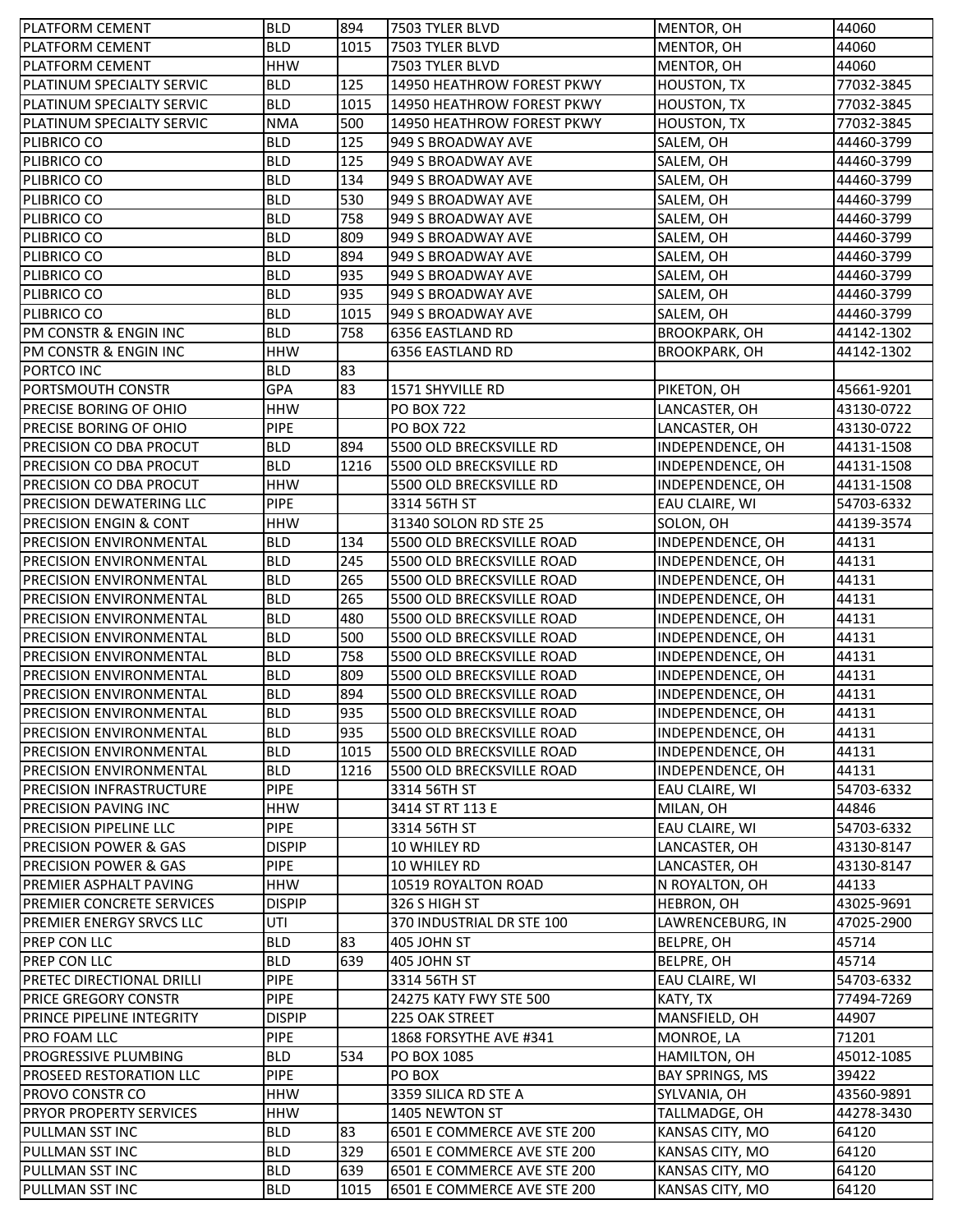| PULLMAN SST INC                     | <b>NMA</b>    | 500  | 6501 E COMMERCE AVE STE 200 | KANSAS CITY, MO    | 64120      |
|-------------------------------------|---------------|------|-----------------------------|--------------------|------------|
| PUMMELL CONSTR SERVICES             | <b>BLD</b>    | 423  | 1469 HALFHILL WAY           | COLUMBUS, OH       | 43207-4495 |
| Q3 CONTRACTING INC                  | <b>DISPIP</b> |      | 3066 SPRUCE STREET          | LITTLE CANADA, MN  | 55117      |
| Q3 CONTRACTING INC                  | <b>PIPE</b>   |      | 3066 SPRUCE STREET          | LITTLE CANADA, MN  | 55117      |
| QUEEN CITY BLACKTOP INC             | UTI           |      | 2130 OSTERFELD ST           | CINCINNATI, OH     | 45214-1568 |
| <b>QUEEN CITY MECH</b>              | <b>HHW</b>    |      | 1950 WAYCROSS RD            | CINCINNATI, OH     | 45240-2827 |
| <b>QUEST CONSTR INC</b>             | <b>PIPE</b>   |      | 154 BENDER RD               | MARIETTA, OH       | 45750-8349 |
| <b>QUINN CONCRETE INC</b>           | <b>BLD</b>    | 500  | PO BOX 80065                | TOLEDO, OH         | 43608-0065 |
| <b>QUINN CONCRETE INC</b>           | <b>HHW</b>    |      | PO BOX 80065                | TOLEDO, OH         | 43608-0065 |
| R & F EXC INC                       | <b>BLD</b>    | 125  | 1409 MOUNT EVERETT RD       | HUBBARD, OH        | 44425-2706 |
| R & H LTD LLC                       | <b>HHW</b>    |      | 1202 SELLMAN DR             | AKRON, OH          | 44333-2355 |
| R & I CONSTR INC                    | <b>HHW</b>    |      | 2931 S. ST. RT. #67         | TIFFIN, OH         | 44883      |
| R & L DEVELOPMENT CO                | <b>BLD</b>    | 83   | <b>PO BOX 529</b>           | NEW ALEXANDRI, PA  | 15670-0529 |
| R & S CONSTR                        | <b>HHW</b>    |      | 460 CAMBRIDGE DR            | OREGON, OH         | 43616-2447 |
| R A BORES INC                       | <b>HHW</b>    |      | <b>PO BOX 217</b>           | MONROEVILLE, OH    | 44847-0217 |
| R A MILLER CONSTR                   | <b>HHW</b>    |      | 4148 AUGSPURGER RD          | HAMILTON, OH       | 45011-9535 |
| R B JERGENS CONTRACTING             | <b>HHW</b>    |      | P.O. BOX 309                | VANDALIA, OH       | 45377-0309 |
| R C CONSTR CO & SON INC             | <b>HHW</b>    |      | 8096 FEDERAL RD             | CUTLER, OH         | 45724-5048 |
| R G SMITH CO INC                    | <b>AOP</b>    |      | P.O. BOX #9067              | CANTON, OH         | 44711      |
| R G SMITH CO INC                    | <b>BLD</b>    | 125  | P.O. BOX #9067              | CANTON, OH         | 44711      |
| R G SMITH CO INC                    | <b>BLD</b>    | 125  | P.O. BOX #9067              | CANTON, OH         | 44711      |
| R G SMITH CO INC                    | <b>BLD</b>    | 134  | P.O. BOX #9067              | CANTON, OH         | 44711      |
| R G SMITH CO INC                    | <b>BLD</b>    | 758  | P.O. BOX #9067              | CANTON, OH         | 44711      |
| R G SMITH CO INC                    | <b>BLD</b>    | 809  | P.O. BOX #9067              | CANTON, OH         | 44711      |
| R G SMITH CO INC                    | <b>BLD</b>    | 894  | P.O. BOX #9067              | CANTON, OH         | 44711      |
| R G SMITH CO INC                    | <b>BLD</b>    | 935  | P.O. BOX #9067              | CANTON, OH         | 44711      |
| R G SMITH CO INC                    | <b>BLD</b>    | 935  | P.O. BOX #9067              | CANTON, OH         | 44711      |
| R G SMITH CO INC                    | <b>BLD</b>    | 1015 | P.O. BOX #9067              | CANTON, OH         | 44711      |
| R G SMITH CO INC                    | <b>BLD</b>    | 1216 | P.O. BOX #9067              | CANTON, OH         | 44711      |
| R J BEISCHEL BLDG CO                | <b>BLD</b>    | 265  | P.O. BOX 32067              | CINCINNATI, OH     | 45232      |
| R J BEISCHEL BLDG CO                | <b>BLD</b>    | 265  | P.O. BOX 32067              | CINCINNATI, OH     | 45232      |
| R J PLATTEN CONTRACTING             | <b>HHW</b>    |      | 14490 YORK ROAD             | N. ROYALTON, OH    | 44133      |
| R L COOLSAET CONSTR                 | <b>DISPIP</b> |      | <b>PO BOX 279</b>           | TAYLOR, MI         | 48180      |
| R L COOLSAET CONSTR                 | <b>PIPE</b>   |      | <b>PO BOX 279</b>           | TAYLOR, MI         | 48180      |
| R L WILLIAMS CONCRETE LLC           | <b>HHW</b>    |      | <b>PO BOX 4977</b>          | TOLEDO, OH         | 43610-0977 |
| RA JOSEPH CONSTR INC                | <b>BLD</b>    | 758  | <b>PO BOX 386</b>           | AVON, OH           | 44011-0386 |
| RA JOSEPH CONSTR INC                | <b>BLD</b>    | 758  | <b>PO BOX 386</b>           | AVON, OH           | 44011-0386 |
| RACK & BALLAUER EXC CO              | <b>HHW</b>    |      | 11321 PADDYS RUN RD         | HAMILTON, OH       | 45013-9403 |
| <b>RAM CONSTR SVCS MICHIGAN</b>     | <b>BLD</b>    | 423  | 13800 ECKLES RD             | LIVONIA, MI        | 48150-1041 |
| <b>RAM CONSTR SVCS MICHIGAN</b>     | <b>HHW</b>    |      | 13800 ECKLES RD             | LIVONIA, MI        | 48150-1041 |
| RAM CONSTR SVCS MICHIGAN            | <b>INT</b>    | 265  | 13800 ECKLES RD             | LIVONIA, MI        | 48150-1041 |
| RAM CONSTR SVCS MICHIGAN            | <b>INT</b>    | 265  | 13800 ECKLES RD             | LIVONIA, MI        | 48150-1041 |
| RAM CONSTR SVCS MICHIGAN            | INT           | 500  | 13800 ECKLES RD             | LIVONIA, MI        | 48150-1041 |
| RAM CONSTR SVCS MICHIGAN            | <b>INT</b>    | 534  | 13800 ECKLES RD             | LIVONIA, MI        | 48150-1041 |
| RAM CONSTR SVCS MICHIGAN            | <b>INT</b>    | 758  | 13800 ECKLES RD             | LIVONIA, MI        | 48150-1041 |
| RAM CONSTR SVCS MICHIGAN            | <b>INT</b>    | 894  | 13800 ECKLES RD             | LIVONIA, MI        | 48150-1041 |
| <b>RAM CONSTR SVCS MICHIGAN</b>     | <b>INT</b>    | 1015 | 13800 ECKLES RD             | LIVONIA, MI        | 48150-1041 |
| RAM CONSTR SVCS MICHIGAN            | <b>INT</b>    | 1410 | 13800 ECKLES RD             | LIVONIA, MI        | 48150-1041 |
| RAM CONSTR SVCS MICHIGAN            | <b>NTLSPE</b> | 125  | 13800 ECKLES RD             | LIVONIA, MI        | 48150-1041 |
| RAM CONSTR SVCS MICHIGAN            | <b>NTLSPE</b> |      | 13800 ECKLES RD             | LIVONIA, MI        | 48150-1041 |
| <b>RAPIEN MASONRY INC</b>           | MAS           | 265  | 7342 FOREST AVE             | CINCINNATI, OH     | 45231-4253 |
| <b>RAS SERVICES</b>                 | <b>HHW</b>    |      | <b>PO BOX 506</b>           | NORWALK, OH        | 44857-0506 |
| <b>RAY ROOFING &amp; SUPPLY INC</b> | <b>BLD</b>    | 894  | PO BOX 9369                 | CANTON, OH         | 44711-9369 |
| RAYMOND J BERTOLINI                 | <b>HHW</b>    |      | P.O. BOX #8155              | AKRON, OH          | 44320      |
| <b>REDNECK HANDYMAN SERVICES</b>    | <b>HHW</b>    |      | 6627 STATE ROUTE 60         | LOWELL, OH         | 45744-7308 |
| <b>REENO EXC</b>                    | <b>HHW</b>    |      | 937 W 52ND ST               | ASHTABULA, OH      | 44004-7144 |
| <b>RELIACOR INC</b>                 | <b>DISPIP</b> |      | 160 HIDDEN ACRES DR         | WEST UNION, OH     | 45693-9045 |
| <b>RELIACOR INC</b>                 | UTI           |      | 160 HIDDEN ACRES DR         | WEST UNION, OH     | 45693-9045 |
| <b>RELIANCE CONSTR SERVICES</b>     | <b>HHW</b>    |      | 1546 DIXMONT AVE            | CINCINNATI, OH     | 45207-1410 |
| <b>REM SERVICES INC</b>             | <b>PIPE</b>   |      | PO BOX 65                   | <b>BOLIGEE, AL</b> | 35443-0065 |
| <b>RESCO PRODUCTS INC</b>           | <b>BLD</b>    | 1015 | 6600 STEUBENVILLE PIKE      | PITTSBURGH, PA     | 15205-1021 |
| <b>RG SMITH OF DOVER</b>            | <b>BLD</b>    | 134  | P.O. BOX #9067              | CANTON, OH         | 44711      |
|                                     |               |      |                             |                    |            |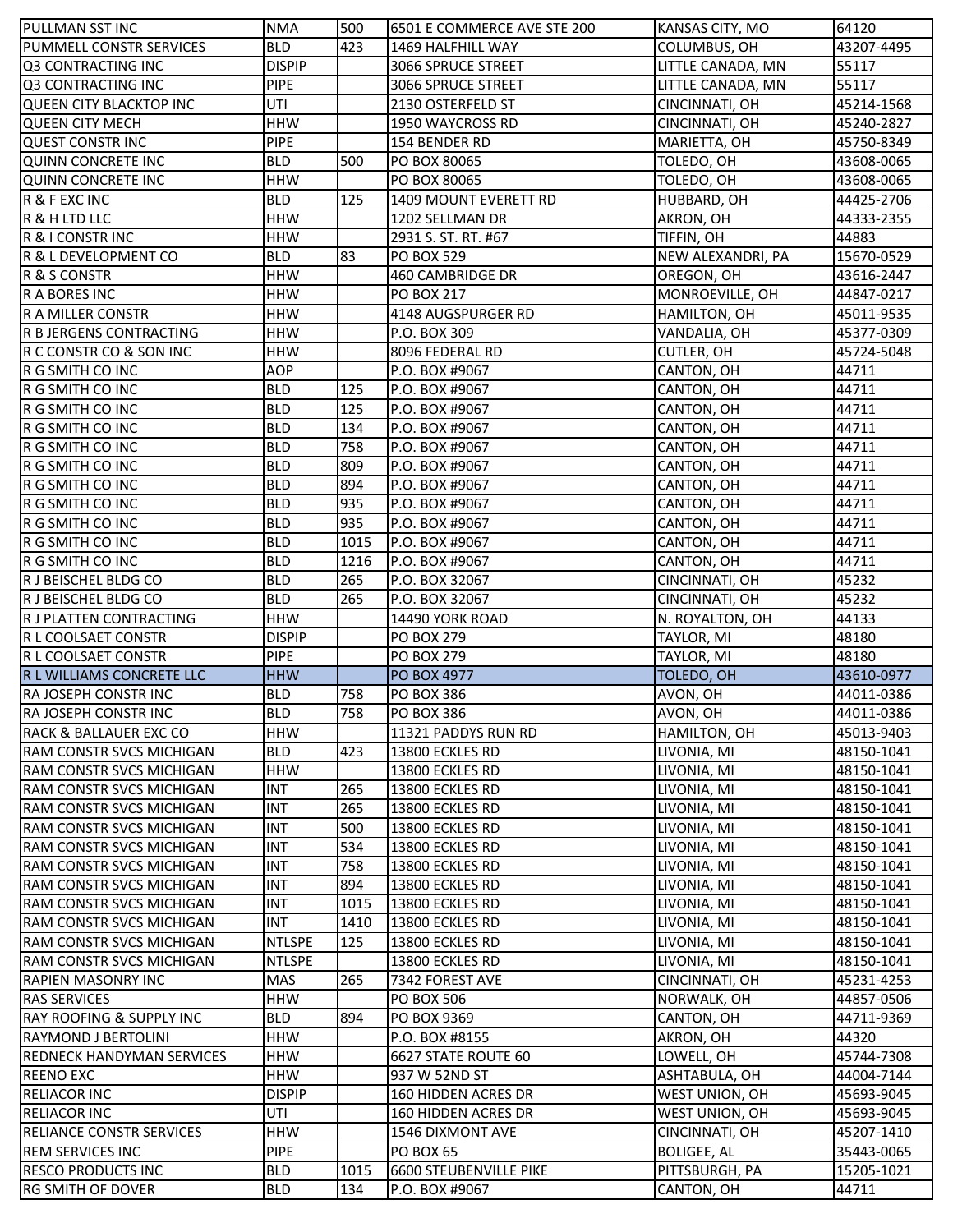| <b>RG SMITH OF DOVER</b>                             | <b>BLD</b>               | 1015        | P.O. BOX #9067                                    | CANTON, OH                | 44711                        |
|------------------------------------------------------|--------------------------|-------------|---------------------------------------------------|---------------------------|------------------------------|
| RG SMITH OF MANSFIELD INC                            | <b>BLD</b>               | 1216        | PO BOX 9067                                       | CANTON, OH                | 44711-9067                   |
| RICHARD GOETTLE INC                                  | <b>BLD</b>               | 265         | 12071 HAMILTON AVE                                | CINCINNATI, OH            | 45231                        |
| <b>RICHARD GOETTLE INC</b>                           | <b>BLD</b>               | 265         | 12071 HAMILTON AVE                                | CINCINNATI, OH            | 45231                        |
| <b>RICHARD GOETTLE INC</b>                           | <b>BLD</b>               | 423         | 12071 HAMILTON AVE                                | CINCINNATI, OH            | 45231                        |
| <b>RICHARD GOETTLE INC</b>                           | <b>BLD</b>               | 894         | 12071 HAMILTON AVE                                | CINCINNATI, OH            | 45231                        |
| <b>RICHARD GOETTLE INC</b>                           | <b>BLD</b>               | 1410        | 12071 HAMILTON AVE                                | CINCINNATI, OH            | 45231                        |
| <b>RICHARD GOETTLE INC</b>                           | <b>HHW</b>               |             | 12071 HAMILTON AVE                                | CINCINNATI, OH            | 45231                        |
| <b>RICHARD GOETTLE INC</b>                           | <b>NMA</b>               | 83          | 12071 HAMILTON AVE                                | CINCINNATI, OH            | 45231                        |
| RIGHT A WAY TREE CLEARING                            | <b>HHW</b>               |             | 8860 GEISER RD                                    | HOLLAND, OH               | 43528-9021                   |
| <b>RIGHT OF WAY CLEAR &amp; MAIN</b>                 | <b>PIPE</b>              |             | 700 PELLIS ROAD                                   | GREENSBURG, PA            | 15601                        |
| <b>RILEY CONTRACTING INC</b>                         | <b>HHW</b>               |             | <b>PO BOX 258</b>                                 | NORWALK, OH               | 44857-0258                   |
| RISING SON CO LLC                                    | <b>HHW</b>               |             | 4490 MCNAUL RD                                    | MANSFIELD, OH             | 44903-9764                   |
| <b>RLA INVESTMENTS INC</b>                           | <b>DISPIP</b>            |             | 389 S WAYNE AVE                                   | CINCINNATI, OH            | 45215-4522                   |
| <b>RLA INVESTMENTS INC</b>                           | <b>PIPE</b>              |             | 389 S WAYNE AVE                                   | CINCINNATI, OH            | 45215-4522                   |
| <b>RLA INVESTMENTS INC</b>                           | UTI                      |             | 389 S WAYNE AVE                                   | CINCINNATI, OH            | 45215-4522                   |
| <b>RMF NOOTER INC</b>                                | <b>NMA</b>               | 329         | 915 MATZINGER RD                                  | TOLEDO, OH                | 43612-3820                   |
| <b>RMF NOOTER INC</b>                                | <b>NMA</b>               | 500         | 915 MATZINGER RD                                  | TOLEDO, OH                | 43612-3820                   |
| <b>RMF NOOTER INC</b>                                | <b>NMA</b>               | 935         | 915 MATZINGER RD                                  | TOLEDO, OH                | 43612-3820                   |
| <b>RMF NOOTER INC</b>                                | <b>NMA</b>               | 935         | 915 MATZINGER RD                                  | TOLEDO, OH                | 43612-3820                   |
| RMH CONCRETE & FOUNDATION                            | <b>HHW</b>               |             | P.O. BOX 95                                       | COLLINS, OH               | 44826-9733                   |
| <b>RMI CEMENT LLC</b>                                | <b>BLD</b>               | 894         | 2213 GAGE AVE NE                                  | CANTON, OH                | 44705-2121                   |
| <b>RMI CEMENT LLC</b>                                | <b>BLD</b>               | 1015        | 2213 GAGE AVE NE                                  | CANTON, OH                | 44705-2121                   |
| <b>RMI CEMENT LLC</b>                                | <b>HHW</b>               |             | 2213 GAGE AVE NE                                  | CANTON, OH                | 44705-2121                   |
| <b>ROADWAY SERVICES INC</b>                          | <b>HHW</b>               |             | 9072 COUNTY ROAD 424                              | NAPOLEON, OH              | 43545                        |
| <b>ROBERTS PIPELINE CON</b>                          | <b>DISPIP</b>            |             | P.O. BOX 169                                      | SULPHUR SPRINGS, IN       | 47388                        |
| <b>ROBERTS PIPELINE CON</b>                          | <b>PIPE</b>              |             | P.O. BOX 169                                      | SULPHUR SPRINGS, IN       | 47388                        |
| ROCK EXC INC                                         | <b>HHW</b>               |             | 310 DIAMOND RD                                    | <b>GROVE CITY, PA</b>     | 16127-4830                   |
| <b>ROCK RIVER CONSTR LTD</b>                         | <b>HHW</b>               |             | 541 MILL PARK DR STE C                            | LANCASTER, OH             | 43130-7721                   |
| <b>ROCKFORD CORP</b>                                 | <b>PIPE</b>              |             | 6 HORIZON CT STE 200                              | HEATH, TX                 | 75032-5989                   |
| <b>ROD TECHS INC</b>                                 | <b>BLD</b>               | 265         | <b>PO BOX 101</b>                                 | MILFORD, OH               | 45150-0101                   |
| <b>RODENBERG DIVERSIFIED</b>                         | <b>PIPE</b>              |             | 912 SOUTH MAIN ST                                 | CARROLLTON, MO            | 64633                        |
| ROESE PIPELINE CO                                    | <b>DISPIP</b>            |             | <b>PO BOX 158</b>                                 | KAWKAWLIN, MI             | 48631-0158                   |
| <b>ROGER KREPS DRYWALL</b>                           | <b>BLD</b>               | 125         |                                                   |                           |                              |
|                                                      |                          |             |                                                   |                           |                              |
|                                                      |                          |             | 8065 MARKET STREET                                | YOUNGSTOWN, OH            | 44512                        |
| <b>ROGER KREPS DRYWALL</b>                           | <b>BLD</b>               | 758         | 8065 MARKET STREET                                | YOUNGSTOWN, OH            | 44512<br>44512               |
| <b>ROGER KREPS DRYWALL</b>                           | <b>BLD</b>               | 935         | 8065 MARKET STREET                                | YOUNGSTOWN, OH            |                              |
| <b>ROHR MASONRY</b>                                  | <b>BLD</b><br><b>BLD</b> | 894<br>1015 | 4139 BEAUMONT AVE NW                              | MASSILLON, OH             | 44647-9556                   |
| <b>ROHR MASONRY</b>                                  |                          |             | 4139 BEAUMONT AVE NW                              | MASSILLON, OH             | 44647-9556                   |
| <b>ROMA DESIGNS LLC</b>                              | <b>HHW</b>               |             | 6414 ST CLAIR AVE                                 | CLEVELAND, OH             | 44103                        |
| <b>RONYAK PAVING INC</b>                             | <b>HHW</b>               |             | PO BOX 567                                        | <b>BURTON, OH</b>         | 44021-0567                   |
| <b>ROYAL LANDS &amp; GARDENING</b>                   | <b>HHW</b>               |             | 7801 OLD GRANGER RD                               | CLEVELAND, OH             | 44125-4848                   |
| <b>RUDOLPH LIBBE INC</b>                             | <b>BLD</b>               | 83          | 6494 LATCHA RD                                    | WALBRIDGE, OH             | 43465                        |
| RUDOLPH LIBBE INC                                    | <b>BLD</b>               | 245         | 6494 LATCHA RD                                    | WALBRIDGE, OH             | 43465                        |
| <b>RUDOLPH LIBBE INC</b>                             | <b>BLD</b>               | 329         | 6494 LATCHA RD                                    | WALBRIDGE, OH             | 43465                        |
| <b>RUDOLPH LIBBE INC</b>                             | <b>BLD</b>               | 423         | 6494 LATCHA RD                                    | WALBRIDGE, OH             | 43465                        |
| <b>RUDOLPH LIBBE INC</b><br><b>RUDOLPH LIBBE INC</b> | <b>BLD</b>               | 480         | 6494 LATCHA RD                                    | WALBRIDGE, OH             | 43465                        |
|                                                      | <b>BLD</b>               | 500         | 6494 LATCHA RD                                    | WALBRIDGE, OH             | 43465                        |
| <b>RUDOLPH LIBBE INC</b>                             | <b>BLD</b>               | 534         | 6494 LATCHA RD                                    | WALBRIDGE, OH             | 43465                        |
| <b>RUDOLPH LIBBE INC</b>                             | <b>HHW</b>               |             | 6494 LATCHA RD                                    | WALBRIDGE, OH             | 43465                        |
| <b>RUDOLPH LIBBE INC</b>                             | <b>NMA</b>               | 265         | 6494 LATCHA RD                                    | WALBRIDGE, OH             | 43465                        |
| <b>RUDOLPH LIBBE INC</b>                             | <b>NMA</b>               | 265         | 6494 LATCHA RD                                    | WALBRIDGE, OH             | 43465                        |
| <b>RUDOLPH LIBBE INC</b>                             | <b>NMA</b>               | 758         | 6494 LATCHA RD                                    | WALBRIDGE, OH             | 43465                        |
| <b>RUDOLPH LIBBE INC</b>                             | <b>NMA</b>               | 894         | 6494 LATCHA RD                                    | WALBRIDGE, OH             | 43465                        |
| <b>RUHLIN CO</b>                                     | <b>BLD</b>               | 894         | P.O. BOX 190                                      | SHARON CENTER, OH         | 44274                        |
| <b>RUHLIN CO</b>                                     | <b>BLD</b>               | 1015        | P.O. BOX 190                                      | SHARON CENTER, OH         | 44274                        |
| <b>RUHLIN CO</b>                                     | <b>HHW</b>               |             | P.O. BOX 190                                      | SHARON CENTER, OH         | 44274                        |
| <b>RUHLIN CO</b>                                     | <b>PIPE</b>              |             | P.O. BOX 190                                      | SHARON CENTER, OH         | 44274                        |
| <b>RYAN INC CENTRAL</b>                              | <b>PRO</b>               | 758         | P.O. BOX 206                                      | JANESVILLE, WI            |                              |
| S & D TRAFFIC CONTROL LLC                            | <b>DISPIP</b>            |             | 7151 TWP RD 87                                    | THORNVILLE, OH            | 43076-8739                   |
| S & D TRAFFIC CONTROL LLC                            | <b>HHW</b>               |             | 7151 TWP RD 87                                    | THORNVILLE, OH            | 43076-8739                   |
| S & S DIRECTIONAL BORING<br>S A STORER & SONS        | <b>HHW</b><br><b>BLD</b> | 329         | 525 WINZELER DR UNIT 1<br>3135 N. CENTENNIAL ROAD | BRYAN, OH<br>SYLVANIA, OH | 53547<br>43506-8320<br>43560 |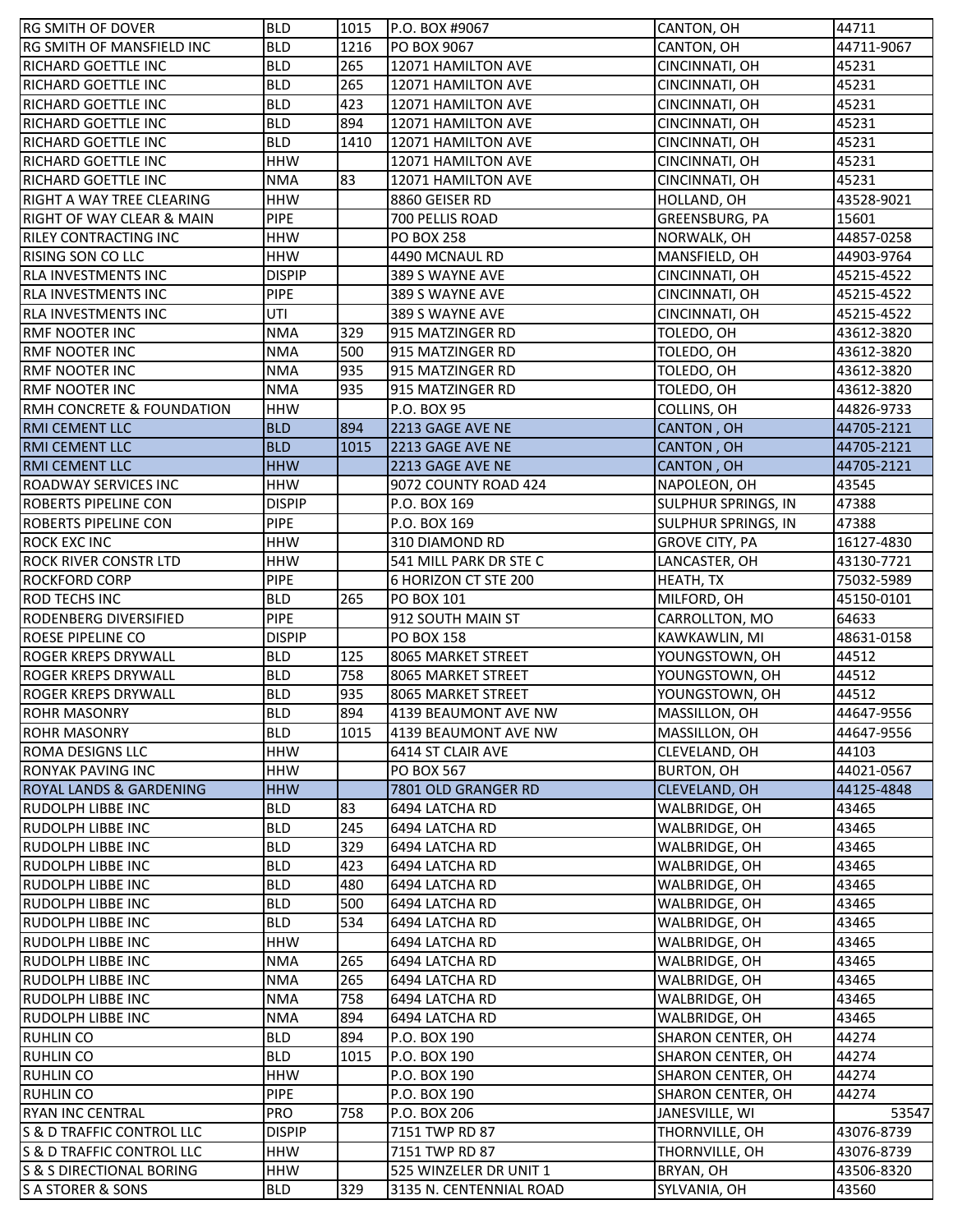| <b>S A STORER &amp; SONS</b>                                         | <b>BLD</b>               | 480        | 3135 N. CENTENNIAL ROAD                    | SYLVANIA, OH                  | 43560               |
|----------------------------------------------------------------------|--------------------------|------------|--------------------------------------------|-------------------------------|---------------------|
| <b>S A STORER &amp; SONS</b>                                         | <b>BLD</b>               | 500        | 3135 N. CENTENNIAL ROAD                    | SYLVANIA, OH                  | 43560               |
| S A STORER & SONS                                                    | <b>BLD</b>               | 574        | 3135 N. CENTENNIAL ROAD                    | SYLVANIA, OH                  | 43560               |
| S G LOEWENDICK & SON                                                 | <b>BLD</b>               | 423        | 2877 JACKSON PIKE                          | <b>GROVE CITY, OH</b>         | 43123               |
| S NAFZGER INC                                                        | <b>BLD</b>               | 423        | 693 N HAGUE AVE                            | COLUMBUS, OH                  | 43204-1422          |
| <b>SAFWAY SERVICES</b>                                               | <b>BLD</b>               | 83         | 1250 EMIG RD                               | COLUMBUS, OH                  | 43223-3354          |
| <b>SAFWAY SERVICES</b>                                               | <b>BLD</b>               | 423        | <b>1250 EMIG RD</b>                        | COLUMBUS, OH                  | 43223-3354          |
| <b>SAFWAY SERVICES LLC</b>                                           | <b>AOP</b>               | 265        | 9536 GLADES DRIVE                          | HAMILTON, OH                  | 45011               |
| <b>SAFWAY SERVICES LLC</b>                                           | <b>AOP</b>               | 809        | 5251 W 130TH ST                            | CLEVELAND, OH                 | 44130-1033          |
| <b>SAFWAY SERVICES LLC</b>                                           | AOP                      |            | 5251 W 130TH ST                            | CLEVELAND, OH                 | 44130-1033          |
| <b>SAFWAY SERVICES LLC</b>                                           | <b>BLD</b>               | 83         | 5251 W 130TH ST                            | CLEVELAND, OH                 | 44130-1033          |
| <b>SAFWAY SERVICES LLC</b>                                           | <b>BLD</b>               | 125        | 5251 W 130TH ST                            | CLEVELAND, OH                 | 44130-1033          |
| <b>SAFWAY SERVICES LLC</b>                                           | <b>BLD</b>               | 125        | 5251 W 130TH ST                            | CLEVELAND, OH                 | 44130-1033          |
| <b>SAFWAY SERVICES LLC</b>                                           | <b>BLD</b>               | 265        | 5251 W 130TH ST                            | CLEVELAND, OH                 | 44130-1033          |
| <b>SAFWAY SERVICES LLC</b>                                           | <b>BLD</b>               | 265        | 5251 W 130TH ST                            | CLEVELAND, OH                 | 44130-1033          |
| <b>SAFWAY SERVICES LLC</b>                                           | <b>BLD</b>               | 423        | 5251 W 130TH ST                            | CLEVELAND, OH                 | 44130-1033          |
| SAFWAY SERVICES LLC                                                  | <b>BLD</b>               | 574        | 5251 W 130TH ST                            | CLEVELAND, OH                 | 44130-1033          |
| <b>SALENBIEN TRUCKING</b>                                            | <b>HHW</b>               |            | 9217 N ANN ARBOR RD                        | DUNDEE, MI                    | 48131-9765          |
| <b>SALLIES WHOLESALE &amp; CONST</b>                                 | <b>BLD</b>               | 1216       | PO BOX 1266                                | MANSFIELD, OH                 | 44901               |
| <b>SAM DEMETER CONSTR</b>                                            | <b>BLD</b>               | 423        | 4513 RENSCH RD                             | <b>GROVE CITY, OH</b>         | 43123-8962          |
| <b>SAR SOLUTIONS INC</b>                                             | UTI                      |            | 5091 MOSIMAN RD                            | MIDDLETOWN, OH                | 45042-1652          |
| <b>SARECON LTD</b>                                                   | <b>HHW</b>               |            | 204 W AURORA RD                            | SAGAMORE HLS, OH              | 44067-2002          |
| <b>SARVER PAVING CO</b>                                              | <b>HHW</b>               |            | 1208 MASTERS AVE                           | ASHLAND, OH                   | 44805-1116          |
| <b>SAUER GROUP</b>                                                   | <b>BLD</b>               | 83         | 30 - 51ST STREET                           | PITTSBURGH, PA                | 15201               |
| <b>SAUER GROUP</b>                                                   | <b>BLD</b>               | 423        | 30 - 51ST STREET                           | PITTSBURGH, PA                | 15201               |
| <b>SAUER GROUP</b>                                                   | <b>BLD</b>               | 809        | 30 - 51ST STREET                           | PITTSBURGH, PA                | 15201               |
| <b>SAUER GROUP</b>                                                   | <b>NMA</b>               | 530        | 30 - 51ST STREET                           | PITTSBURGH, PA                | 15201               |
| <b>SCAFFOLD DESIGN ERECTION</b>                                      | <b>BLD</b>               | 500        | 6860 WALES RD                              | NORTHWOOD, OH                 | 43619-1014          |
| <b>SCHAD BOILER SETTING</b>                                          | <b>BLD</b>               | 329        | 15240 CASTLETON                            | DETROIT, MI                   | 48227               |
| <b>SCHAD BOILER SETTING</b>                                          | <b>BLD</b>               | 480        | 15240 CASTLETON                            | DETROIT, MI                   | 48227               |
| <b>SCHAD BOILER SETTING</b>                                          | <b>BLD</b>               | 500        | 15240 CASTLETON                            | DETROIT, MI                   | 48227               |
| <b>SCHAD BOILER SETTING</b>                                          | <b>BLD</b>               | 574        | 15240 CASTLETON                            | DETROIT, MI                   | 48227               |
| <b>SCHAD BOILER SETTING</b>                                          | <b>BLD</b>               | 1216       | 15240 CASTLETON                            | DETROIT, MI                   | 48227               |
| <b>SCHAD BOILER SETTING</b>                                          | <b>BROWN</b>             | 125        | 15240 CASTLETON                            | DETROIT, MI                   | 48227               |
| <b>SCHAD BOILER SETTING</b>                                          | <b>BROWN</b>             | 423        | 15240 CASTLETON                            | DETROIT, MI                   | 48227               |
| <b>SCHAD BOILER SETTING</b>                                          | <b>BROWN</b>             | 809        | 15240 CASTLETON                            | DETROIT, MI                   | 48227               |
| <b>SCHAEFER GROUP INC</b>                                            | <b>BLD</b>               | 265        | 1300 GRANGE HALL RD                        | DAYTON, OH                    | 45430-1013          |
| <b>SCHAEFER GROUP INC</b>                                            | <b>BLD</b>               | 500        | 1300 GRANGE HALL RD                        | DAYTON, OH                    | 45430-1013          |
| <b>SCHAEFER GROUP INC</b>                                            | <b>BLD</b>               | 935        | 1300 GRANGE HALL RD                        | DAYTON, OH                    | 45430-1013          |
| <b>SCHAEFER GROUP INC</b>                                            | <b>BLD</b>               | 1410       | 1300 GRANGE HALL RD                        | DAYTON, OH                    | 45430-1013          |
| <b>SCHAEFER GROUP INC</b>                                            | MAS                      | 265        | 1300 GRANGE HALL RD                        | DAYTON, OH                    | 45430-1013          |
| <b>SCHAEFER GROUP INC</b>                                            | MAS                      | 265        | 1300 GRANGE HALL RD                        | DAYTON, OH                    | 45430-1013          |
| <b>SCHALK BROS INC</b>                                               | <b>HHW</b>               |            | 3481 N TWP RD 69                           | TIFFIN, OH                    | 44883               |
| <b>SCHIRMER CONSTR LLC</b>                                           | <b>BLD</b>               | 758        | 31350 INDUSTRIAL PKWY                      | NORTH OLMSTED, OH             | 44070-4787          |
| <b>SCHIRMER CONSTR LLC</b>                                           | BLD                      | 935        | 31350 INDUSTRIAL PKWY                      | NORTH OLMSTED, OH             | 44070-4787          |
| <b>SCHIRMER CONSTR LLC</b>                                           | <b>BLD</b>               | 935        | 31350 INDUSTRIAL PKWY                      | NORTH OLMSTED, OH             | 44070-4787          |
| <b>SCHIRMER CONSTR LLC</b>                                           | <b>HHW</b>               |            | 31350 INDUSTRIAL PKWY                      | NORTH OLMSTED, OH             | 44070-4787          |
|                                                                      | <b>PIPE</b>              |            |                                            |                               |                     |
| <b>SCHMID PIPELINE CONSTR IN</b><br><b>SCHNABEL FOUNDATION</b>       | <b>HHW</b>               |            | 2236 312TH AVENUE<br>21355 RIDGETOP CIRCLE | MAQUOKETA, IA<br>STERLING, VA | 52060-8617<br>20166 |
| <b>SCHOEN INC</b>                                                    | <b>HHW</b>               |            | 200 S WESTWOOD AVE                         | TOLEDO, OH                    | 43607-2950          |
|                                                                      |                          |            |                                            |                               |                     |
| <b>SCHUMACHER DUGAN CONSTR I</b><br><b>SCHUMACHER DUGAN CONSTR I</b> | <b>BLD</b><br><b>BLD</b> | 265<br>265 | <b>6355 CENTRE PARK DRIVE</b>              | WEST CHESTER, OH              | 45069<br>45069      |
|                                                                      |                          |            | <b>6355 CENTRE PARK DRIVE</b>              | WEST CHESTER, OH              |                     |
| <b>SCHUMACHER DUGAN CONSTR I</b>                                     | <b>HHW</b>               |            | <b>6355 CENTRE PARK DRIVE</b>              | WEST CHESTER, OH              | 45069               |
| <b>SCHWEITZER CONSTR CO</b>                                          | <b>HHW</b>               |            | 325 CLARK RD                               | CINCINNATI, OH                | 45215-5549          |
| <b>SECURITY FENCE GROUP INC</b>                                      | <b>HHW</b>               |            | 4260 DANE AVE                              | CINCINNATI, OH                | 45223-1855          |
| <b>SELINSKY FORCE LLC</b>                                            | <b>BLD</b>               | 125        | 5365 EAST CENTER DR.                       | CANTON, OH                    | 44721               |
| <b>SELINSKY FORCE LLC</b>                                            | <b>BLD</b>               | 125        | 5365 EAST CENTER DR.                       | CANTON, OH                    | 44721               |
| <b>SELINSKY FORCE LLC</b>                                            | <b>BLD</b>               | 134        | 5365 EAST CENTER DR.                       | CANTON, OH                    | 44721               |
| <b>SELINSKY FORCE LLC</b>                                            | <b>BLD</b>               | 329        | 5365 EAST CENTER DR.                       | CANTON, OH                    | 44721               |
| <b>SELINSKY FORCE LLC</b>                                            | <b>BLD</b>               | 423        | 5365 EAST CENTER DR.                       | CANTON, OH                    | 44721               |
| <b>SELINSKY FORCE LLC</b>                                            | <b>BLD</b>               | 480        | 5365 EAST CENTER DR.                       | CANTON, OH                    | 44721               |
| <b>SELINSKY FORCE LLC</b>                                            | <b>BLD</b>               | 530        | 5365 EAST CENTER DR.                       | CANTON, OH                    | 44721               |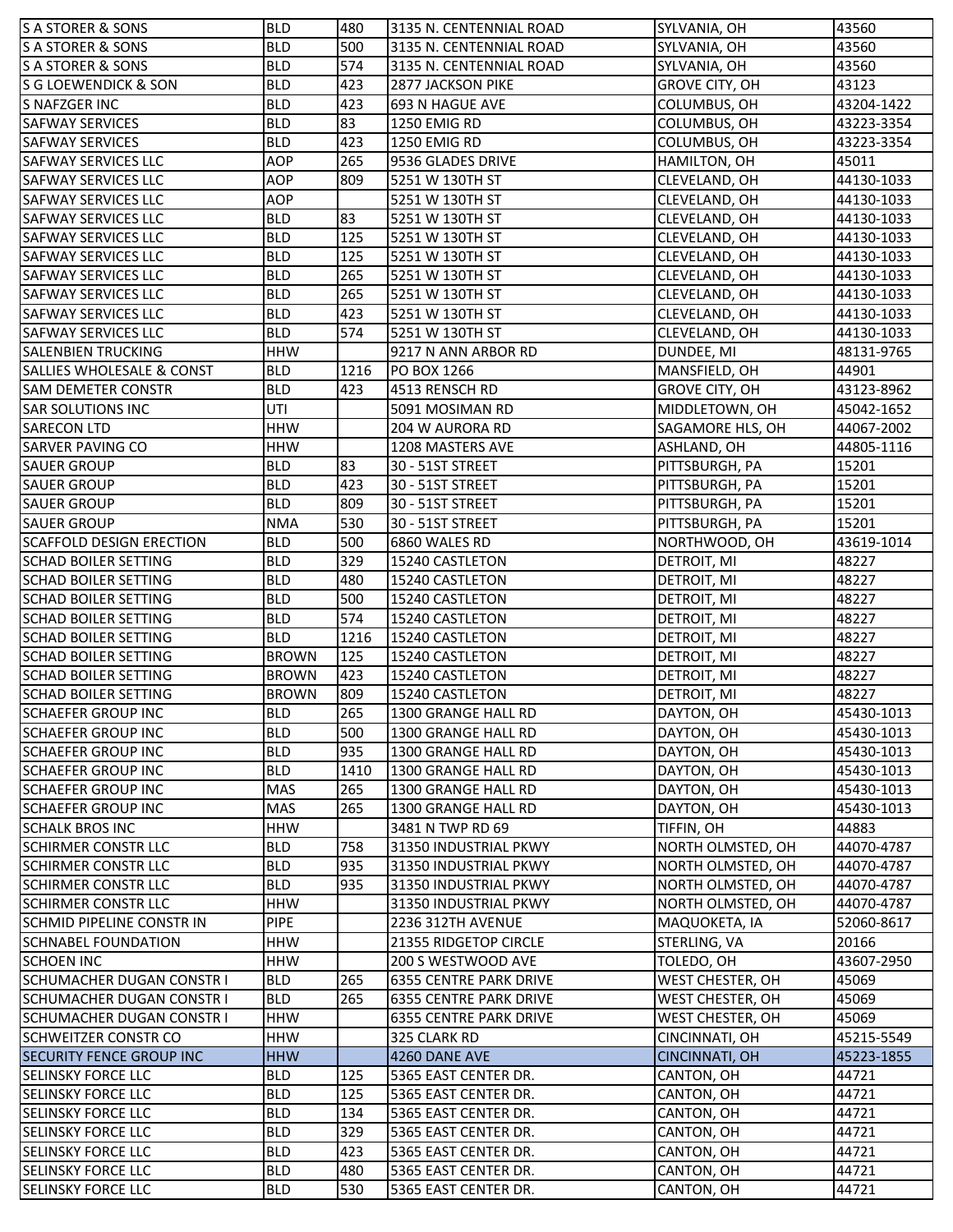| <b>SELINSKY FORCE LLC</b>                                    | <b>BLD</b>               | 574        | 5365 EAST CENTER DR.        | CANTON, OH               | 44721      |
|--------------------------------------------------------------|--------------------------|------------|-----------------------------|--------------------------|------------|
| <b>SELINSKY FORCE LLC</b>                                    | <b>BLD</b>               | 809        | 5365 EAST CENTER DR.        | CANTON, OH               | 44721      |
| <b>SELINSKY FORCE LLC</b>                                    | <b>BLD</b>               | 894        | 5365 EAST CENTER DR.        | CANTON, OH               | 44721      |
| <b>SELINSKY FORCE LLC</b>                                    | <b>BLD</b>               | 1015       | 5365 EAST CENTER DR.        | CANTON, OH               | 44721      |
| <b>SELINSKY FORCE LLC</b>                                    | <b>BLD</b>               | 1216       | 5365 EAST CENTER DR.        | CANTON, OH               | 44721      |
| <b>SENN CONSTR CO</b>                                        | <b>BLD</b>               | 894        | 1277 RUTH AVE               | COPLEY, OH               | 44321-1747 |
| <b>SET IN STONE CONTRACTING</b>                              | <b>HHW</b>               |            | 8399 BALLASH RD             | SEVILLE, OH              | 44273-8849 |
| <b>SET INC</b>                                               | <b>HHW</b>               |            | 235 E WATER ST STE C        | LOWELLVILLE, OH          | 44436-1273 |
| <b>SHANK CONCRETE LLC</b>                                    | <b>HHW</b>               |            | 13226 COUNTY ROAD R         | NAPOLEON, OH             | 43545-5966 |
| <b>SHEEDY PAVING INC</b>                                     | <b>HHW</b>               |            | 730 N ROSE AVE              | COLUMBUS, OH             | 43219-2523 |
| <b>SHEEHAN PIPELINE CON</b>                                  | <b>PIPE</b>              |            | <b>PO BOX 940</b>           | COWETA, OK               | 74429-0940 |
| SHEET PILING SERVICES                                        | <b>PIPE</b>              |            | 6872 STATE HWY 66           | CUSTER, WI               | 54423      |
| <b>SHELDON GANTT INC</b>                                     | <b>BLD</b>               | 125        | 1500 N. MAIN STREET         | NILES, OH                | 44446      |
| SHELDON GANTT INC                                            | <b>BLD</b>               | 935        | 1500 N. MAIN STREET         | NILES, OH                | 44446      |
| SHELDON GANTT INC                                            | <b>BLD</b>               | 935        | 1500 N. MAIN STREET         | NILES, OH                | 44446      |
| <b>SHELLY &amp; SANDS INC</b>                                | <b>HHW</b>               |            | PO BOX 1585                 | ZANESVILLE, OH           | 43702-1585 |
| SHELLY CO                                                    | <b>HHW</b>               |            | <b>80 PARK DRIVE</b>        | THORNVILLE, OH           | 43076      |
| <b>SHERMAN R SMOOT CO</b>                                    | <b>BLD</b>               | 83         | 1907 LEONARD AVE            | COLUMBUS, OH             | 43219-2513 |
| <b>SHERMAN R SMOOT CO</b>                                    | <b>BLD</b>               | 423        | 1907 LEONARD AVE            | COLUMBUS, OH             | 43219-2513 |
| <b>SHOOK CO</b>                                              | <b>HHW</b>               |            | 6720 PHEASANT RUN DR        | CANFIELD, OH             | 44406-8717 |
| <b>SHOOK CONSTR CO</b>                                       | <b>BLD</b>               | 265        | 2000 W DOROTHY LN           | MORAINE, OH              | 45439-1820 |
| <b>SHOOK CONSTR CO</b>                                       | <b>BLD</b>               | 265        | 2000 W DOROTHY LN           | MORAINE, OH              | 45439-1820 |
| <b>SHOOK CONSTR CO</b>                                       | <b>BLD</b>               | 423        | 2000 W DOROTHY LN           | MORAINE, OH              | 45439-1820 |
| <b>SHOOK CONSTR CO</b>                                       | <b>BLD</b>               | 1410       | 2000 W DOROTHY LN           | MORAINE, OH              | 45439-1820 |
| <b>SHOOK CONSTR CO</b>                                       | <b>HHW</b>               |            | 2000 W DOROTHY LN           | MORAINE, OH              | 45439-1820 |
| SIELER CONSTR INC                                            | <b>BLD</b>               | 500        | 11119 EAST US 223           | BLISSFIELD, MI           | 49228      |
| SITE CONSTR LLC                                              | <b>HHW</b>               |            | 8227 CHARDON RD             | KIRTLAND, OH             | 44094      |
| SITETECH INC                                                 | <b>BLD</b>               | 1216       | 35700 E ROYALTON ROAD       | GRAFTON, OH              | 44044      |
| <b>SITETECH INC</b>                                          | <b>HHW</b>               |            | 35700 E ROYALTON ROAD       | GRAFTON, OH              | 44044      |
| <b>SJD CONSTR CO</b>                                         | <b>BLD</b>               | 894        | <b>PO BOX 303</b>           | HINCKLEY, OH             | 44233-0303 |
| SJS & SONS LLC                                               | <b>HHW</b>               |            | 2643 PRESSLER RD            | AKRON, OH                | 44312-5555 |
| <b>SKANSKA USA CIVIL</b>                                     | <b>BROWN</b>             | 423        | 75-20 ASTORIA BLVD. STE 200 | EAST ELMHURST, NY        | 11370      |
| <b>SKANSKA USA CIVIL</b>                                     | <b>NMA</b>               | 83         | 75-20 ASTORIA BLVD. STE 200 | EAST ELMHURST, NY        | 11370      |
| <b>SKANSKA USA CIVIL</b>                                     | <b>NMA</b>               | 134        | 75-20 ASTORIA BLVD. STE 200 | <b>EAST ELMHURST, NY</b> | 11370      |
| <b>SKANSKA USA CIVIL</b>                                     | <b>NMA</b>               | 329        | 75-20 ASTORIA BLVD. STE 200 | <b>EAST ELMHURST, NY</b> | 11370      |
| SKANSKA USA CIVIL                                            | <b>NMA</b>               | 500        | 75-20 ASTORIA BLVD. STE 200 | EAST ELMHURST, NY        | 11370      |
| SKANSKA USA CIVIL                                            | <b>NMA</b>               | 530        | 75-20 ASTORIA BLVD. STE 200 | <b>EAST ELMHURST, NY</b> | 11370      |
| <b>SKEENS EXC LLC</b>                                        | <b>BLD</b>               | 83         | 680 GREAT MEADOW RD         | WHEELERSBURG, OH         | 45694-8465 |
| SKEENS EXC LLC                                               | <b>HHW</b>               |            | 680 GREAT MEADOW RD         | WHEELERSBURG, OH         | 45694-8465 |
| <b>SMITH &amp; SMITH HARDWOODS</b>                           | <b>PIPE</b>              |            | 403 PICKENPAW ROAD          | SMITHFIELD, WV           | 26437      |
| <b>SMITH BOUGHAN INC</b>                                     | <b>BLD</b>               | 329        | 777 S COPUS RD              | LIMA, OH                 | 45805-4169 |
| <b>SMITH CONSTR GROUP</b>                                    | <b>BLD</b>               | 1410       | 731 N ORCHARD LN            | BEAVERCREEK, OH          | 45434-7214 |
| <b>SMITH PAVING &amp; EXC</b>                                | HHW                      |            | <b>PO BOX 511</b>           | NORWALK, OH              | 44857-0511 |
| SNAVELY EXC CO                                               | <b>HHW</b>               |            | 16740 PARK CIRCLE           | CHAGRIN FALLS, OH        | 44023      |
| <b>ISNELSON COMPANIES INC</b>                                | <b>PIPE</b>              |            | 601 W STATE ST              | SEDRO WOOLLEY, WA        | 98284-1560 |
| <b>SOFCO ERECTORS INC</b>                                    | <b>BLD</b>               | 423        | 10360 WAYNE AVE             | CINCINNATI, OH           | 45215-1129 |
| <b>SOIL INSTALLERS</b>                                       | <b>BLD</b>               | 1410       | 8251 BUNKUM RD              | CASEYVILLE, IL           | 62232-2105 |
| <b>SOMERSET STEEL ERECT</b>                                  | <b>BLD</b>               | 423        | P.O. BOX 98                 | BOSWELL, PA              | 15531      |
| <b>SOMERSET STEEL ERECT</b>                                  | <b>NMA</b>               | 809        | P.O. BOX 98                 | BOSWELL, PA              | 15531      |
| SOUTHEAST DIRECTIONAL                                        | <b>PIPE</b>              |            | 3117 N CESSNA AVE           | CASA GRANDE, AZ          | 85122      |
| <b>SOUTHPAW CONSTR LLC</b>                                   | HHW                      |            | <b>PO BOX 555</b>           | WAYNESVILLE, OH          | 45068-0555 |
| SOUTHPOINTE ENERGY RESOUR                                    | <b>DISPIP</b>            |            | 125 TECHNOLOGY DR STE 003   | CANONSBURG, PA           | 15317-9562 |
| SOUTHPOINTE ENERGY RESOUR                                    | <b>PIPE</b>              |            | 125 TECHNOLOGY DR STE 003   | CANONSBURG, PA           | 15317-9562 |
| <b>SPANO BROS INC</b>                                        | <b>BLD</b>               | 894        | 2595 PRESSLER ROAD          | AKRON, OH                | 44312      |
| <b>SPANO BROS INC</b>                                        | <b>BLD</b>               | 1015       | 2595 PRESSLER ROAD          | AKRON, OH                | 44312      |
| <b>SPANO BROS INC</b>                                        | <b>HHW</b>               |            | 2595 PRESSLER ROAD          | AKRON, OH                | 44312      |
| <b>SPARKS CONSTR</b>                                         | <b>BLD</b>               | 83         | 5211 OAKLAND BLVD           | PORTSMOUTH, OH           | 45662-5359 |
|                                                              | <b>BLD</b>               | 329        | 2021 MESCHER DR             | MONCLOVA, OH             | 43542-9740 |
| <b>SPARTAN CONSTR CO INC</b><br><b>SPARTAN CONSTR CO INC</b> | <b>BLD</b>               | 480        | 2021 MESCHER DR             | MONCLOVA, OH             | 43542-9740 |
|                                                              |                          |            | 2021 MESCHER DR             |                          |            |
| <b>SPARTAN CONSTR CO INC</b>                                 | <b>BLD</b><br><b>BLD</b> | 500<br>574 |                             | MONCLOVA, OH             | 43542-9740 |
| SPARTAN CONSTR CO INC                                        |                          |            | 2021 MESCHER DR             | MONCLOVA, OH             | 43542-9740 |
| SPARTAN CONSTR CO INC                                        | <b>BLD</b>               | 758        | 2021 MESCHER DR             | MONCLOVA, OH             | 43542-9740 |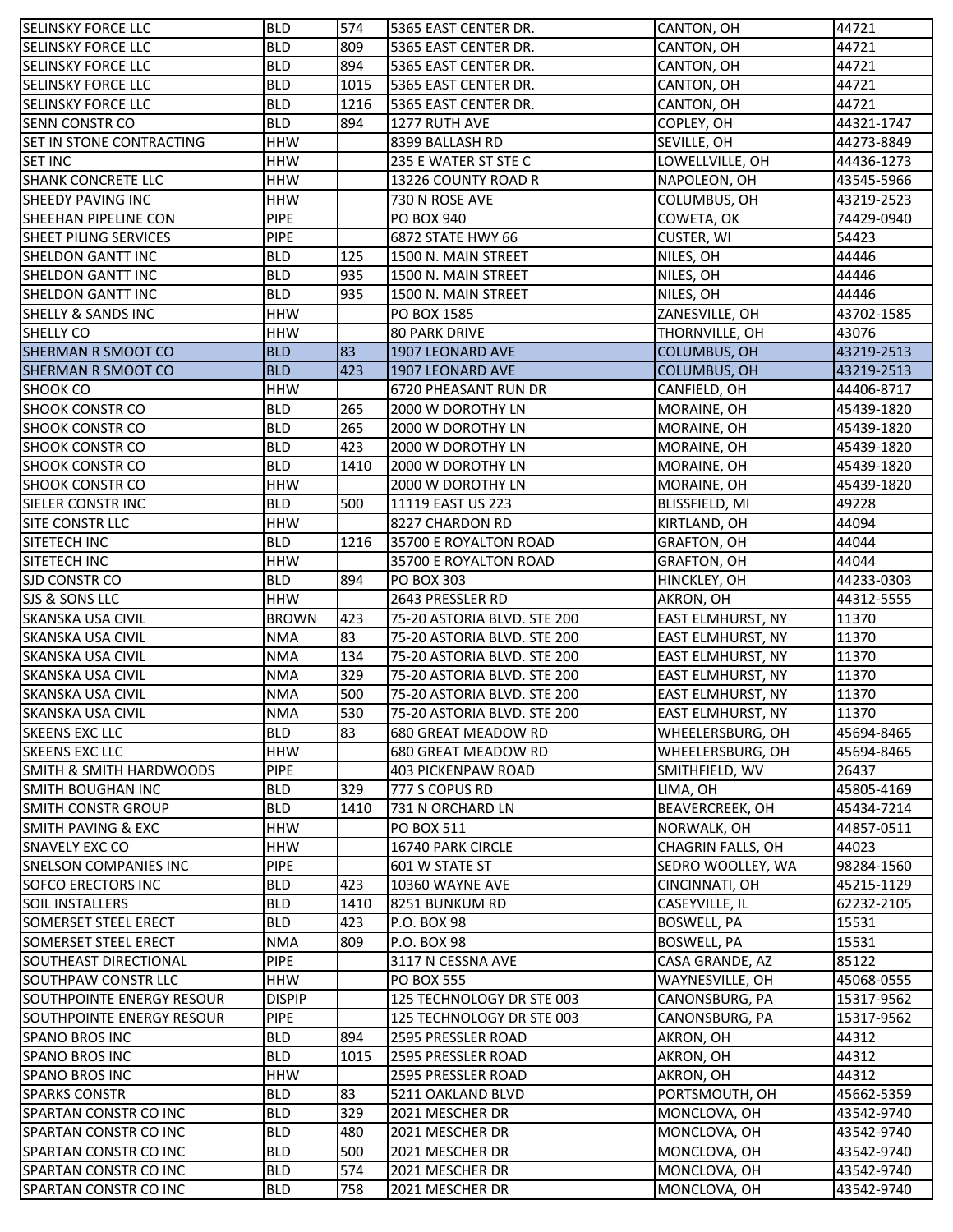| SPARTAN CONSTR CO INC               | <b>BLD</b>  | 894  | 2021 MESCHER DR             | MONCLOVA, OH           | 43542-9740 |
|-------------------------------------|-------------|------|-----------------------------|------------------------|------------|
| <b>SPARTAN CONSTR CO INC</b>        | <b>BLD</b>  | 1410 | 2021 MESCHER DR             | MONCLOVA, OH           | 43542-9740 |
| <b>SPARTAN CONSTRUCTION</b>         | <b>HHW</b>  |      | <b>1619 DISTRIBUTION DR</b> | <b>BURLINGTON, KY</b>  | 41005-9570 |
| SPECIAL INSTALLATION                | <b>BLD</b>  | 83   | P.O. BOX 4698               | STEUBENVILLE, OH       | 43952      |
| <b>SPECIAL INSTALLATION</b>         | <b>BLD</b>  | 530  | P.O. BOX 4698               | STEUBENVILLE, OH       | 43952      |
| <b>SPECIAL INSTALLATION</b>         | <b>BLD</b>  | 639  | P.O. BOX 4698               | STEUBENVILLE, OH       | 43952      |
| <b>SPECIALIZED CONSTRINC</b>        | <b>HHW</b>  |      | 711 HARVARD AVE             | CUYAHOGA HTS, OH       | 44105-3034 |
| <b>SPECIALTY CONCRETE SRVCS</b>     | <b>HHW</b>  |      | 11484 MARKET ST. SUITE B    | NORTH LIMA, OH         | 44452      |
| <b>I</b> SPECIALTY CONTRACTING INC  | <b>HHW</b>  |      | 13028 DEER RUN RD           | HIGHLAND, IL           | 62249-4459 |
| <b>SPECTRUM INSULATION</b>          | <b>BLD</b>  | 125  | 1380 E 170TH ST             | CLEVELAND, OH          | 44110-2524 |
| <b>SPEER BROS INC</b>               | <b>HHW</b>  |      | 3812 OLD RAILROAD RD        | SANDUSKY, OH           | 44870-9638 |
| <b>SPIEKER CO</b>                   | <b>AOP</b>  | 534  | 2541 TRACY RD.              | NORTHWOOD, OH          | 43619-1004 |
| <b>SPIEKER CO</b>                   | <b>AOP</b>  |      | 2541 TRACY RD.              | NORTHWOOD, OH          | 43619-1004 |
| <b>SPIEKER CO</b>                   | <b>BLD</b>  | 500  | 2541 TRACY RD.              | NORTHWOOD, OH          | 43619-1004 |
| <b>SPRINGWATER PIPELINE SERV</b>    | <b>PIPE</b> |      | 32291 PIKE RD               | MEDORA, IL             | 62063-4003 |
| SSSI                                | <b>NMA</b>  | 534  | 2755 A PARK AVENUE          | WASHINGTON, PA         | 15301      |
| SSSI                                | <b>NMA</b>  | 758  | 2755 A PARK AVENUE          | WASHINGTON, PA         | 15301      |
| SSSI                                | <b>NMA</b>  | 809  | 2755 A PARK AVENUE          | WASHINGTON, PA         | 15301      |
| SSSI                                | <b>NMA</b>  | 1410 | 2755 A PARK AVENUE          | WASHINGTON, PA         | 15301      |
| <b>STANDARD CONTRACT &amp; ENG</b>  | <b>BLD</b>  | 758  | 6356 EASTLAND RD            | <b>BROOKPARK, OH</b>   | 44142-1302 |
| <b>STANDARD CONTRACT &amp; ENG</b>  | <b>BLD</b>  | 894  | 6356 EASTLAND RD            | <b>BROOKPARK, OH</b>   | 44142-1302 |
| <b>STANDARD CONTRACT &amp; ENG</b>  | <b>BLD</b>  | 1015 | 6356 EASTLAND RD            | <b>BROOKPARK, OH</b>   | 44142-1302 |
| <b>STANDARD CONTRACT &amp; ENG</b>  | <b>HHW</b>  |      | 6356 EASTLAND RD            | <b>BROOKPARK, OH</b>   | 44142-1302 |
| <b>STANDARD LANDSCAPE SERVIC</b>    | <b>BLD</b>  | 894  | 22000 TREAT RD              | WALTON HILLS, OH       | 44146      |
| <b>STANDARD LANDSCAPE SERVIC</b>    | <b>HHW</b>  |      | 22000 TREAT RD              | WALTON HILLS, OH       | 44146      |
| <b>STANLEY MILLER CONSTR CO</b>     | <b>BLD</b>  | 125  | 2250 HOWENSTINE DR SE       | <b>EAST SPARTA, OH</b> | 44626      |
| <b>STANLEY MILLER CONSTR CO</b>     | <b>BLD</b>  | 134  | 2250 HOWENSTINE DR SE       | EAST SPARTA, OH        | 44626      |
| <b>STANLEY MILLER CONSTR CO</b>     | <b>BLD</b>  | 423  | 2250 HOWENSTINE DR SE       | EAST SPARTA, OH        | 44626      |
| <b>STANLEY MILLER CONSTR CO</b>     | <b>BLD</b>  | 809  | 2250 HOWENSTINE DR SE       | EAST SPARTA, OH        | 44626      |
| <b>STANLEY MILLER CONSTR CO</b>     | <b>BLD</b>  | 894  | 2250 HOWENSTINE DR SE       | EAST SPARTA, OH        | 44626      |
| <b>STANLEY MILLER CONSTR CO</b>     | <b>BLD</b>  | 935  | 2250 HOWENSTINE DR SE       | EAST SPARTA, OH        | 44626      |
| <b>STANLEY MILLER CONSTR CO</b>     | <b>BLD</b>  | 935  | 2250 HOWENSTINE DR SE       | EAST SPARTA, OH        | 44626      |
| <b>STANLEY MILLER CONSTR CO</b>     | <b>BLD</b>  | 1015 | 2250 HOWENSTINE DR SE       | EAST SPARTA, OH        | 44626      |
| STANLEY MILLER CONSTR CO            | <b>BLD</b>  | 1216 | 2250 HOWENSTINE DR SE       | EAST SPARTA, OH        | 44626      |
| <b>STANLEY MILLER CONSTR CO</b>     | <b>HHW</b>  |      | 2250 HOWENSTINE DR SE       | EAST SPARTA, OH        | 44626      |
| <b>STATE HIGHWAY CLEARING IN</b>    | <b>HHW</b>  |      | 19782 COUNTY ROAD D         | ARCHBOLD, OH           | 43502-9719 |
| <b>STEPHEN GROSS &amp; SONS</b>     | <b>BLD</b>  | 534  | P.O. BOX 957                | HAMILTON, OH           | 45012      |
| <b>STEPHEN GROSS &amp; SONS</b>     | <b>BLD</b>  | 1410 | P.O. BOX 957                | <b>HAMILTON, OH</b>    | 45012      |
| <b>STERLING PIPELINE SOLUTIO</b>    | <b>PIPE</b> |      | 501 E 151ST ST              | PHOENIX, IL            | 60426-2402 |
| <b>STERLING QUALITY CONC LLC</b>    | <b>HHW</b>  |      | PO BOX 416                  | SPRINGFIELD, OH        | 45501-0416 |
| <b>STEVENS ENG &amp; CONSTS INC</b> | <b>BLD</b>  | 83   | 7850 FREEWAY CIRCLE         | MIDDLEBRG HTS, OH      | 44130      |
| <b>STEVENS ENG &amp; CONSTS INC</b> | <b>BLD</b>  | 245  | 7850 FREEWAY CIRCLE         | MIDDLEBRG HTS, OH      | 44130      |
| <b>STEVENS ENG &amp; CONSTS INC</b> | <b>BLD</b>  | 423  | 7850 FREEWAY CIRCLE         | MIDDLEBRG HTS, OH      | 44130      |
| <b>STEVENS ENG &amp; CONSTS INC</b> | <b>BLD</b>  | 480  | 7850 FREEWAY CIRCLE         | MIDDLEBRG HTS, OH      | 44130      |
| <b>STEVENS ENG &amp; CONSTS INC</b> | <b>BLD</b>  | 639  | 7850 FREEWAY CIRCLE         | MIDDLEBRG HTS, OH      | 44130      |
| <b>STEVENS ENG &amp; CONSTS INC</b> | <b>BLD</b>  | 758  | 7850 FREEWAY CIRCLE         | MIDDLEBRG HTS, OH      | 44130      |
| <b>STEVENS ENG &amp; CONSTS INC</b> | <b>BLD</b>  | 809  | 7850 FREEWAY CIRCLE         | MIDDLEBRG HTS, OH      | 44130      |
| <b>STEVENS ENG &amp; CONSTS INC</b> | <b>BLD</b>  | 935  | 7850 FREEWAY CIRCLE         | MIDDLEBRG HTS, OH      | 44130      |
| <b>STEVENS ENG &amp; CONSTS INC</b> | <b>BLD</b>  | 935  | 7850 FREEWAY CIRCLE         | MIDDLEBRG HTS, OH      | 44130      |
| <b>STEVENS ENG &amp; CONSTS INC</b> | <b>BLD</b>  | 1015 | 7850 FREEWAY CIRCLE         | MIDDLEBRG HTS, OH      | 44130      |
| <b>STEVENS ENG &amp; CONSTS INC</b> | <b>BLD</b>  | 1216 | <b>7850 FREEWAY CIRCLE</b>  | MIDDLEBRG HTS, OH      | 44130      |
| <b>STEVENS ENG &amp; CONSTS INC</b> | <b>HHW</b>  |      | 7850 FREEWAY CIRCLE         | MIDDLEBRG HTS, OH      | 44130      |
| <b>STEVENS ENG &amp; CONSTS INC</b> | <b>NMA</b>  | 1216 | 7850 FREEWAY CIRCLE         | MIDDLEBRG HTS, OH      | 44130      |
| STEVENS MASONRY CONSTR IN           | <b>BLD</b>  | 125  | 175 OLD COLONY DR           | NEW CASTLE, PA         | 16105-4501 |
| <b>STEVENS MASONRY CONSTR IN</b>    | <b>BLD</b>  | 125  | 175 OLD COLONY DR           | NEW CASTLE, PA         | 16105-4501 |
| <b>STITLE CONSTR</b>                | <b>BLD</b>  | 125  | PO BOX 1177                 | SALEM, OH              | 44460      |
| <b>STITLE CONSTR</b>                | <b>BLD</b>  | 935  | PO BOX 1177                 | SALEM, OH              | 44460      |
| <b>STONE CREEK EXC</b>              | <b>HHW</b>  |      | <b>PO BOX 536</b>           | WALBRIDGE, OH          | 43465-0536 |
| <b>STONEGATE CONSTR INC</b>         | <b>HHW</b>  |      | <b>1378 WAY RD</b>          | BELPRE, OH             | 45714-9633 |
| <b>STRAWSER PAVING CO INC</b>       | <b>HHW</b>  |      | <b>1595 FRANK ROAD</b>      | COLUMBUS, OH           | 43223      |
| <b>STRESCORE INC</b>                | <b>BLD</b>  | 500  | 24445 STATE RD 23           | SOUTH BEND, IN         | 46614      |
| <b>STRUCTSURE SCAFFOLD LLC</b>      | <b>BLD</b>  | 83   | 1054 CENTRAL INDUSTRIAL DR  | SAINT LOUIS, MO        | 63110      |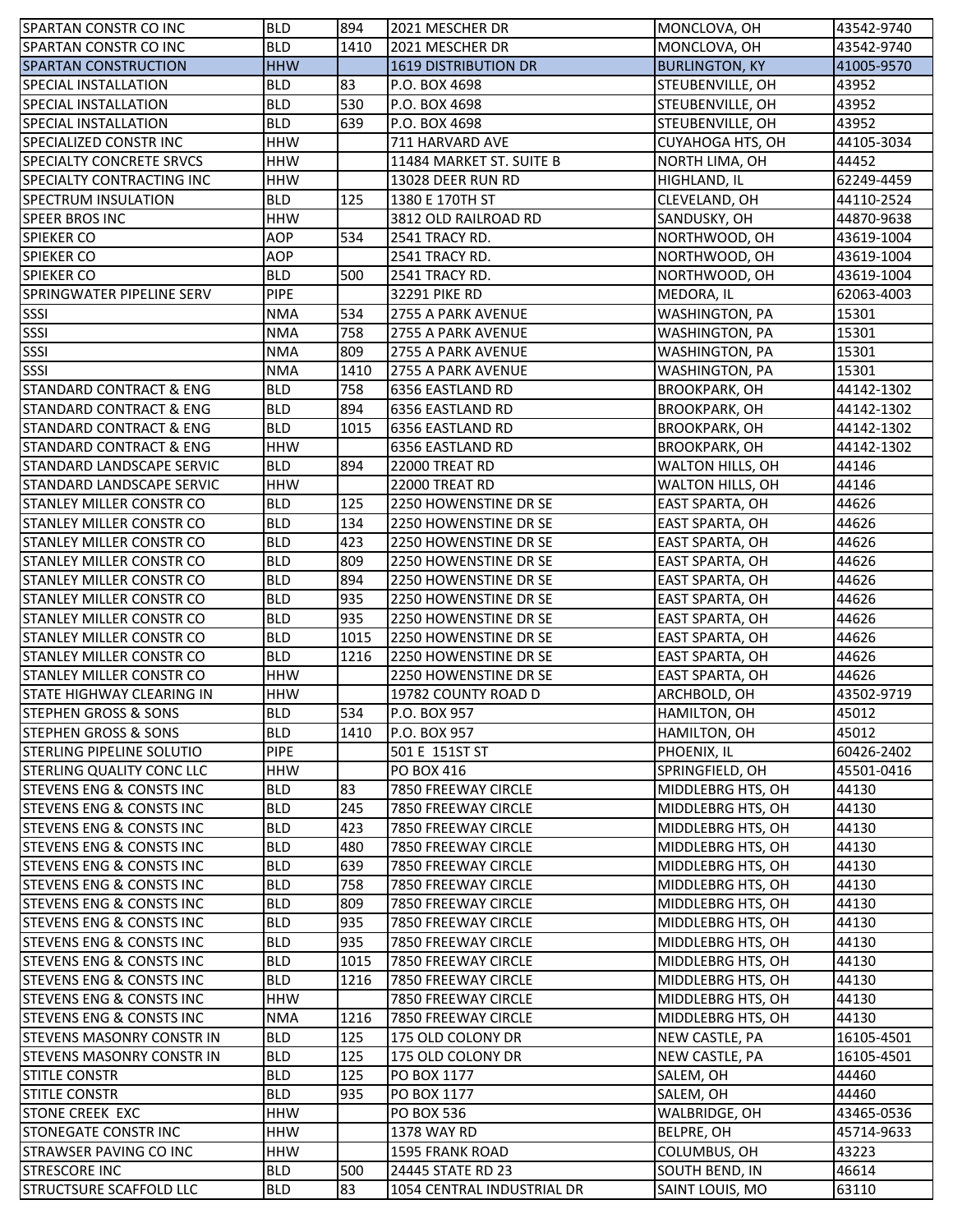| <b>STRUCTSURE SCAFFOLD LLC</b>       | <b>BLD</b>    | 639  | 1054 CENTRAL INDUSTRIAL DR | SAINT LOUIS, MO        | 63110      |
|--------------------------------------|---------------|------|----------------------------|------------------------|------------|
| <b>STRUCTURAL GROUP INC</b>          | <b>BLD</b>    | 500  | 7455-T NEW RIDGE RD        | BALTIMORE, MD          | 21076-3143 |
| <b>STUDER OBRINGER INC</b>           | <b>BLD</b>    | 480  | <b>PO BOX 278</b>          | NEW WASHINGTN, OH      | 44854-9524 |
| <b>STUDER OBRINGER INC</b>           | <b>BLD</b>    | 574  | <b>PO BOX 278</b>          | NEW WASHINGTN, OH      | 44854-9524 |
| <b>STUDER OBRINGER INC</b>           | <b>BLD</b>    | 1216 | <b>PO BOX 278</b>          | NEW WASHINGTN, OH      | 44854-9524 |
| <b>SUBURBAN MAINT</b>                | <b>BLD</b>    | 894  | P.O. BOX #33009            | N ROYALTON, OH         | 44133      |
| <b>SUBURBAN MAINT</b>                | <b>BLD</b>    | 894  | P.O. BOX #33009            | N ROYALTON, OH         | 44133      |
| <b>SUBURBAN MAINT</b>                | <b>HHW</b>    |      | P.O. BOX #33009            | N ROYALTON, OH         | 44133      |
| <b>SUMMIT VALLEY SERVICES LT</b>     | <b>BLD</b>    | 894  | 7524 W RIDGE RD            | ELYRIA, OH             | 44035-1960 |
| <b>SUPERIOR UTILITY OPERATIO</b>     | UTI           |      | 370 INDUSTRIAL DR STE 100  | LAWRENCEBURG, IN       | 47025-2900 |
| SUPREME CONCRETE AND EXCA            | <b>HHW</b>    |      | 447 BREWER AVE             | AKRON, OH              | 44305-3101 |
| <b>SUPREME INDUSTRIES INC</b>        | PIPE          |      | 216 BOGUE ROAD             | HARWINTON, CT          | 6791       |
| <b>T &amp; D SERVICES INC</b>        | <b>PIPE</b>   |      | PO BOX 609                 | MURRIETA, CA           | 92564-0609 |
| <b>T C CONSTR</b>                    | <b>HHW</b>    |      | 2936 LYNN DRIVE            | WILLOUGHBY HILS, OH    | 44092      |
|                                      |               |      |                            |                        |            |
| <b>T LUCKEY SONS INC</b>             | <b>HHW</b>    |      | P.O. BOX #520              | HARRISON, OH           | 45030      |
| <b>TNT SAWING INC</b>                | <b>DISPIP</b> |      | <b>PO BOX 439</b>          | OWENSVILLE, OH         | 45160-0439 |
| <b>TALL VIEW PALLADIUM INC</b>       | <b>HHW</b>    |      | 2734 ARMSTRONG LANE        | DAYTON, OH             | 45414      |
| <b>TAPLIN INDUST SERVICES</b>        | <b>PIPE</b>   |      | 5140 W MICHIGAN AVE        | KALAMAZOO, MI          | 49006      |
| <b>TDR BLDRS INC</b>                 | <b>BLD</b>    | 1015 | PO BOX 1165                | UNIONTOWN, OH          | 44685-1165 |
| TELFORD MCADAM & MORGAN              | <b>DISPIP</b> |      | 13995 ENTERPRISE AVE       | CLEVELAND, OH          | 44135-5117 |
| <b>TENMILE CREEK EXC</b>             | <b>HHW</b>    |      | PO BOX H                   | METAMORA, OH           | 43540-0207 |
| <b>TERRA RESTORATION COLORAD</b>     | <b>PIPE</b>   |      | 4626 COUNTY ROAD 65        | KEENESBURG, CO         | 80643-8731 |
| <b>TERRA RESTORATION SERVICE</b>     | PIPE          |      | 14616 HIGHWAY 15           | DOWNSVILLE, LA         | 71234      |
| <b>TERRACE CONSTR</b>                | <b>HHW</b>    |      | 3965 PEARL ROAD            | CLEVELAND, OH          | 44109-3103 |
| <b>TERVO MASONRY</b>                 | <b>BLD</b>    | 125  | 117 JAMES ST               | NEW WILMNGTN, PA       | 16142-3305 |
| <b>TERVO MASONRY</b>                 | <b>BLD</b>    | 125  | 117 JAMES ST               | NEW WILMNGTN, PA       | 16142-3305 |
| <b>TERVO MASONRY</b>                 | <b>BLD</b>    | 809  | 117 JAMES ST               | NEW WILMNGTN, PA       | 16142-3305 |
| <b>TERVO MASONRY</b>                 | <b>BLD</b>    | 935  | 117 JAMES ST               | NEW WILMNGTN, PA       | 16142-3305 |
| <b>TERVO MASONRY</b>                 | <b>BLD</b>    | 935  | 117 JAMES ST               | NEW WILMNGTN, PA       | 16142-3305 |
| <b>TG MERCER CONSULTING</b>          | <b>PIPE</b>   |      | 120 EL CHICO TRAIL         | <b>WILLOW PARK, TX</b> | 76087      |
| THERMAL SOLUTIONS INC                | <b>BLD</b>    | 83   | 9329 COUNTY ROAD 107       | PROCTORVILLE, OH       | 45669-8732 |
| THERMAL SOLUTIONS INC                | <b>NMA</b>    | 530  | 9329 COUNTY ROAD 107       | PROCTORVILLE, OH       | 45669-8732 |
| <b>THERMAL SOLUTIONS INC</b>         | <b>NMA</b>    | 534  | 9329 COUNTY ROAD 107       | PROCTORVILLE, OH       | 45669-8732 |
| THOMARIOS/APOSTOLOS GROUP            | <b>BLD</b>    | 894  | 1 THOMARIOS RD             | COPLEY, OH             | 44321-1779 |
| THOMARIOS/APOSTOLOS GROUP            | <b>HHW</b>    |      | 1 THOMARIOS RD             | COPLEY, OH             | 44321-1779 |
| <b>THOMAS CONSTR</b>                 | <b>HHW</b>    |      | 310 DIAMOND RD             | <b>GROVE CITY PA</b>   | 16127      |
| THS CONSTR LLC                       | <b>BLD</b>    | 1410 | 1361 GURNEYVILLE RD        | WILMINGTON, OH         | 45177-8301 |
| TITAN ASPHALT & PAVING IN            | <b>HHW</b>    |      | 9355 PINENEEDLE DR         | MENTOR, OH             | 44060-1825 |
| TODD ALSPAUGH & ASSOCS               | <b>HHW</b>    |      | 415 E. STATELINE ROAD      | TOLEDO, OH             | 43612      |
| <b>TOLEDO CAISSON CORP</b>           | <b>HHW</b>    |      | 6275 CONSEAR RD            | OTTAWA LAKE, MI        | 49267-9718 |
| <b>TOM ALLEN CONSTR</b>              | <b>PIPE</b>   |      | 1622 EASTPORT PLAZA DR     | COLLINSVILLE, IL       | 62234      |
| <b>TOMARO CONSTR</b>                 | <b>HHW</b>    |      | 35735 CHARDON ROAD         | WILOUGHBY HLS, OH      | 44094      |
| TONY ZUMBO & SON CONSTR              | <b>BLD</b>    | 1015 | 4150 BELDEN VILLAGE ST.NW  | CANTON, OH             | 44718      |
| TONY ZUMBO & SON CONSTR              | <b>HHW</b>    |      | 4150 BELDEN VILLAGE ST.NW  | CANTON, OH             | 44718      |
| <b>TOTAL ENVIRONMENTAL SERV</b>      | <b>BLD</b>    | 894  | 1950 CLINTON ST            | TOLEDO, OH             | 43607-1650 |
| <b>TR SERVICES</b>                   | <b>PIPE</b>   |      | <b>PO BOX 339</b>          | FARMERVILLE, LA        | 71241-0339 |
| <b>TRAFFIC DETECTORS &amp; SIGNS</b> | <b>HHW</b>    |      | 7521 FOREST HILL           | YOUNGSTOWN, OH         | 44514      |
|                                      |               |      |                            |                        |            |
| <b>TRAFFTECH INC</b>                 | <b>HHW</b>    |      | 7000 HUBBARD AVE           | CLEVELAND, OH          | 44127-1419 |
| <b>TRAICHAL CONSTR</b>               | <b>BLD</b>    | 125  | P.O. BOX 70                | NILES, OH              | 44446      |
| <b>TRAICHAL CONSTR</b>               | <b>BLD</b>    | 125  | P.O. BOX 70                | NILES, OH              | 44446      |
| <b>TRANS ENERGY PIPELINE SER</b>     | <b>PIPE</b>   |      | 2275 LOGANVILLE HWY        | GRAYSON, GA            | 30017-1622 |
| TRAX CONSTR CO                       | <b>HHW</b>    |      | 30701 EUCLID AVE           | WICKLIFFE, OH          | 44092-1072 |
| <b>TRI STATE BLDG</b>                | AOP           |      | PO BOX 1027                | ASHLAND, KY            | 41105-1027 |
| <b>TRI STATE CONCRETE INC</b>        | <b>HHW</b>    |      | 9200 MONTGOMERY ROAD       | CINCINNATI, OH         | 45242-7789 |
| TRI STATE INSTALLATION               | <b>BLD</b>    | 574  | 1447 PENCE RD              | SEAMAN, OH             | 45679-9507 |
| TRIAD ENG & CONT CO                  | <b>HHW</b>    |      | 9715 CLINTON RD            | <b>BROOKLYN, OH</b>    | 44144-1031 |
| <b>TRIAD MCNALLY JV</b>              | <b>HHW</b>    |      | 9715 CLINTON RD            | <b>BROOKLYN, OH</b>    | 44144-1031 |
| TRIMOR CORP INC                      | <b>BLD</b>    | 758  | 8530 N BOYLE PARKWAY       | TWINSBURG, OH          | 44087      |
| TRIMOR CORP INC                      | <b>HHW</b>    |      | 8530 N BOYLE PARKWAY       | TWINSBURG, OH          | 44087      |
| TRIPLE H DRILLING INC                | <b>PIPE</b>   |      | 303 MCMILLAN RD STE B      | <b>WEST MONROE, LA</b> | 71291-8302 |
| TRISCO SYSTEMS INC                   | AOP           | 265  | 2000 BATY RD               | LIMA, OH               | 45807-1955 |
| TRISCO SYSTEMS INC                   | <b>AOP</b>    | 265  | 2000 BATY RD               | LIMA, OH               | 45807-1955 |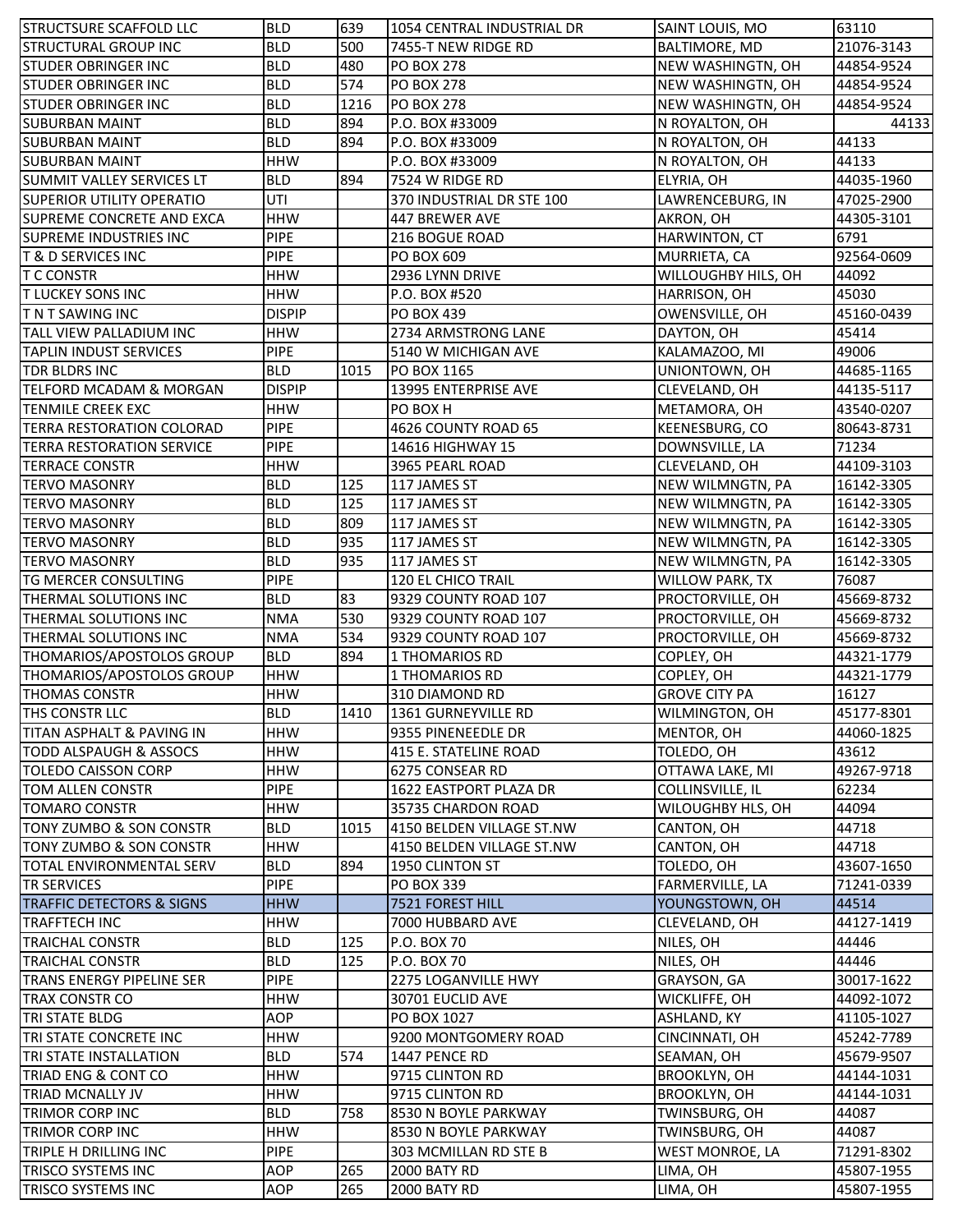| <b>TRISCO SYSTEMS INC</b>            | <b>AOP</b>  |      | 2000 BATY RD             | LIMA, OH              | 45807-1955 |
|--------------------------------------|-------------|------|--------------------------|-----------------------|------------|
| <b>TRISCO SYSTEMS INC</b>            | <b>BLD</b>  | 83   | <b>2000 BATY RD</b>      | LIMA, OH              | 45807-1955 |
| <b>TRISCO SYSTEMS INC</b>            | <b>BLD</b>  | 134  | 2000 BATY RD             | LIMA, OH              | 45807-1955 |
| <b>TRISCO SYSTEMS INC</b>            | <b>BLD</b>  | 329  | 2000 BATY RD             | LIMA, OH              | 45807-1955 |
| <b>TRISCO SYSTEMS INC</b>            | <b>BLD</b>  | 423  | 2000 BATY RD             | LIMA, OH              | 45807-1955 |
| <b>TRISCO SYSTEMS INC</b>            | <b>BLD</b>  | 480  | 2000 BATY RD             | LIMA, OH              | 45807-1955 |
| TRISCO SYSTEMS INC                   | <b>BLD</b>  | 480  | 2000 BATY RD             | LIMA, OH              | 45807-1955 |
| TRISCO SYSTEMS INC                   | <b>BLD</b>  | 500  | 2000 BATY RD             | LIMA, OH              | 45807-1955 |
| TRISCO SYSTEMS INC                   | <b>BLD</b>  | 534  | 2000 BATY RD             | LIMA, OH              | 45807-1955 |
| TRISCO SYSTEMS INC                   | <b>BLD</b>  | 574  | 2000 BATY RD             | LIMA, OH              | 45807-1955 |
| <b>TRISCO SYSTEMS INC</b>            | <b>BLD</b>  | 574  | 2000 BATY RD             | LIMA, OH              | 45807-1955 |
| TRISCO SYSTEMS INC                   | <b>BLD</b>  | 758  | 2000 BATY RD             | LIMA, OH              | 45807-1955 |
| <b>TRISCO SYSTEMS INC</b>            | <b>BLD</b>  | 758  | 2000 BATY RD             | LIMA, OH              | 45807-1955 |
| <b>TRISCO SYSTEMS INC</b>            | <b>BLD</b>  | 894  | 2000 BATY RD             | LIMA, OH              | 45807-1955 |
| <b>TRISCO SYSTEMS INC</b>            | <b>BLD</b>  | 1216 | <b>2000 BATY RD</b>      | LIMA, OH              | 45807-1955 |
| <b>TRISCO SYSTEMS INC</b>            | <b>BLD</b>  | 1216 | <b>2000 BATY RD</b>      | LIMA, OH              | 45807-1955 |
| TRISCO SYSTEMS INC                   | <b>BLD</b>  | 1410 | <b>2000 BATY RD</b>      | LIMA, OH              | 45807-1955 |
| <b>TRISTATE INDUSTRIAL FLOOR</b>     | <b>BLD</b>  | 500  | 1302 S EXPRESSWAY DR     | TOLEDO, OH            | 43608-1517 |
| <b>TRISTATE INDUSTRIAL FLOOR</b>     | <b>BLD</b>  | 574  | 1302 S EXPRESSWAY DR     | TOLEDO, OH            | 43608-1517 |
| <b>TRITON CONSTRINC</b>              | <b>HHW</b>  |      | PO BOX 1360              | SAINT ALBANS, WV      | 25177      |
| <b>TRUCCO CONSTR</b>                 | <b>HHW</b>  |      | 3531 AIRPORT RD          | DELAWARE, OH          | 43015-9467 |
| <b>TRUMAN HOME &amp; PROPERTY SE</b> | <b>BLD</b>  | 500  | 6267 N BILLMAN RD        | CURTICE, OH           | 43412      |
| <b>TRUMBULL CORP</b>                 | <b>PIPE</b> |      | PO BOX 6774              | PITTSBURGH, PA        | 15212      |
| <b>TRUMBULL LANDS &amp; EXC</b>      | <b>BLD</b>  | 935  | 432 PARKVIEW DRIVE       | GIRARD, OH            | 44420      |
| <b>TRUMBULL PIPELINE SERVICE</b>     | <b>PIPE</b> |      | 225 N SHORE DR           | PITTSBURGH, PA        | 15212-5860 |
| <b>TRUSHEL EXC INC</b>               | <b>HHW</b>  |      | 10614 KINSMAN ROAD       | NEWBURY, OH           | 44065      |
| TUNNELING CO USA LLC                 | <b>PIPE</b> |      | 4580 GREENSTONE RD       | PLACERVILLE, CA       | 95667-8248 |
| TURN KEY TUNNELING INC               | <b>HHW</b>  |      | 1247 STIMMEL RD          | COLUMBUS, OH          | 43223-2915 |
| <b>TURN KEY TUNNELING INC</b>        | <b>PIPE</b> |      | 1247 STIMMEL RD          | COLUMBUS, OH          | 43223-2915 |
| <b>TURNER CONSTR</b>                 | <b>BLD</b>  | 265  | 510 RACE STREET          | CINCINNATI, OH        | 45202      |
| <b>TURNER CONSTR</b>                 | <b>BLD</b>  | 265  | 510 RACE STREET          | CINCINNATI, OH        | 45202      |
| <b>TURNER CONSTR</b>                 | <b>BLD</b>  | 423  | 510 RACE STREET          | CINCINNATI, OH        | 45202      |
| <b>TURNER CONSTR</b>                 | <b>BLD</b>  | 574  | 510 RACE STREET          | CINCINNATI, OH        | 45202      |
| <b>TURNER CONSTR</b>                 | <b>BLD</b>  | 809  | 510 RACE STREET          | CINCINNATI, OH        | 45202      |
| <b>TUTTLE CONSTR INC</b>             | <b>BLD</b>  | 329  | 880 SHAWNEE RD           | LIMA, OH              | 45805-3466 |
| <b>TUTTLE CONSTR INC</b>             | <b>BLD</b>  | 423  | 880 SHAWNEE RD           | LIMA, OH              | 45805-3466 |
| TUTTLE CONSTR INC                    | <b>BLD</b>  | 500  | 880 SHAWNEE RD           | LIMA, OH              | 45805-3466 |
| <b>TUTTLE CONSTR INC</b>             | <b>BLD</b>  | 574  | 880 SHAWNEE RD           | LIMA, OH              | 45805-3466 |
| <b>TUTTLE CONSTR INC</b>             | <b>BLD</b>  | 1410 | 880 SHAWNEE RD           | LIMA, OH              | 45805-3466 |
| <b>TUTTLE CONSTR INC</b>             | <b>HHW</b>  |      | 880 SHAWNEE RD           | LIMA, OH              | 45805-3466 |
| <b>TWIN RIVERS CONSTR</b>            | <b>HHW</b>  |      | 101 RIVER RD             | MARIETTA, OH          | 45750-5380 |
| TY INC                               | <b>HHW</b>  |      | 7603 OLD ROCKSIDE RD     | INDEPENDENCE, OH      | 44131-2318 |
| <b>TYGUY LLC</b>                     | <b>HHW</b>  |      | 15317 OXFORD RD          | GERMANTOWN, OH        | 45327-7710 |
| ULTIMATE CORROSION CONTRO            | <b>BLD</b>  | 574  | 5001 SPRING MEADOW DR    | CLARKSTON, MI         | 48348-5160 |
| ULTIMATE CORROSION CONTRO            | <b>HHW</b>  |      | 5001 SPRING MEADOW DR    | CLARKSTON, MI         | 48348-5160 |
| ULTRASONIC SERVICES OHIO             | <b>BLD</b>  | 125  |                          |                       |            |
| <b>UNDERGROUND MAINT</b>             | <b>HHW</b>  |      | 1701 BRADNER RD          | NORTHWOOD, OH         | 43619-2421 |
| UNDERGROUND UTILITIES                | <b>HHW</b>  |      | <b>BOX #428</b>          | MONROEVILLE, OH       | 44847      |
| UNION INDUST CONTRACTORS             | <b>BLD</b>  | 245  | PO BOX 1718              | ASHTABULA, OH         | 44005-1718 |
| UNION INDUST CONTRACTORS             | <b>HHW</b>  |      | PO BOX 1718              | ASHTABULA, OH         | 44005-1718 |
| UNION PIPELINE INC                   | <b>PIPE</b> |      | 100 BRADY PL             | NEW STANTON, PA       | 15672-9609 |
| UNITED CIVIL CONTRACTORS             | <b>HHW</b>  |      | 2925 SCHOTTEN RD         | HUBBARD, OH           | 44425-9742 |
| UNITED CONSTR CO                     | <b>BLD</b>  | 83   | 3120 E NORTHWESTERN PIKE | PARKERSBURG, WV       | 26104-1105 |
| UNITED CONSTR CO                     | <b>BLD</b>  | 639  | 3120 E NORTHWESTERN PIKE | PARKERSBURG, WV       | 26104-1105 |
| UNITED CONSTR CO                     | <b>BLD</b>  | 809  | 3120 E NORTHWESTERN PIKE | PARKERSBURG, WV       | 26104-1105 |
| UNITED CONSTR CO                     | <b>NMA</b>  | 134  | 3120 E NORTHWESTERN PIKE | PARKERSBURG, WV       | 26104-1105 |
| UNITED CONSTR CO                     | <b>NMA</b>  | 265  | 3120 E NORTHWESTERN PIKE | PARKERSBURG, WV       | 26104-1105 |
| UNITED CONSTR CO                     | <b>NMA</b>  | 265  | 3120 E NORTHWESTERN PIKE | PARKERSBURG, WV       | 26104-1105 |
| UNITED CONSTR CO                     | <b>NMA</b>  | 530  | 3120 E NORTHWESTERN PIKE | PARKERSBURG, WV       | 26104-1105 |
| UNITED CONSTR CO                     | <b>NMA</b>  | 1410 | 3120 E NORTHWESTERN PIKE | PARKERSBURG, WV       | 26104-1105 |
| UNITED CONTRACTORS INC               | <b>BLD</b>  | 935  | PO BOX 192               | <b>BROOKFIELD, OH</b> | 44403-0192 |
| UNITED HARDSCAPES                    | <b>HHW</b>  |      | PO BOX 3541              | CUYAHOGA FLS, OH      | 44223-7541 |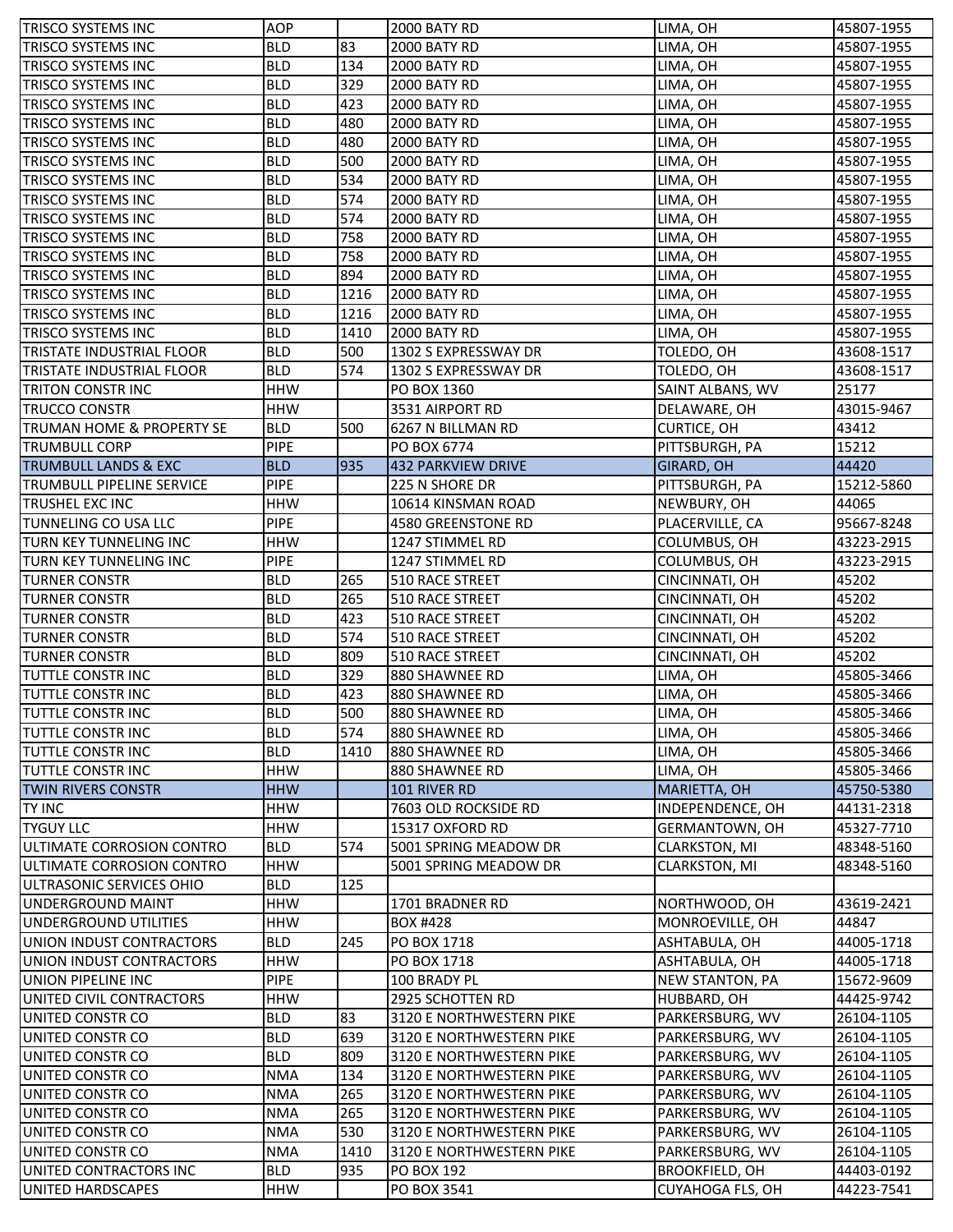| <b>UNITED MASONRY</b>                                         | <b>BLD</b>    | 894         | 118 W STREETSBORO ST #152                  | HUDSON, OH             | 44236      |
|---------------------------------------------------------------|---------------|-------------|--------------------------------------------|------------------------|------------|
| UNITED PIPING INC                                             | PIPE          |             | 4510 AIRPORT RD                            | DULUTH, MN             | 55811-1523 |
| UNIVERSAL CONTRACTNG CORP                                     | <b>BLD</b>    | 265         | 5151 FISHWICK DR                           | CINCINNATI, OH         | 45216-2215 |
| UNIVERSAL CONTRACTNG CORP                                     | <b>BLD</b>    | 265         | 5151 FISHWICK DR                           | CINCINNATI, OH         | 45216-2215 |
| UNIVERSAL CONTRACTORS                                         | HHW           |             | 8323 WHITEWOOD RD                          | <b>BRECKSVILLE, OH</b> | 44141-1527 |
| UNIVERSAL INC                                                 | <b>BLD</b>    | 134         | 318 NEELEY ST                              | SUMTER, SC             | 29150-7452 |
| UNIVERSAL MASONRY & CONST                                     | <b>BLD</b>    | 423         | 4381 ZUBER RD                              | ORIENT, OH             | 43146-9449 |
| UNIVERSAL MASONRY & CONST                                     | <b>BLD</b>    |             | 4381 ZUBER RD                              | ORIENT, OH             | 43146-9449 |
| UNIVERSAL PIONEERS LLC                                        | <b>PIPE</b>   |             | 67 NOTTINGHAM ST                           | PLYMOUTH, PA           | 18651-2004 |
| URSA MAJOR UNDERGROUND                                        | <b>PIPE</b>   |             | <b>PO BOX 219</b>                          | HAMLIN, PA             | 18427-0219 |
| US PIPELINE INC                                               | <b>PIPE</b>   |             | 8100 WASHINGTON AVE STE 200                | HOUSTON, TX            | 77007-1085 |
| US TRINITY ENERGY LABOR S                                     | <b>PIPE</b>   |             | 200 HIGHLAND CIR                           | ARGYLE, TX             | 76226-3959 |
| USA CONCRETE SPECIALIST                                       | <b>BLD</b>    | 125         | PO BOX 2                                   | COLUMBIANA, OH         | 44408      |
| <b>USA HOIST</b>                                              | <b>BLD</b>    | 423         | 175 PRARIE LAKE RD                         | EAST DUNDEE, IL        | 60118      |
| UTILITIES CONSTR CO                                           | <b>HHW</b>    |             | 645 S. GREEN ROAD                          | S EUCLID, OH           | 44121-2879 |
| UTILITY CONTRACTING                                           | <b>BLD</b>    | 125         | P.O. BOX 2367                              | YOUNGSTOWN, OH         | 44509-0367 |
| UTILITY CONTRACTING                                           | <b>BLD</b>    | 935         | P.O. BOX 2367                              | YOUNGSTOWN, OH         | 44509-0367 |
| UTILITY CONTRACTING                                           | <b>HHW</b>    |             | P.O. BOX 2367                              | YOUNGSTOWN, OH         | 44509-0367 |
| UTILITY LINE SERVICES INC                                     | <b>PIPE</b>   |             | 1302 CONSHOHOCKEN ROAD                     | CONSHOHOCKEN, PA       | 19428      |
| UTILITY SERVICE AUTHORITY                                     | <b>PIPE</b>   |             | <b>PO BOX 910</b>                          | BELLEVILLE, MI         | 48112      |
| UTTER CONSTR                                                  | <b>BLD</b>    | 265         | 1302 ST RT 133                             | BETHEL, OH             | 45106      |
| UTTER CONSTR                                                  | <b>BLD</b>    | 265         | 1302 ST RT 133                             | BETHEL, OH             | 45106      |
| UTTER CONSTR                                                  | <b>NMA</b>    | 639         | 1302 ST RT 133                             | BETHEL, OH             | 45106      |
| VALENTINE CONTRACTORS INC                                     | <b>BLD</b>    | 134         | 7680 WHIPPLE AVE NW                        | NORTH CANTON, OH       | 44720-6924 |
|                                                               | <b>BLD</b>    | 480         | 7680 WHIPPLE AVE NW                        |                        |            |
| VALENTINE CONTRACTORS INC<br>VALENTINE CONTRACTORS INC        | <b>BLD</b>    | 758         | 7680 WHIPPLE AVE NW                        | NORTH CANTON, OH       | 44720-6924 |
|                                                               |               |             |                                            | NORTH CANTON, OH       | 44720-6924 |
| VALENTINE CONTRACTORS INC                                     | <b>BLD</b>    | 809         | 7680 WHIPPLE AVE NW                        | NORTH CANTON, OH       | 44720-6924 |
| VALENTINE CONTRACTORS INC                                     | <b>BLD</b>    | 894         | 7680 WHIPPLE AVE NW                        | NORTH CANTON, OH       | 44720-6924 |
| VALENTINE CONTRACTORS INC                                     | <b>BLD</b>    | 1015        | 7680 WHIPPLE AVE NW                        | NORTH CANTON, OH       | 44720-6924 |
| <b>VALENTINE CONTRACTORS INC</b><br>VALENTINE CONTRACTORS INC | <b>BLD</b>    | 1216<br>265 | 7680 WHIPPLE AVE NW<br>7680 WHIPPLE AVE NW | NORTH CANTON, OH       | 44720-6924 |
|                                                               | <b>MAS</b>    |             |                                            |                        |            |
|                                                               |               |             |                                            | NORTH CANTON, OH       | 44720-6924 |
| <b>VALLEJO CO</b>                                             | <b>HHW</b>    |             | 4000 BROOKPARK RD                          | CLEVELAND, OH          | 44134      |
| <b>VALLEY DIRECTIONAL DRILL</b>                               | <b>PIPE</b>   |             | 21177 RESORT RD                            | SHADE GAP, PA          | 17255-8924 |
| <b>VALLEY INTERIOR SYSTEMS</b>                                | <b>BLD</b>    | 265         | P.O. BOX #68109                            | CINCINNATI, OH         | 45206      |
| <b>VALLEY INTERIOR SYSTEMS</b>                                | <b>BLD</b>    | 265         | P.O. BOX #68109                            | CINCINNATI, OH         | 45206      |
| <b>VAN TASSEL CONSTR</b>                                      | <b>BLD</b>    | 500         | <b>PO BOX 698</b>                          | SYLVANIA, OH           | 43560-0698 |
| <b>VANDRA BROS CONSTR</b>                                     | <b>HHW</b>    |             | 24629 BROADWAY AVE                         | OAKWOOD VILL, OH       | 44146-6340 |
| VANJO CONSTR                                                  | <b>HHW</b>    |             | 30133 A EUCLID AVE                         | WICKLIFFE, OH          | 44092      |
| VASTA CONSTR CO INC                                           | <b>HHW</b>    |             | 12980 AVON BELDEN RD                       | GRAFTON, OH            | 44044-9414 |
| <b>VCP LAND CLEARING LLC</b>                                  | <b>HHW</b>    |             | 6588 BRECKSVILLE RD                        | INDEPENDENCE, OH       | 44131-4843 |
| <b>VEC INC</b>                                                | <b>BLD</b>    | 125         | 977 TIBBETTS WICK RD                       | GIRARD, OH             | 44420-1133 |
| <b>VEC INC</b>                                                | <b>BLD</b>    | 265         | 977 TIBBETTS WICK RD                       | GIRARD, OH             | 44420-1133 |
| <b>VEC INC</b>                                                | <b>BLD</b>    | 329         | 977 TIBBETTS WICK RD                       | GIRARD, OH             | 44420-1133 |
| <b>VEC INC</b>                                                | <b>BLD</b>    | 423         | 977 TIBBETTS WICK RD                       | GIRARD, OH             | 44420-1133 |
| <b>VEC INC</b>                                                | <b>BLD</b>    | 480         | 977 TIBBETTS WICK RD                       | GIRARD, OH             | 44420-1133 |
| <b>VEC INC</b>                                                | <b>BLD</b>    | 809         | 977 TIBBETTS WICK RD                       | GIRARD, OH             | 44420-1133 |
| <b>VEC INC</b>                                                | <b>BLD</b>    | 935         | 977 TIBBETTS WICK RD                       | GIRARD, OH             | 44420-1133 |
| <b>VEC INC</b>                                                | <b>BLD</b>    | 935         | 977 TIBBETTS WICK RD                       | GIRARD, OH             | 44420-1133 |
| <b>VEC INC</b>                                                | <b>BLD</b>    | 1216        | 977 TIBBETTS WICK RD                       | GIRARD, OH             | 44420-1133 |
| <b>VEC INC</b>                                                | <b>HHW</b>    |             | 977 TIBBETTS WICK RD                       | GIRARD, OH             | 44420-1133 |
| <b>VEC INC</b>                                                | <b>PIPE</b>   |             | 977 TIBBETTS WICK RD                       | GIRARD, OH             | 44420-1133 |
| <b>VECTOR SERVICES</b>                                        | <b>DISPIP</b> |             | 1606 EASTPORT PLAZA DR STE 106             | COLLINSVILLE, IL       | 62234-6136 |
| <b>VELOCITY CONSTR SERVICES</b>                               | <b>BLD</b>    | 423         | 399 VENTURE DR STE E                       | LEWIS CENTER, OH       | 43035-9520 |
| <b>VELOTTA CO</b>                                             | <b>HHW</b>    |             | <b>PO BOX 157</b>                          | SHARON CENTER, OH      | 44274      |
| <b>VENTRONE EXC INC</b>                                       | <b>BLD</b>    | 894         | 1648 CLEVELAND AVE SW                      | CANTON, OH             | 44707-3638 |
| <b>VENTRONE EXC INC</b>                                       | <b>BLD</b>    | 1015        | 1648 CLEVELAND AVE SW                      | CANTON, OH             | 44707-3638 |
| <b>VENTRONE EXC INC</b>                                       | <b>BLD</b>    | 1216        | 1648 CLEVELAND AVE SW                      | CANTON, OH             | 44707-3638 |
| <b>VENTRONE EXC LLC</b>                                       | <b>BLD</b>    | 1015        | 1648 CLEVELAND AVE SW                      | CANTON, OH             | 44707      |
| <b>VERMILION TREE SERVICE</b>                                 | <b>HHW</b>    |             | 49040 COOPER FOSTER PARK RD                | AMHERST, OH            | 44001-9649 |
| <b>VERNON NAGEL INC</b>                                       | <b>HHW</b>    |             | 0154 COUNTY ROAD 11C                       | NAPOLEON, OH           | 43545      |
| VERTICAL ACCESS SOLUTION                                      | <b>BLD</b>    | 809         | PO BOX 1268                                | LANCASTER PA           | 17608      |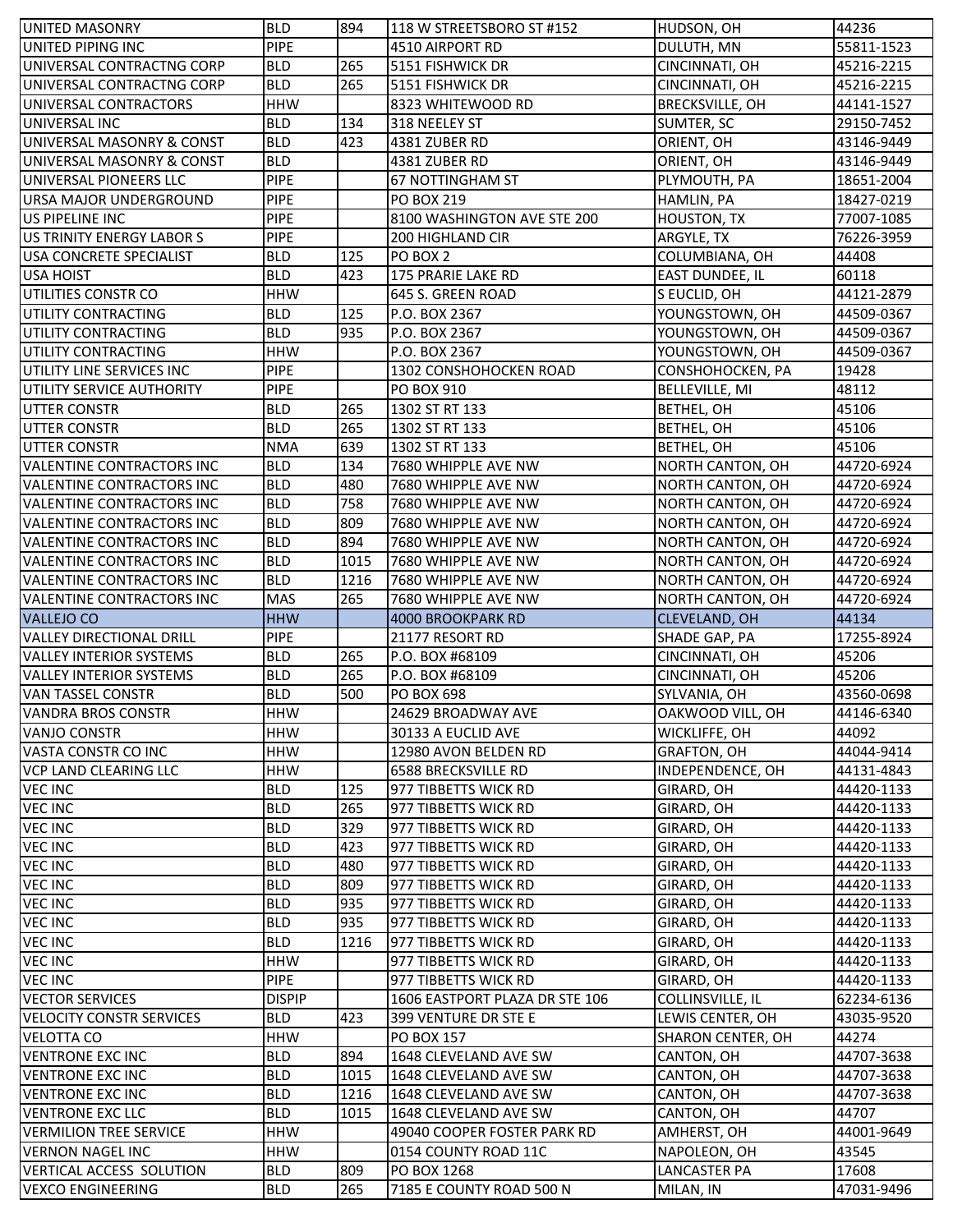| <b>VILLANO CONSTR</b>                 | <b>BLD</b>  | 125  | 143 MAPLE LEAF DR.        | HUBBARD, OH      | 44425      |
|---------------------------------------|-------------|------|---------------------------|------------------|------------|
| <b>VILLANO CONSTR</b>                 | <b>BLD</b>  | 935  | 143 MAPLE LEAF DR.        | HUBBARD, OH      | 44425      |
| VIN CO INC                            | <b>BLD</b>  | 809  | 157 FAIRPLAY RD           | BLOOMINGDALE, OH | 43910-7914 |
| <b>VIP RESTORATION INC</b>            | <b>BLD</b>  | 758  | 1361 E 55TH ST            | CLEVELAND, OH    | 44103-1301 |
| <b>VIP RESTORATION INC</b>            | <b>BLD</b>  | 935  | 1361 E 55TH ST            | CLEVELAND, OH    | 44103-1301 |
| <b>VIPER CONCRETE &amp; CONST LL</b>  | <b>BLD</b>  | 125  | PO BOX 11278              | YOUNGSTOWN, OH   | 44511-0278 |
| <b>VIPER CONCRETE &amp; CONST LLC</b> | <b>BLD</b>  | 125  | PO BOX 11278              | YOUNGSTOWN, OH   | 44511-0278 |
| <b>VITO GIRONDA CONSTR CO</b>         | <b>HHW</b>  |      | 1130 BRITTAIN RD          | <b>AKRON, OH</b> | 44305-1005 |
| <b>VMI GROUP</b>                      | <b>BLD</b>  | 125  | 8854 VALLEY VIEW RD       | MACEDONIA, OH    | 44056-2316 |
| <b>VMI GROUP</b>                      | <b>BLD</b>  | 423  | 8854 VALLEY VIEW RD       | MACEDONIA, OH    | 44056-2316 |
| <b>VMI GROUP</b>                      | <b>BLD</b>  | 758  | 8854 VALLEY VIEW RD       | MACEDONIA, OH    | 44056-2316 |
| <b>VMI GROUP</b>                      | <b>BLD</b>  | 894  | 8854 VALLEY VIEW RD       | MACEDONIA, OH    | 44056-2316 |
| <b>VMI GROUP</b>                      | <b>BLD</b>  | 1015 |                           | MACEDONIA, OH    | 44056-2316 |
|                                       |             |      | 8854 VALLEY VIEW RD       |                  |            |
| <b>VMI GROUP</b>                      | <b>HHW</b>  |      | 8854 VALLEY VIEW RD       | MACEDONIA, OH    | 44056-2316 |
| <b>VNL CONTRACTING LLC</b>            | <b>BLD</b>  | 935  | 17961 AVONDALE AVE        | LAKE MILTON, OH  | 44429-9539 |
| <b>VORST CONSULTING SERVICES</b>      | <b>HHW</b>  |      | 14373 RD 23M              | CLOVERDALE, OH   | 45827-9334 |
| W & G LLC                             | <b>BLD</b>  | 500  | PO BOX 970198             | YPSILANTI, MI    | 48197-0026 |
| W CJONES ASPHALT PAVING               | <b>HHW</b>  |      | <b>PO BOX 188</b>         | DAYTON, OH       | 45401-0188 |
| <b>W L MARKERS INC</b>                | <b>HHW</b>  |      | 2834 FISHER RD            | COLUMBUS, OH     | 43204-3538 |
| <b>W4 CONSTR GROUP</b>                | <b>NMA</b>  | 500  | <b>785 AUBURN AVE</b>     | PONTIAC, MI      | 48342-3307 |
| <b>WAI CONSTR GROUP</b>               | <b>BLD</b>  | 83   | 1571 SHYVILLE RD          | PIKETON, OH      | 45661-9201 |
| <b>WAI CONSTR GROUP</b>               | <b>BLD</b>  | 423  | 1571 SHYVILLE RD          | PIKETON, OH      | 45661-9201 |
| <b>WAI CONSTR GROUP</b>               | <b>HHW</b>  |      | 1571 SHYVILLE RD          | PIKETON, OH      | 45661-9201 |
| <b>WALBRIDGE EQUIP</b>                | <b>NMA</b>  | 125  | 777 WOODWARD AVE STE 300  | DETROIT, MI      | 48226-3582 |
| <b>WALDEN CONSTR LLC</b>              | <b>HHW</b>  |      | 8219 ALMIRA AVE           | CLEVELAND, OH    | 44102-5421 |
| WALSH CONSTR CO HQ                    | <b>BLD</b>  | 423  | 929 W. ADAMS              | CHICAGO, IL      | 60607      |
| <b>WALSH CONSTR CO HQ</b>             | <b>HHW</b>  |      | 929 W. ADAMS              | CHICAGO, IL      | 60607      |
| <b>WARD &amp; BURKE TUNNELING IN</b>  | <b>HHW</b>  |      | 20 S 3RD ST STE 210       | COLUMBUS, OH     | 43215-4206 |
| WARREN GUILLARD BRICKLAYR             | <b>BLD</b>  | 125  | 107 POTOMAC AVE.          | TALLMADGE, OH    | 44278      |
| WARREN GUILLARD BRICKLAYR             | <b>BLD</b>  | 894  | 107 POTOMAC AVE.          | TALLMADGE, OH    | 44278      |
| WARREN GUILLARD BRICKLAYR             | <b>BLD</b>  | 935  | 107 POTOMAC AVE.          | TALLMADGE, OH    | 44278      |
|                                       |             |      |                           |                  |            |
| <b>WARTKO CONSTR</b>                  | <b>HHW</b>  |      | 975 TALLMADGE RD          | KENT, OH         | 44240-6474 |
|                                       | <b>HHW</b>  |      |                           |                  | 44514-3291 |
| WE DOWNIE CO                          | <b>PIPE</b> |      | 1348 MEADOWOOD CIR        | POLAND, OH       | 44646-9653 |
| <b>WEAVER EXPRESS</b>                 | <b>BLD</b>  |      | 8045 NAVARRE RD SE        | MASSILLON, OH    | 46825      |
| <b>WEIGAND CONSTR CO INC</b>          |             | 329  | 7808 HONEYWELL DRIVE      | FORT WAYNE, IN   |            |
| <b>WEISBROD MASONRY INC</b>           | <b>MAS</b>  | 265  | <b>308 BRADLEY AVENUE</b> | CINCINNATI, OH   | 45215      |
| <b>WEITHMAN BROS INC</b>              | <b>BLD</b>  | 480  | 409 KROFT ST              | GALION, OH       | 44833-3251 |
| <b>WEITHMAN BROS INC</b>              | <b>BLD</b>  | 574  | 409 KROFT ST              | GALION, OH       | 44833-3251 |
| <b>WEITHMAN BROS INC</b>              | <b>BLD</b>  | 1216 | 409 KROFT ST              | GALION, OH       | 44833-3251 |
| <b>WELDED CONSTR</b>                  | <b>PIPE</b> |      |                           |                  |            |
| <b>WELFLE INC</b>                     | <b>HHW</b>  |      | P.O. BOX 581              | NORWALK, OH      | 44857      |
| <b>WELSHFIELD TRUCKING LLC</b>        | <b>HHW</b>  |      | 17917 MADISON RD          | MIDDLEFIELD, OH  | 44062-9178 |
| <b>WELTY BLDG CO LTD</b>              | <b>BLD</b>  | 125  | 3421 RIDGEWOOD RD STE 200 | FAIRLAWN, OH     | 44333-3119 |
| <b>WELTY BLDG CO LTD</b>              | <b>BLD</b>  | 894  | 3421 RIDGEWOOD RD STE 200 | FAIRLAWN, OH     | 44333-3119 |
| <b>WELTY BLDG CO LTD</b>              | <b>BLD</b>  | 1015 | 3421 RIDGEWOOD RD STE 200 | FAIRLAWN, OH     | 44333-3119 |
| <b>WENGER EXC INC</b>                 | <b>HHW</b>  |      | P.O. BOX #499             | DALTON, OH       | 44618-0499 |
| <b>WEST FAIRFIELD INC</b>             | <b>HHW</b>  |      | 8735 RIDGE RD SW          | AMANDA, OH       | 43102-9743 |
| <b>WEST POINT MASONRY</b>             | <b>BLD</b>  | 423  | 16695 STATE ROUTE 267     | E LIVERPOOL, OH  | 43920-3937 |
| <b>WEST POINT MASONRY</b>             | <b>BLD</b>  | 809  | 16695 STATE ROUTE 267     | E LIVERPOOL, OH  | 43920-3937 |
| <b>WEST POINT PAVING INC</b>          | <b>HHW</b>  |      | 16695 LISBON STREET       | E LIVERPOOL, OH  | 43920-3937 |
| <b>WESTERN RESERVE INTERIORS</b>      | <b>BLD</b>  | 125  | 7777 EXCHANGE ST          | CLEVELAND, OH    | 44125-3345 |
| <b>WESTERN RESERVE INTERIORS</b>      | <b>BLD</b>  | 423  | 7777 EXCHANGE ST          | CLEVELAND, OH    | 44125-3345 |
| <b>WESTERN RESERVE INTERIORS</b>      | <b>BLD</b>  | 758  | 7777 EXCHANGE ST          | CLEVELAND, OH    | 44125-3345 |
| <b>WESTERN RESERVE INTERIORS</b>      | <b>BLD</b>  | 894  | 7777 EXCHANGE ST          | CLEVELAND, OH    | 44125-3345 |
| <b>WESTERN RESERVE INTERIORS</b>      | <b>BLD</b>  | 1015 | 7777 EXCHANGE ST          | CLEVELAND, OH    | 44125-3345 |
| <b>WESTERN RESERVE INTERIORS</b>      | <b>BLD</b>  | 1216 | 7777 EXCHANGE ST          | CLEVELAND, OH    | 44125-3345 |
| <b>WG STANG LLC</b>                   | <b>HHW</b>  |      | 2403 JACKSONBURG RD       | HAMILTON, OH     | 45011-8445 |
| WHITE CONSTR INC                      | <b>NMA</b>  | 1015 | <b>PO BOX 249</b>         | CLINTON, IN      | 47842-0249 |
| WHM CONSTR INC                        | <b>PIPE</b> |      | 526 CR 3211               | JACKSONVILLE, TX | 75766      |
| <b>WIEDENBEIN ENTERPRISES</b>         | <b>BLD</b>  | 329  | <b>PO BOX 304</b>         | WAPAKONETA, OH   | 45895-0304 |
| <b>WIEDENBEIN ENTERPRISES</b>         | <b>BLD</b>  | 423  | <b>PO BOX 304</b>         | WAPAKONETA, OH   | 45895-0304 |